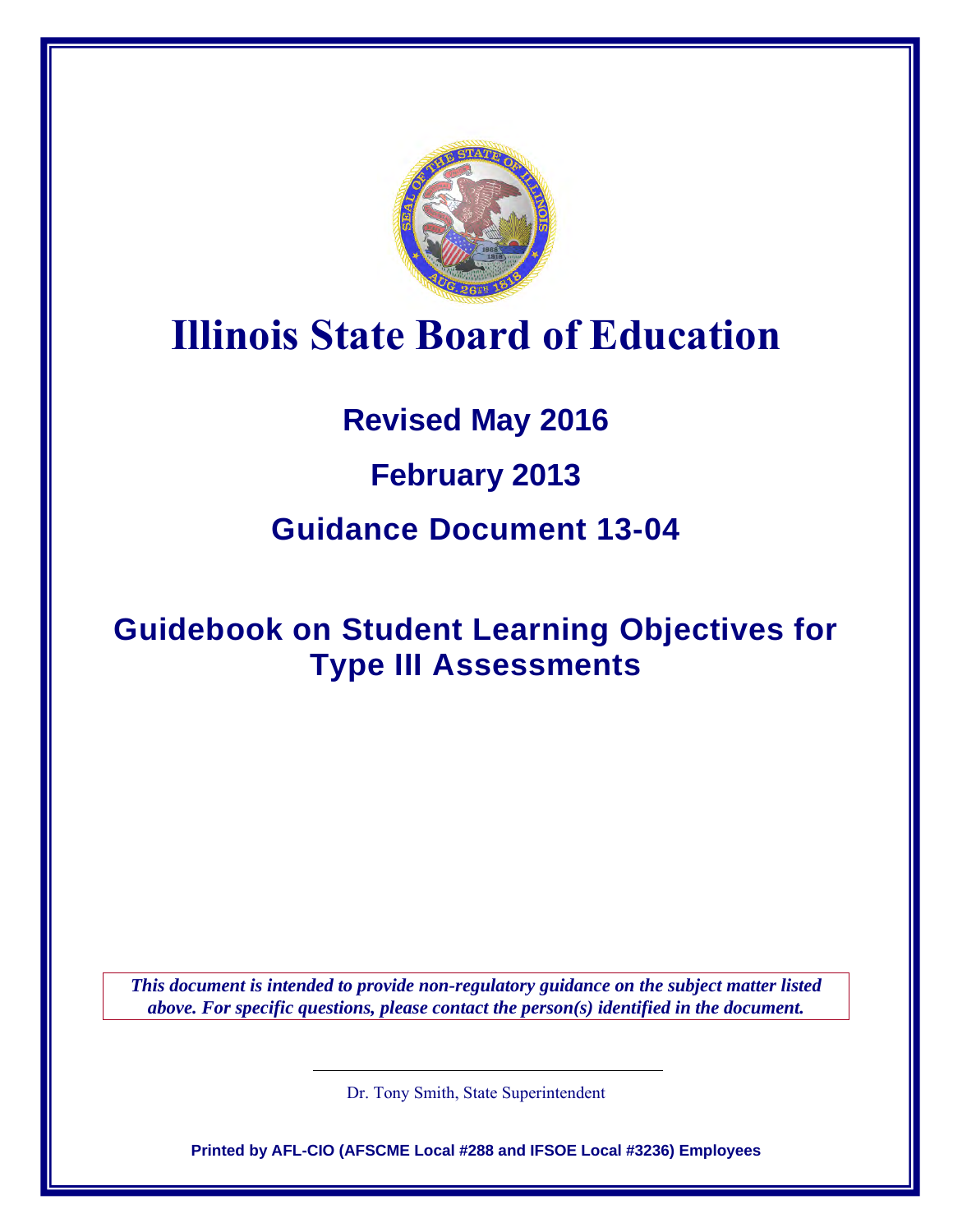

# **Guidebook on Student Learning Objectives for Type III Assessments**

*Guidance for PERA Joint Committees*

**February 2013**

**Revised May 2016**

6090\_05/16

ь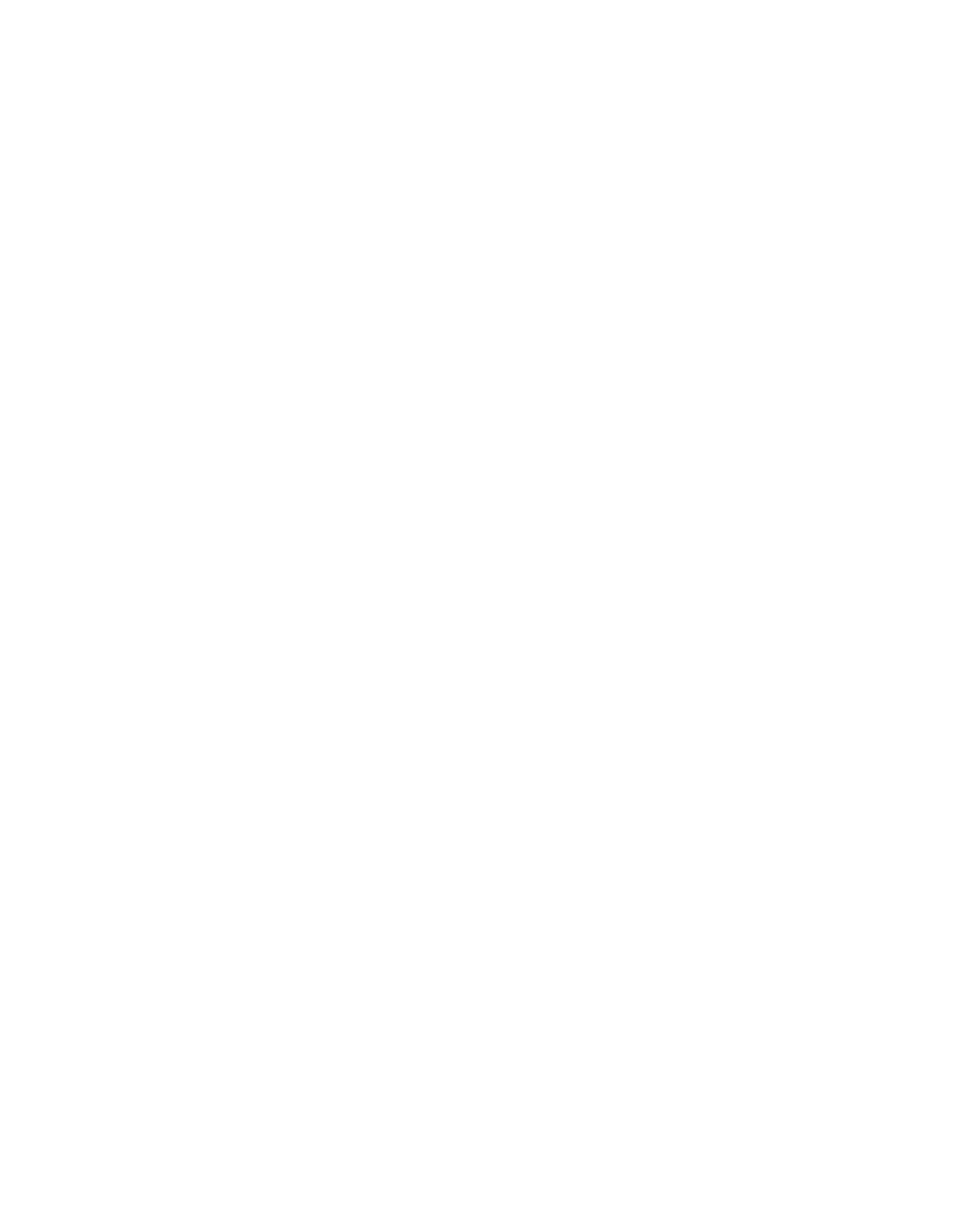This guidebook was developed by the

**Illinois Performance Evaluation Advisory Council**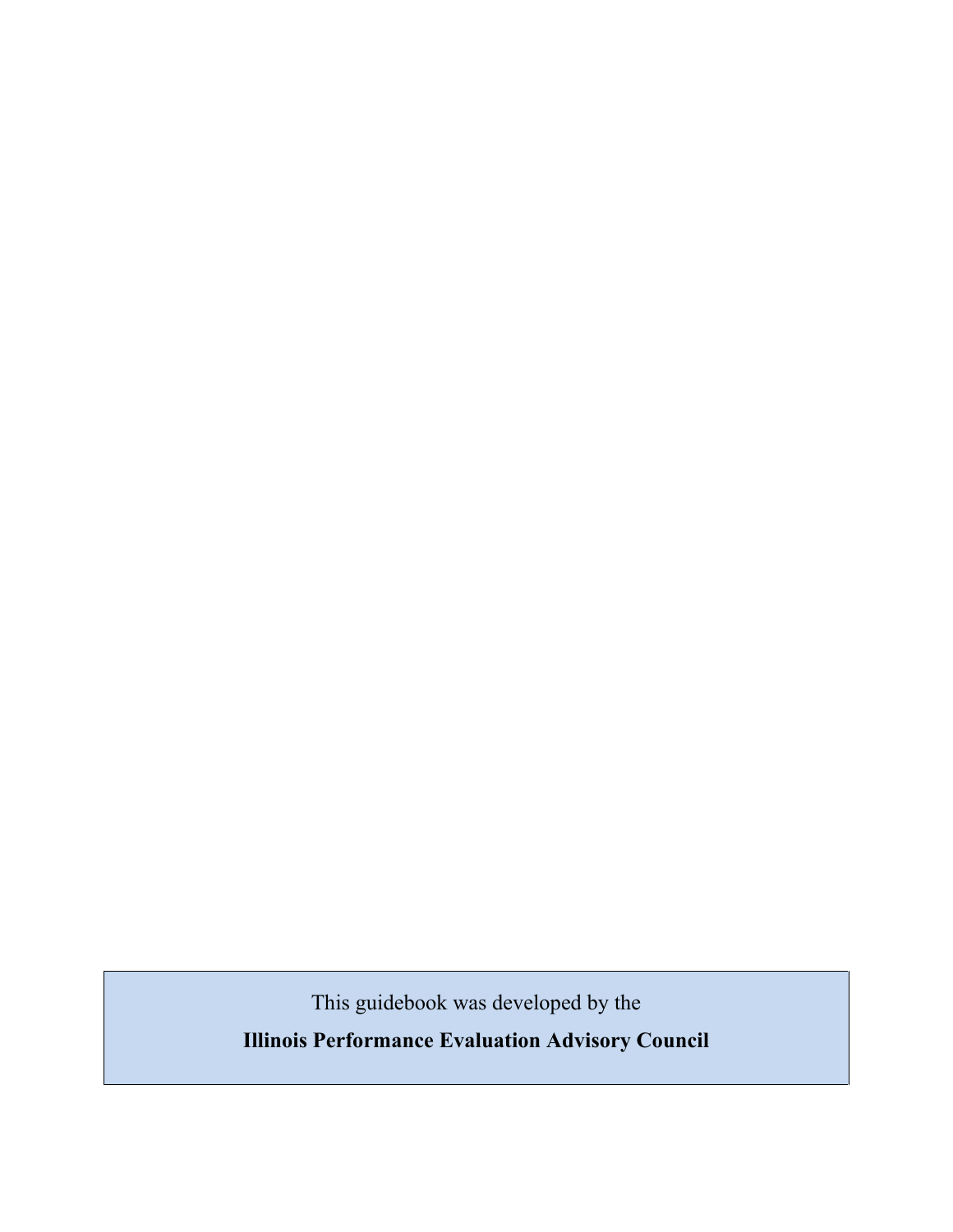# **Contents**

| Step 1: Review Standards and Content and Identify the Key Learning Concepts 27 |      |
|--------------------------------------------------------------------------------|------|
|                                                                                |      |
|                                                                                |      |
|                                                                                |      |
|                                                                                |      |
|                                                                                |      |
|                                                                                |      |
|                                                                                | . 33 |
|                                                                                |      |
|                                                                                |      |
|                                                                                |      |
|                                                                                |      |
|                                                                                |      |
|                                                                                |      |
|                                                                                |      |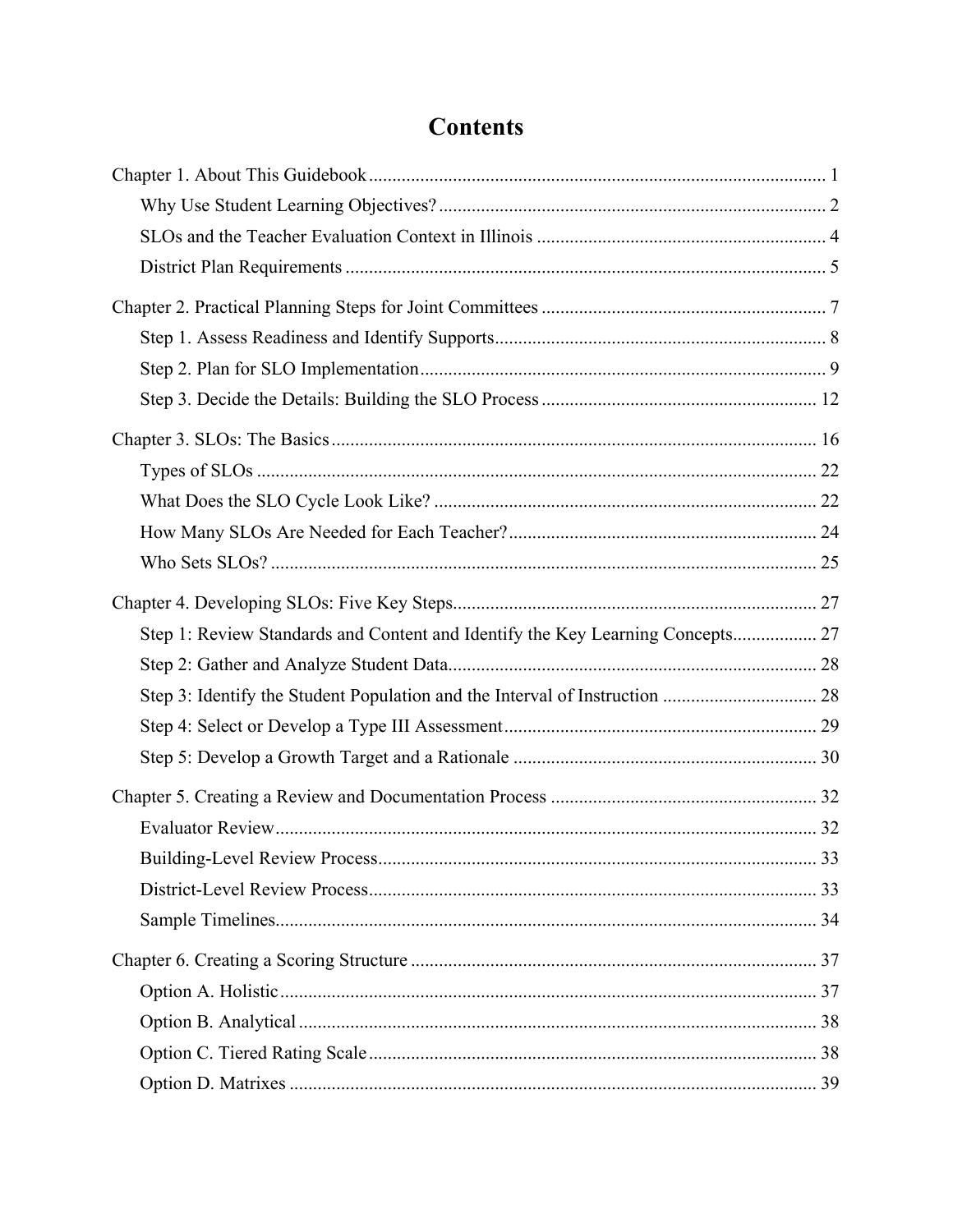| Chapter 8. Combining SLO Scores With Other Student Growth Measures 42        |  |
|------------------------------------------------------------------------------|--|
| Option A. Profile Approach for Combining Student Growth Measures  42         |  |
|                                                                              |  |
|                                                                              |  |
|                                                                              |  |
|                                                                              |  |
| Appendix B. Identifying District and School Readiness for Implementation  47 |  |
|                                                                              |  |
|                                                                              |  |
|                                                                              |  |
|                                                                              |  |
|                                                                              |  |
|                                                                              |  |
|                                                                              |  |
|                                                                              |  |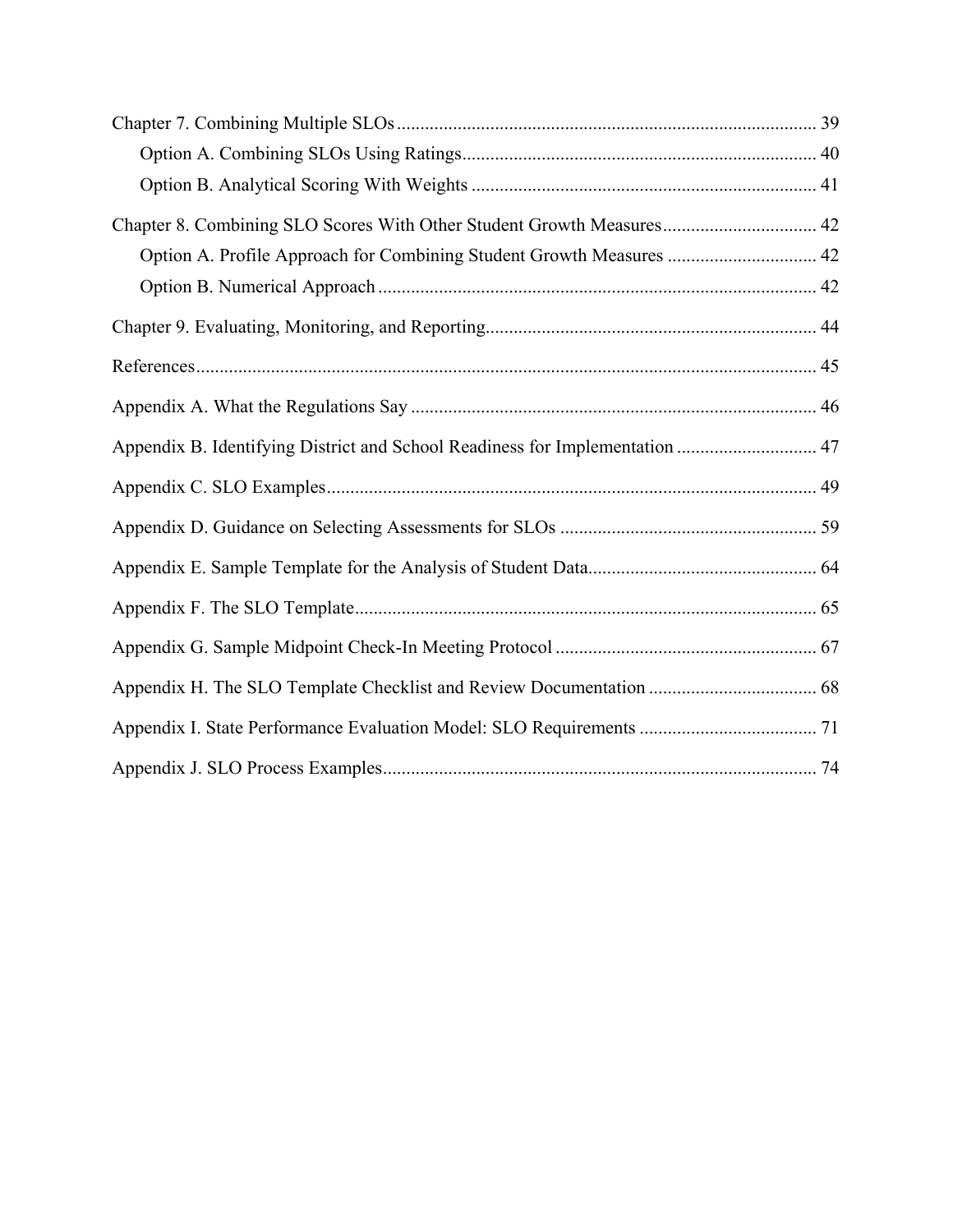# **Chapter 1. About This Guidebook**

Illinois educators deserve the strongest possible support in achieving their central goal—helping all students learn, grow, and achieve the knowledge and the skills needed for college and careers in the 21st century workforce. To accomplish this goal, Illinois educators need (1) clear and meaningful feedback on their instructional practices; (2) accurate and informative data on student learning and growth to guide improved instructional strategies; and (3) access to high-quality, targeted professional development to improve their instructional practices.

Teacher leaders in Illinois have led the call for aligned systems of support, particularly in the design of the new teacher evaluation systems currently being developed in Illinois school districts. In August 2012, a broad cross-section of 75 teacher leaders and administrators from across Illinois convened at the Educator Leadership Institute (ELI), which was held jointly by the Illinois Federation of Teachers, the Illinois Education Agency, and Advance Illinois, with support from the Illinois State Board of Education (ISBE). Based on the discussions and the ideas generated at the institute, ELI teachers presented a series of recommendations at the ISBE meeting on October 29, 2012. Specifically, ELI participants recommended that ISBE do the following:

- Connect initiatives to support teacher growth through learning.
- Build models of distributed leadership for qualified teachers to act as peer evaluators, mentors, and leaders of professional development.
- Offer models for how to use professional development time in schools (e.g., professional learning communities, peer assistance and review, and release time).
- Ensure that evaluation information is integrated into both school-based and individual teacher professional development plans.
- Develop guidance on conversations, observations, and the use of data, including how to integrate such guidance with professional development.<sup>[1](#page-6-0)</sup>

The Performance Evaluation Advisory Council (PEAC) shares this vision of creating an aligned evaluation system that promotes and encourages professional growth and continuous learning. In recommending student learning objectives (SLOs) as a measurement model for Type III assessments, PEAC feels that this approach offers the strongest option for encouraging a teacherdriven, collaborative process that fairly measures student growth through valid, reliable, meaningful, and aligned Type III assessments. When implemented with fidelity, including jobembedded professional development and training, the SLO process can provide a structured process that supports educators' professional growth in both assessment and instruction.

<span id="page-6-0"></span> $\overline{1}$ <sup>1</sup> A full copy of ELI's presentation to ISBE is available at [http://www.isbe.net/board/meetings/2012/oct/eli](http://www.isbe.net/board/meetings/2012/oct/eli-pres1012.pdf)[pres1012.pdf.](http://www.isbe.net/board/meetings/2012/oct/eli-pres1012.pdf)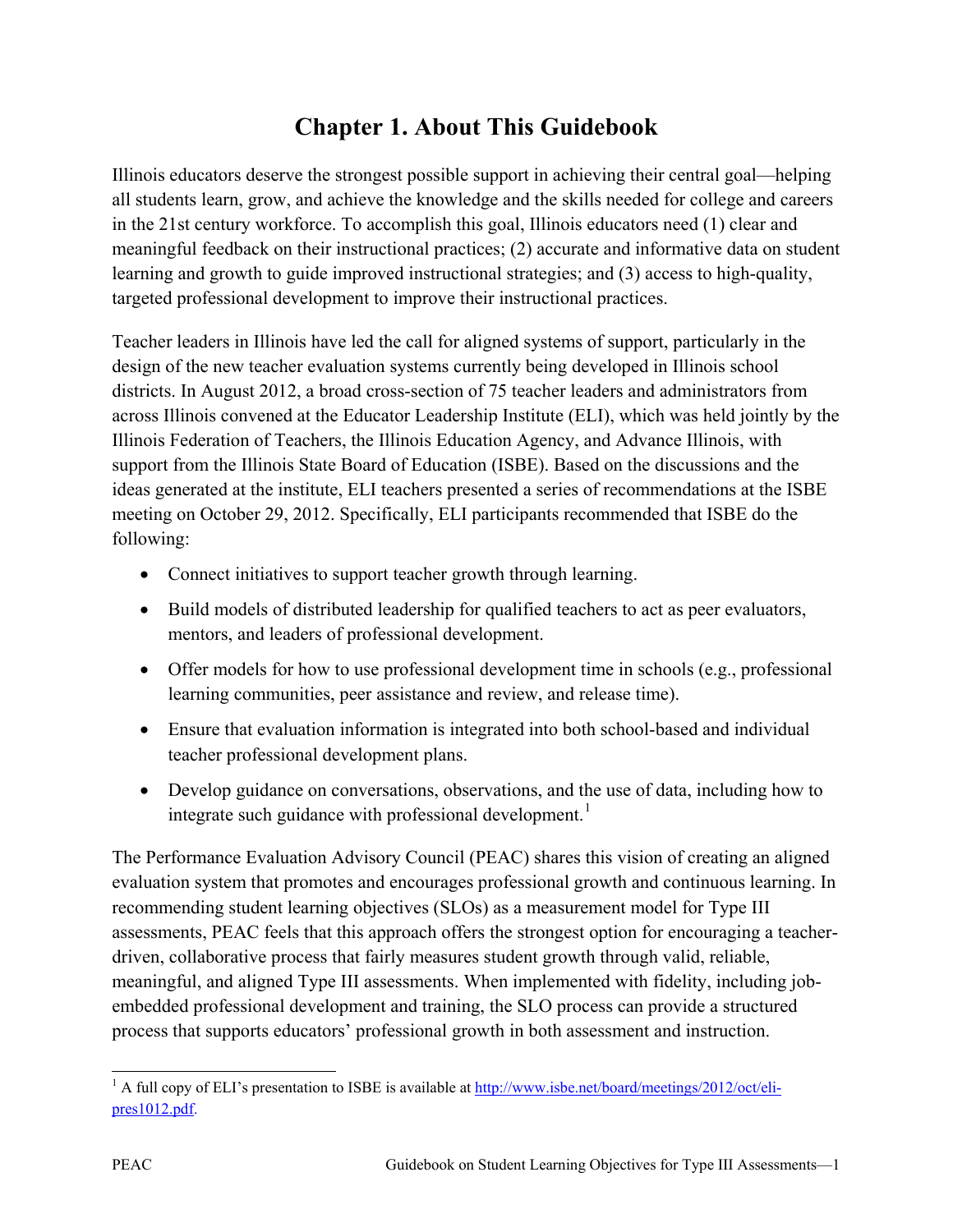This guidebook provides Performance Evaluation Reform Act (PERA) Joint Committees with guidance and resources on using SLOs as one part of a comprehensive teacher evaluation system built on multiple measures of teacher performance. PEAC recommends using SLOs as a measure of student growth specifically for Type III assessments; however, the recommendations and resources presented here also can be applied to developing an SLO process for Type I and Type II assessments. This lengthy guidebook describes all of the available options related to SLOs. It will help PERA Joint Committees work through the decision-making steps for an SLO process for their school districts.

The guidance, examples, tools, and resources provided in this guidebook are offered as resources and supports to Joint Committees in designing and implementing an SLO process. PERA does not require any of the SLO examples, samples, or process recommendations provided here. Joint committees should feel free to reject, modify, adapt, or use any of the examples, tools, or resources provided in this guidebook. All examples are intended as resources to stimulate discussion. The examples are the result of lengthy conversations between school districts and unions and have been developed based on the needs, culture, climate, and context of school districts. These examples can serve as ideas and starting places for discussions as school districts and unions collaborate to develop their own SLO processes.

Joint committees that are unable to reach an agreement on data and indicators for student growth within 180 calendar days after their first meeting will be required to "adopt those aspects of the State model…about which the Joint Committee is unable to agree" (Illinois Administrative Code, Part 50, Sub. C, Sec. 50.200 [a]). For those school districts defaulting to the state model for student growth for Type III assessments, SLOs are the required measurement model for student growth. For details on the state model SLO requirements, see *Appendix I: State Performance Evaluation Model: SLO Requirements.*

For individual teachers interested in locating information on how to develop strong SLOs, integrate SLOs into their existing instructional practices, and navigate the SLO process in their own school districts, the PEAC website [\(http://www.isbe.state.il.us/peac/\)](http://www.isbe.state.il.us/peac/) has numerous supporting materials and resources; teachers also can use the materials and resources developed and by their school districts.

# **Why Use Student Learning Objectives?**

SLOs are increasingly used in states and school districts across the United States as a measure of student growth. Early experiences suggest that SLOs, when implemented with fidelity, offer a measurement model for student growth that aligns more directly with actual classroom instruction and teacher practices than those of other growth models. By providing teachers and principals with a structured process for selecting assessments and setting goals for student learning, the SLO process builds collaboration and communication while giving teachers greater control over how the growth of their students is assessed and measured.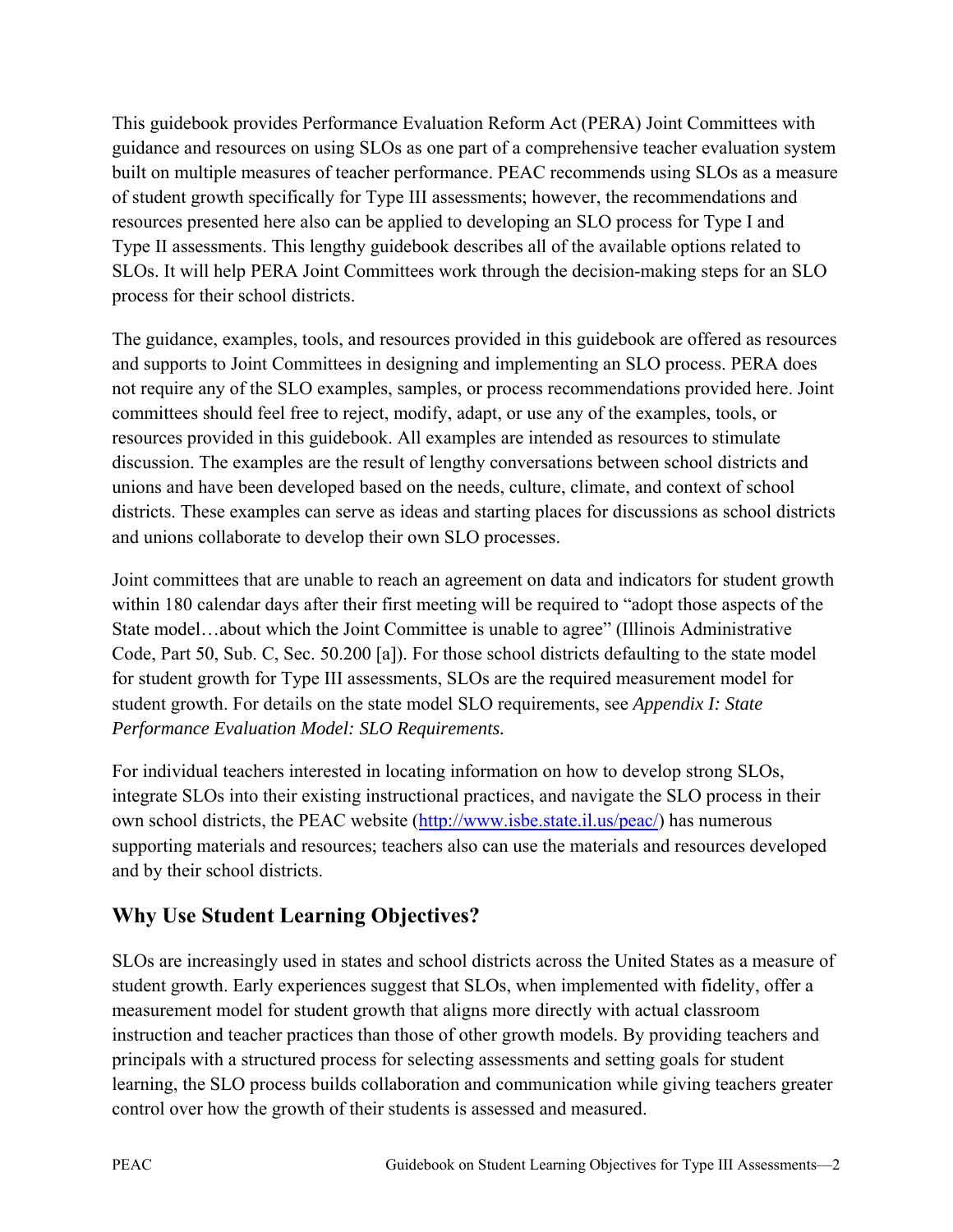When coupled with strong professional development for educators on developing rigorous, valid, and high-quality assessments, the SLO process can support improved alignment between state standards, curricula, and classroom assessment while promoting the professional growth of teachers. Because the SLO process provides a clear structure for setting growth goals on a multitude of assessment types (including, for example, teacher- or school-created assessments, performance tasks with a rubric, and student work samples), using SLOs encourages better comparability and accurate demonstration of student learning across multiple teacher types.

In addition, PEAC recommends SLOs as a measurement model for Type III assessments for the following reasons:

- SLOs promote the intent of Type III assessments to ensure that teachers are assessed using student growth measures aligned with the content, the curriculum, and student needs specific to teacher and school contexts.
- SLOs meet the requirements of PERA and Administrative Code Part 50 for including student growth in teacher evaluations.
- SLOs support reflective teaching practice. The SLO process asks teachers to identify standards and curricula, analyze student needs, set goals, use data to assess student progress, and adjust instruction based on formative assessment data.
- SLOs can promote collaboration and a shared vision. If appropriate conditions are established, a team of teachers can develop SLOs; otherwise, individual teachers can develop SLOs. A culture of shared reflection on practice and mutual support is reinforced by identifying district and school goals and collaboratively developing SLOs.
- SLOs are adaptable. In addition to being available for all teachers to use, SLOs also can adapt to changes in curricula and assessments.

Although SLOs have many benefits and much promise, they also present serious, practical challenges and trade-offs. Implementing the SLO process fairly and with fidelity will require a significant time commitment from teachers and administrators. As a result, the decision to implement SLOs requires that a school district's Joint Committee commit to providing the necessary time, resources, and support. Designing the SLO process carefully is critical to reducing the time commitment as much as possible. SLOs can quickly become unduly burdensome if school districts "overdesign" the process and create overly complicated or inefficient systems for completing SLOs. As a result, the SLO process can unnecessarily end up as an additional layer of expectations and tasks for teachers, not a supportive process integrated into effective instructional practices.

Compared to standardized measures, SLOs present a challenge for assessing the comparability of student growth results on Type III assessments across schools and school districts. Although true comparability is an important goal, it is not always attainable; Joint Committees will need to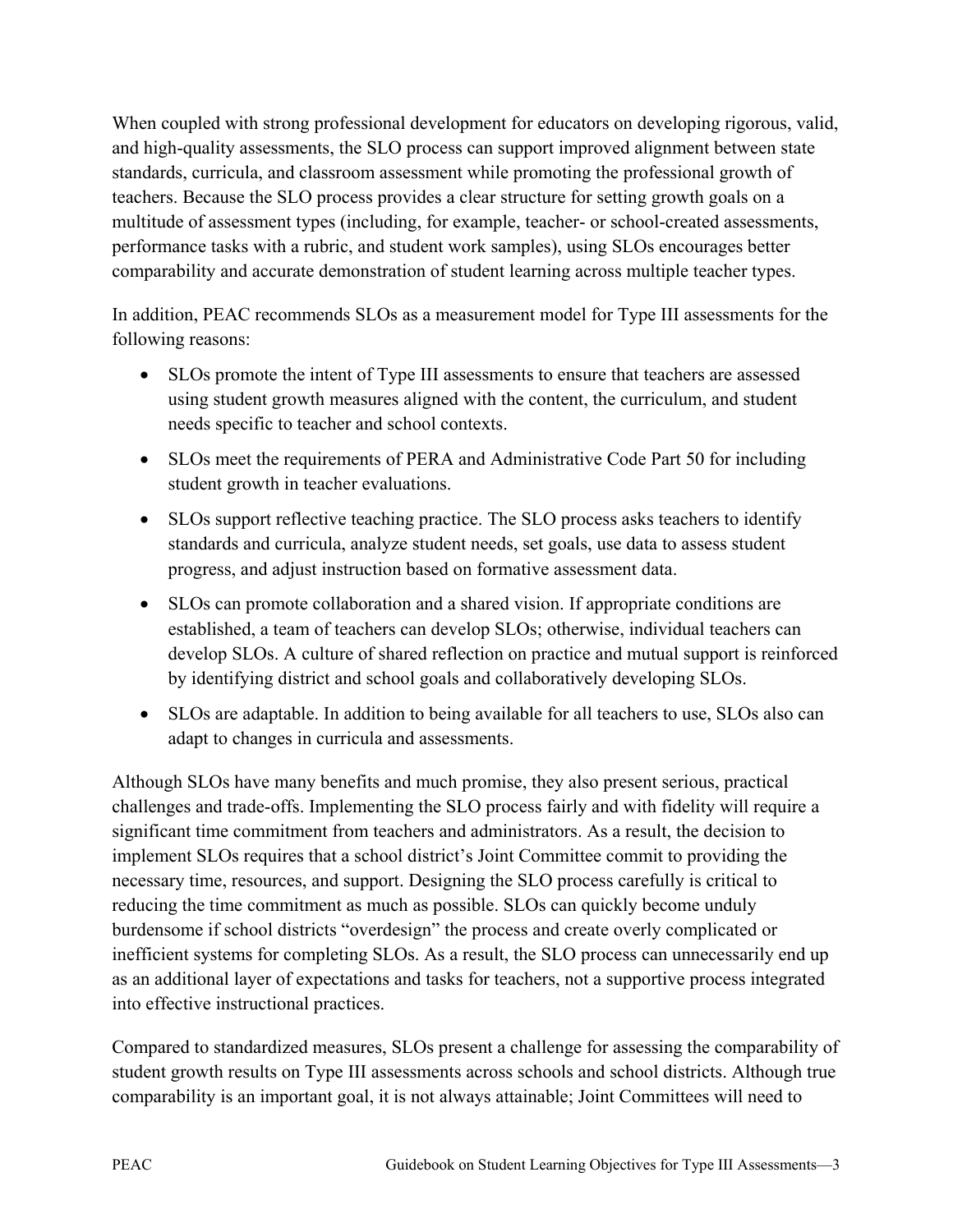focus carefully on establishing processes and procedures that allow for fairness in the teacher evaluation plan within a school district.

Finally, SLOs can have unintended consequences when they are used for high-stakes decisions, such as inappropriate decisions about rigor in growth targets over time when pressure is placed on educators to meet expected targets.

Although fully acknowledging these challenges, PEAC is committed to working with ISBE to ensure that SLOs are implemented to maximize their potential benefits and ameliorate their challenges. In addition, PEAC recognizes that SLO processes and supports will need to be continuously revised and improved as ISBE learns from school districts and educators implementing SLOs during the next three years.

# **SLOs and the Teacher Evaluation Context in Illinois**

In 2010, Illinois started down an education reform path to develop a stronger system of evaluation and support for educators. With the passage of PERA and Senate Bill 7, the Illinois Legislature established a legal framework that requires Illinois school districts to establish Joint

Committees charged with creating new performance evaluation systems for teachers that include measures of student growth as a significant factor in teachers' summative performance evaluations.

To support school districts in this task, Sec. 24A-7 of PERA required that ISBE, informed by PEAC recommendations, adopt rules defining student growth and methods for measuring student growth. In December 2011, ISBE adopted the proposed Administrative Code, which included rules governing the development of a state model for teacher performance evaluation and measuring student growth<sup>[2](#page-9-0)</sup> (see definitions at right).

**Student growth** is a demonstrable change in the knowledge and skills of a student or a group of students, as evidenced by gain and/or attainment on two or more assessments between two or more points in time.

A **measurement model** is the process in which two or more assessment scores are analyzed to identify a change in a student's knowledge or skills over time.

Specifically, the Administrative Code requires that Joint Committees identify two assessment types to measure student growth for each category of teachers, as well as one or more measurement models that use multiple data points to determine student growth using the selected assessments (Illinois Administrative Code Part 50, Sub. B, Sec. 50.110 [b]). In selecting

<span id="page-9-0"></span> $\overline{a}$ <sup>2</sup> The statutory definitions in the box include the term *attainment*; however, the word *attainment* in the statutory language here should not be misconstrued as allowing SLOs to be set that do not reference a student's starting point and ending point. For example, setting an SLO target that calls for 80 percent of the students passing the final course exam is not appropriate. This SLO does not account for student skill levels at the beginning of the course and does not reference two assessments (a pretest and posttest) at two points in time.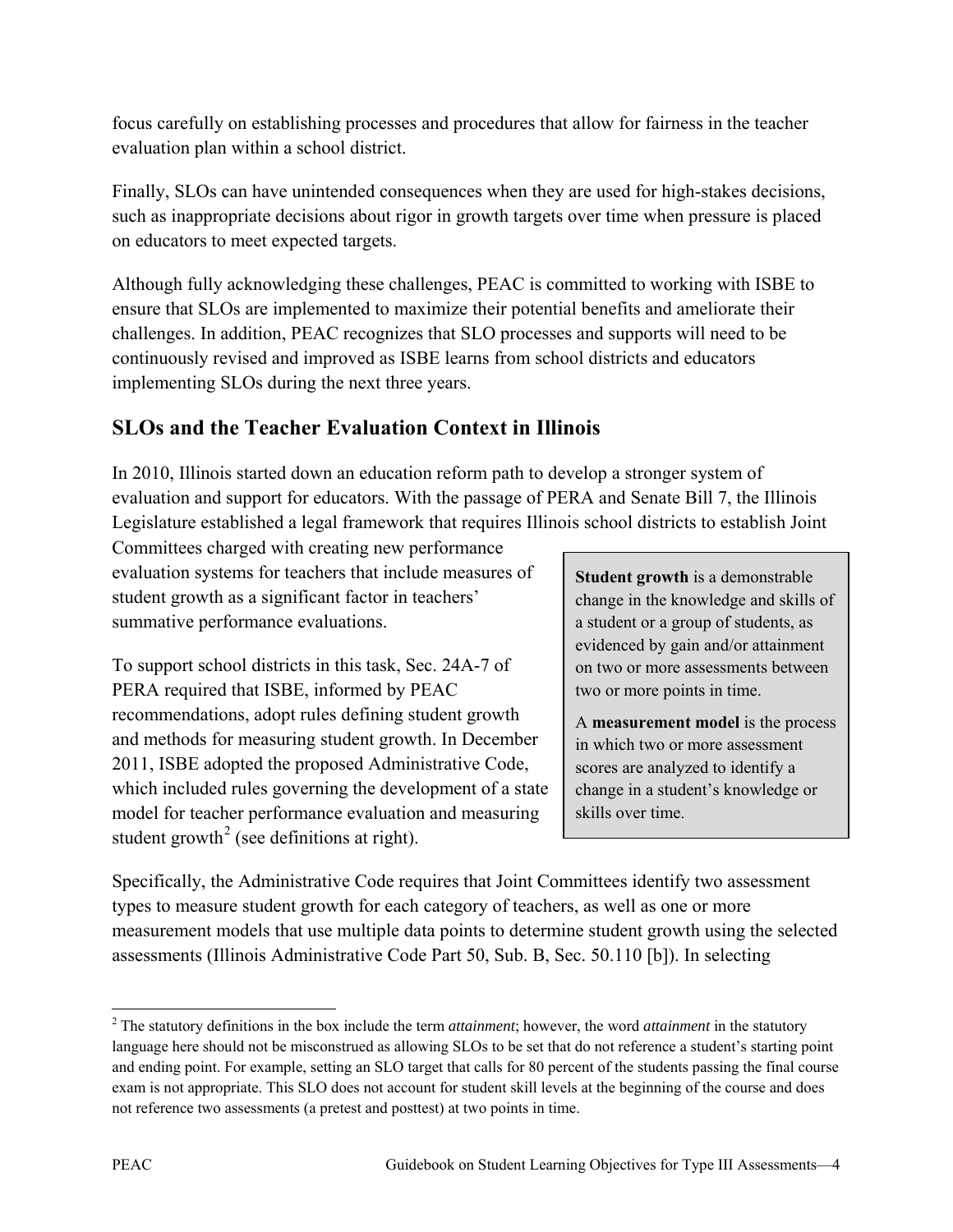assessments to measure student growth, school districts must select from three types of assessments (see Table 1).

| <b>Assessment Type</b> | <b>Description from Illinois Administrative Code Part 50, Sub. A, Sec. 50.30</b>                                                                                                                                                          |
|------------------------|-------------------------------------------------------------------------------------------------------------------------------------------------------------------------------------------------------------------------------------------|
| Type I                 | "A reliable assessment that measures a certain group or subset of students in the<br>same manner with the same potential assessment items, is scored by a nondistrict<br>entity, and is administered either statewide or beyond Illinois" |
| Type II                | "Any assessment developed or adopted and approved for use by the school district<br>and used on a districtwide basis by all teachers in a given grade or subject area"                                                                    |
| Type III               | "Any assessment that is rigorous, that is aligned to the course's curriculum, and<br>that the qualified evaluator and teacher determine measures student learning in that<br>course"                                                      |

#### **Table 1. Types of Assessments**

*Note.* Type I and II assessments may be also be considered Type III if they align to the curriculum and are capable of measuring student learning in the subject (Illinois Administrative Code Part 50, Sub. A, Sec. 50.30).

## **District Plan Requirements**

Under PERA and Illinois Administrative Code Part 50, school districts and teachers unions must develop comprehensive teacher evaluation plans that include data and measures of student growth. The following summarizes the legal and administrative rule requirements that all district plans must include for measuring student growth:

- Select a measurement model for each assessment that includes multiple data points.
- Identify at least one Type III assessment that must be used to measure student growth for each category of teachers.
- State the general nature of any Type III assessment chosen (e.g., teacher-created assessments, assessments designed by textbook publishers, student work samples or portfolios, assessments of student performance, and assessments designed by subject or grade-level experts that are administered commonly across a given grade or subject area in a school) and describe the process and the criteria that the qualified evaluator and teacher will use to identify or develop the specific Type III assessment to be used.
- Determine the categories of teachers who do not have Type I or Type II assessments available. For teachers without Type I or II assessments, the evaluation plan must include a minimum of two Type III assessments.
- Set student growth expectations that are consistent with the assessment and the model selected.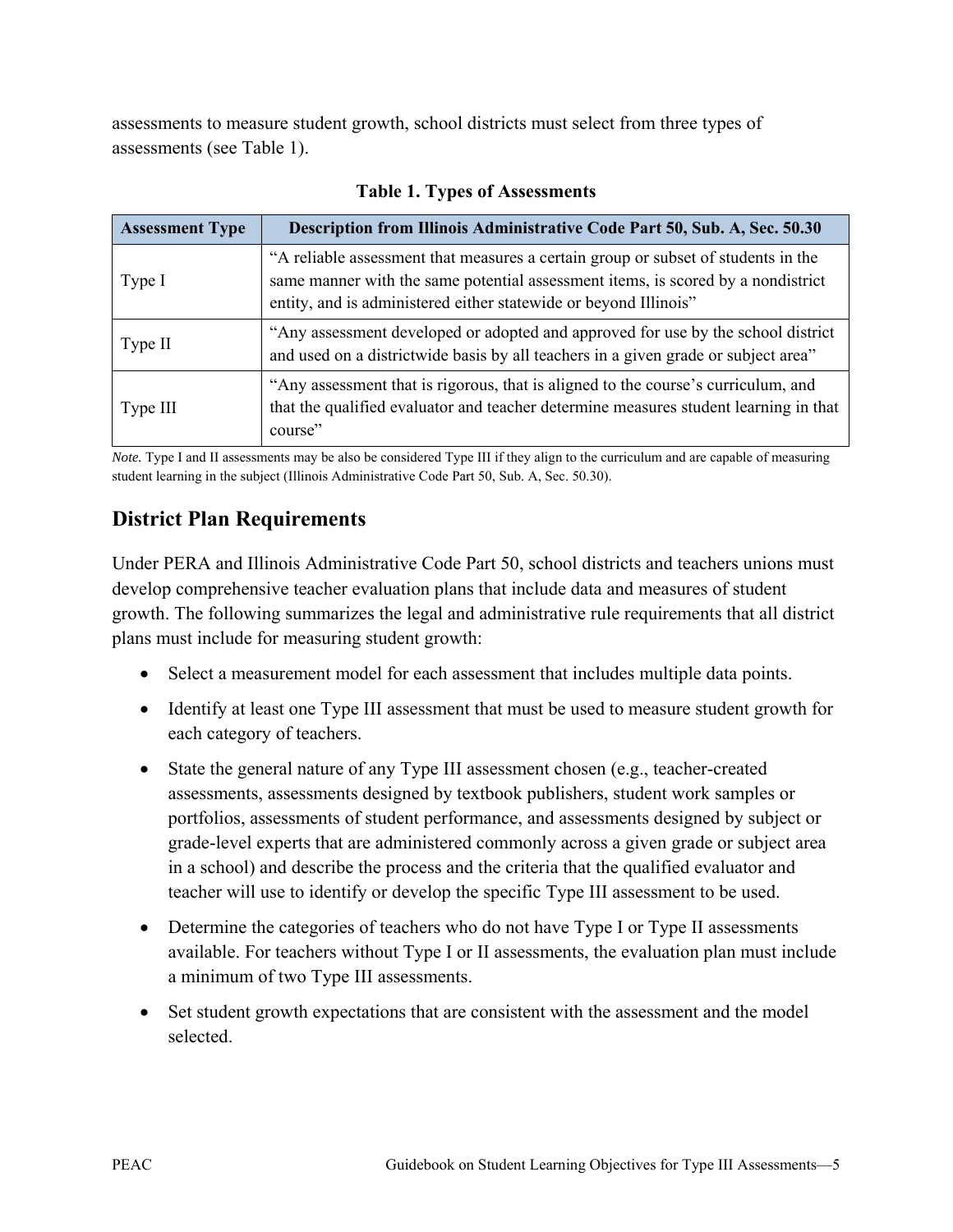- Develop a uniform process for collecting formative student learning data at the midpoint of the evaluation cycle that will assess progress and inform instructional adjustments but will not be included in student growth scores.
- Discuss how student characteristics (e.g., special education placement and English language learners [ELLs]) are used in the measurement model.

In November 2012, PEAC recommended SLOs as one approach for measuring growth using Type III assessments. This guidebook provides detailed recommendations, guidance, information, and examples to assist school districts in incorporating an SLO process into their teacher evaluation plans. None of these resources should be construed as a PERA requirement. The following sections provide an overview of SLOs and suggested recommendations for Joint Committees on developing and implementing an SLO process for Type III assessments.

#### **Do all school districts need to use SLOs to measure student growth for Type III assessments?**

Although PEAC recommends SLOs, they are not required unless the school district defaults to the state model. School districts have autonomy to implement a measurement model for Type III assessments, including SLOs, in a way that best fits their specific contexts.

For school districts that default to the State Performance Evaluation Model for student growth, SLOs are the required measurement model for Type III assessments. *Appendix I: State Performance Evaluation Model: SLO Requirements* describes the minimum requirements for the SLO process in the state model.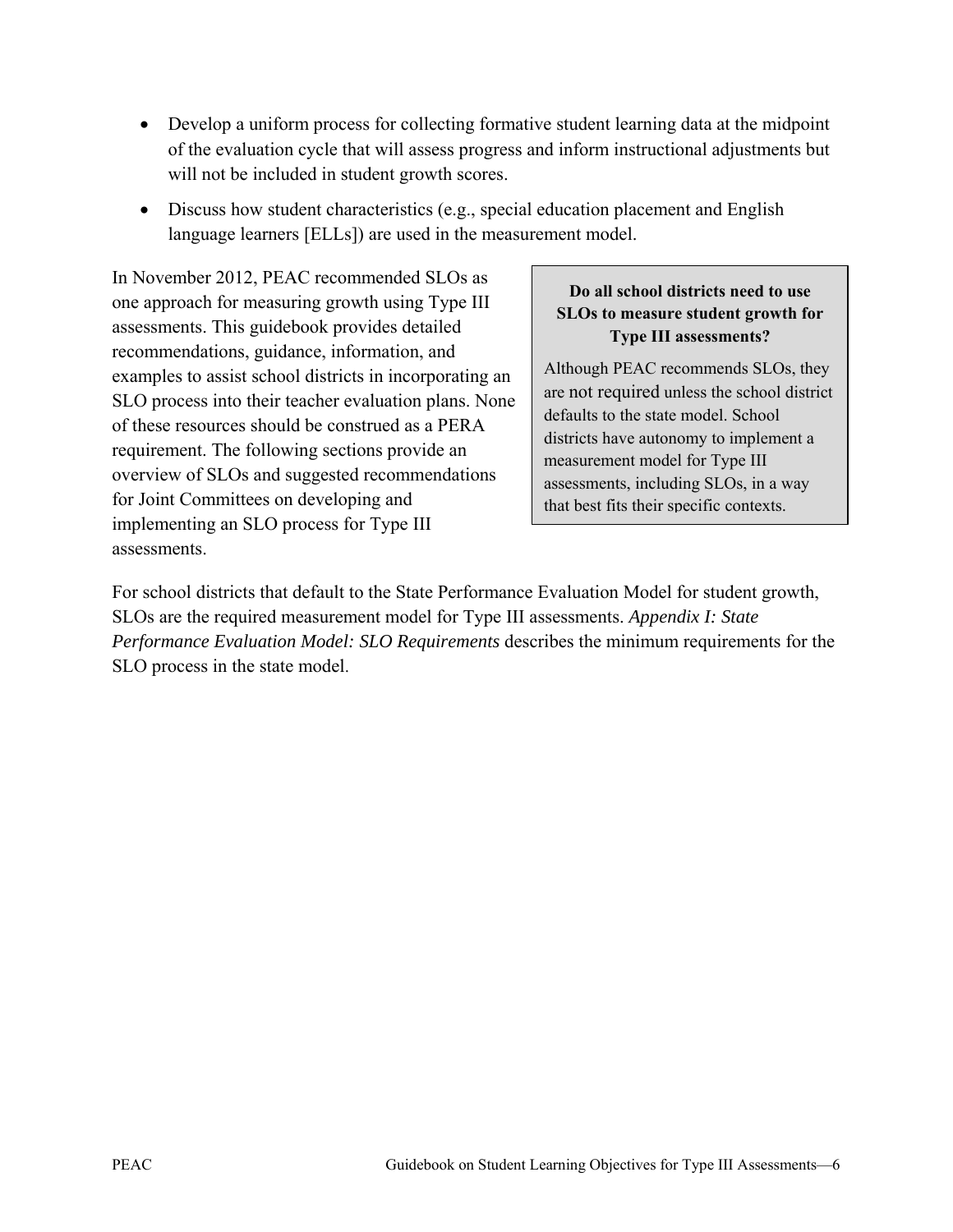# **Chapter 2. Practical Planning Steps for Joint Committees**

Implementing an SLO process across a school district requires careful planning and thoughtful execution by district staff. Joint committees play a critical role in ensuring that a rigorous SLO process is aligned with other district initiatives, is integrated into teachers' instructional practices, and lessens the paperwork and the time burden on teachers and evaluators as much as possible. This section provides a road map with step-by-step suggestions for Joint Committees to use when considering and planning for an SLO process. It begins with a high-level overview of the steps in developing an SLO process (Figure 1). Next, each step is discussed in more detail, including explanations, guiding questions, and links to resources to support Joint Committees as they work through each step.

#### **Figure 1. Overview of Steps for Developing an SLO Process**



#### *Step 1. Assess Readiness and Identify Supports*

- Determine the level of knowledge and supports needed for the Joint Committee.
- Assess the levels of knowledge and preparedness of district staff, administrators, and teachers.
- Assess critical challenges in the school district's data infrastructure.
- Identify opportunities to collaborate with other school districts, regional offices of education (ROEs), and institutions of higher education in your area to support the SLO development process.

#### *Step 2. Plan for SLO Implementation*

- Integrate SLOs with the broader evaluation system and district initiatives.
- Develop communication, training, and professional development plans.
- Develop strategic implementation timelines.

#### *Step 3. Decide the Details: Building the SLO Process*

• Decision 1: Determine the categories of teachers that require one SLO or two SLOs (based on the number of Type III assessments required).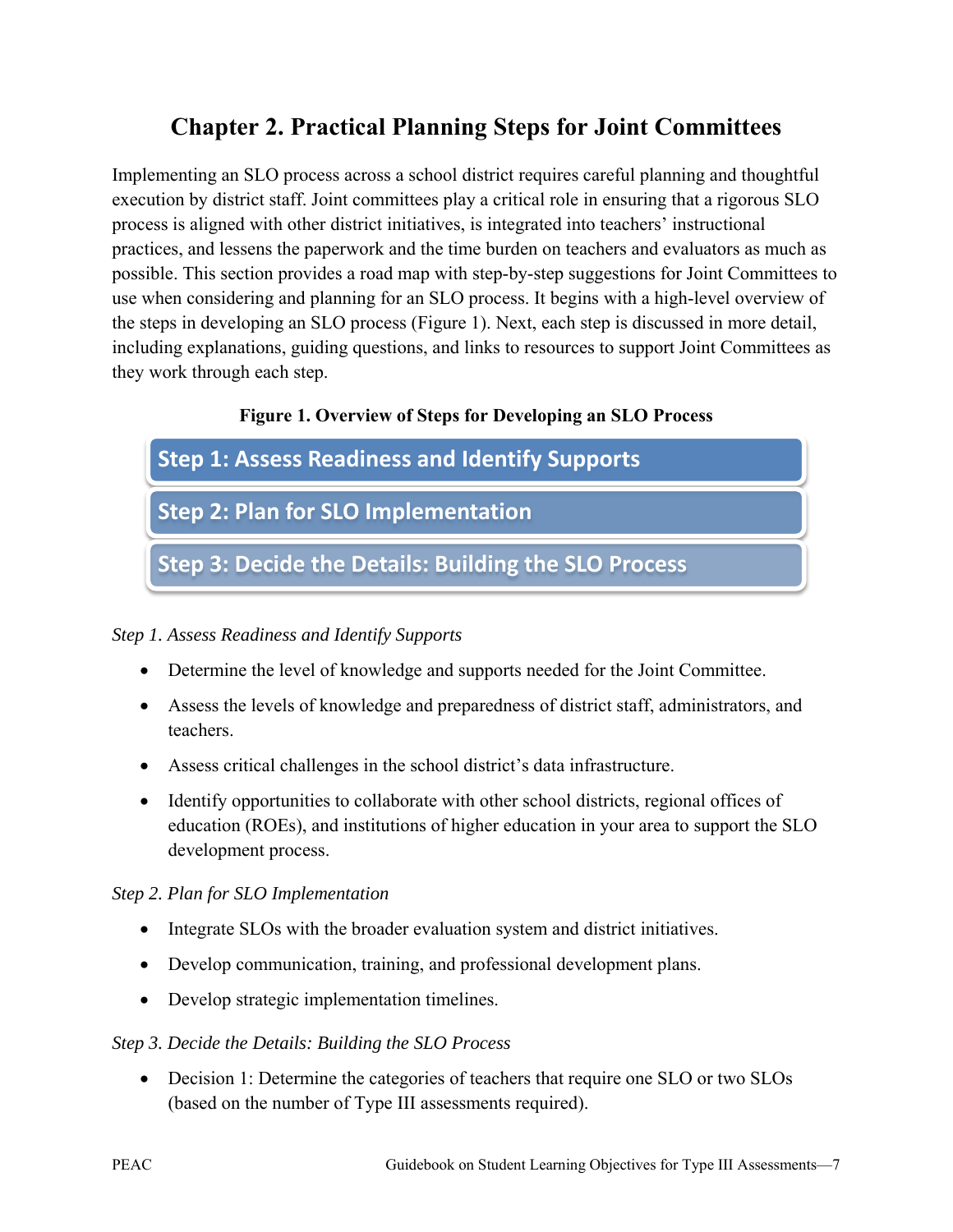- Decision 2: Determine the types of SLOs that can be used.
- Decision 3: Determine the steps in the SLO development process.
- Decision 4: Select or develop a list of Type III assessments.
- Decision 5: Select or develop an SLO review and documentation process.
- Decision 6: Decide on SLO scoring, weighting, and a process for combining growth measures.
- Decision 7: Develop a plan for monitoring and evaluating the SLO process.

### **Step 1. Assess Readiness and Identify Supports**

An SLO process works best when Joint Committees and the district staff members who are responsible for implementing SLOs are knowledgeable about SLOs and are supported in the implementation process. As a first step, Joint Committees should assess their own readiness to implement SLOs, as well as the readiness of district staff, administrators, and teachers within the school district who will carry the bulk of the burden in implementing SLOs. After assessing readiness and identifying the key challenges that need to be addressed, Joint Committees should consider what supports may be available to support the design and implementation process in their school districts.

To help Joint Committees complete Step 1, there are eight guiding questions.

#### **Guiding Questions**

- 1. Do we, as a Joint Committee, have a deep enough understanding of the SLO process to begin this work? If not, what training, resources, and supports do we need?
- 2. How aware are district educators of the evaluation system as a whole and SLOs in particular?
- 3. What level of access do teachers and administrators have to student data in our school district?
- 4. How skilled are teachers and evaluators in the analysis of student data?
- 5. Do teachers in our school district have access to high-quality assessments that include pretests, posttests, and formative assessments?
- 6. Are teachers and evaluators prepared to develop and evaluate high-quality assessments to ensure that those assessments are aligned to a standards-based curriculum?
- 7. What is the general infrastructure and mechanisms for implementing, monitoring, and improving procedures over time?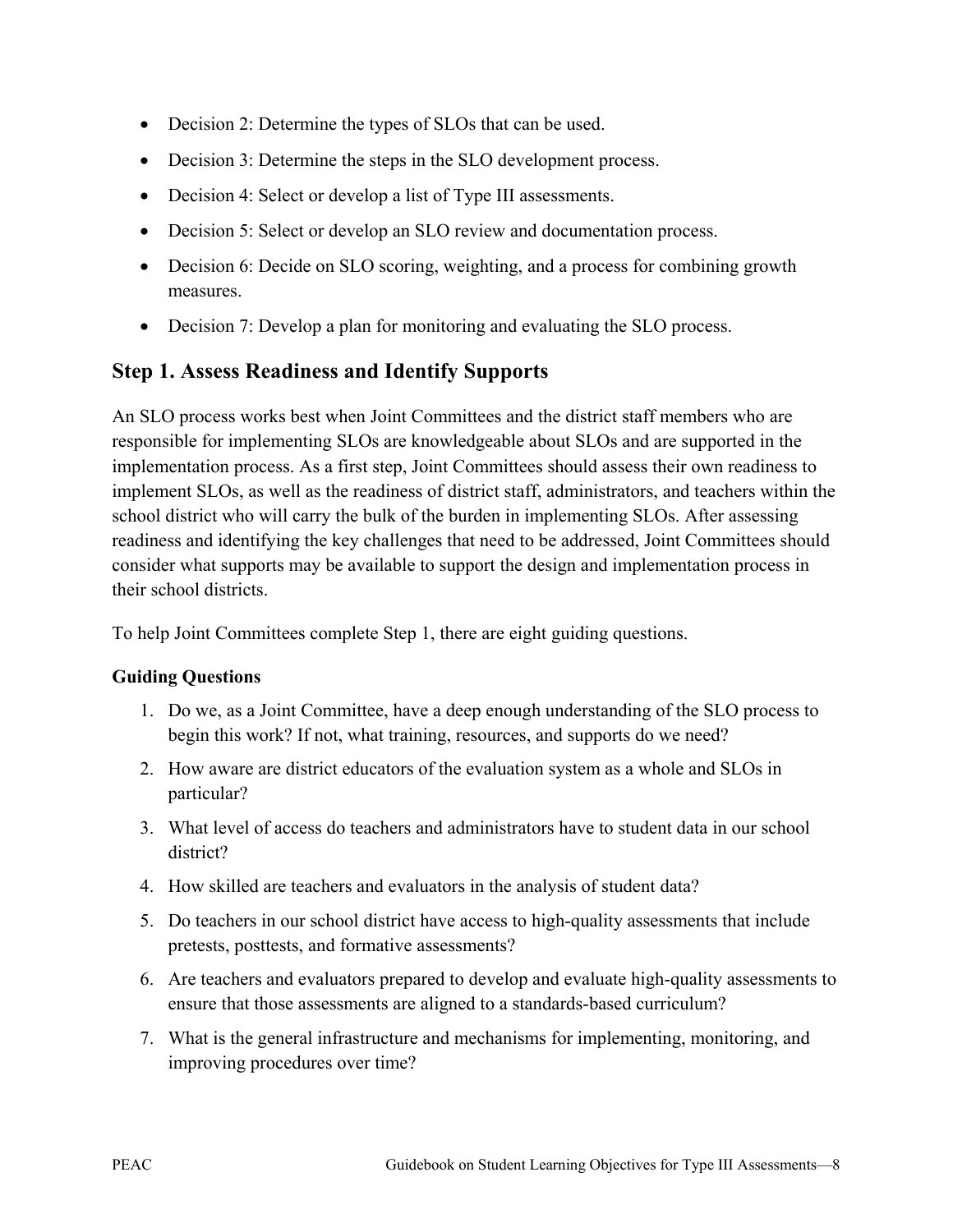8. What opportunities exist or could be created to collaborate with other school districts, ROEs, and institutions of higher education in your area to support the SLO development process?

In working through these guiding questions, Joint Committees can draw on several resources and suggested follow-up steps.

- **Appendix B.** The table in *Appendix B: Identifying District and School Readiness for Implementation* describes district and school readiness for SLOs across a continuum from "not ready for SLOs" to "ready for SLOs," which is aligned with the previous guiding questions. Joint committees can review this table to determine their school district's level of preparedness and identify the most critical challenges that need to be addressed during the planning process.
- **Take the pulse.** Because teachers and evaluators (most often principals and other building administrators) are the main actors in the SLO process, their understanding of SLOs ensures that they will be able to set accurate objectives to measure student learning. Prior to implementation, knowledge building may be required. These activities may include the following:
	- Collecting data on SLO understanding by teachers, principals, and evaluators
	- Assessing the data analysis skills and assessment literacy of teachers and evaluators
	- Gathering feedback from teachers and evaluators on SLO implementation and addressing their questions
	- Using the aforementioned information to inform development of the SLO process and the needed supports

By regularly taking the pulse of those charged with implementation, Joint Committees may be better positioned to know what supports and resources are needed in the field, anticipate and address challenges, and communicate effectively with all stakeholders. These efforts take planning and require time prior to implementation. Done well, they can help inform long-term planning and sustainable implementation.

# **Step 2. Plan for SLO Implementation**

Before Joint Committees wade into the details of designing an SLO process, it is important that they first consider how SLOs will be rolled out and implemented in their school districts. Teachers, evaluators, and SLO leaders need a coherent vision that shows how SLOs fit into and support the overall educational vision for a school district. To create a sustainable culture of SLO use, Joint Committees can prepare guidance and resources that assess educator understanding of SLOs and accurately communicate the SLO process. In addition, the school district can stagger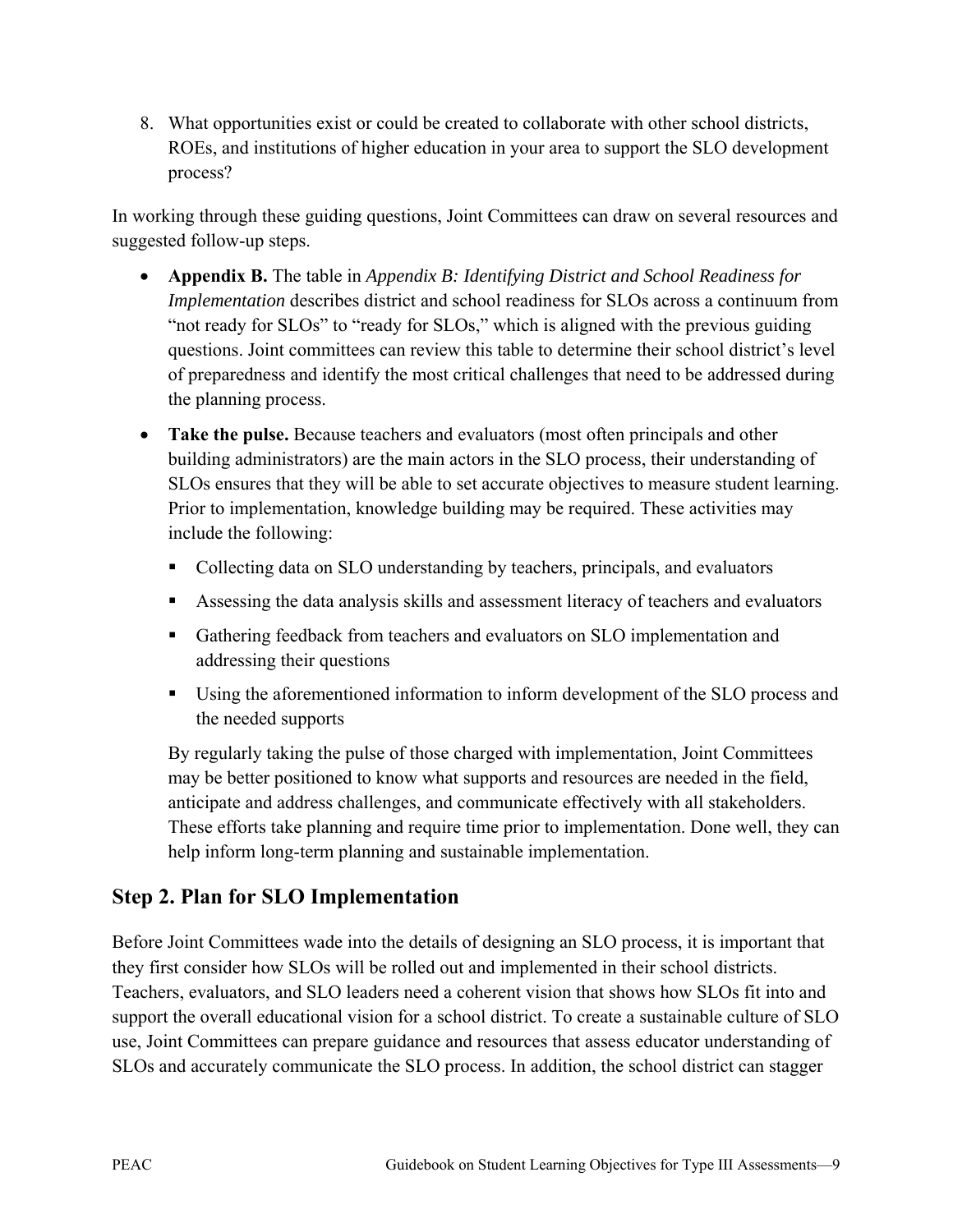implementation to avoid overwhelming those charged with implementation and organize supports to reduce the time commitment burden on teachers and evaluators.

#### **Integrate SLOs**

An SLO process works best when it is thoughtfully and intentionally integrated into a school district's broader goals and the evaluation system as a whole. Joint committees should avoid adding SLOs as a separate process that creates unnecessary time burdens on teachers and administrators. Moreover, Joint Committees must be proactive and intentional in presenting the SLO process as an integrated part of both the evaluation system and a teacher's instructional practices. The following guiding questions can serve as a starting point for Joint Committee discussions on this topic:

- How does SLO implementation align with the goals and the purposes of the teacher and school leader evaluation system?
- How does this work support other elements of the evaluation system and its implementation?
- How can the SLO process be integrated into standing events that foster teacher collaboration and teacher/evaluator communication? (For example, see the timelines in *Section 3: SLOs: The Basics.*)
- How can SLOs be integrated into instructional practices and activities that teachers and administrators already engage in?

#### **Develop Communication, Training, and Professional Development Plans**

Develop communication, training, and professional development plans for teachers and evaluators to carry forward the implementation process. Ensure that the communication plan includes clear and multiple opportunities for teachers and evaluators to have input and provide feedback about both the design and the implementation of the SLO process. The following guiding questions will enable this process:

- What is the level of stakeholder engagement in educator evaluation reforms?
- What is the degree of commitment to the school district's shared vision from all stakeholders?
- How will SLOs be clearly communicated and explained to stakeholders, such as teachers, school leaders, students, and parents?
- How can the school district engage stakeholders in developing, implementing, and revising the SLO process?
- What venues of communication are already available for SLO implementation? What venues need to be created?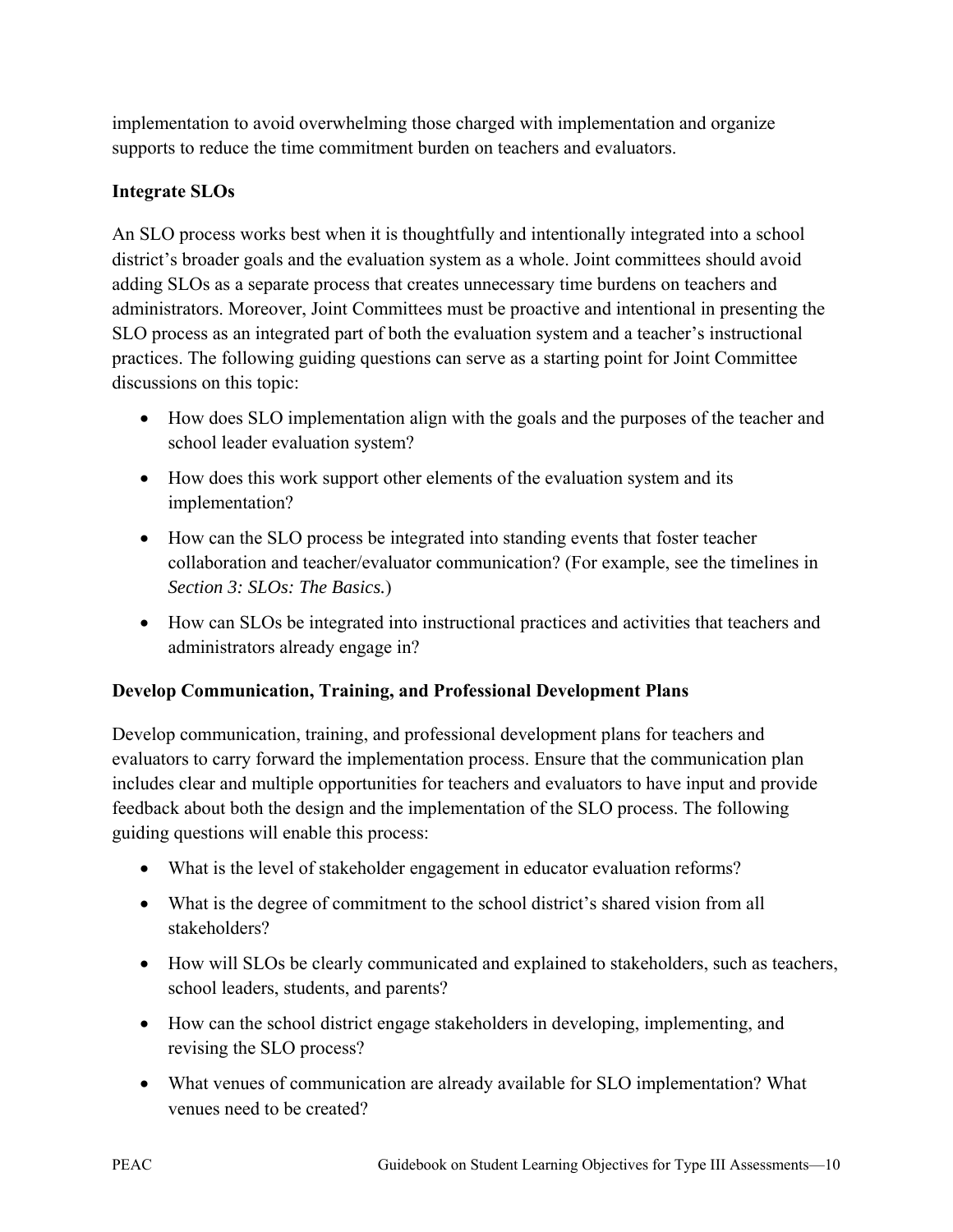- What training opportunities are available through the state, ROEs, or external organizations?
- What additional professional development opportunities may be important for teachers in your school district (e.g., assessment literacy and student data analysis)?

In working through these guiding questions, Joint Committees can draw on several resources and suggested follow-up steps.

- Communication materials play a critical role in supporting teachers and principals in the inevitable culture change that accompanies SLOs. Unfortunately, this step is often overlooked. As a starting point, create documents that identify the key messages of SLO implementation. Sharing how SLOs fit into the larger evaluation system provides context for the work and helps ensure that all stakeholders receive the same information around expectations and content. If possible, in-person communication on the SLO basics and the details of the timeline and the process are a solid next step. Regularly updated frequently asked questions and easily accessible libraries of resources are useful mechanisms for communication.
- Transition plans can be helpful at two critical junctions of implementation:
	- Transition plans can provide a road map for how a school district will shift from the old evaluation system to a new evaluation system that includes SLOs.
	- **Transitioning expertise from administrative staff or consultants to those charged with** implementation requires planning from the very beginning. During the early implementation stages, consultants may plan a large role in developing materials and providing training, but such support is often unsustainable. Joint committees will need to determine how school districts will ultimately take ownership of SLOs. Articulating how a school district will build sufficient expertise and allocate resources to support implementation (such as time and materials for SLO trainers and staff needed to support implementation) should not be an afterthought.

#### **Develop Strategic Implementation Timelines**

Joint committees will make many decisions during the SLO implementation process. Fortunately, several states and school districts have already begun SLO implementation and have developed innovative ways to ensure successful implementation. Most of these efforts revolve around strategic implementation timelines that phase in different components over time. There are a variety of ways to stagger implementation. Depending on your school district's overall evaluation system implementation timeline, one or more of these approaches may be beneficial to consider.

**Gradual Implementation.** When possible, create implementation timelines that strategically roll out different aspects of SLOs over time. For teachers required to have two Type III assessments,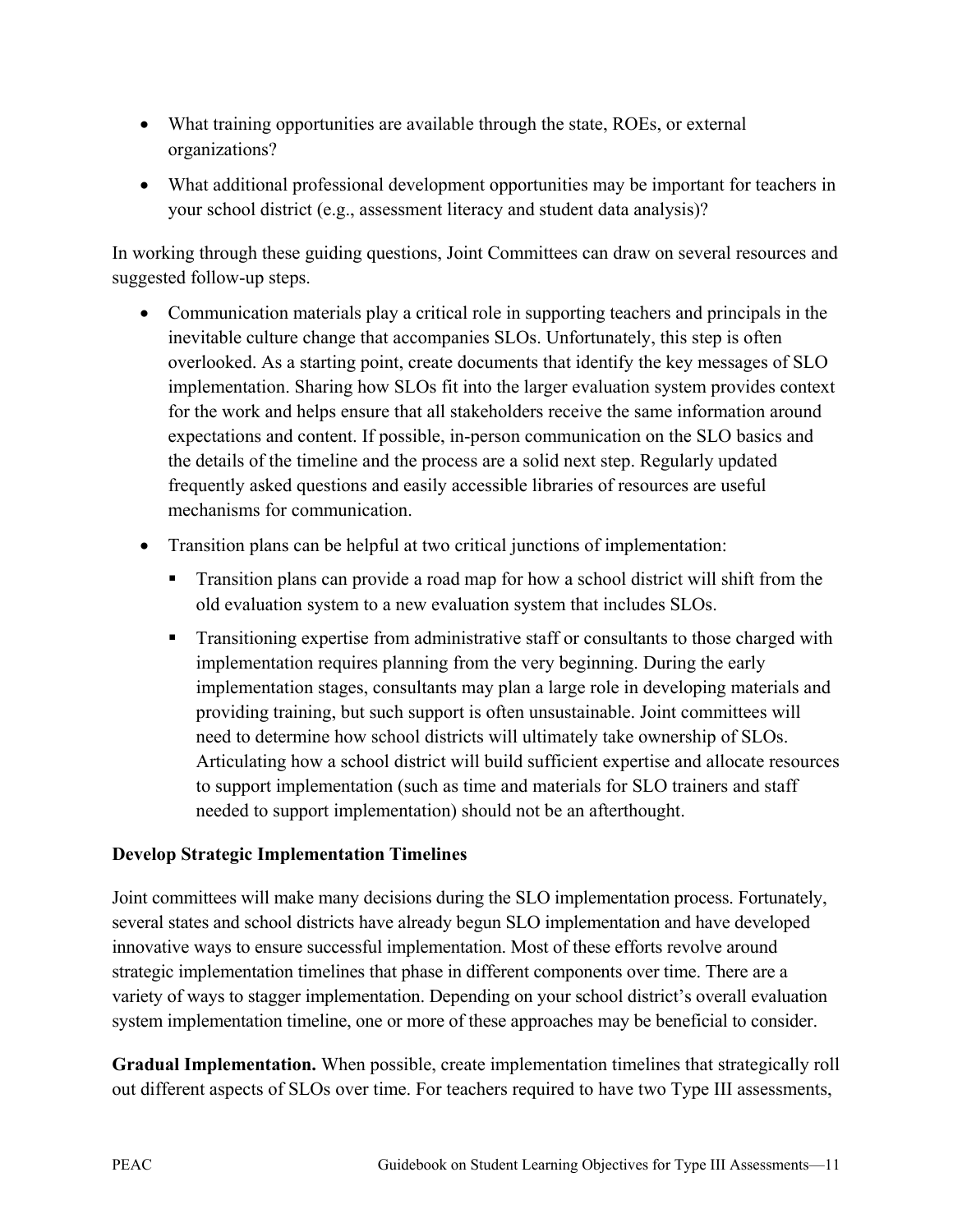an option available to all school districts, regardless of the full system implementation date, is to require only a single Type III assessment for the first year of implementation (Administrative Code, Sec. 50.110[b][3][B]). In addition, Joint Committees may ask teachers to create an individual SLO the first year and add additional subgroup or districtwide SLOs in Year 2 or Year 3 of the implementation timeline. This gradual approach allows teachers and evaluators to develop familiarity and expertise in SLOs and provide feedback on the process before tackling multiple or more complex SLOs.

**Piloting Without Stakes.** Some states, such as Rhode Island and Ohio, are piloting SLOs and did not attach human capital decisions to results in their first year of implementation. This format enabled teachers and evaluators to gain experience with the process in a low-stakes environment.

**Sample Piloting.** Another approach is to stagger the implementation of SLOs in subsets of grades or schools based on the needs of the school staff and the students. Many states and school districts are implementing SLOs, whereas others in their state or school district are not. This structure allows trainers to target their supports to the new adopters before implementing SLOs districtwide or statewide. Another option is to select a set of schools that are most likely to be able to successfully implement SLOs. By first implementing in a best-case scenario, states and school districts can determine which challenges need to be addressed prior to full-scale implementation and, possibly, which best practices should be replicated across a school district.

**Responsive Implementation.** Still another approach is to refine the SLO process over time based on district information and needs. For example, in Austin, Texas, educators in nine schools began implementing SLOs by creating individual SLOs. Over the course of three years, implementation expanded to 15 schools. After recognizing that teachers already were collaborating and acting as teams informally and in response to principal requests for more shared accountability, the Austin school district shifted to requiring one individual SLO that can be targeted and one team SLO that must cover all students in a course. A responsive approach to implementation can reassure stakeholders that the school district values their input and can, ultimately, improve the implementation of the SLO process.

# **Step 3. Decide the Details: Building the SLO Process**

Designing an SLO process requires Joint Committees to make decisions about the basic structure, steps, and tools that teachers and administrators will employ to complete the SLO process. This subsection overviews the decisions that Joint Committees will need to make as part of designing an SLO process. For concrete examples, see *Appendix J: SLO Process Examples.*

The remaining sections in this guidebook provide Joint Committees with detailed information, guidance, and tools to support careful and thoughtful decisions on each topic area. For ease of use by committee members, the specific sections and appendixes relevant for each decision are summarized here.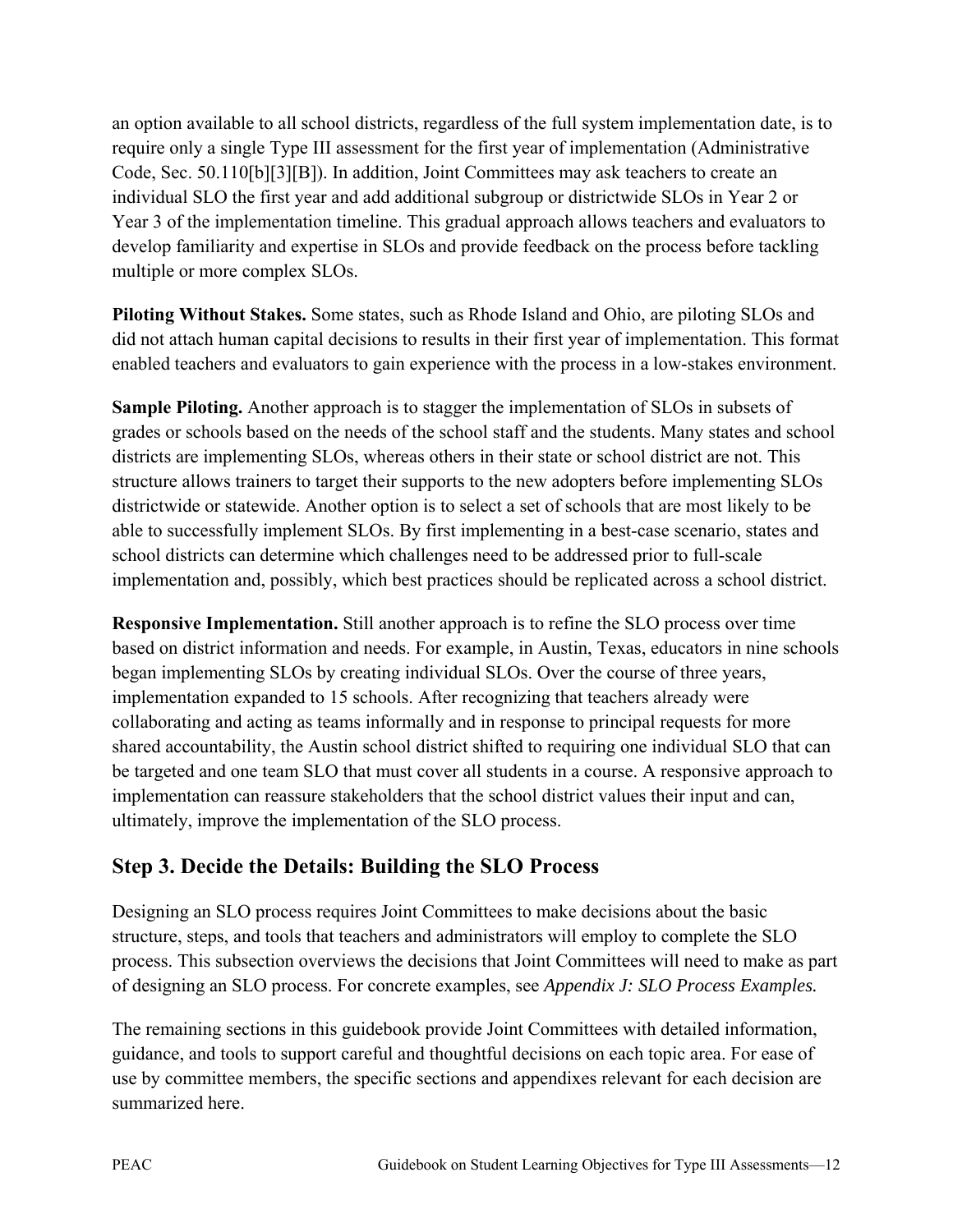#### **Decision 1**

Determine which categories of teachers will be required to have one Type III assessment and which will require two Type III assessments.

- How many SLOs are required for each category of teacher in your school district?
- How should your school district's operational guidelines for student growth inform considerations for special categories of teachers?

Within each category, note any additional considerations that may be relevant in developing the SLO guidelines for each category:

- The distribution of the time teachers spend with specific populations of students
- Multiple building assignments
- Teachers on special assignment
- Teachers with student teachers in the classroom

Review *Section 3: SLOs: The Basics* and PEAC's *Guidance on Creating Operating Guidelines for a Student Growth Model in Teacher Evaluation Systems* or your own school district's operational guidelines.

#### **Decision 2**

Determine what types of SLOs will be allowed and under what conditions they can be used.

- Are teacher-team SLOs required or acceptable?
- What needs to be done to create the conditions necessary to use team SLOs?
- Are targeted or tiered SLOs acceptable or required?

Review *Section 3: SLOs: The Basics.* Additional examples are available in *Appendix C: SLO Examples*

#### **Decision 3**

Select and articulate each step that teachers and administrators should follow to develop an SLO.

- What elements do teachers need to include in an SLO (e.g., standards and content, the population of students, the interval of instruction, and rationale)?
- How many students need to be included in an SLO?
- What do teachers need to include in their growth targets and rationales?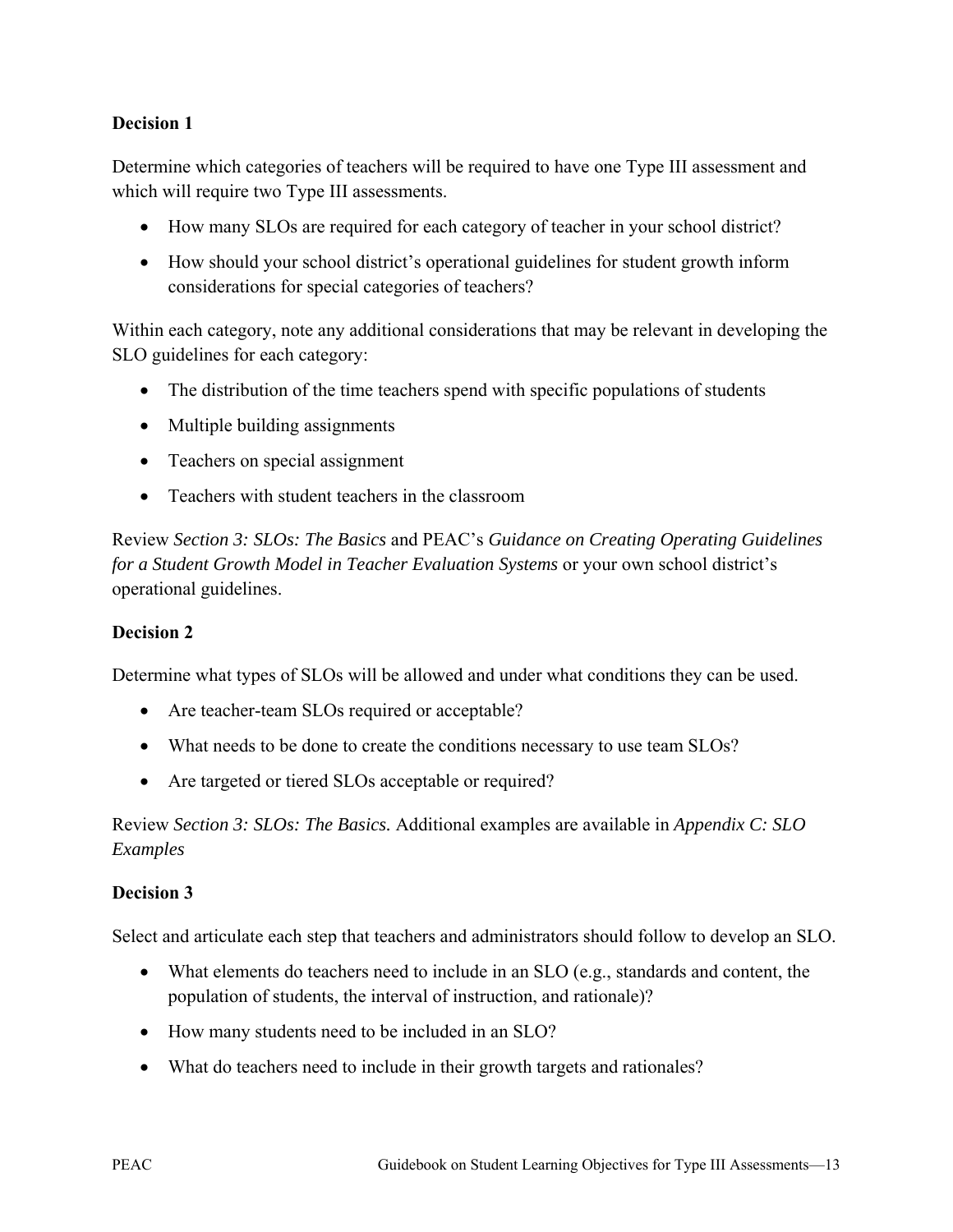• What tools and templates will the school district provide to support teachers in developing SLOs?

Review *Section 3: SLOs: The Basics* and *Section 4: Developing SLOs: Five Key Steps.* Sample tools are available in *Appendix E: Sample Template for the Analysis of Student Data, Appendix F: The SLO Template,* and *Appendix H: The SLO Template Checklist and Review Documentation.*

#### **Decision 4**

Select the appropriate Type III assessments for each category of teachers. Identify the assessments that need to be developed and the supports needed to do so.

- What assessments already exist in the school district that can be used as Type III assessments? What assessments may need to be created?
- Are individual teacher-developed or teacher -identified assessments allowed?
- How can team-developed assessments be encouraged and supported?
- What district-developed or district-purchased assessments are appropriate?

Review *Appendix D: Guidance on Selecting Assessments for SLOs* and use it as a starting point for vetting the available assessments in your school district and as a resource for creating assessments as needed. Create a list of available assessments or other data that teachers can use as a resource in selecting or developing assessments for various grades and content areas within your school district. For categories of teachers where there are few available assessments, consider what types of additional support and resources your school district may need to make available to teachers to create rigorous and valid assessments.

For example, if there are few music assessments available, you may wish to create formal opportunities for music teachers from across the school district to collaborate in creating assessments, with support from district assessment experts. In smaller school districts, it may be important to reach out to other school districts, ROEs, or professional associations to create opportunities for teachers to collaborate across the school districts in your region.

#### **Decision 5**

Select or develop an SLO review and documentation process.

- How are SLOs reviewed or approved?
- What tools support the SLO review and documentation process?
- What information systems in the school district can be used to create an efficient process that minimizes the paperwork burden for teachers and administrators?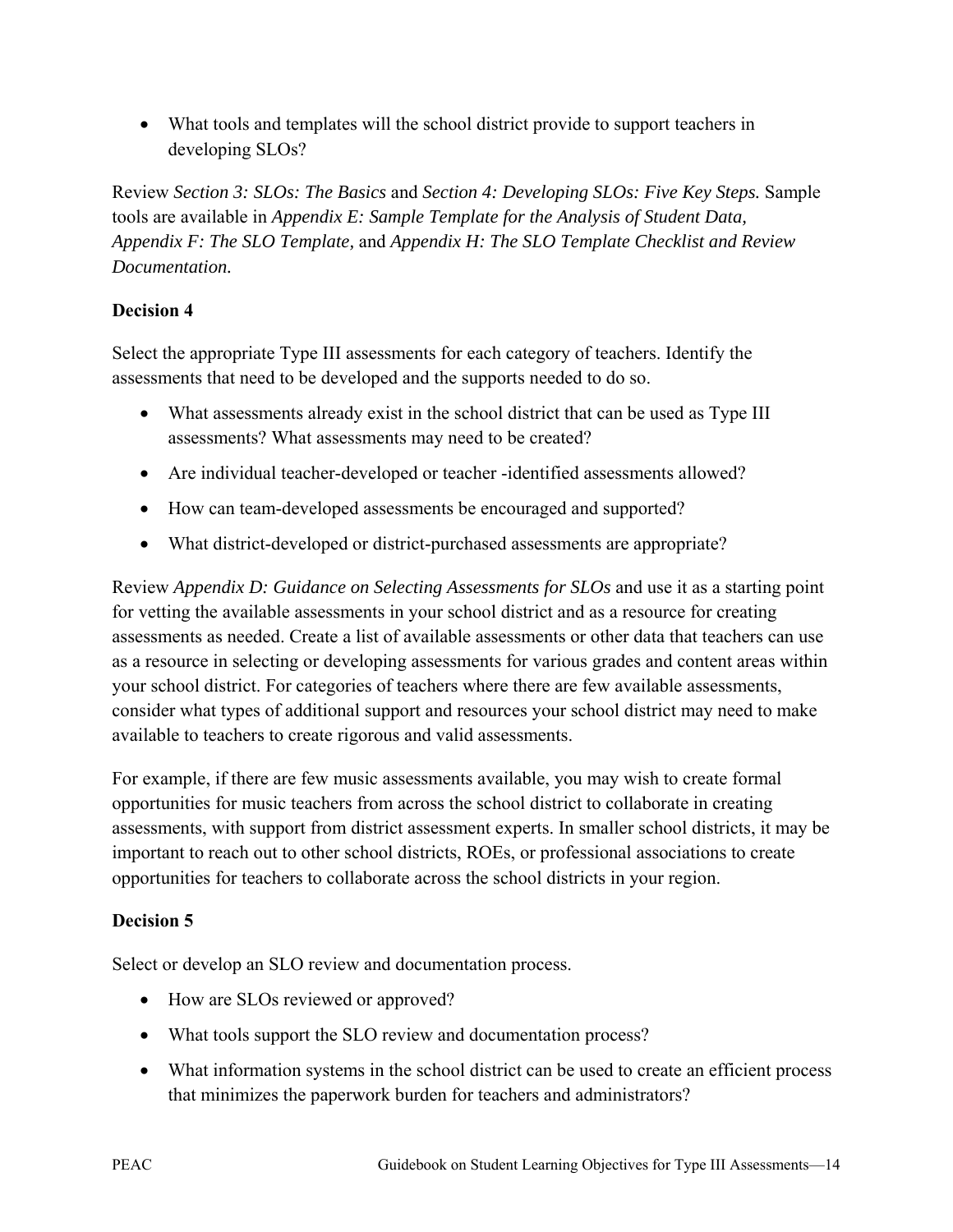• What review and approval timeline is most appropriate for your school district?

Review *Section 5. Creating a Review and Documentation Process*. Sample tools are available in *Appendix G: Sample Midpoint Check-In Meeting Protocol* and *Appendix H: The SLO Template Checklist and Review Documentation.*

#### **Decision 6**

Decide how SLOs will be scored and combined with other measures of student growth. Determine what percentage or weight your school district will attribute to SLOs within the broader evaluation system.

- How are SLOs scored?
- What scale is used to score SLOs? How does this compare with the scale used to score other measures of student growth?
- How are two or more SLOs combined to create a single SLO score?
- What scoring processes have already been selected as part of the larger evaluation system?
- What weight are student growth measures given within the larger evaluation system? What portion of that weight is attributed to SLOs?

Review *Section 6. Creating a Scoring Structure, Section 7: Combining Multiple SLOs* and *Section 8: Combining SLO Scores With Other Student Growth Measures. Review Appendix A: What the Regulations Say* for information on PERA requirements around weighting student growth measures.

#### **Decision 7**

Develop a plan for monitoring and evaluating the SLO process.

- How will SLOs be monitored in the school district?
- What other teacher effectiveness measures will be useful for triangulation?
- What research questions will best support improving and revising the SLO process?
- What avenues of collaboration will support SLO implementation and improvement?

Review *Section 9: Evaluating, Monitoring, and Reporting.*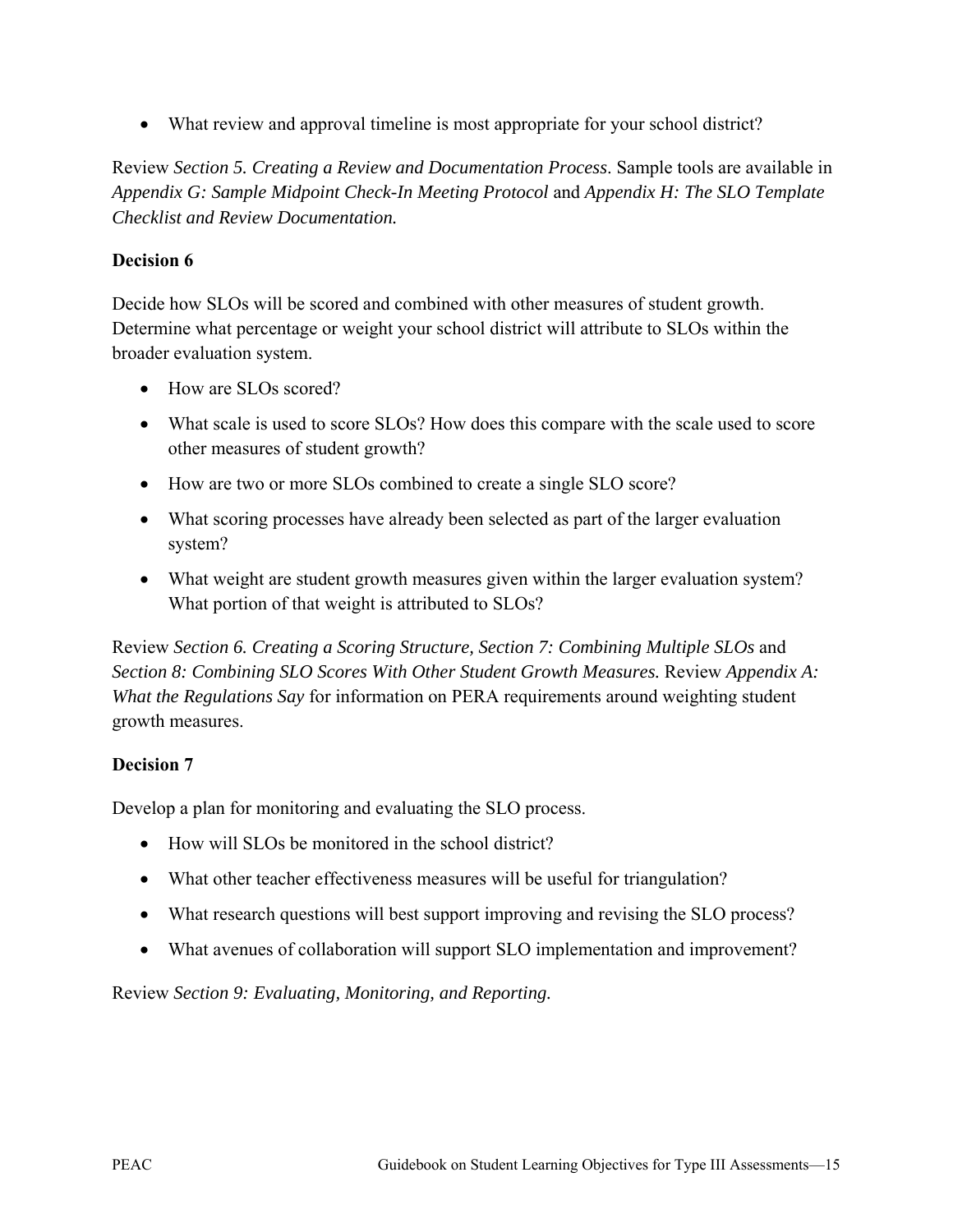# **Chapter 3. SLOs: The Basics**

 $SLOS<sup>3</sup>$  $SLOS<sup>3</sup>$  $SLOS<sup>3</sup>$  are "a set of goals that measure educators" progress in achieving student growth targets" (Lachlan-Haché, Cushing, & Bivona, 2012a, p. 1). By setting rigorous, comparable, and attainable student growth goals, SLOs provide teachers with an opportunity to demonstrate the extent of the academic growth of their students through assessments that are aligned to both state standards and classroom instruction.

Teachers set SLOs at the beginning of their courses and identify the amount of growth that their students will make over an established time period. These growth

#### **Key Distinction**

An SLO process is not a Type III assessment. SLOs create a measurement model that enables an evaluator to analyze scores from two or more Type III assessments and identify whether a preestablished goal(s) has been met through a demonstrated change in a student's knowledge and skills over time.

targets are set by reviewing baseline data, identifying trends in student performance, selecting the key content and standards that students should know by the end of instruction, and choosing appropriate assessments that measure that content and student growth.

Diverse assessments can be used to demonstrate student growth using an SLO process. As noted previously, Illinois teachers must identify at least one Type III assessment that can be used to demonstrate student growth. The definition of a Type III assessment ("Any assessment that is rigorous, that is aligned to the course's curriculum, and that the qualified evaluator and teacher determine measures student learning in that course") is deliberately open ended to enable teachers to select or develop assessments that closely match their specific course content and instruction. A Type III assessment can include, for example, common assessments, end-ofcourse exams, or performance tasks and portfolios of student work that are scored with a rubric. Additional guidance on selecting or creating Type III assessments is in *Appendix D: Guidance on Selecting Assessments for SLOs.* 

SLOs generally contain the same type of information, although different states and school districts add information based on their particular contexts. In Illinois, Joint Committees can consider including the following suggested elements:

- **Baseline data and trend data.** SLO data should summarize student information (test scores from previous years and the results of pretests), identify student strengths and weaknesses, and review trend data to inform the objective and establish the amount of growth that should take place.
- **Student population.** The students, content area, the grade level, and the number of students included in the objective.

<span id="page-21-0"></span> $\overline{1}$  $3$  The guidance provided in this document is taken from Lachlan-Haché, Cushing, and Bivona (2012a, 2012b, 2012c).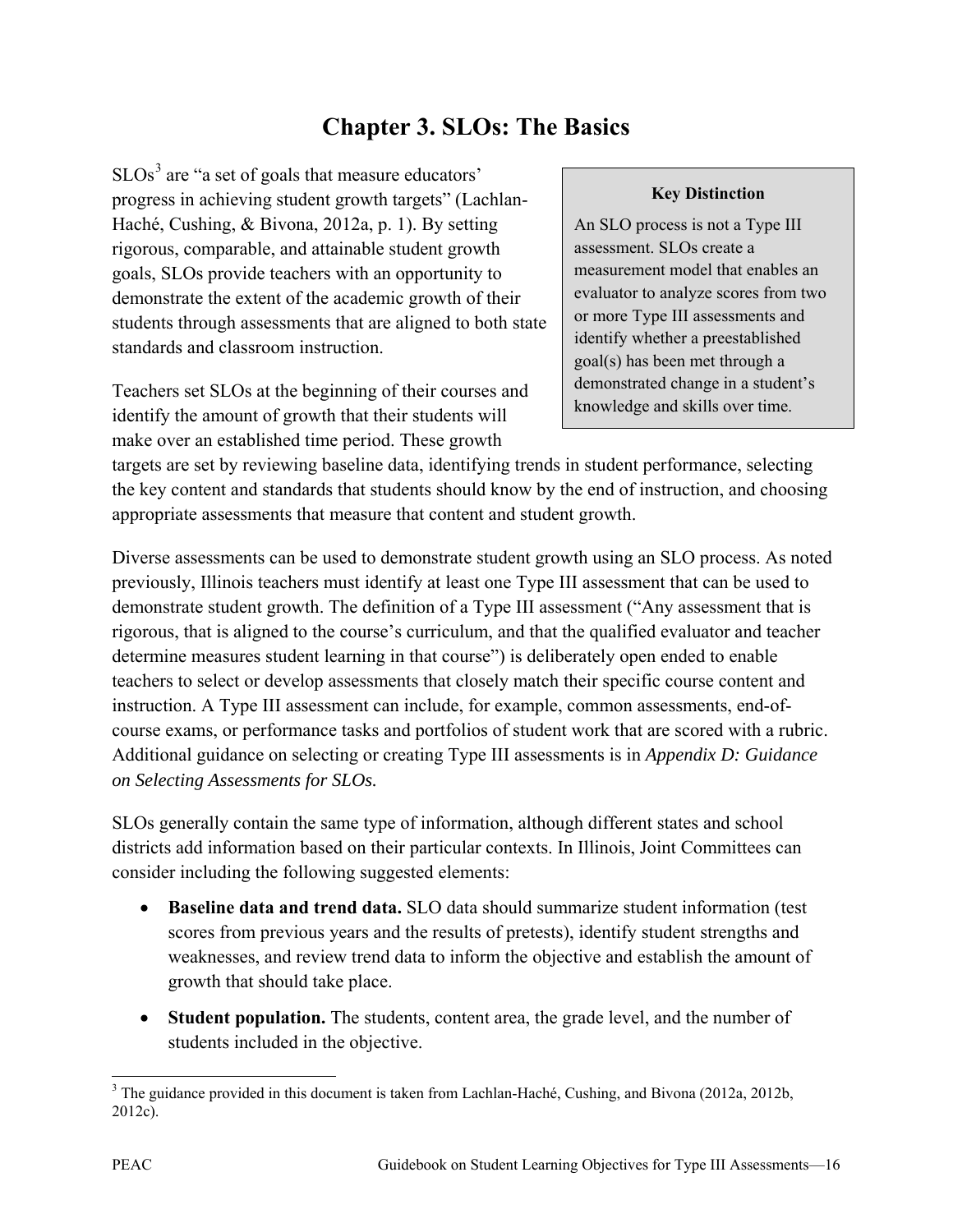- **Targeted student population.** The specific group(s) of students to whom an SLO applies.
- **Interval of instruction.** The duration of the course that an SLO will cover, including the beginning and end dates.
- **Standards and content.** The content, skills, and specific standards to which an SLO is aligned. All SLOs should be broad enough to represent the most important learning or overarching skills but narrow enough to be measured.
- **Assessment(s).** The assessment(s) that will be used to measure student growth for the objective. Content or grade-level experts from within the school or the school district should review the assessment selection.<sup>[4](#page-22-0)</sup> In cases where

#### **Important Note**

Because each SLO relies on a Type III assessment, the quality of an SLO as a measure of student growth is only as good as the quality of the Type III assessment being used.

Ensuring that school districts, evaluators, and teachers have access to high-quality assessments developed and based on a standards-aligned curriculum―and have the knowledge and skills to identify or develop highquality assessments―is critical to ensuring that SLOs in Illinois are a fair and valid component of teacher evaluation.

an appropriate assessment does not exist, ISBE encourages that school districts bring together teams of teachers to create shared assessments across the school district to increase rigor and comparability. The assessment(s) should (1) be based on a standardsaligned curriculum, (2) effectively measure course content, and (3) have sufficient stretch so that all students may demonstrate learning. If supplemental assessments are needed to cover all ability levels in the course, this section should provide a plan for combining multiple assessments. For more detailed information, see *Appendix D: Guidance on Selecting Assessments for SLOs.* 

- **Growth target.** The target for student growth should reflect high expectations for student learning and be developmentally appropriate. The targets should be rigorous yet attainable. The target can be tiered for specific students in the classroom to allow all students to demonstrate growth, or the target can be equally applicable to all students in a class, a grade, or a subject.
	- **Tiered Target Example:** Following is an example of a tiered target that indicates student growth based on scores from the pretest and the posttest.

<span id="page-22-0"></span> $\overline{a}$ <sup>4</sup> Content or grade-level experts from outside the school district also are helpful resources but are not required as part of the SLO process.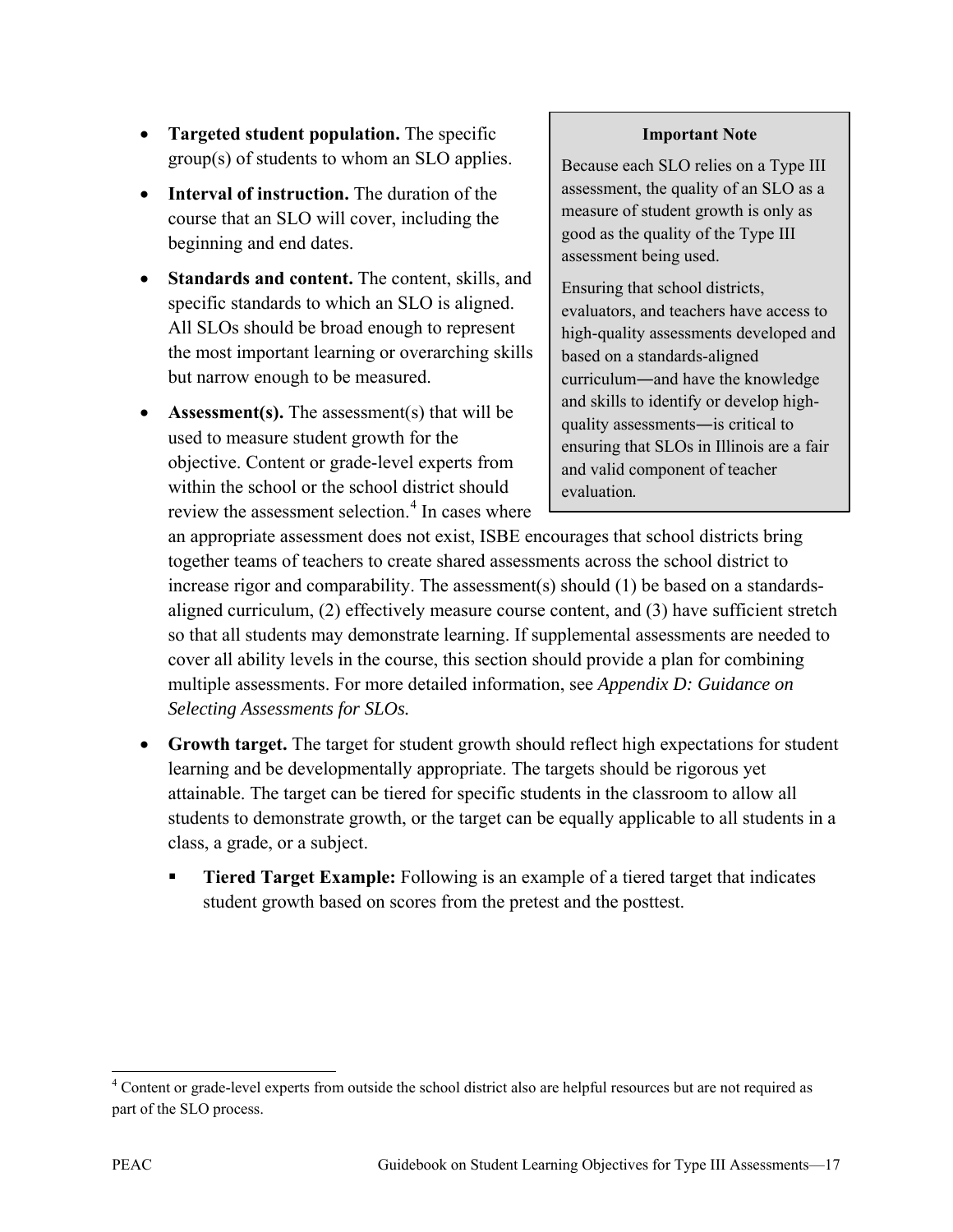| Students scoring at on the<br>pretest | Will achieve a score at on the<br>posttest.     |
|---------------------------------------|-------------------------------------------------|
| $41 - 60$                             | $65 - 74$                                       |
| $61 - 80$                             | $75 - 90$                                       |
| $81 - 90$                             | $91 - 100$                                      |
| $91 - 100$                            | 95 plus 85 or higher on the capstone<br>project |

- **Whole-course SLO example: "**During the fall semester, all students in my course will progress at least one zone on the FitnessGram assessment."
- **Rationale for growth target.** High-quality SLOs include strong justifications for why the goal is important and achievable for this group of students. Rationales should draw on assessment, baseline, and trend data and student outcomes as well as curriculum standards; they should be aligned to broader school and district goals.
- **Instructional strategies.** Instructional strategies that are intended to support student growth as specified in an SLO should be appropriate for all students or a targeted group of students. SLOs will be useful only if they are actively connected to instructional planning and strategies. By including instructional strategies as part of an SLO, the purpose is to support teachers and administrators in collaborating and thinking through connecting SLOs to the instructional process. Joint Committees can opt against including this as part of the written SLO and instead encourage the discussion of instructional strategies connected with SLOs as part of the professional learning community and lesson-planning process. Conversation and thought around how an SLO is enacted through changes in instructional practice are critical to encourage and embed in the SLO process.

Figure 2 is a concrete example of a completed SLO and further elaborates each SLO component. As a reminder, the examples provided in this guidebook are provided as a resource for discussion and should serve as an idea or a starting point for district and teacher union collaborations in developing their own SLO processes. For additional examples of SLOs in a variety of grades and subjects, as well as sources for accessing SLO examples from states and school districts across the United States, see *Appendix C. SLO Examples.*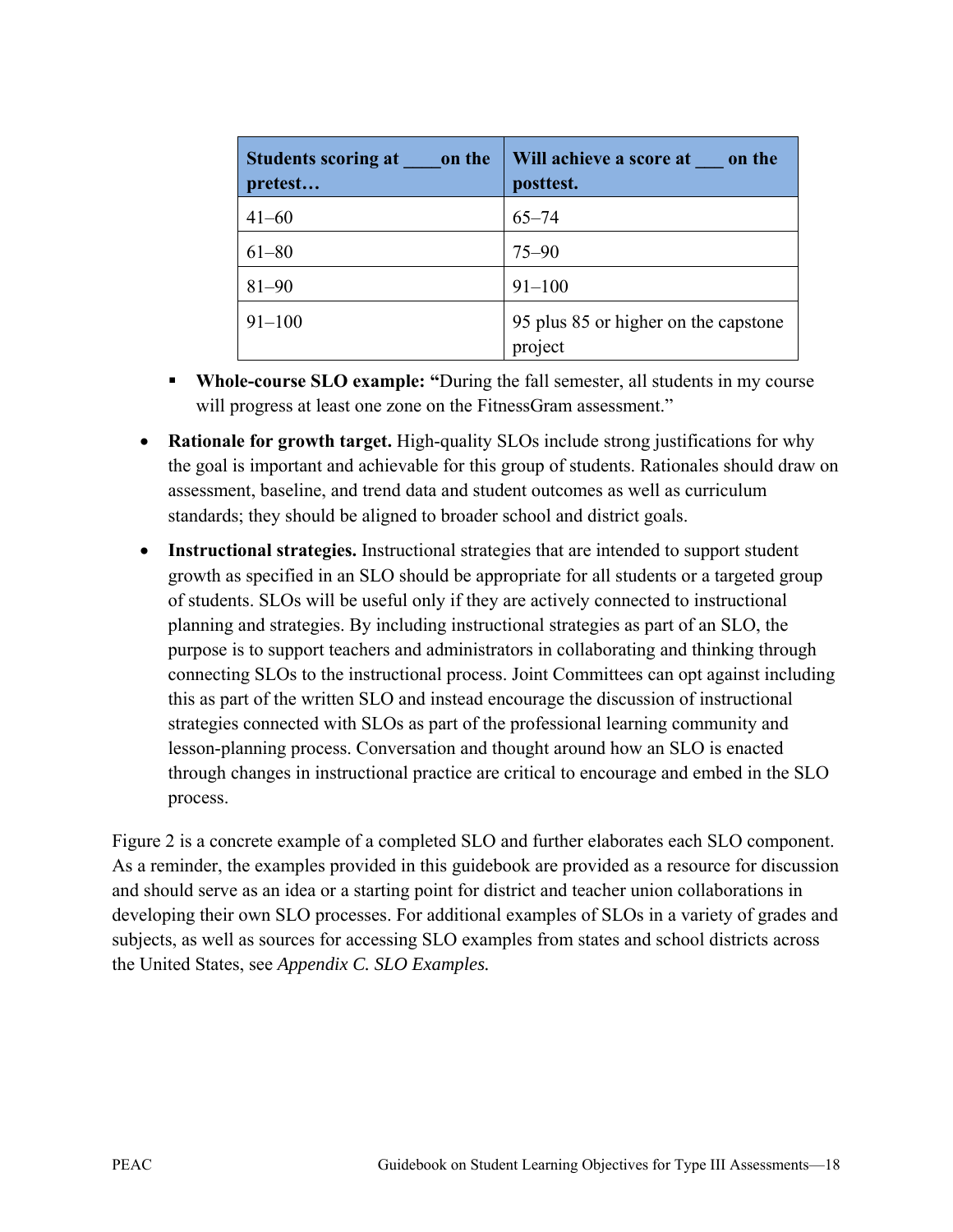#### **Figure 2. Example SLO**

**Teacher Name:** Mrs. Reno

**Content Area and Course:** Science/General Education; General Science

**Grade Level(s):** Grade 7

**Academic Year:** 2012–13

*Please use the guidance provided in addition to this template to develop the components of an SLO and populate each component in the spaces provided.* 

#### **Student Population**

*Which students will be included in this SLO? Include course, grade level, and the number of students.* 

All of my third-period class of seventh-grade science students. There are 18 students in the class.

#### **Baseline and Trend Data (attach baseline data roster report from the district data system for your identified student population)**

*Please add any additional comments, information, or special circumstances to give any necessary context to the attached roster.* 

I have several students in the class who did not meet the growth goal in their class last year, and I am going to have to watch them very closely to see how things are going.

#### **Interval of Instruction (if not a year, rationale for semester, quarter, or other interval)**

*What is the duration of the course that the SLO will cover? Include beginning and end dates.*

This is a unit SLO for chemistry. This area of the curriculum generally runs from the beginning of December through the end of February.

#### **Standards and Content**

*What content will the SLO target? To what related standards is it aligned?* 

**11.A.3c** Collect and record data accurately using consistent measuring and recording techniques and media.

**12.C.3a** Explain interactions of energy with matter, including changes of state and the conservation of mass and energy.

**12.C.3b** Model and describe the chemical and physical characteristics of matter (e.g., atoms, molecules, elements, compounds, and mixtures).

**13.A.3a** Identify and reduce potential hazards in science activities (e.g., ventilation and handling chemicals).

**13.B.3f** Apply classroom-developed criteria to determine the effects of policies on local science and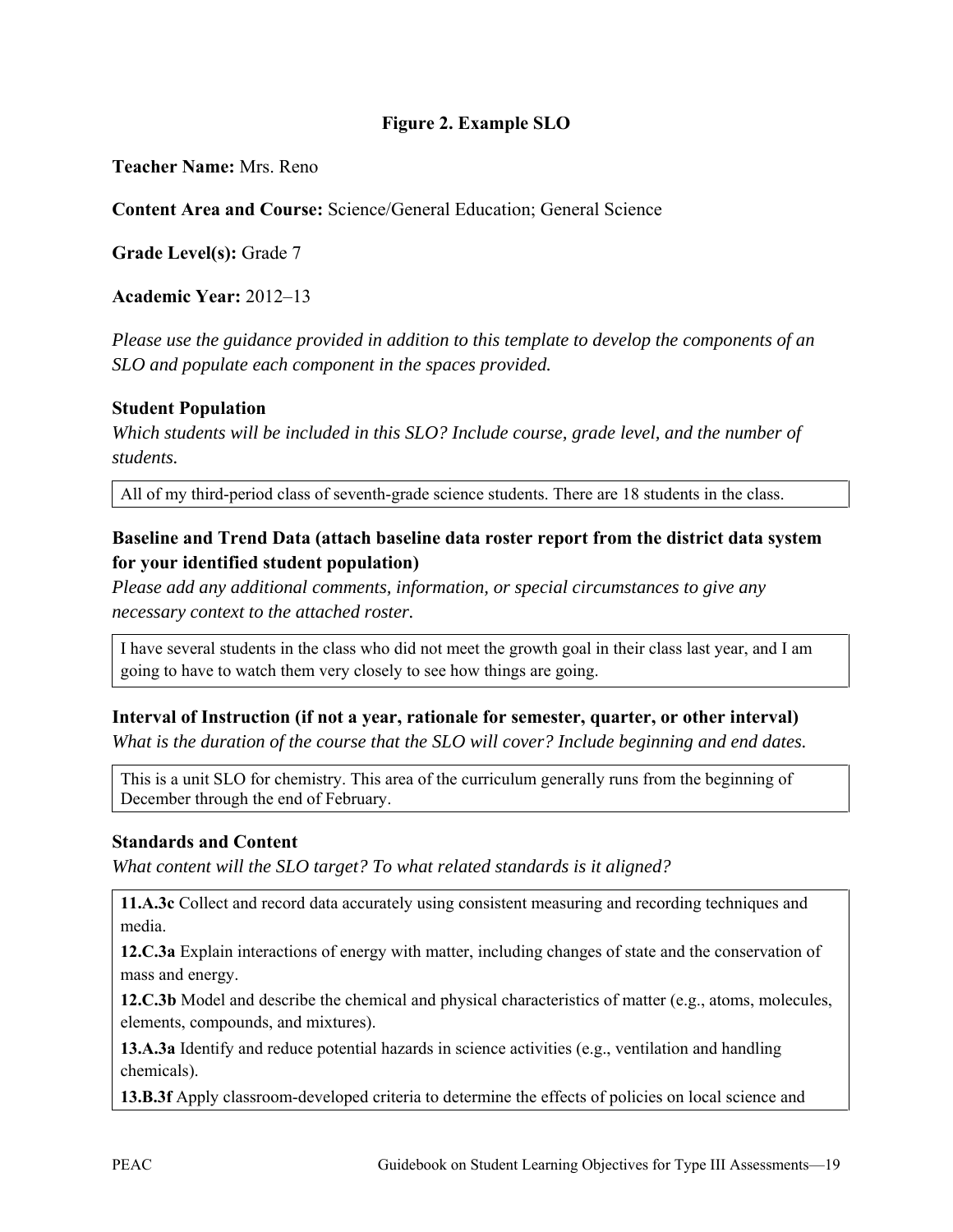technology issues (e.g., energy consumption, landfills, and water quality).

**CC.7.W.3.d** Text types and purposes: Use precise words and phrases, relevant descriptive details, and sensory language to capture the action and convey experiences and events.

#### **Assessment(s)**

*What assessments(s) will be used to measure student growth for this SLO?* 

A teacher-created chemistry unit exam that includes a hands-on component, a multiple-choice section, and a written essay response.

#### **Student Characteristics**

*What accommodations will you make to allow for the consideration of student characteristics or special student populations (e.g., special education, ELL, and at risk)?*

- For special education students, the individualized education program (IEP) requirements will be followed. For example, some students will take an alternate form of the test with questions adapted with simpler language or read aloud. The growth goals will be adapted for each student on an individual basis based on prior growth evidence.
- ELL students will be tested using a modified form of the exam. The growth goals will be adapted for each student on an individual basis based on prior growth evidence.
- At-risk students and poverty students have absenteeism issues, so the growth goal will be less ambitious due to lack of exposure to material during the unit. If a student misses more than 95 percent of the school year, removal from the SLO requirements may result.
- All students scoring more than 91 percent on the pretest will be given an alternate assessment for the posttest. I will use an essay style of test: It will test the same standards in a different and higher level manner, and it will require students to show a deeper level of synthesis. I will use the district-approved scoring rubric for writing in the content area. All students will be expected to score 3.5 or better to meet the growth goal.
- All students not identified in the previous four categories will have rigorous but reasonable growth goals based on prior baseline date indicators. (Most will be expected to grow a minimum of 15 percent.)

#### **Growth Goal(s)**

*Considering all available data and content requirements, what growth target(s) can students be expected to achieve?* 

| assessment:                                             |                                                            | Taking into account student's entry level of skill, all students will meet their target score on the final |
|---------------------------------------------------------|------------------------------------------------------------|------------------------------------------------------------------------------------------------------------|
| <b>Pre-assessment</b><br><b>Baseline Score</b><br>Range | <b>Target Score Range on</b><br><b>Post Assessment</b>     |                                                                                                            |
| 41-60                                                   | 70 or increase score by 15<br>points, whichever is greater |                                                                                                            |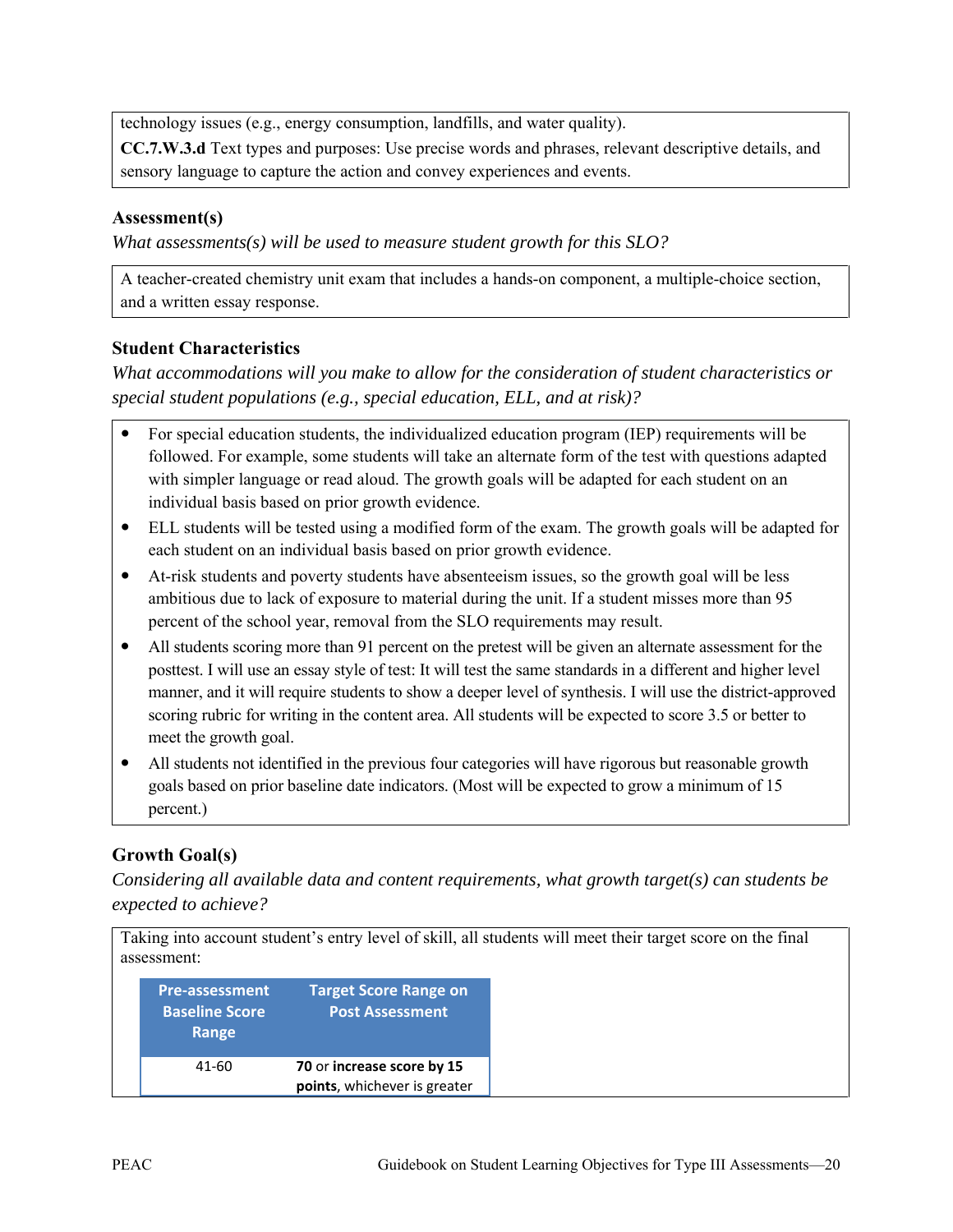| 61-80  | 85 or increase score by 15<br>points, whichever is greater |
|--------|------------------------------------------------------------|
| 81-90  | 95 or increase score by 7<br>points, whichever is greater  |
| 91-100 | 3.5 or better on the<br>alternative assessment             |

#### **Rationale for Growth Goals**

*What is your rationale for setting the target(s) for student growth within the interval of instruction?* 

This goal is reasonable because I will have ample time to instruct my students. There will be three chapter tests along the way, so I can monitor and adjust instruction as necessary. I have built in three days for full class reteaching if necessary. Students on track will have alternate work those days.

*The following two sections are to be completed at the midpoint check-in meeting.* 

#### **Midpoint Learning Data Review**

*What kind of midpoint data did you examine to review student progress toward goals? What did your review reveal? What adjustments to instruction will be made (if any)?* 

I have reviewed Chapter 4 and 5 tests. I implemented two reteaching days so far. I retaught the Bohr model to the whole class on Day 18 after informal assessments revealed great misunderstandings.

#### **SLO Adjustments**

*Based on the midpoint data review, will there be any adjustments to any aspects of this SLO? Describe (if any).* 

None necessary.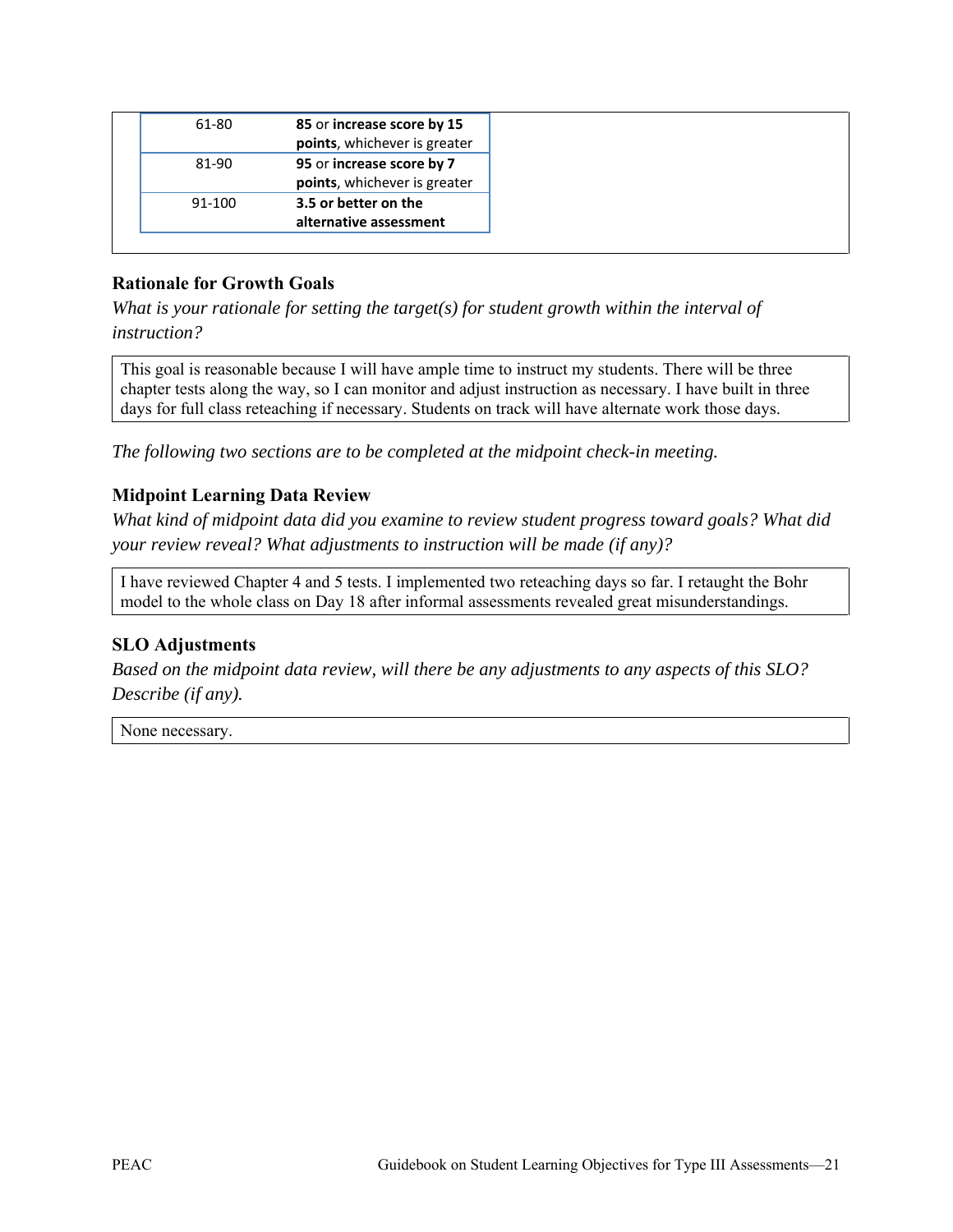# **Types of SLOs**

Teachers can set SLOs that best match their particular teaching responsibilities, subject areas, grade levels, or student populations. Some of the most common types of SLOs are as follows:

- Course-level SLOs are focused on the entire student population for a given course, often across multiple classes.
- Class-level SLOs are focused on the student population in a specific class.
- Targeted student SLOs are separate SLOs for subgroups of students who need specific support.
- Targeted content SLOs are separate SLOs for specific skills or content that students must master.
- Tiered SLOs are course- or class-level SLOs that include differentiated targets for a range of student abilities.

Examples of each SLO type are provided in *Appendix C: SLO Examples.* These examples are intended to be resources for Joint Committee discussion and do not constitute the requirements for any individual teacher or school district. Joint Committees should approach these examples as exemplars that can guide their own understanding of the variety of SLOs that can be developed.

## **What Does the SLO Cycle Look Like?**

The typical SLO cycle (Figure 3) includes teachers and evaluators collaborating to develop and review SLOs early in the year and a midpoint meeting where the teacher and the evaluator meet to discuss formative assessment data or information and check on student progress toward meeting the SLO growth targets. During this meeting, the teacher and the evaluator should discuss any specific adjustments to instructional practices that are needed to ensure that the students are on target to meet the SLO growth targets. At the end of the cycle, the teacher and the evaluator review SLO attainment against the summative assessment data, discuss the final SLO summative rating and scoring for the teacher, and engage in a dialogue about future professional growth plans or goals based on the SLO results.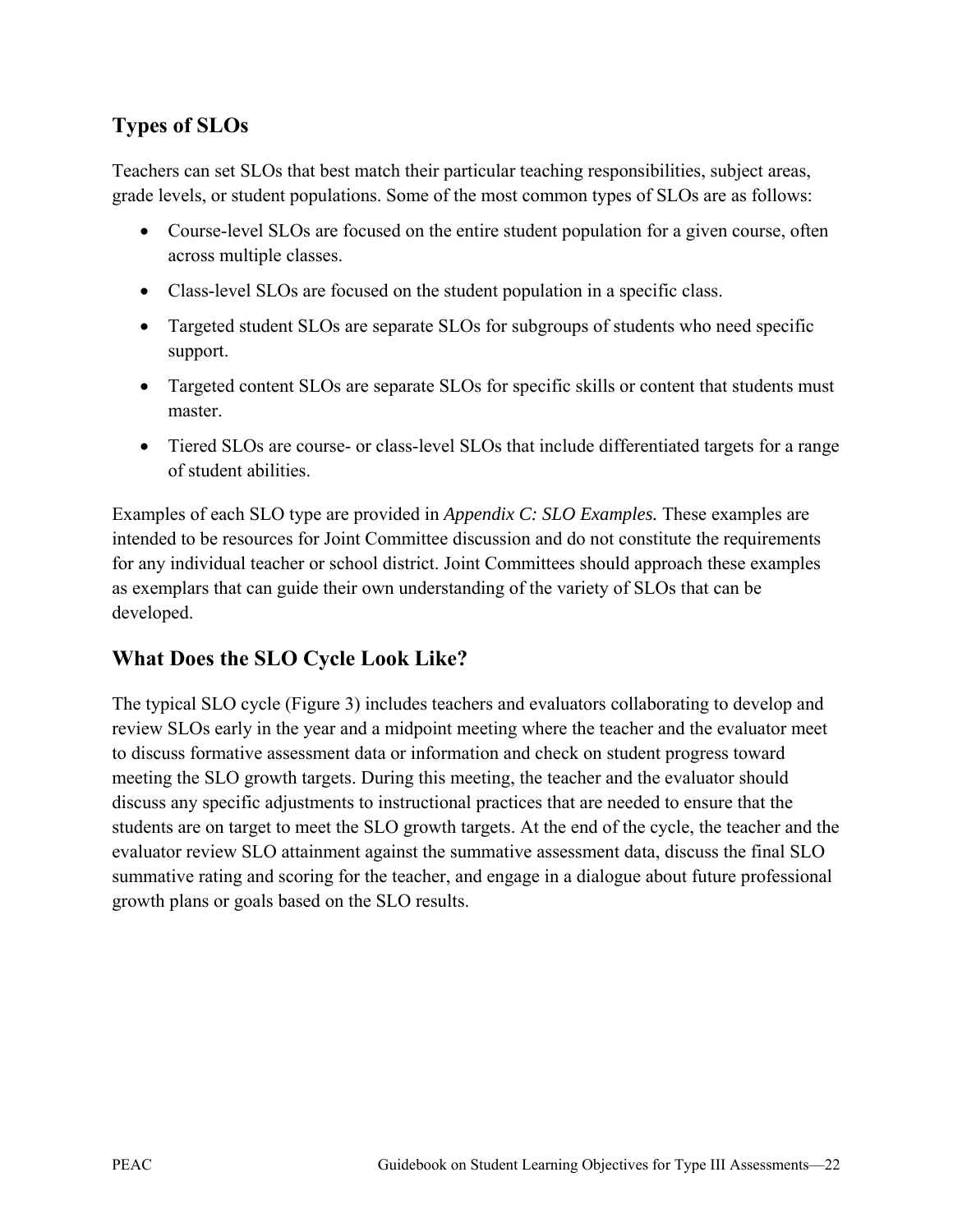#### **Figure 3. A Typical SLO Cycle**



Evaluators participate in this process by lending support to teachers who are developing SLOs by reviewing and approving SLOs. The evaluator reviews SLOs created by a teacher using a checklist developed by the Joint Committee (for an example, see *Appendix H: Sample SLO Template Checklist and Review Documentation*) and provides constructive feedback and suggested changes to ensure that the teacher's SLO is both rigorous and attainable. Throughout the evaluation cycle, the evaluator should collaborate with the teacher to ensure that students are on track to meet the growth target. At the conclusion of the evaluation cycle, the evaluator uses a standardized process to score the teacher's outcomes in meeting the SLO growth targets and combines the SLO outcomes with other evaluation measures to create a summative score. Most importantly, the evaluator provides the teacher with feedback to inform improvements in practice, identify relevant professional development, and set SLOs for the next evaluation cycle.

To create an efficient and less burdensome evaluation process, Joint Committees need to plan carefully to build the SLO cycle into the broader evaluation cycle. In many of the new teacher evaluation systems that have resulted from PERA, teachers will engage in goal setting early in the year, meet with the evaluator for pre- and postobservation conferences several times throughout the cycle, and meet for a summative evaluation conference at the end of the cycle. SLOs follow a similar pattern that can easily be incorporated into already established meetings between the evaluator and a teacher.

Tables 2 and 3 provide sample timelines for the SLO cycle.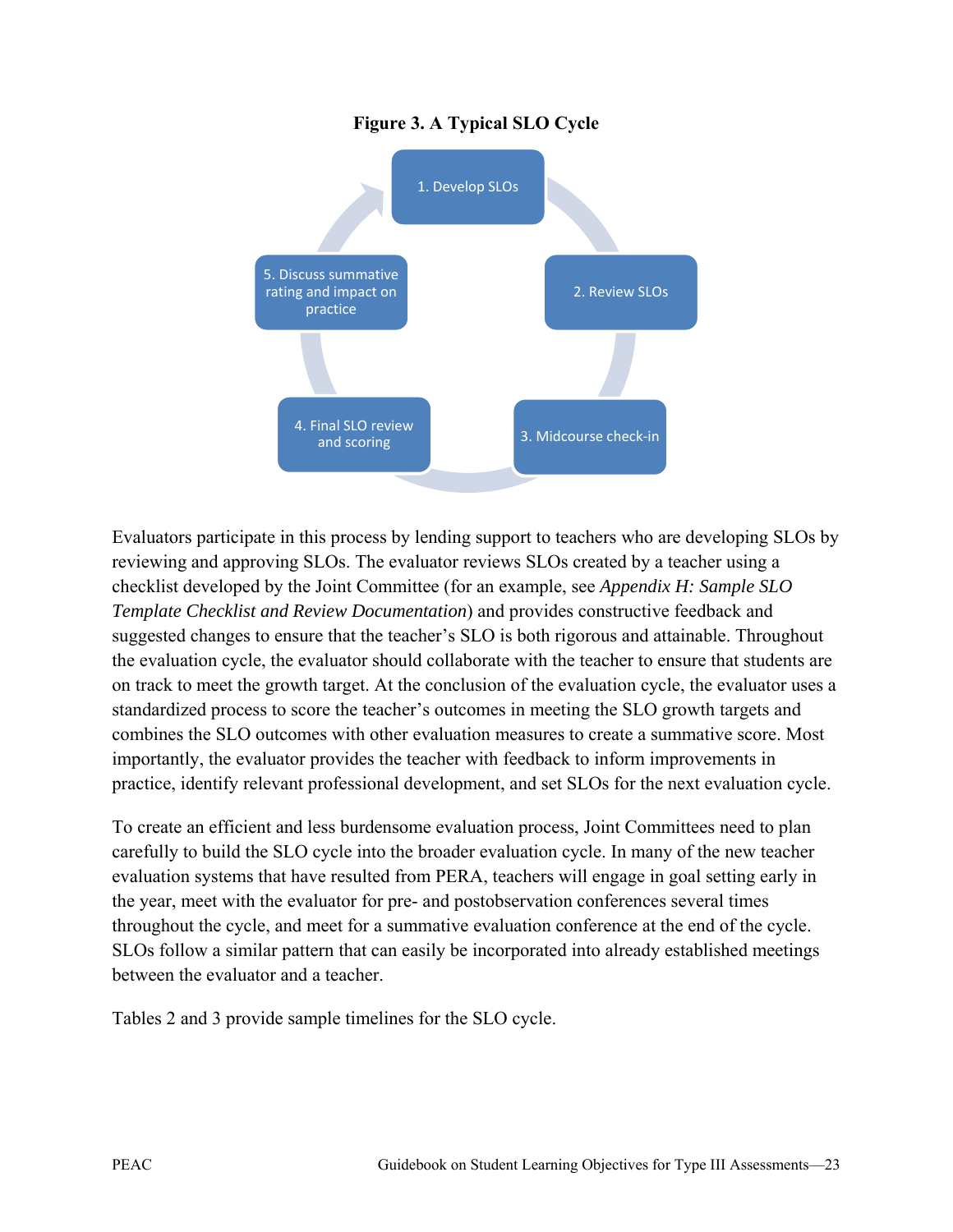| <b>Month</b>       | <b>Annual Evaluation Cycle</b>     | <b>SLO</b> Cycle                                       |  |
|--------------------|------------------------------------|--------------------------------------------------------|--|
| September-         | 1. Goal-setting meeting            | 1. Develop SLOs                                        |  |
| October            |                                    | 2. Review SLOs                                         |  |
| November-<br>March | 2. Pre- or postobservation meeting | 3. Midpoint check-in                                   |  |
|                    |                                    | 4. Final SLO review and scoring                        |  |
| April–May          | 3. Summative evaluation meeting    | 5. Discuss summative rating and impact<br>on practices |  |

**Table 2. Combined Annual Evaluation and SLO Cycle (Full Academic Year)**

In some Illinois school districts, however, a full-year cycle from September to May might not be appropriate. School districts may choose to require that all teacher evaluations be completed in March if human capital decisions need to be made early in the year. Table 3 is an example of a shorter evaluation timeline.

| <b>Month</b> | <b>Annual Evaluation Cycle</b>     | <b>SLO</b> Cycle                                       |  |
|--------------|------------------------------------|--------------------------------------------------------|--|
| September    | 1. Goal-setting meeting            | 1. Develop SLOs                                        |  |
|              |                                    | 2. Review SLOs                                         |  |
| December     | 2. Pre- or postobservation meeting | 3. Midcourse check-in                                  |  |
|              |                                    | 4. Final SLO review and scoring                        |  |
| February     | 3. Summative evaluation meeting    | 5. Discuss summative rating and impact<br>on practices |  |

**Table 3. Combined Annual Evaluation and SLO Cycle (Partial Academic Year)**

A more detailed SLO process timeline for each of these scenarios is provided at the end of *Section 5: Creating a Review and Documentation Process.*

# **How Many SLOs Are Needed for Each Teacher?**

Joint Committees have the flexibility to determine the number of SLOs required for each teacher within the minimums required by the Administrative Code. It is important to note that a decision to increase the number of SLOs beyond the minimums increases the complexity of the SLO process. As noted previously, all teachers will be required to use one Type III assessment; however, for teachers who teach in subject areas or grades with no Type I or II assessment available*,* two Type III assessments are required (Table 4). In each case, for school districts adopting an SLO process, the teacher will need to set at least one SLO per Type III assessment.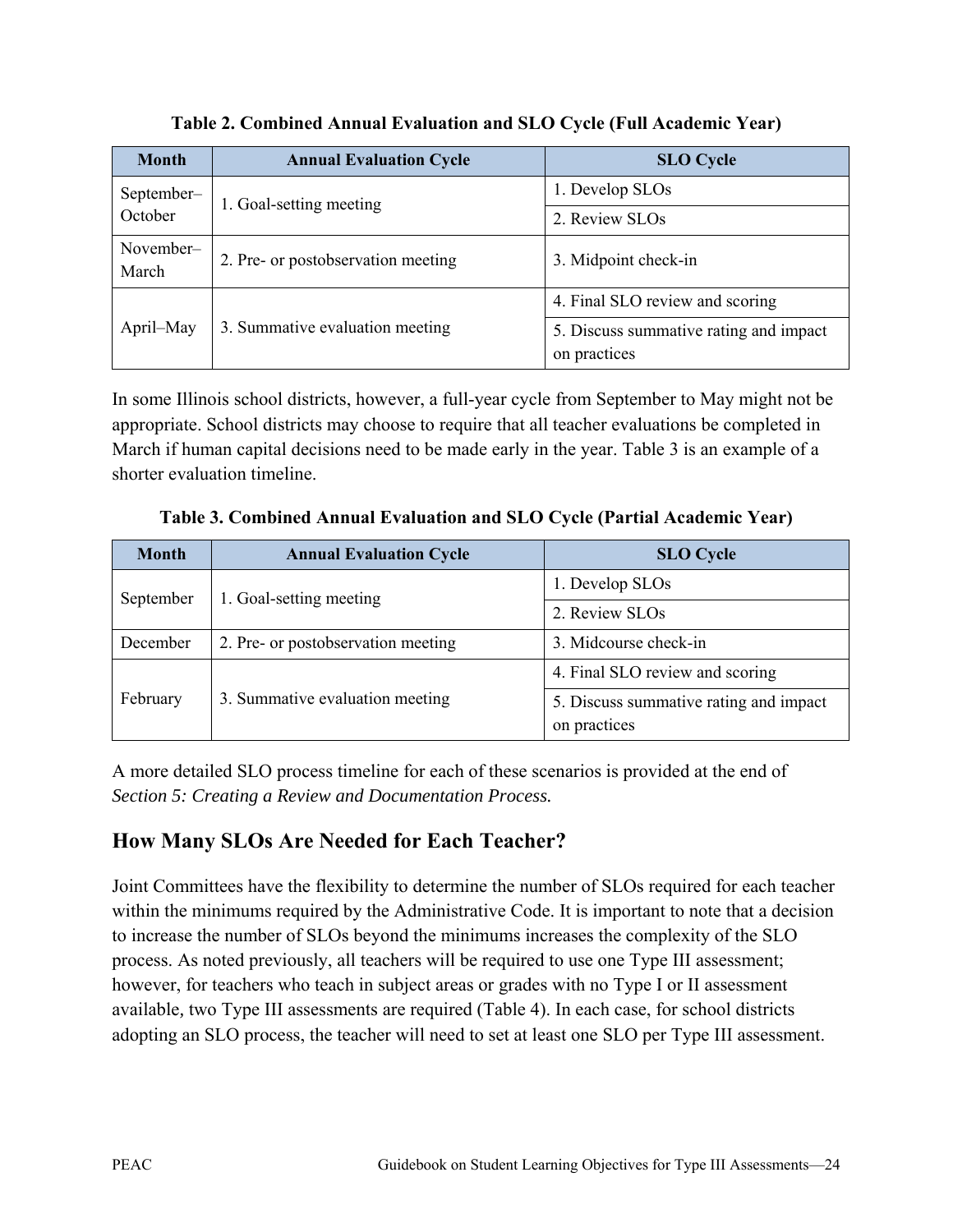| <b>Category of Teacher</b>                   | <b>Minimum Number of</b><br><b>Type III Assessments</b> | <b>Minimum</b><br><b>Number of SLOs</b> |
|----------------------------------------------|---------------------------------------------------------|-----------------------------------------|
| Has a Type I or Type II assessment available |                                                         |                                         |
| No Type I or Type II assessment available    |                                                         |                                         |

#### **Table 4. Number of SLOs for Each Teacher Type**

# **Who Sets SLOs?**

SLOs should be set collaboratively; however, in Illinois, this collaborative process can take several forms, depending on district or building context. The following can set an SLO:

- Individual teachers in collaboration with their evaluator or administrator
- Teams of teachers by subject or grade level and in collaboration with administrators and curriculum, content-area, and assessment experts within the school (or school district)

One option for setting an SLO is to establish a team SLO, which is strongly encouraged when multiple teachers teach the same content and have students with similar needs. By establishing team SLOs, teachers can encourage a collective sense of responsibility for student learning and reinforce communication and collaboration among teachers in similar content or grade areas. Moreover, team SLOs can reduce the amount of paperwork and the time burden on teachers by ensuring that SLO development is included in the common planning time, thus reducing the need for individual teachers to reinvent the wheel for similar assessments, targets, and rationales. For an example of a team SLO process, see *Appendix J: SLO Process Examples.*

Joint Committees need to ensure that the proper conditions are in place for teacher teams to adopt shared SLOs, which include but are not limited to the following:

- Trust and mutual support from teachers
- Availability of common curriculum and assessments
- Support from the building administrator
- Collaborative time set aside for teachers to meet
- Opportunity for each teacher to set individual growth targets using a team SLO

In cases where teachers are required to identify two Type III assessments and, therefore, must set two SLOs, Joint Committees may wish to encourage such teachers to have one team SLO and one individual SLO.

Joint Committees can support teacher teams in considering whether to set a team SLO by providing them with guiding questions to discuss as a team. Some sample questions that the Joint Committee might consider offering include the following: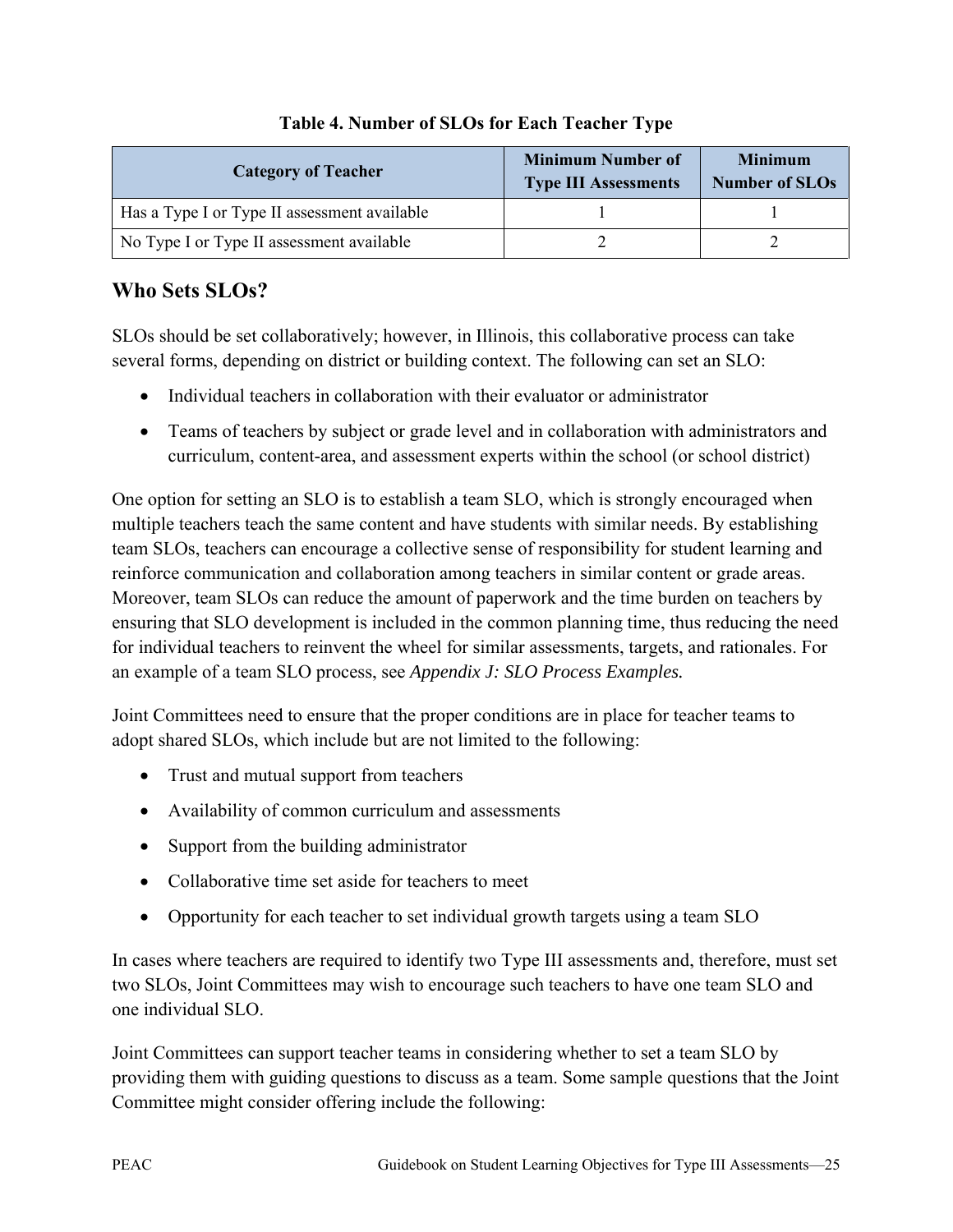- Are there any preexisting opportunities (e.g., common work time and planning meetings) that will enable the team to work together and accomplish the team SLO?
- Does a common assessment exist? If not, what support or expertise will the team need to plan and work together in developing an appropriate Type III assessment?
- What differences exist across the classrooms included in an SLO? If students have very different starting points or special learning needs, the team should use tiered or differentiated growth targets that enable all students to successfully demonstrate growth.

Successfully planning and executing a team SLO requires more than simply establishing a shared growth target. Teachers must plan periodic meetings to analyze and discuss student learning data, share ideas and strategies, ensure the development of similar formative assessment tools, and create consistencies within lesson plans and units. When setting a team SLO, it is strongly encouraged that the same assessments be used to measure student growth across classrooms, and the administration of the assessment should be standardized as much as possible to ensure comparable testing conditions.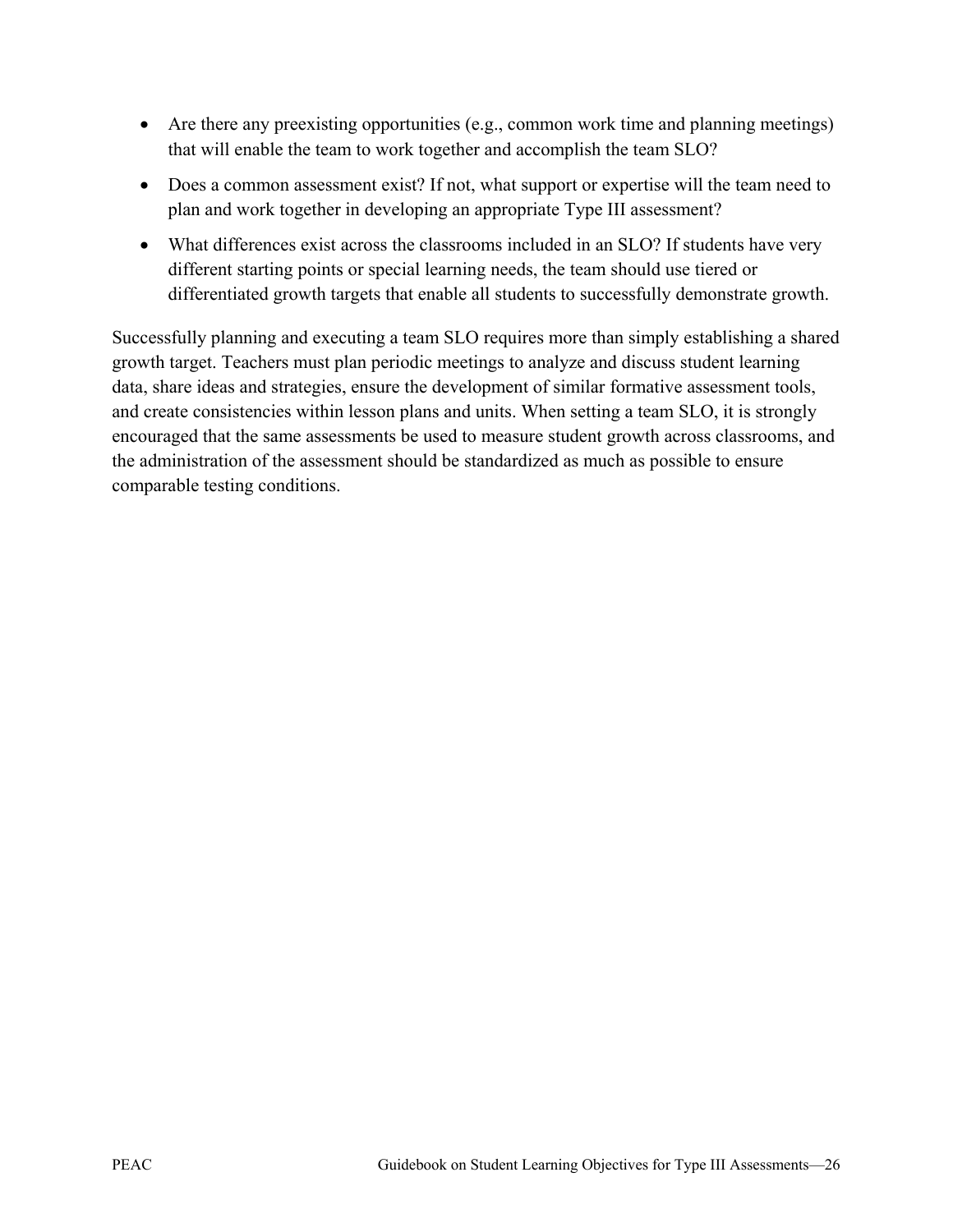# **Chapter 4. Developing SLOs: Five Key Steps**

Using SLOs as a measure of student growth requires that school districts develop a process for training, setting, reviewing, and evaluating SLOs. There are many ways that Joint Committees can create this process to best fit their particular contexts; however, there are five key steps in developing SLOs that all teachers and evaluators should follow (see Figure 4). This section outlines the five key steps that are important for all Joint Committees to consider as they design their SLO processes. These are also the steps that teachers and evaluators must understand when implementing SLOs with fidelity.

#### **Figure 4. The Five Key Steps**

| Step 1: Review Standards and Content and Identify the Key Learning Concepts |
|-----------------------------------------------------------------------------|
| <b>Step 2: Gather and Analyze Student Data</b>                              |
| Step 3: Identify the Student Population and the Interval of Instruction     |
| <b>Step 4: Select or Develop a Type III Assessment</b>                      |
| <b>Step 5: Develop a Growth Target and a Rationale</b>                      |

# **Step 1: Review Standards and Content and Identify the Key Learning Concepts**

Teachers should have a firm understanding of the key concepts and skills they would like their students to learn by the end of a school year. Embedded within these key concepts and skills are a series of standards that provide a road map for how teachers will get their students to these outcomes. In documenting an SLO, the Joint Committee should provide space for teachers to highlight the main content covered during the interval of instruction, identify these key concepts and skills, and show how these concepts align with state standards and the assessment(s) chosen to measure student learning.

In considering the standards, content, and key learning concepts that will be covered under an SLO, Joint Committees should keep in mind that SLOs need to be focused on long-term and measurable academic targets. Ideally, SLOs should address more than one content standard to capture the necessary breadth and depth of learning expected during the interval of instruction; however, an SLO should be focused and specific enough to be measurable. Joint Committees should provide teachers with clear SLO exemplars that demonstrate the appropriate depth and breadth expected by the school district, which is appropriate for the district's evaluation cycle. Joint Committees that select an evaluation cycle ending in early spring (e.g., March or April) will need to modify the SLO examples accordingly. An example of Standards, Content, and Key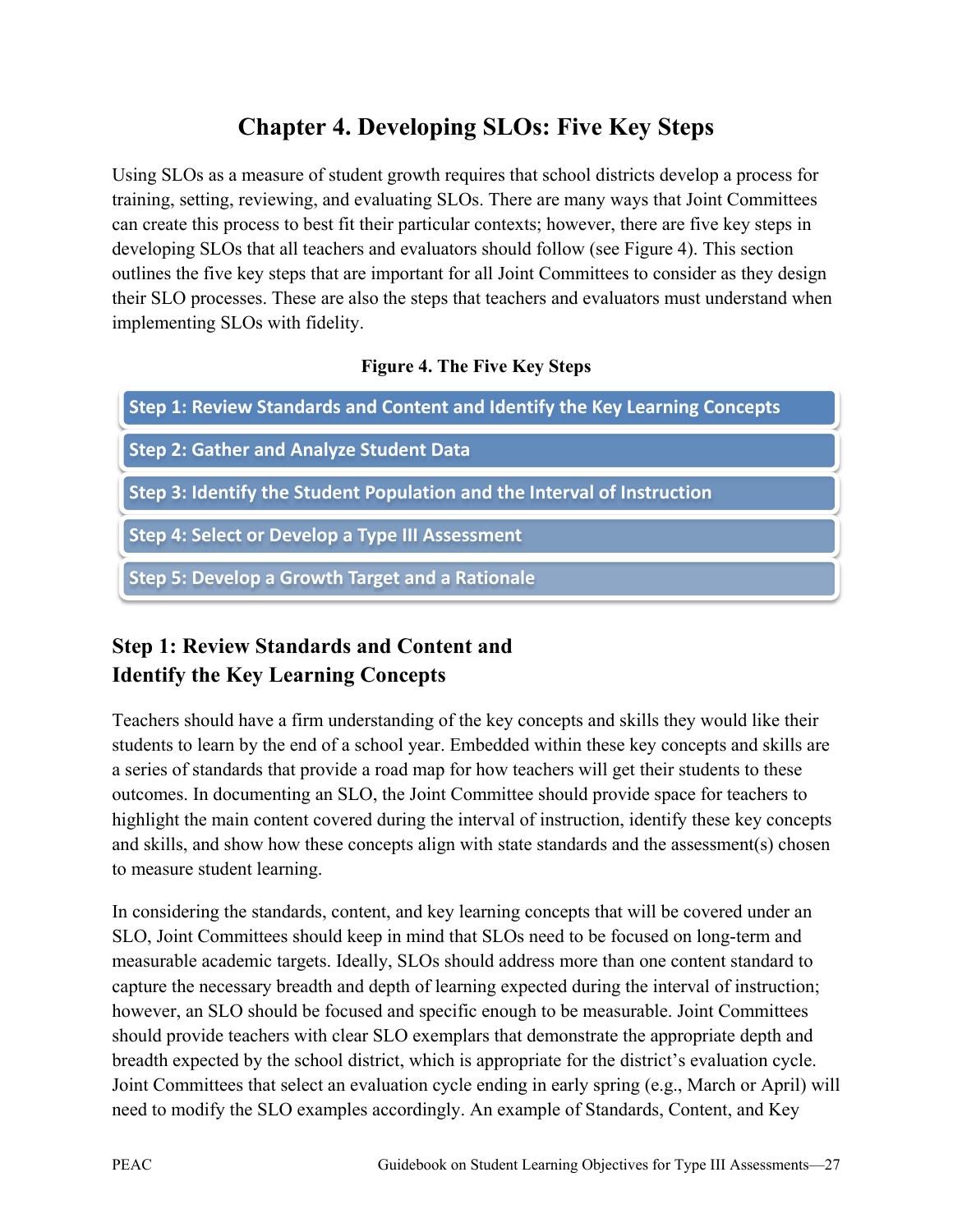Concepts in an SLO can be found in Figure 2. The example can serve as a useful starting point for Joint Committees to discuss and consider modifying to demonstrate the appropriate standards, content, and key learning concepts relevant for their school district's evaluation cycle.

# **Step 2: Gather and Analyze Student Data**

Crucial to the SLO process is a teacher's understanding of his or her current students. By analyzing available data on student performance, teachers can establish growth targets that will match where the students begin the interval of instruction. This is usually done with a pretest; however, baseline student data may also be analyzed by reviewing student performance data from the previous year, if such data are available. In addition to understanding current student performance, identifying trends in student learning over time can help teachers identify appropriate growth targets for their students. Baseline data on previous performance can inform how much growth is possible over an interval of instruction, thereby helping a teacher establish rigorous yet realistic targets. *Appendix E: Sample Template for the Analysis of Student Data* is a sample template that teachers can use to organize their baseline and trend data analysis as part of the SLO writing process. As part of creating an SLO process, school districts are obligated to facilitate administrator and teacher access to and the management of student assessment data, such as baseline data. Joint Committees need to consider their school district's current capacity to provide evaluators and teachers with data systems that support data collection, access, and analysis.

# **Step 3: Identify the Student Population and the Interval of Instruction**

As teachers review student baseline data and identify trends, it is important for them to see if those trends are consistent across all students or if there are specific learning trends for groups of students. This analysis will help a teacher identify the student population that will be covered by an SLO (see Figure 2 for an example).

In addition to using the data to identify the student population, the baseline analysis should also determine the length of time that students will need to reach their expected growth target. In some cases, the interval of instruction will be the whole school year; however, if a teacher teaches a class for a single semester or a trimester, the interval instruction would last for that period of time. In school districts with an evaluation cycle that concludes midyear (e.g., February or March), teachers will need to set their SLO scope, interval of instruction, assessments, and goals in accordance with this shortened timeline.

#### **Excluding Students From an SLO**

As a general recommendation, PEAC encourages teachers and evaluators to create SLOs that cover the largest portion of students taught by a teacher; however, in specific contexts or depending on the goals of the teacher and/or the school district, there may be cases where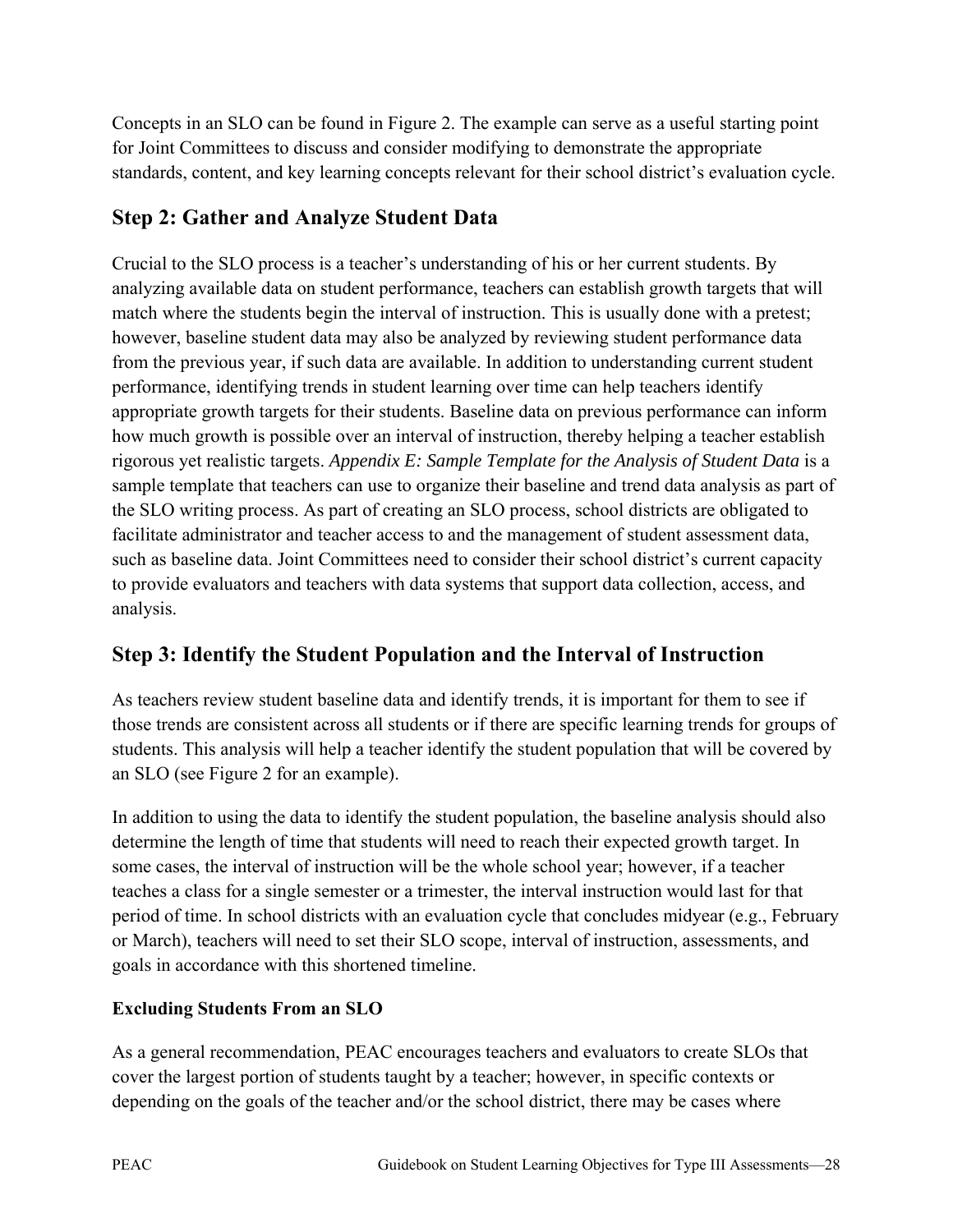teachers and evaluators have valid reasons for limiting the students included in an SLO to specific subgroups of students. To provide flexibility for these situations, PEAC has not established a minimum threshold for the percentage of students who must be covered under an SLO; however, any exclusion of a student or a group of students from an SLO must be accompanied by a clear rationale aligned with PEAC's *Operational Guidelines for Student Growth* and the school district's operational guidelines as determined by the Joint Committee.

## **Step 4: Select or Develop a Type III Assessment**

SLOs are a process for measuring student growth; however, the assessment is the mechanism that determines if student growth has occurred. Using high-quality and rigorous assessments aligned to each teacher's standards-based curriculum is critical to the SLO process, and Joint Committees need to establish procedures that encourage all teachers to use Type III assessments that promote comparability of rigor across teachers. Comparability is challenging to achieve and remains a goal that is typically striven for, even if not fully achieved. Type III assessments are inclusive of a wide variety of assessment types. In addition to conventional tests, a Type III assessment might also include the following:

- Performance-based assessments, such as presentations, projects, and tasks, graded with a rubric.
- Portfolios of student work—with samples throughout the year—to illustrate knowledge and skills before or after a learning experience, also graded with a rubric.

When selecting an appropriate assessment, content-vetted assessments should be used whenever possible. PEAC encourages school districts to provide opportunities to teams of teachers, either at the district level or the school level to work collaboratively in developing and selecting assessments. However, if a teacher must develop his or her own assessment, PEAC strongly advises that teachers collaborate with colleagues, administrators, and content and assessment experts in the school or the school district to improve the quality of the assessment.

Joint Committees should be mindful of these issues when designing and implementing SLOs. They should provide processes and supports to teachers and evaluators to ensure that appropriate assessments are developed or identified as part of the teacher evaluation. Teachers and evaluators should use the guidance, information, and resources in *Appendix D: Guidance on Selecting Assessments for SLOs* to evaluate the quality of the assessments.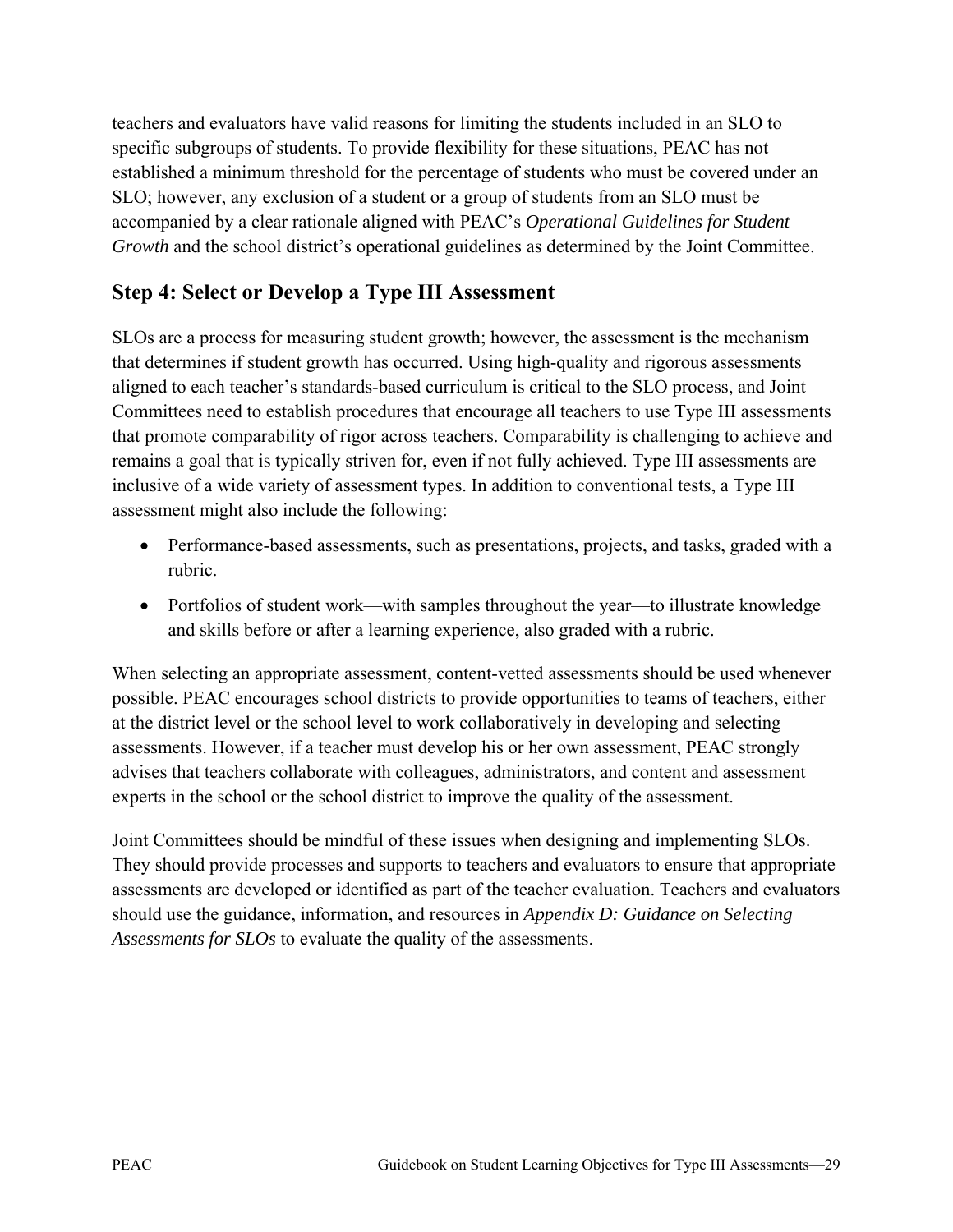## **Step 5: Develop a Growth Target and a Rationale**

Another critical component of an SLO is the growth target that outlines the amount of growth that a group of students will demonstrate in a course. This growth target should be informed by an analysis of current student data and any available trend data and should focus on the main content or skills that students will need to know by the end of the interval of instruction. The growth target should include specific indicators of growth, such as percentages or the number of questions answered correctly to demonstrate an increase in learning between two points in time. The target can be tiered for specific students to allow all students to demonstrate growth, or the target can be equally applicable to all students in a

#### **A Note for Special Education Teachers**

SLO growth targets should never be based on IEP goals. An SLO is intended as a long-term academic goal for groups of students. An IEP is goal set for individuals that is highly specific to that individual student. Using IEPs in an SLO process undermines the integrity of both processes (Council for Exception Children, 2012, p. 10).

class, a grade, or a subject. This target should be rigorous yet attainable, as determined by the baseline or pretest data.

As teachers are developing the target, they should be able to articulate why this target is appropriate for the student population identified. During this step, the teacher should include all of the information—baseline data, standards and content, the interval of instruction, and assessment(s)—that informed his or her decision. This step should provide the SLO evaluator with enough context to determine if the growth targets in an SLO are rigorous and realistic for the teacher.

Joint Committees should consider developing a set of exemplar growth targets and rationales developed in collaboration with administrators and teachers. These exemplars can be used to train teachers and evaluators in the school district about how to develop high-quality SLOs. Table 5 shows some examples of strong and weak growth targets that Joint Committees can use for discussion and as a starting point in developing exemplars for their own school districts.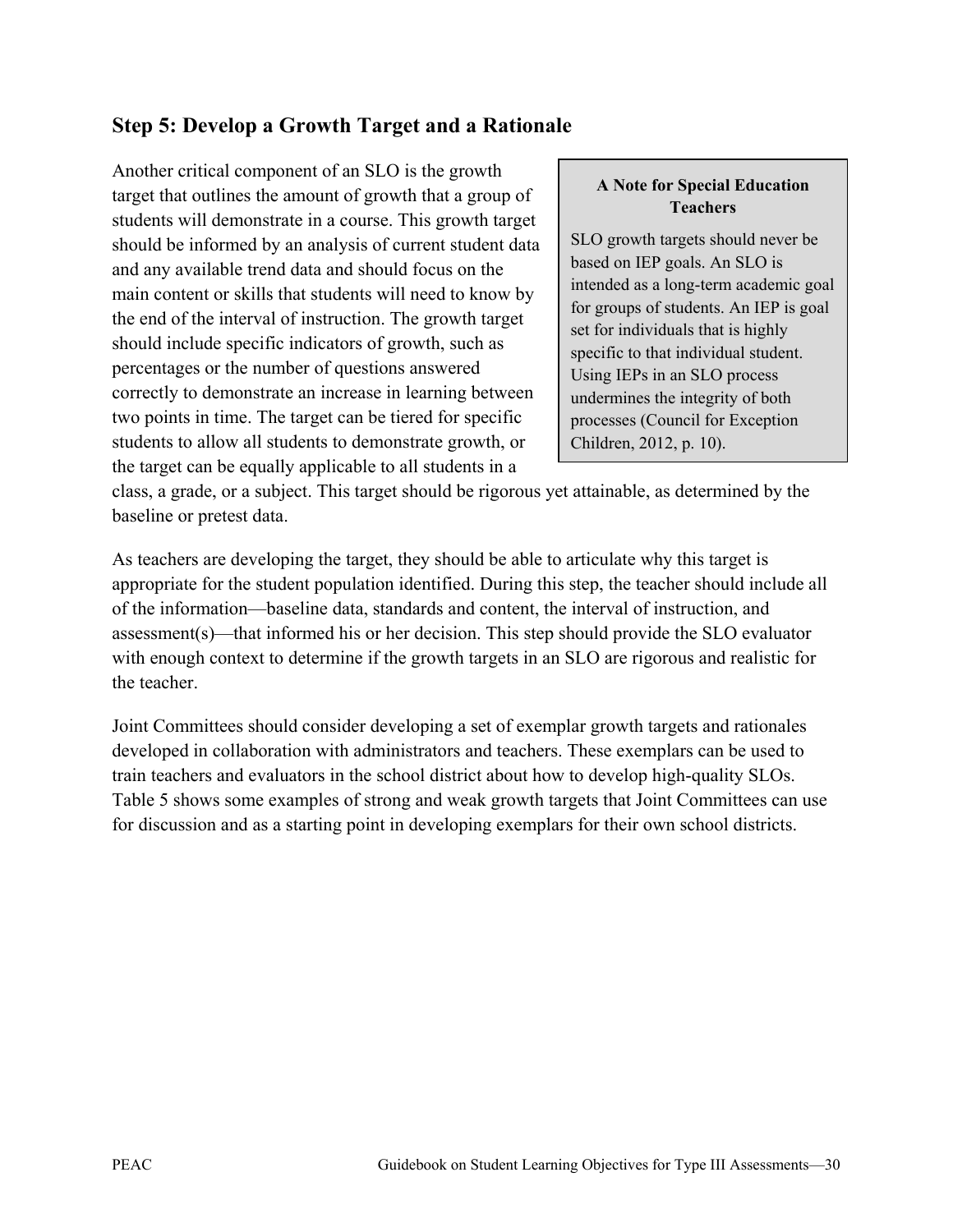| Weak                                                                                                                                                                                                                                                                                                                                                                                                                                                                          |        | <b>Strong</b>                                                                                                                                                                         |                                                                                                                                                                                            |  |
|-------------------------------------------------------------------------------------------------------------------------------------------------------------------------------------------------------------------------------------------------------------------------------------------------------------------------------------------------------------------------------------------------------------------------------------------------------------------------------|--------|---------------------------------------------------------------------------------------------------------------------------------------------------------------------------------------|--------------------------------------------------------------------------------------------------------------------------------------------------------------------------------------------|--|
| 1. "Eighty-five percent of the students will<br>pass the end-of-course exam."                                                                                                                                                                                                                                                                                                                                                                                                 | versus | 1. "All of my students will progress at least 10<br>points from the district algebra course pretest to<br>the district algebra end-of-course assessment<br>during the fall semester." |                                                                                                                                                                                            |  |
| The growth target on the left is weak because it does not require the students to show growth; instead it<br>focuses on end-of-year attainment.                                                                                                                                                                                                                                                                                                                               |        |                                                                                                                                                                                       |                                                                                                                                                                                            |  |
| 2. "Students scoring 80 or lower on the<br>pretest will increase their scores by at<br>least 10 points. Any students scoring 81 or                                                                                                                                                                                                                                                                                                                                            | versus | 2. "Using the social studies pretest, all students<br>will meet their target score on the end-of-year<br>portfolio."                                                                  |                                                                                                                                                                                            |  |
| higher on the pretest will maintain their<br>scores.                                                                                                                                                                                                                                                                                                                                                                                                                          |        | <b>Pretest</b><br><b>Baseline Score</b><br>$20 - 30$<br>$31 - 50$<br>$51 - 70$<br>$71 - 85$<br>$86 - 95$                                                                              | <b>Target Score on</b><br><b>End-of-Year Portfolio</b><br>70<br>80<br>90<br>portfolio score of 90 and<br>a score of 85 or higher on<br>the capstone project<br>portfolio score of 95 and a |  |
|                                                                                                                                                                                                                                                                                                                                                                                                                                                                               |        |                                                                                                                                                                                       | score of 90 or higher on<br>the capstone project                                                                                                                                           |  |
| The growth target on the left is weak for two reasons: (1) Teachers must aim to bring students up to<br>proficiency, so those students scoring at least 50 need to make greater gains than the 10 points in the<br>growth target to reach proficiency; and (2) teachers must aim to help all students grow. Those students<br>scoring high on the pretest need to be challenged with a higher goal, and an additional assessment to<br>illustrate their growth may be needed. |        |                                                                                                                                                                                       |                                                                                                                                                                                            |  |

# **Table 5. Examples of Strong Versus Weak Growth Targets**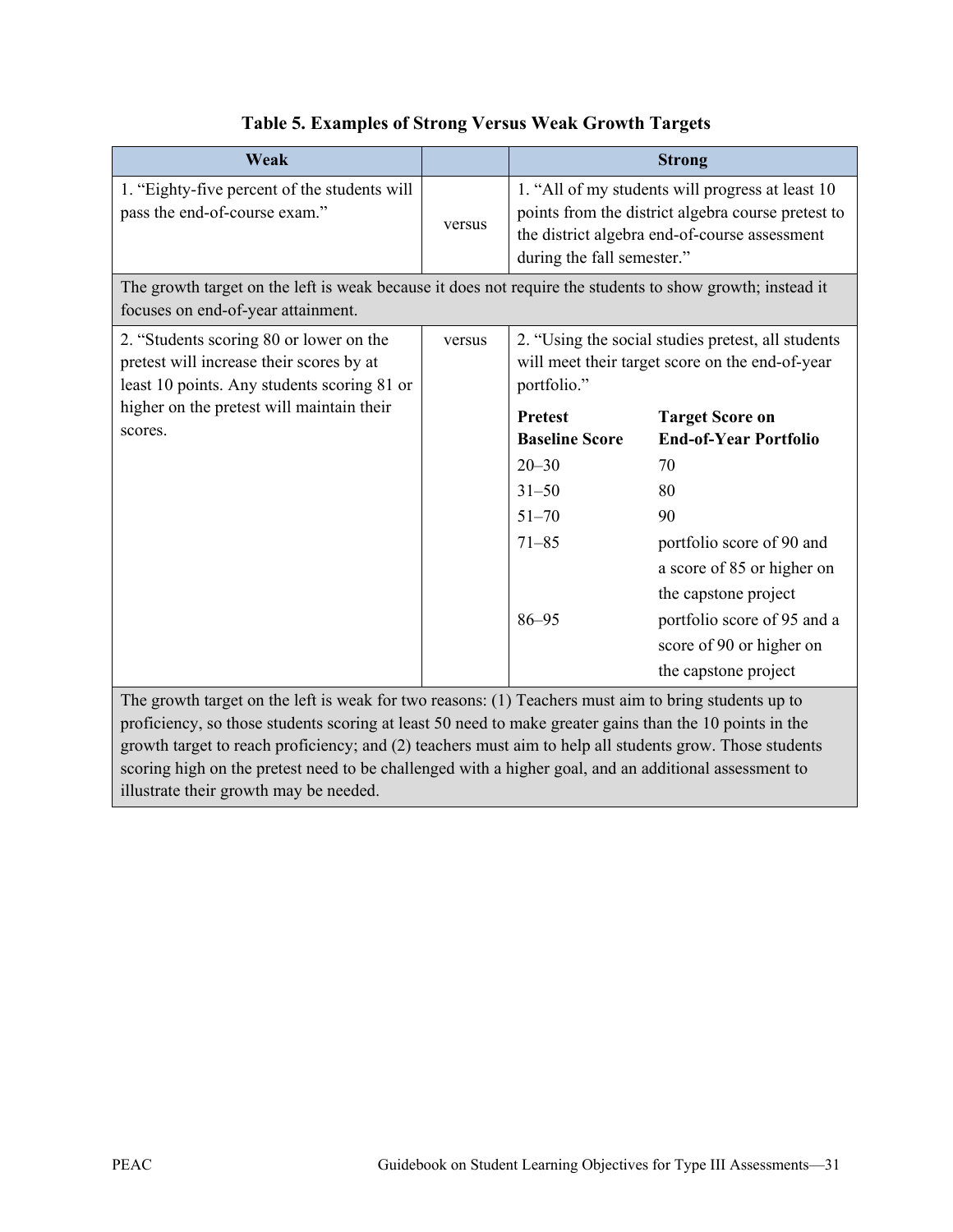# **Chapter 5. Creating a Review and Documentation Process**

PEAC recommends that Joint Committees create a standardized review and documentation process for SLOs. At a minimum, teachers should document and submit their SLOs to their evaluator for review to ensure that the assessments selected are of appropriate quality, and the growth targets identified are rigorous yet attainable. Joint Committees also should provide teachers with a standardized template for documenting an SLO, including the rationale for each growth target (see *Appendix F: SLO Template*). Several different review processes, which should be determined by the school district and the teachers' union, are possible, and sample descriptions for each are provided in the following subsections. These approaches can be combined into several different hybrid approaches based on a Joint Committee's unique situation.

# **Evaluator Review**

## **Review Meeting**

Teachers and evaluators meet to discuss and review an SLO and any documentation submitted (e.g., student needs assessments, baseline and trend data, assessments used, and documentation forms). This meeting occurs early in the evaluation cycle (it can be combined with other evaluation conferences) to ensure that the teacher has time to move students forward in meeting the growth target. For teachers with an SLO covering only one semester, PEAC recommends that SLOs be set and reviewed no less than one month after the course has started. For teachers with an SLO covering a full-year course, SLOs should be set and reviewed no less than two months after the course has started. The teacher may be expected to submit any documentation in advance of the meeting.

The evaluator should review the materials, ask clarifying questions to ensure an SLO is appropriate, and provide suggestions for improving it. Joint Committees should provide both teachers and evaluators with a rubric or a checklist for assessing the quality of each SLO. (For a sample, see *Appendix H: Sample SLO Template Checklist and Review Documentation.*)

## **Midpoint Check-In Meeting**

Often held in conjunction with a pre- or postobservation meeting, the teacher and the evaluator discuss the formative assessment results and the progress toward meeting the growth target. For a sample protocol with questions to guide this discussion, see *Appendix G. Sample Midpoint Check-In Protocol.*

In rare cases, the meeting may include making midyear adjustments to an SLO. Adjustments are allowable in the following situations: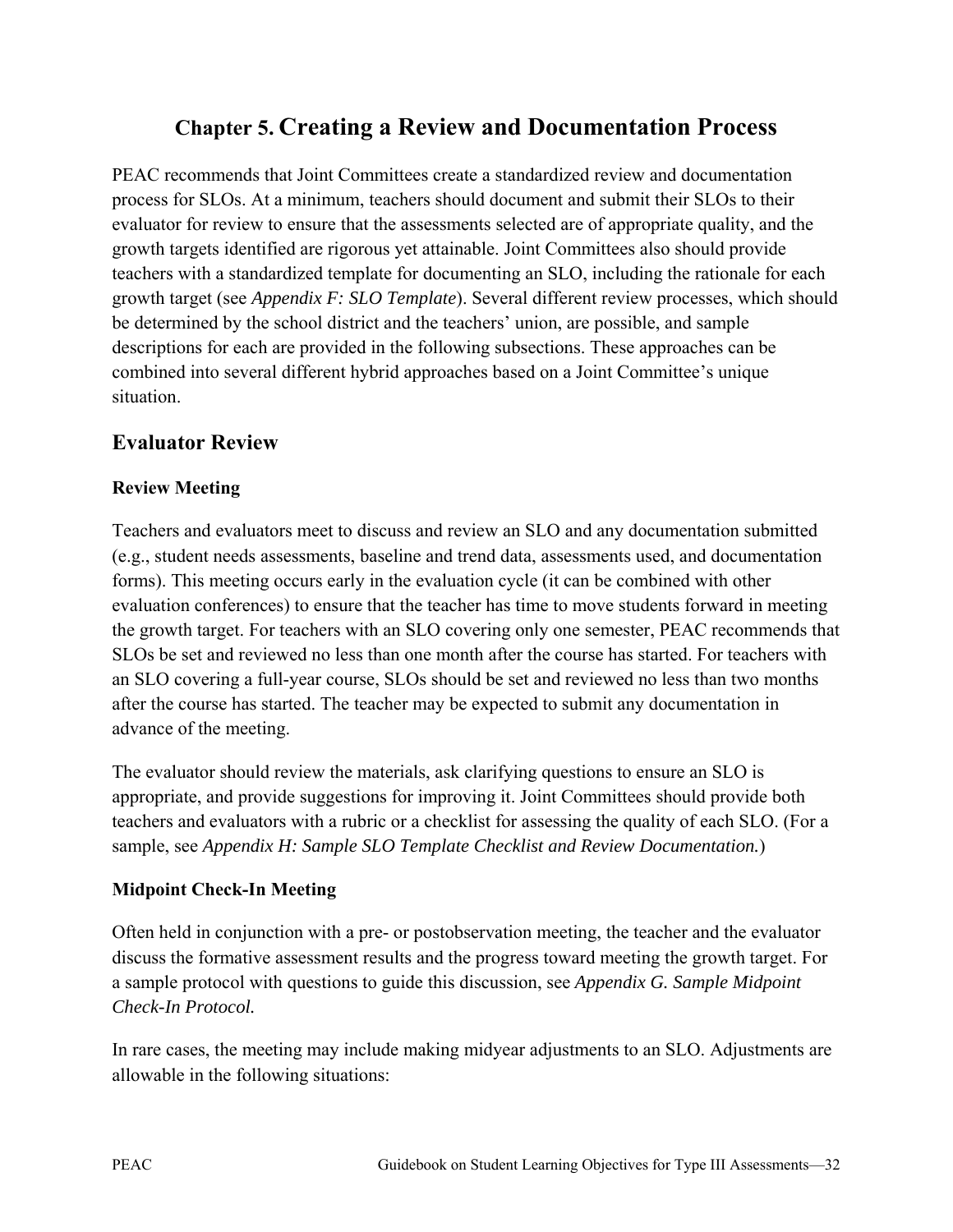- A change in teaching assignment
- A significant influx of new students
- A significant exodus of students
- Student attendance issues (students that fail to meet a minimum attendance threshold)

Adjustments to team-based SLOs may require a more complicated process. Joint Committees should consider in advance what additional guidance evaluators and teacher teams may require in such instances.

#### **Summative SLO Scoring Meeting**

Typically held as part of the summative evaluation conference, the teacher and the evaluator should meet to discuss and review the final SLO score. The teacher should submit the relevant assessment data compiled in an appropriately summarized format. In addition, the evaluator should consider asking the teacher to reflect on the results as well as his or her experience with the SLO process. Based on this final review, the teacher and the evaluator should discuss which instructional practices produced the most evidence of student growth and which instructional practices need refinement during the next evaluation cycle to further improve student learning.

# **Building-Level Review Process**

In addition to the evaluator review, school districts and teachers' unions may establish a building-level review process. Each building creates an SLO committee that could include, for example, department chairs, teacher leaders, curriculum and assessment experts, and union representatives. After the initial evaluator review, the building-level SLO committee reviews the SLO growth targets and assessments using the SLO checklist and looks across SLOs to ensure the growth targets and assessments being used are of comparable rigor. If needed, the committee can provide suggested revisions and feedback to teachers on improving an SLO. The review process can also inform requests for additional training and professional development if the committee finds that many teachers and/or evaluators are struggling with specific aspects of the SLO process.

# **District-Level Review Process**

Similar to the building-level review, a district-level review process can be combined with the previous two approaches. In the Austin Independent School District in Texas, the school district and the teachers' union established an SLO team that provides overall leadership and direction for the SLO process in the school district. Teachers submit their SLOs to their evaluator for review and then to a building-level team for approval. In the initial implementation years, the district-level SLO team also reviewed and approved each teacher SLO; however, as educators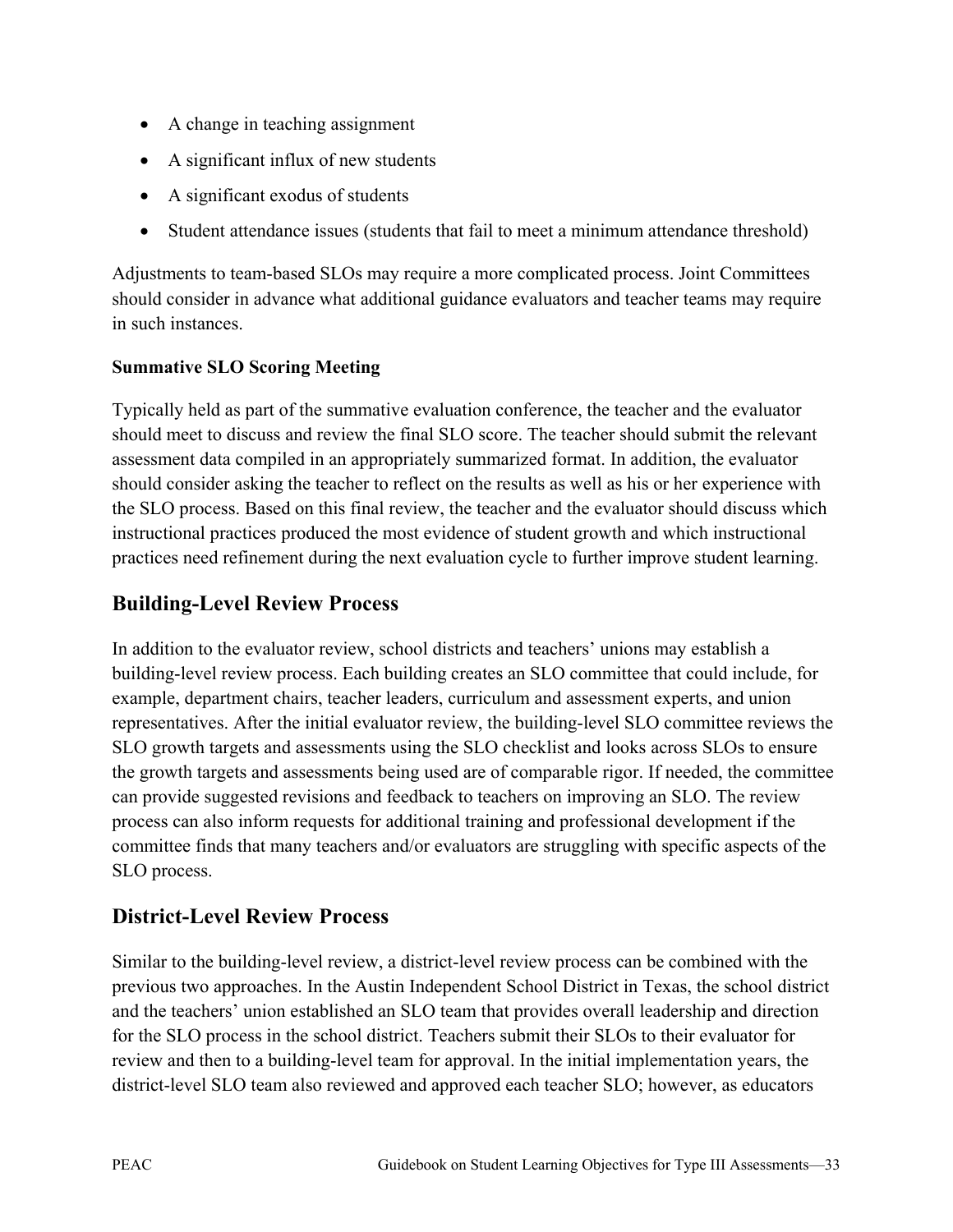have become more familiar and skilled in the SLO process, the district-level SLO team moved to an audit process in which they randomly select teacher SLOs to review for quality. The team uses the information gathered in the audit process to improve the system and decide what additional trainings need to be provided each year.

# **Sample Timelines**

Each Joint Committee will need to develop a timeline for teachers and evaluators to follow in developing, reviewing, and scoring SLOs. To assist Joint Committees in developing these timelines, two detailed timelines are provided in Tables 6 and 7 as examples. Table 6 is designed for a school district with an evaluation cycle that lasts approximately nine months. Table 7 is designed for a school district with a shorter evaluation cycle that ends in either February or March. As Joint Committees develop timelines, they should be mindful of minimizing and balancing the paperwork and workload burden on teachers and evaluators.

| <b>Month</b>          | <b>Teacher Responsibilities</b>                                                                                                                                                                                       | <b>Evaluator Responsibilities</b>                                                                                                                        |
|-----------------------|-----------------------------------------------------------------------------------------------------------------------------------------------------------------------------------------------------------------------|----------------------------------------------------------------------------------------------------------------------------------------------------------|
| September             | Analyze baseline or trend data for<br>students.<br>Based on data, determine if an individual<br>٠<br>or a team SLO is most appropriate for the<br>students.<br>Identify student populations, appropriate<br>$\bullet$ |                                                                                                                                                          |
|                       | standards, and Type III assessments.                                                                                                                                                                                  |                                                                                                                                                          |
|                       | Administer baseline assessment (e.g.,<br>$\bullet$<br>pretest or beginning-of-year performance<br>task) and set SLO growth targets.                                                                                   | Review teacher's SLO submission<br>$\bullet$<br>using the SLO checklist and prepare<br>feedback for the review meeting.                                  |
| September-<br>October | Submit completed SLO template and<br>$\bullet$<br>selected assessments to evaluator for<br>review.                                                                                                                    | Meet with teacher for SLO review<br>$\bullet$<br>meeting and set a time for the<br>submission of any revisions                                           |
|                       | Meet with evaluator for SLO review<br>meeting and revise SLO as needed.                                                                                                                                               |                                                                                                                                                          |
| End of<br>October     | Deadline for final review of SLO by<br>$\bullet$<br>administrator                                                                                                                                                     | Ensure that all SLOs are reviewed<br>before the school district cutoff date.                                                                             |
| November-<br>April    | Monitor student progress using formative<br>assessments.                                                                                                                                                              |                                                                                                                                                          |
| December-<br>January  | Meet with evaluator for midpoint check-<br>$\bullet$<br>in meeting to review SLO progress and<br>identify any changes needed in<br>instructional strategies or supports.                                              | Complete midpoint check-in meeting<br>$\bullet$<br>with teacher.<br>Assist teacher in locating any<br>$\bullet$<br>instructional supports needed to meet |

## **Table 6. Sample SLO Process Detailed Timeline (Nine Months)**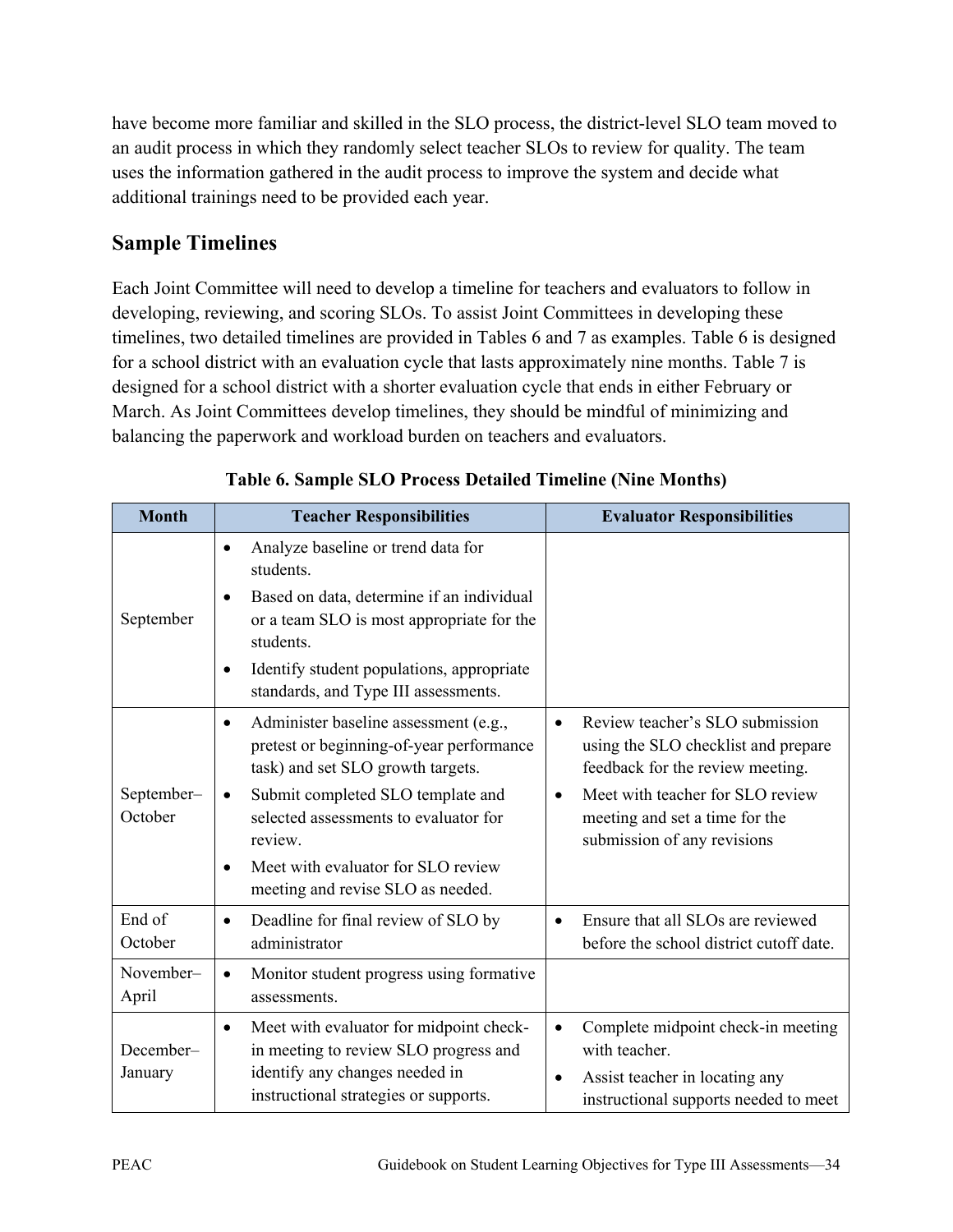| <b>Month</b> | <b>Teacher Responsibilities</b>                                                                                                                                                                                                                                                                                                     | <b>Evaluator Responsibilities</b>                                                                                                                                                                                    |  |
|--------------|-------------------------------------------------------------------------------------------------------------------------------------------------------------------------------------------------------------------------------------------------------------------------------------------------------------------------------------|----------------------------------------------------------------------------------------------------------------------------------------------------------------------------------------------------------------------|--|
|              |                                                                                                                                                                                                                                                                                                                                     | SLO targets.                                                                                                                                                                                                         |  |
| April–May    | Administer summative Type III<br>$\bullet$<br>assessment (e.g., posttest, portfolio, or<br>end-of-year performance task).<br>Submit SLO documentation to evaluator<br>$\bullet$<br>and prepare for summative meeting.<br>Meet with evaluator to discuss<br>٠<br>assessment outcomes, SLO growth target<br>success, and SLO scoring. | Review submitted SLO<br>$\bullet$<br>documentation and scoring; prepare<br>feedback for meeting.<br>Meet with teacher to discuss<br>$\bullet$<br>assessment outcomes, SLO growth<br>target success, and SLO scoring. |  |
| End of May   | Complete and sign off on scoring form.<br>٠<br>Use SLO results and feedback as part of<br>٠<br>next year's professional growth planning<br>if appropriate.                                                                                                                                                                          | Complete and sign off on scoring<br>form.<br>Assist teacher in accessing any<br>$\bullet$<br>supports or professional development<br>identified as a need based on SLO<br>outcomes.                                  |  |

## **Table 7. Sample SLO Process Detailed Timeline (Seven Months)**

| <b>Month</b>            | <b>Teacher Responsibilities</b>                                                                                                                                                                                                                                                                                                                                                                                                                                                                                                                          | <b>Evaluator Responsibilities</b>                                                                                                                                                                                                          |
|-------------------------|----------------------------------------------------------------------------------------------------------------------------------------------------------------------------------------------------------------------------------------------------------------------------------------------------------------------------------------------------------------------------------------------------------------------------------------------------------------------------------------------------------------------------------------------------------|--------------------------------------------------------------------------------------------------------------------------------------------------------------------------------------------------------------------------------------------|
| September               | Analyze baseline or trend data for<br>٠<br>students.<br>Based on data, determine if an individual<br>٠<br>or a team SLO is most appropriate for the<br>students.<br>Identify student populations, appropriate<br>٠<br>standards, and Type III assessments.<br>Administer baseline assessment (e.g.,<br>pretest or beginning-of-year performance<br>task) and set SLO growth targets.<br>Submit completed SLO template and<br>selected assessments to evaluator for<br>review.<br>Meet with evaluator for SLO review<br>meeting and revise SLO if needed. | Review teacher's SLO submission<br>$\bullet$<br>using the SLO checklist and prepare<br>feedback for the review meeting.<br>Meet with teacher for SLO review<br>$\bullet$<br>meeting and set a time for the<br>submission of any revisions. |
| Beginning<br>of October | Deadline for final review of SLO by<br>administrator                                                                                                                                                                                                                                                                                                                                                                                                                                                                                                     | Ensure all SLOs are reviewed before<br>the school district cutoff date.                                                                                                                                                                    |
| October-<br>December    | Monitor student progress using formative<br>assessments.                                                                                                                                                                                                                                                                                                                                                                                                                                                                                                 |                                                                                                                                                                                                                                            |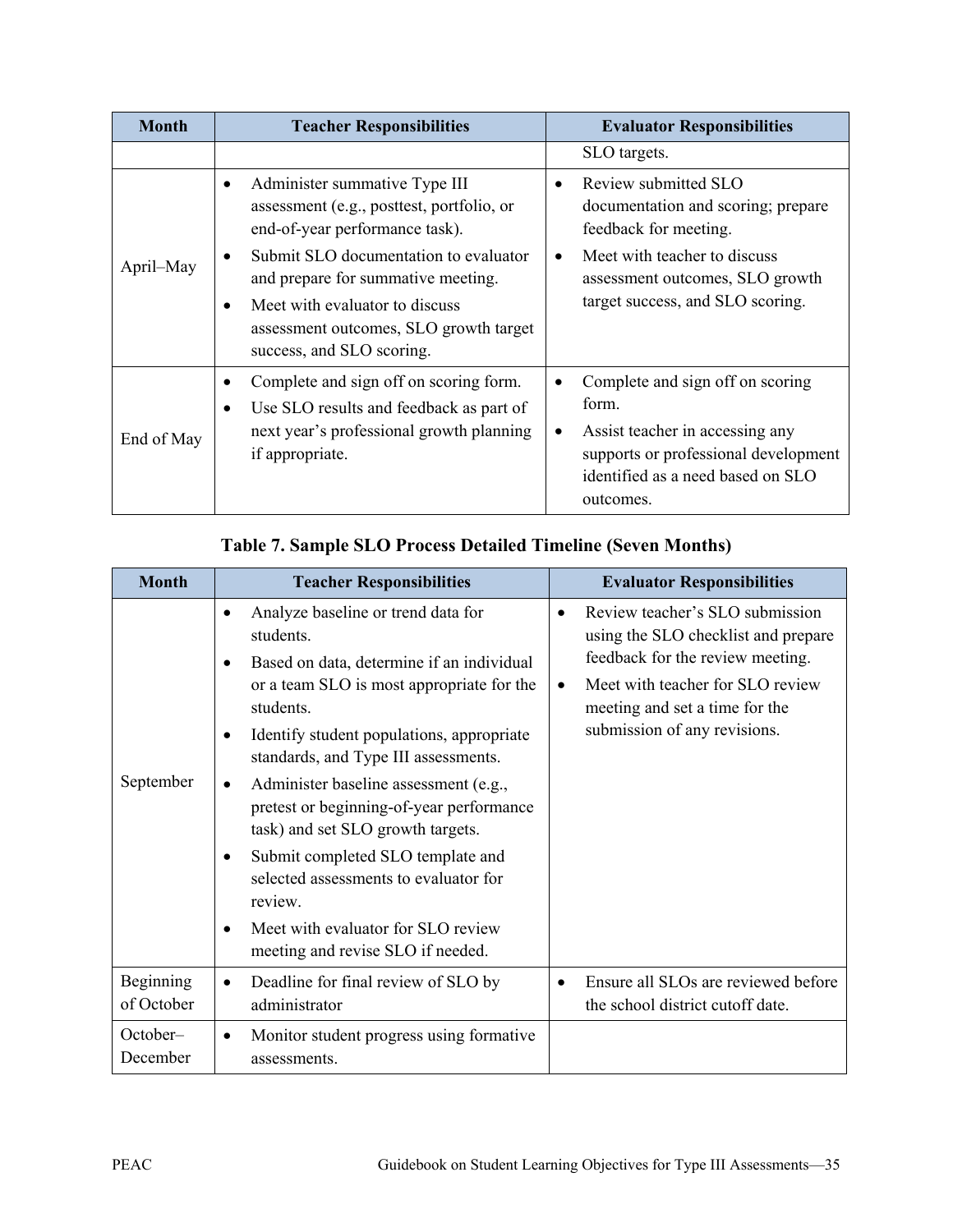| <b>Month</b>         | <b>Teacher Responsibilities</b>                                                                                                                                                                                                                                                                                                | <b>Evaluator Responsibilities</b>                                                                                                                                                                                    |
|----------------------|--------------------------------------------------------------------------------------------------------------------------------------------------------------------------------------------------------------------------------------------------------------------------------------------------------------------------------|----------------------------------------------------------------------------------------------------------------------------------------------------------------------------------------------------------------------|
| December             | Meet with evaluator for midpoint check-<br>$\bullet$<br>in meeting to review SLO progress and<br>identify any changes needed in<br>instructional strategies or supports.                                                                                                                                                       | Complete midpoint check-in<br>$\bullet$<br>meeting with teacher.<br>Assist teacher in locating any<br>instructional supports needed to<br>meet SLO targets.                                                          |
| January-<br>February | Administer summative Type III<br>$\bullet$<br>assessment (e.g., posttest, portfolio, or<br>end-of-year performance task).<br>Submit SLO documentation to evaluator<br>and prepare for summative meeting.<br>Meet with evaluator to discuss assessment<br>$\bullet$<br>outcomes, SLO growth target success,<br>and SLO scoring. | Review submitted SLO<br>$\bullet$<br>documentation and scoring; prepare<br>feedback for meeting.<br>Meet with teacher to discuss<br>$\bullet$<br>assessment outcomes, SLO growth<br>target success, and SLO scoring. |
| February-<br>March   | Complete and sign off on scoring form.<br>٠<br>Use SLO results and feedback as part of<br>$\bullet$<br>next year's professional growth planning<br>if appropriate.                                                                                                                                                             | Complete and sign off on scoring<br>form.<br>Assist teacher in accessing any<br>supports or professional<br>development identified as a need<br>based on SLO outcomes.                                               |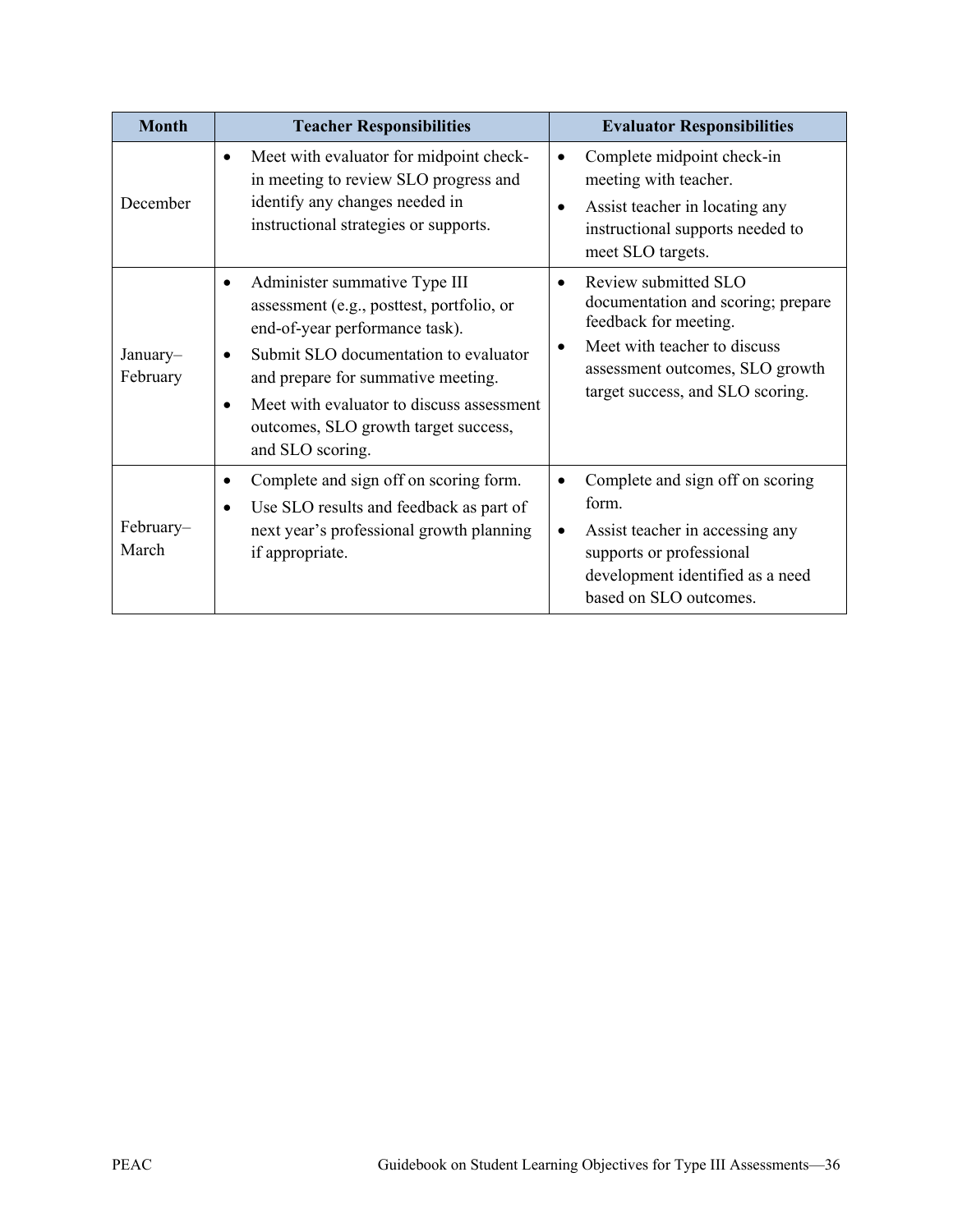# **Chapter 6. Creating a Scoring Structure**

Joint Committees should establish a common scoring methodology to determine the extent to which students achieve their growth targets. This will help create consistency in how teachers receive a final SLO score from evaluators across the school district. It will also ensure that SLO scores can be easily combined with other measures to create a final teacher evaluation summative rating.

Several options are available for Joint Committees to consider when selecting a scoring structure. The options provided in this section vary in their degree of complexity, and Joint Committees need to carefully weigh which options may be the best fit for their school districts. For example, a school district with access to an integrated, easily accessible data system for managing student achievement and SLO data may select the more complex options; for a school district with a more limited data infrastructure, the costs in terms of overall burden on the evaluator and the teacher are higher with the more complex approaches.

# **Option A. Holistic**

Evaluators use their professional judgment and performance-level descriptions to determine a score using a scale established by the Joint Committee. This approach (see Table 8) allows evaluators to take contextual or mitigating factors into account that impacted student achievement; however, this approach can create inconsistencies in the scoring process across teachers and can make it difficult to address fairness issues. If this approach is adopted, training evaluators on how to use their professional judgment to determine fair scores is critical.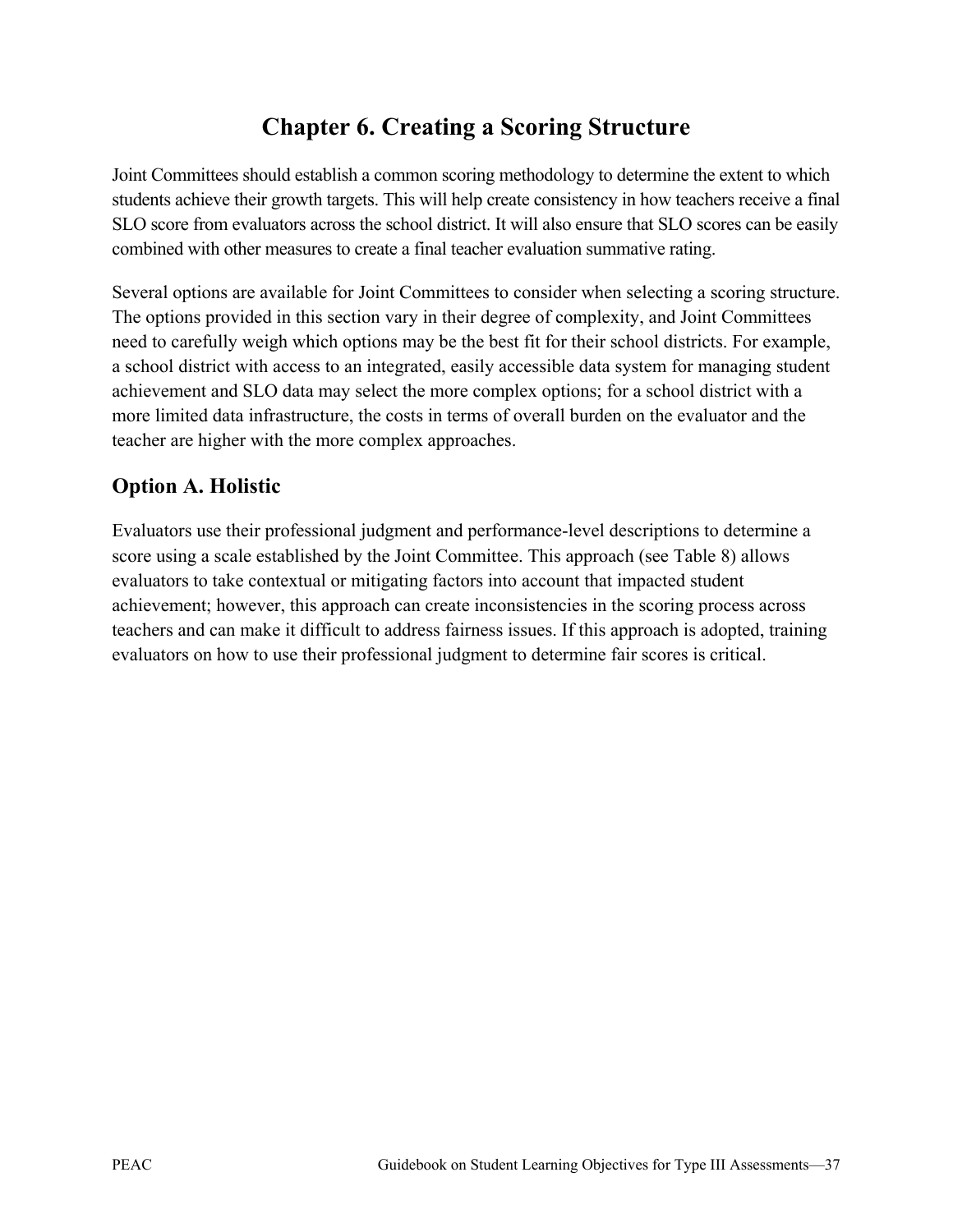#### **Table 8. Example: Holistic Approach**

| <b>Exceeds Goal</b>                           | All or most students met the growth target(s), and many students exceeded the<br>growth target(s). This category does not apply if students exceeded the growth<br>targets by a small margin (e.g., a few percentage points). A large number of<br>students must have surpassed the overall level of growth established by the target. |
|-----------------------------------------------|----------------------------------------------------------------------------------------------------------------------------------------------------------------------------------------------------------------------------------------------------------------------------------------------------------------------------------------|
| <b>Meets Goal</b>                             | All or most students met the growth target(s). Student results land close to the<br>margins on either side of the growth target(s). The bar for this category is high and<br>applies only when there is clear evidence that students met the overall level of<br>growth established by the target.                                     |
| <b>Minimal Growth</b>                         | Many but not all students met the growth target(s); some students missed the growth<br>target by more than a few percentage points. This category should apply when it is<br>clear that students fell just short of the level of growth established by the target.                                                                     |
| <b>No Growth or</b><br><b>Negative Growth</b> | The results do not fit the description of the Minimal Growth category. A<br>substantial portion of the students did not meet the growth target(s), so the SLO<br>has not been met.                                                                                                                                                     |

*Note.* Based on the Rhode Island Board of Regents Elementary and Secondary Education (2012, p. 46).

# **Option B. Analytical**

The teacher and the evaluator use percentages to determine the final score or rating. Together, the teacher and the evaluator complete a rating scale that lists the expectations for how many students will need to meet their growth targets for each performance level. This approach (see Table 9) gives teachers more control over how they will be evaluated and allows teachers to customize their growth targets based on their students' starting points; however, this approach can also make comparability difficult across teachers for SLO scores.

|  |  | Table 9. Example: Analytical Approach |
|--|--|---------------------------------------|
|--|--|---------------------------------------|

| Rating                                     | <b>Exceeds</b> | <b>Meets</b> | <b>Minimal</b> | No Growth/             |
|--------------------------------------------|----------------|--------------|----------------|------------------------|
|                                            | Goal           | Goal         | Growth         | <b>Negative Growth</b> |
| Percentage of students that met SLO target | $> 80\%$       | $55 - 79%$   | $30 - 54\%$    | $0 - 20\%$             |

# **Option C. Tiered Rating Scale**

The Joint Committee establishes a rating scale (see Table 10) that includes tiered targets by setting a rating scale for the percentage of students who meet a growth target. The evaluator and the teacher set targets for groups of students and specify specific percentages for each numeric score. At the final review, the evaluator uses both to identify a final score.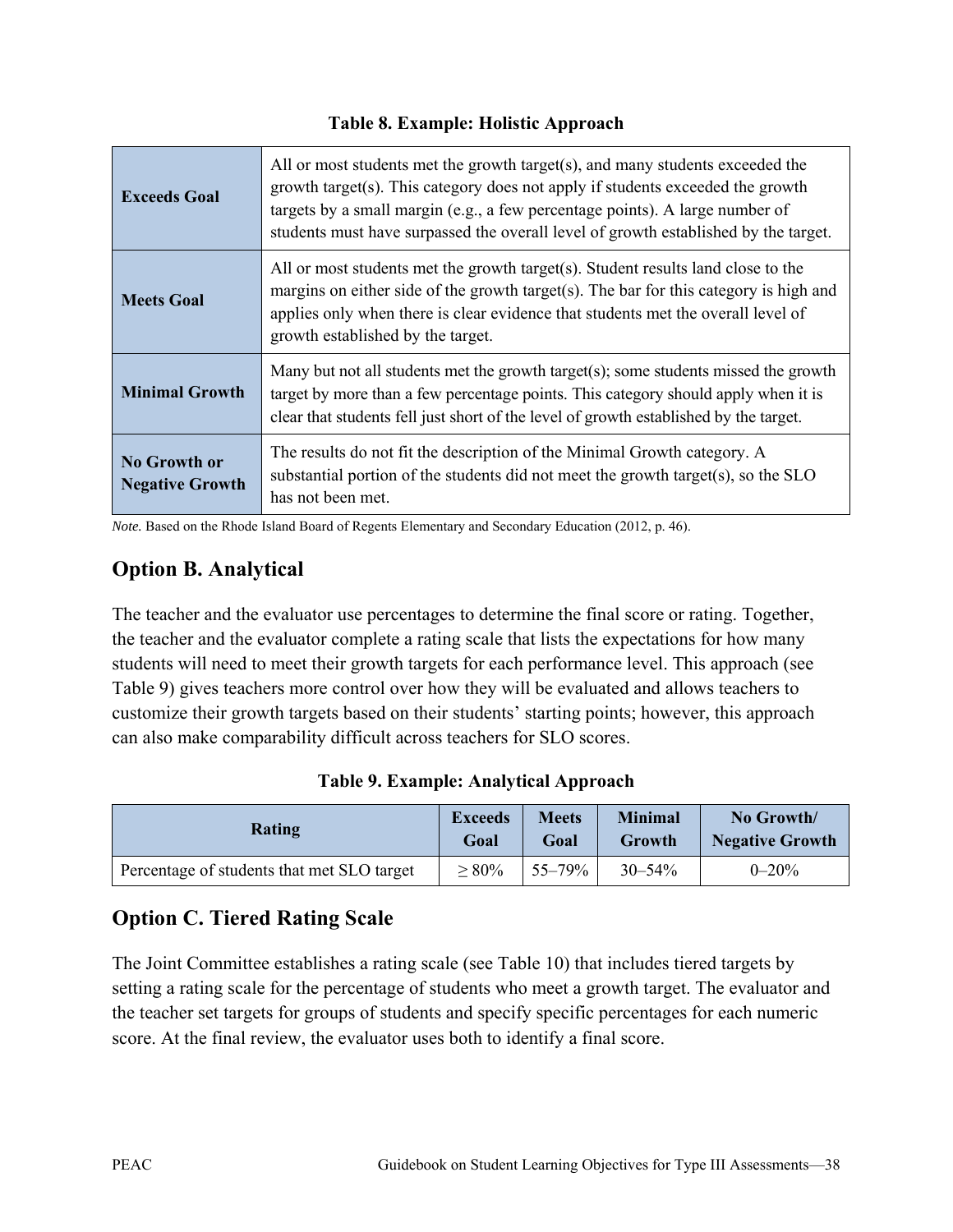| Rating         | Students Scoring $\leq 30\%$ on Baseline | Students Scoring $>30\%$ on Baseline |
|----------------|------------------------------------------|--------------------------------------|
| Exceeds goal   | $> 90\%$                                 | $> 90\%$                             |
| Meets goal     | $65 - 80\%$                              | $75 - 89\%$                          |
| Minimal growth | $50 - 64\%$                              | $60 - 74\%$                          |
| No growth      | $< 50\%$                                 | $\leq 60\%$                          |

**Table 10. Example: Tiered Rating Scale**

*Note.* Based on the New York State Education Department (2012, 30).

# **Option D. Matrixes**

The Joint Committee builds a four-level performance level matrix (see Table 11) to set end-ofyear performance expectations (meets/does not meet) based on students' starting levels. The teacher classifies students using baseline assessment information, and the evaluator approves the teacher's classification. The summative assessment places students in one of four levels at the end of the course. The evaluator uses the rating matrix to assign the teacher an SLO score based on the percentage of students who meet expectations relative to their starting point. Because the Joint Committee establishes a common rating scale, this approach provides some greater standardization and better comparability across teachers; however, it limits how evaluators can take into account contextual information in determining the final score.

**Table 11. Example: Matrix Scoring**

| <b>Performance Level</b>                   | <b>End: Level 1</b> | <b>End: Level 2</b> | <b>End: Level 3</b>      | <b>End: Level 4</b>                  |
|--------------------------------------------|---------------------|---------------------|--------------------------|--------------------------------------|
| Start: Level 1                             | Does not meet       | Meets               | Meets                    | Meets                                |
| Start: Level 2                             | Does not meet       | Meets               | Meets                    | Meets                                |
| Start: Level 3                             | Does not meet       | Does not meet       | Meets                    | Meets                                |
| Start: Level 4                             | Does not meet       | Does not meet       | Meets                    | <b>Meets</b>                         |
| <b>Rating</b>                              | <b>Exceeds Goal</b> | <b>Meets Goal</b>   | <b>Minimal</b><br>Growth | No Growth/<br><b>Negative Growth</b> |
| Percentage met<br>performance expectations | $\geq 80\%$         | $55 - 79\%$         | $30 - 54\%$              | $0 - 20%$                            |

*Note.* Based on the New York State Education Department (2012, 31).

Regardless of the scoring process determined by the Joint Committee, the teacher and the evaluator should meet to discuss and review the final SLO score. For cases where the teacher and the evaluator cannot agree on the final SLO score, Joint Committees should establish an appeals process to ensure that teachers have confidence in the credibility of the process.

# **Chapter 7. Combining Multiple SLOs**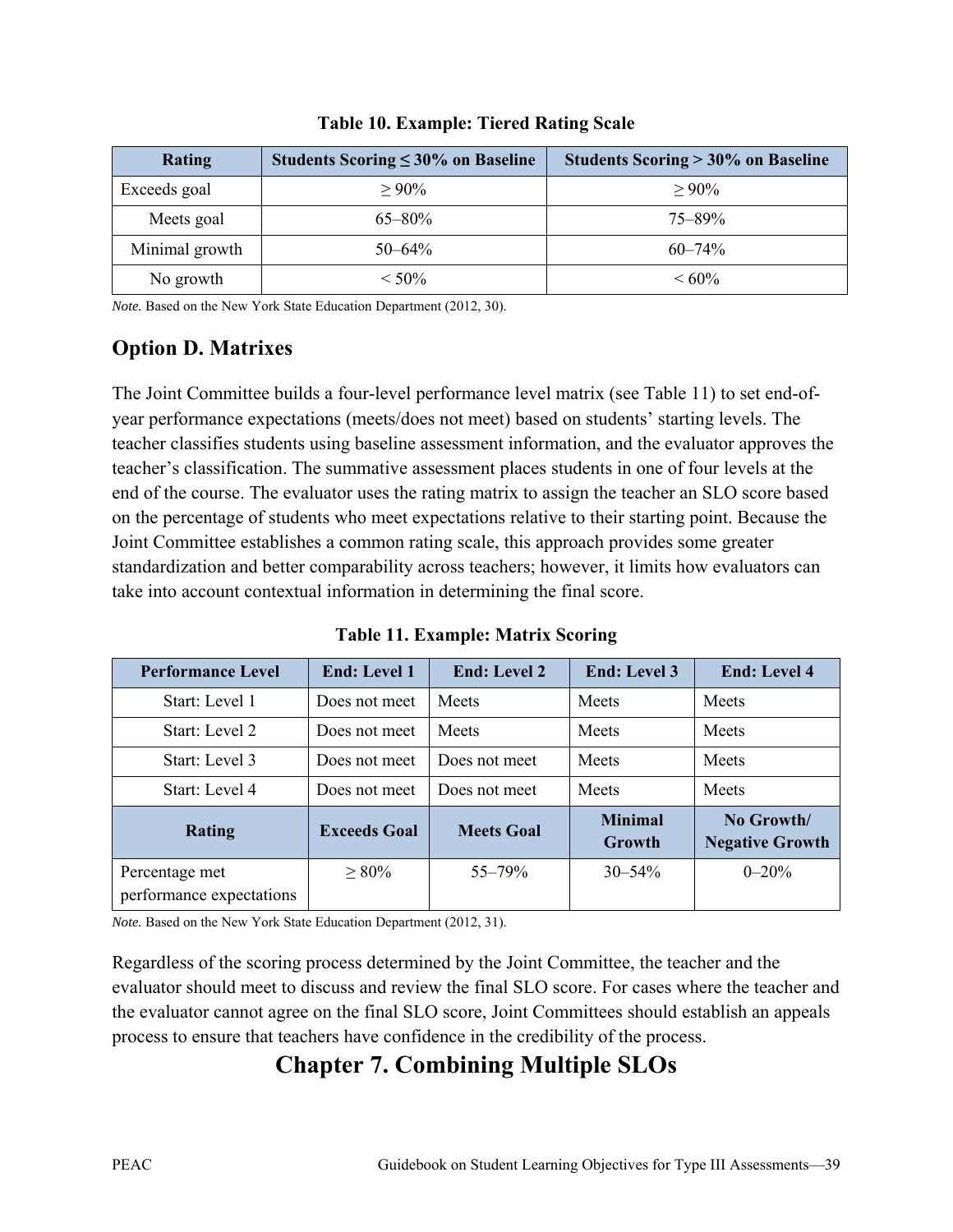Multiple SLOs are an option for Joint Committees to consider, although there is no requirement to have multiple SLOs. The Joint Committee should recognize the additional workload requirements of multiple SLOs on evaluators and teachers when determining if multiple SLOs are required. For teachers with multiple SLOs, the Joint Committee should establish a standardized process for combining SLOs into a single SLO score. PEAC recognizes that there are multiple ways for accomplishing this purpose, and they may vary depending on the overall weight attributed to student growth in the school district's evaluation plan. As with the previous section, the same caveat applies: Joint committees should carefully weigh the trade-offs associated with selecting a more complex option. This section presents several two options for Joint Committees to consider.

# **Option A. Combining SLOs Using Ratings**[5](#page-45-0)

In Table 12, the evaluator is combining three SLOs to determine a final SLO rating. This example illustrates how two or more SLOs may be combined using decision rules that depend on the rating the teacher received for each SLO on a four-level scale (e.g., exceeds, meets, minimal growth, no growth). The table lists each permutation that could result when combining three SLO scores. It is possible to create a simpler matrix version of this table that would combine two SLOs (see *Option A. Profile Approach for Combining Student Growth Measures* in Chapter 8).

|                | SLO <sub>1</sub> | SLO <sub>2</sub> | SLO <sub>3</sub> | <b>Final Rating</b> |
|----------------|------------------|------------------|------------------|---------------------|
| 1              | Exceeds          | Exceeds          | Exceeds          | Exceeds             |
| $\overline{2}$ | Exceeds          | Exceeds          | <b>Meets</b>     | Exceeds             |
| 3              | Exceeds          | Exceeds          | Minimal growth   | Meets               |
| $\overline{4}$ | Exceeds          | Exceeds          | No growth        | Minimal growth      |
| 5              | Exceeds          | <b>Meets</b>     | Meets            | Meets               |
| 6              | Exceeds          | <b>Meets</b>     | Minimal growth   | Meets               |
| 7              | Exceeds          | <b>Meets</b>     | No growth        | Minimal growth      |
| 8              | Exceeds          | Minimal growth   | Minimal growth   | Minimal growth      |
| 9              | Exceeds          | Minimal growth   | No growth        | Minimal growth      |
| 10             | Exceeds          | Minimal growth   | No growth        | No growth           |
| 11             | Meets            | Meets            | Meets            | <b>Meets</b>        |
| 12             | Meets            | Meets            | Minimal growth   | Minimal growth      |
| 13             | Meets            | Meets            | No growth        | Minimal growth      |
| 14             | Meets            | Minimal growth   | Minimal growth   | Minimal growth      |

**Table 12. Combining SLOs Into a Single Score**

<span id="page-45-0"></span> $\overline{\phantom{a}}$  $<sup>5</sup>$  Based on the Rhode Island Board of Regents Elementary and Secondary Education (2012, 72).</sup>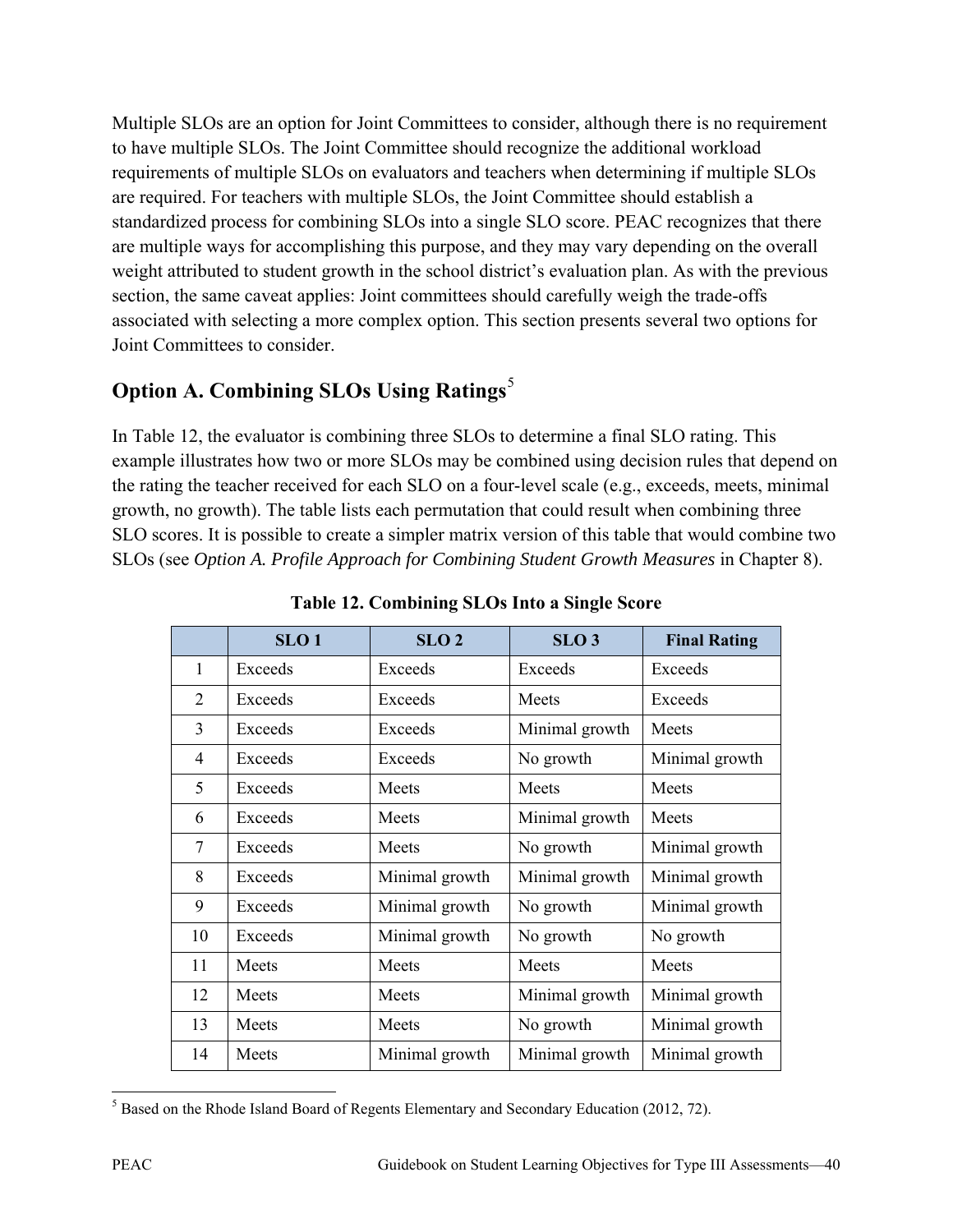|    | SLO <sub>1</sub> | SLO <sub>2</sub> | SLO <sub>3</sub> | <b>Final Rating</b> |
|----|------------------|------------------|------------------|---------------------|
| 15 | Meets            | Minimal growth   | No growth        | Minimal growth      |
| 16 | <b>Meets</b>     | No growth        | No growth        | No growth           |
| 17 | Minimal growth   | Minimal growth   | Minimal growth   | Minimal growth      |
| 18 | Minimal growth   | Minimal growth   | No growth        | Minimal growth      |
| 19 | Minimal growth   | No growth        | No growth        | No growth           |
| 20 | No growth        | No growth        | No growth        | No growth           |

# **Option B. Analytical Scoring With Weights**

The Joint Committee assigns points to performance levels using an established scale (see Table 13). Each SLO is scored separately and assigned points based on the scale. The points are multiplied by their assigned weight and then added together to determine a final combined SLO score.

| <b>Performance</b><br><b>Levels</b>                    |                                        | <b>Highly</b><br><b>Effective</b> |                  |                      |                                     | <b>Effective</b>                     |    |                             |                                     |    | <b>Developing</b> |   |   |                 | <b>Ineffective</b>     |                                     |                |                |   |  |          |
|--------------------------------------------------------|----------------------------------------|-----------------------------------|------------------|----------------------|-------------------------------------|--------------------------------------|----|-----------------------------|-------------------------------------|----|-------------------|---|---|-----------------|------------------------|-------------------------------------|----------------|----------------|---|--|----------|
| Scores                                                 | 20                                     | 19                                | 18               | 17                   | 16                                  | 15                                   | 14 | 13                          | 12                                  | 11 | 10                | 9 | 8 | $7\phantom{.0}$ | 6 <sup>7</sup>         | 5                                   | $\overline{4}$ | $\overline{3}$ | 2 |  | $\Omega$ |
|                                                        |                                        |                                   | SLO <sub>1</sub> |                      |                                     | SLO <sub>2</sub>                     |    |                             |                                     |    |                   |   |   |                 |                        |                                     |                |                |   |  |          |
| separately.                                            | Step 1: Assess the results of each SLO |                                   |                  | 13 points: Effective |                                     |                                      |    | 19 points: Highly effective |                                     |    |                   |   |   |                 |                        |                                     |                |                |   |  |          |
| Step 2: Weight each SLO<br>proportionately.            |                                        |                                   |                  |                      | $80/100$ students = $80\%$ of total |                                      |    |                             |                                     |    |                   |   |   |                 |                        | $20/100$ students = $20\%$ of total |                |                |   |  |          |
| Step 3: Calculate proportional points<br>for each SLO. |                                        |                                   |                  |                      |                                     | 13 points $\times$ 80% = 10.4 points |    |                             | 19 points $\times$ 20% = 3.8 points |    |                   |   |   |                 |                        |                                     |                |                |   |  |          |
| Overall growth component score                         |                                        |                                   |                  |                      |                                     |                                      |    |                             |                                     |    |                   |   |   |                 | 14.2 points: Effective |                                     |                |                |   |  |          |

### **Table 13. Example of Weighting Approach**

*Note.* Based on the New York State Education Department (2012, 30).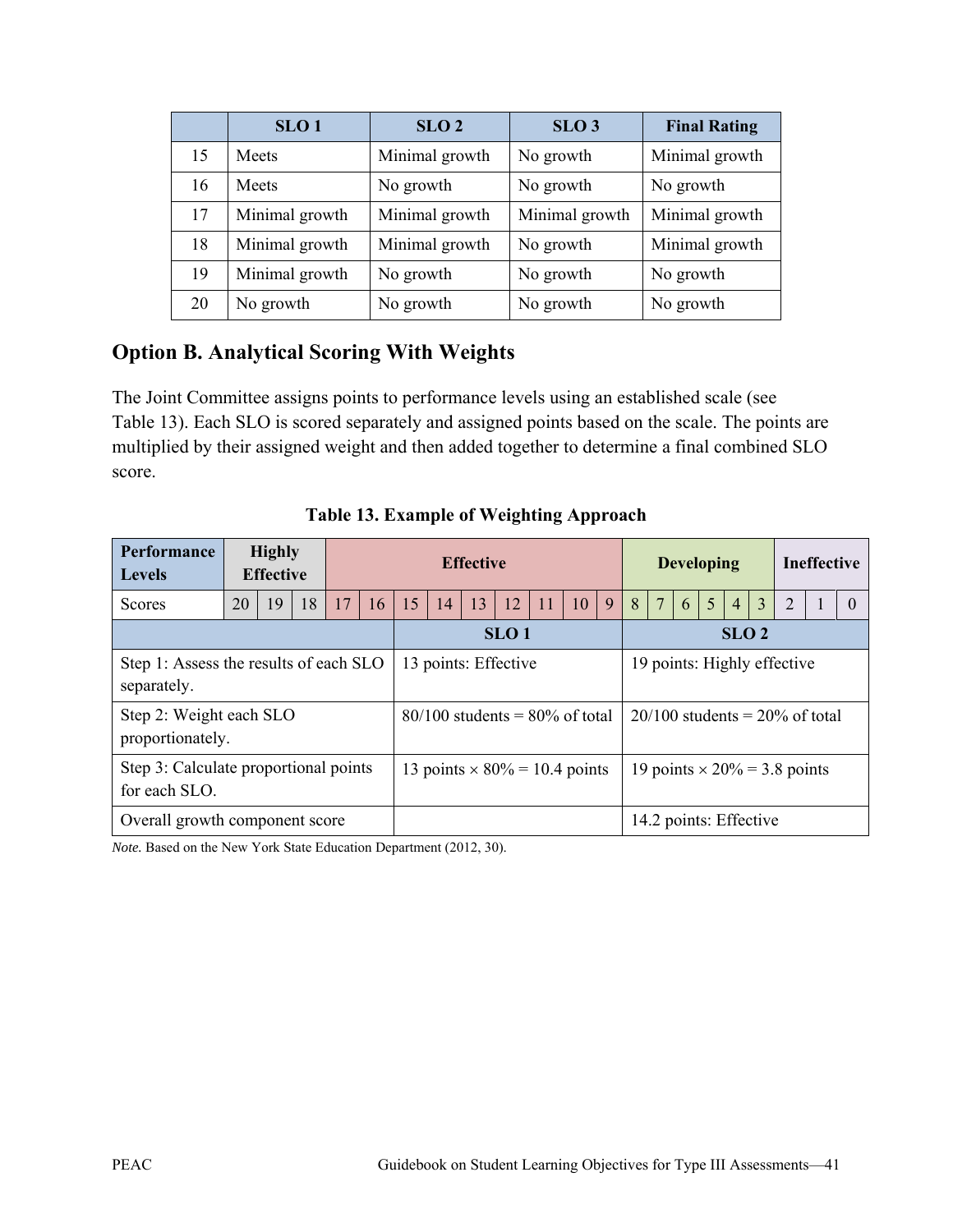# **Chapter 8. Combining SLO Scores With Other Student Growth Measures**

For teachers in categories with Type I or II assessments, Joint Committees will need to select a standardized process for combining SLO scores with a teacher's results on other student growth measures. Several considerations are important here for Joint Committees. First, combining two different measures of student growth is a much easier, less complex process if the two measures have the same scale. As demonstrated in Tables 13 and 14, an SLO can be scored on a simple scale (1–4) or a core sensitive scale (0–20). Regardless of the scale used, ensuring that the growth scores on Type I, II, and III assessments are converted to a common scale will make the process of combining the two scores much more straightforward for evaluators and teachers. Two options for combining student growth scores from an SLO and a Type I or II assessment are provided in this section; however, they both use a common scale. Second, in instances where the two student growth scores are significantly different (e.g., one very high and one very low), Joint Committees will need to consider what additional processes and procedures need to be put in place to ensure that the measures are accurate and resolve any discrepancies in a fair manner.

# **Option A. Profile Approach for Combining Student Growth Measures**

A profile approach (Table 14) relies on each student growth measure being considered and scored separately. The scores are then combined in a matrix that identifies multiple performance levels on the vertical and horizontal axes. The cells of the matrix identify the final combined student growth rating score and produce a "multifaceted *profile* that defines areas of refinement or reinforcement for each teacher."

|                     |   | <b>Student Learning Score</b> |                |                |                |  |  |
|---------------------|---|-------------------------------|----------------|----------------|----------------|--|--|
|                     |   |                               |                |                |                |  |  |
| <b>Type I or II</b> |   | Exceeds                       | Meets          | Minimal growth | Minimal growth |  |  |
| <b>Assessment</b>   | 3 | Exceeds                       | Meets          | Minimal growth | Minimal growth |  |  |
| <b>Score</b>        |   | Meets                         | Meets          | Minimal growth | No growth      |  |  |
|                     |   | Minimal growth                | Minimal growth | No growth      | No growth      |  |  |

|  |  |  | Table 14. Profile Approach |
|--|--|--|----------------------------|
|--|--|--|----------------------------|

Note. Gray-shaded cells may require additional review by the evaluator to try to address why such a large discrepancy exists between the two student growth measures.

# **Option B. Numerical Approach**

A numerical approach quantifies each student growth measure and then adds or averages the scores to create a final summative score. The average can be a straightforward average  $((4 + 3) \div$  $2 = 3.5$ ) or a weighted average (Table 15) that allows some measures to contribute more to the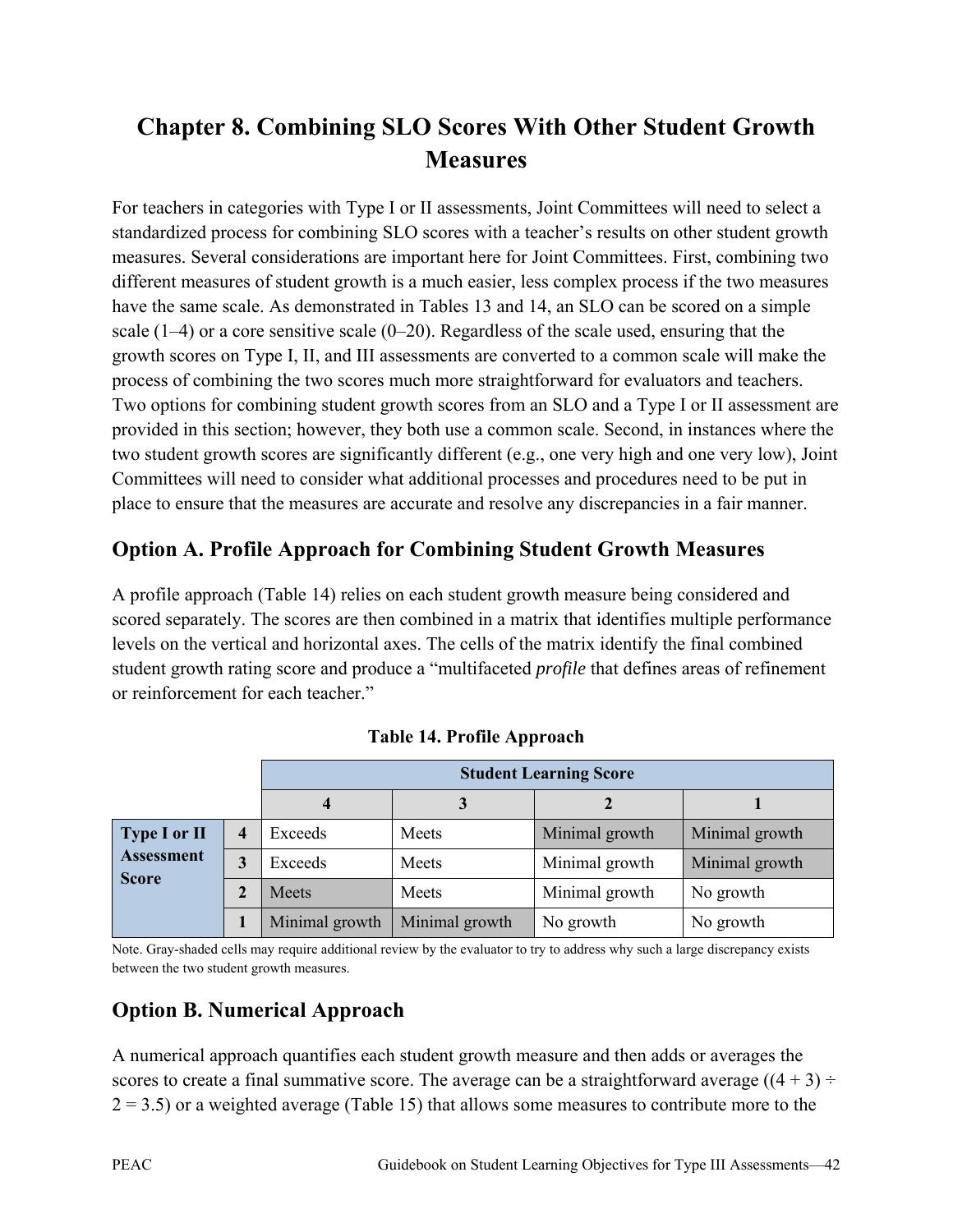combined score than others. This approach requires creating a scale or a range of scores that is then aligned with the four performance-level ratings.

|                            | Teacher's Score (1–20) | Weight                   | <b>Final Rating</b>   |
|----------------------------|------------------------|--------------------------|-----------------------|
| SLO final score $(1-20)$   | 14                     | 40%                      | 5.6                   |
| Type II score $(1-20)$     | 17                     | 60%                      | 10.2                  |
| Final student growth score | 15.8 (Proficient)      |                          |                       |
| <b>Excellent</b>           | <b>Proficient</b>      | <b>Needs Improvement</b> | <b>Unsatisfactory</b> |
| $16 - 20$                  | $11 - 15$              | $6 - 10$                 | $(1 - 5)$             |

## **Table 15. Example of a Weighted Approach**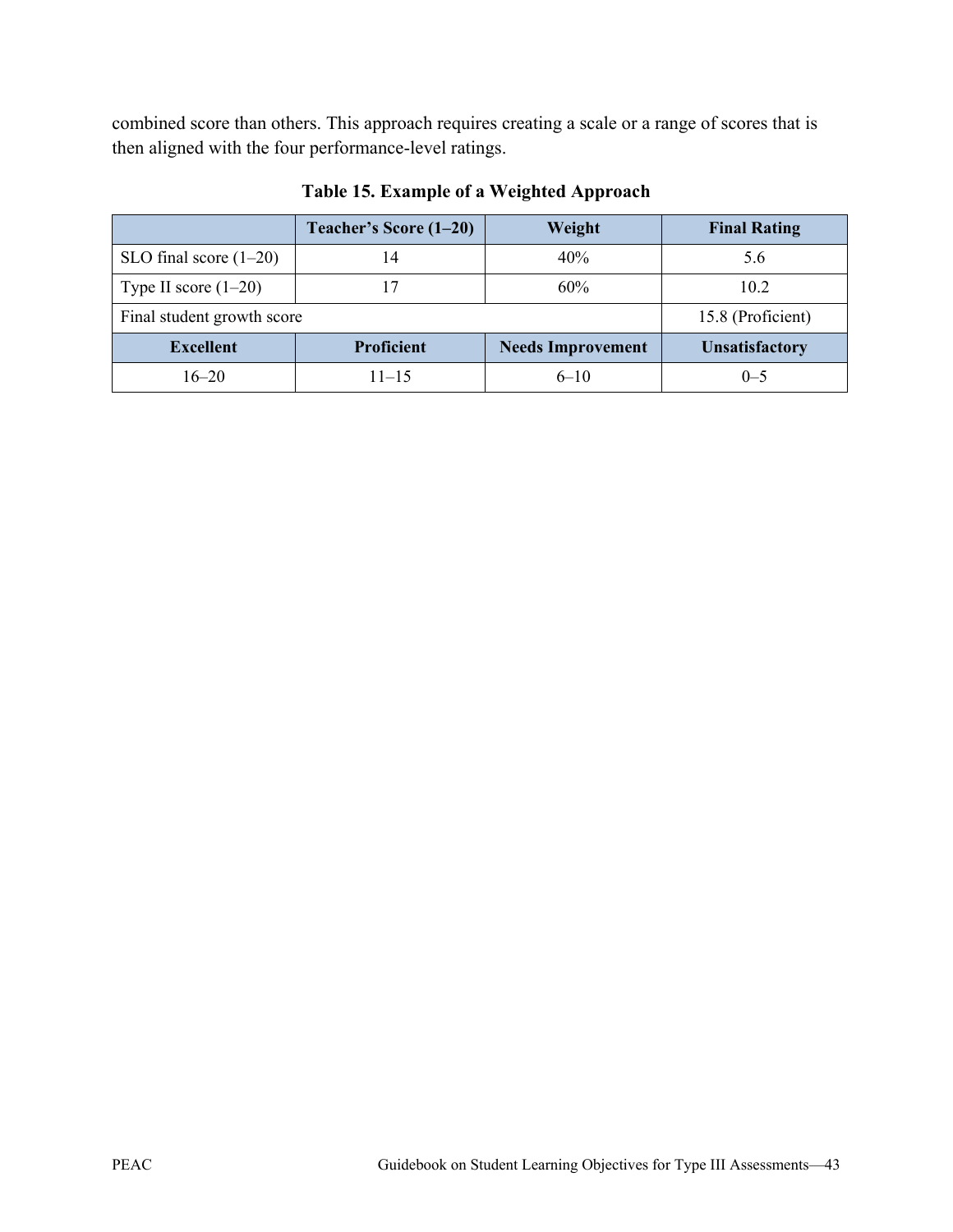# **Chapter 9. Evaluating, Monitoring, and Reporting**

Joint committees should develop a plan for adjusting and improving the implementation process over time to ensure that the process is as efficient as possible while also reflecting best practice. Joint committees need to assess how well educators are implementing the SLO process with fidelity, what additional training and support educators and evaluators may need, and whether the process is producing valid and reliable measures of student growth.

In addition to monitoring SLO rigor and comparability through random audits of teacher SLOs, Joint Committees should also consider monitoring SLOs by comparing SLOs against other measures of teaching effectiveness, including observation results and other measures of student growth at both the classroom level and the school level. If SLO scores are dramatically different from Type I or II test scores, the validity of both measures will need review.

Identifying trends in wide differences between SLO scores and other measures of teacher performance can help the Joint Committee identify where teachers and evaluators need additional support and training, such as creating appropriate growth targets, identifying or selecting high-quality assessments, or in scoring SLOs fairly.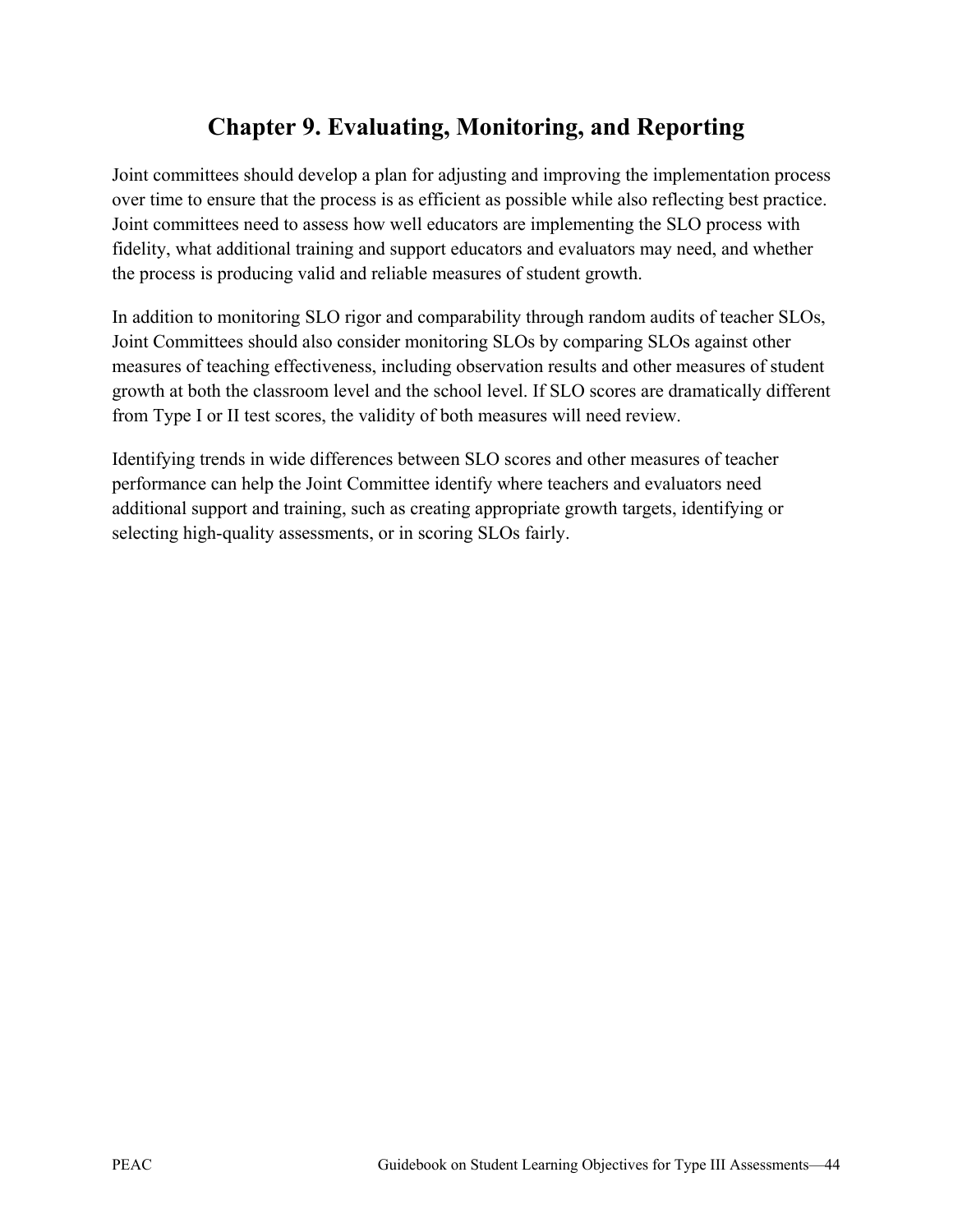# **References**

- Chicago Public Schools. (2012). *REACH (Recognizing Educators Advancing CHicago's Students) performance tasks: High school master. Beginning of the year 2012–13*. Chicago: Author.
- Council for Exceptional Children. (2012). *The Council for Exceptional Children's position on special education teacher evaluation.* Arlington, VA: Author.
- Herman, J. L., Heritage, M., & Goldschmidt, P. (2011). *Developing and selecting assessments of student growth for use in teacher evaluation systems* (extended version). Los Angeles: University of California; National Center for Research on Evaluation, Standards, and Student Testing. Retrieved from <http://www.cse.ucla.edu/products/policy/TestScoresTeacherEval.pdf>
- Lachlan-Haché, L., Cushing, E., & Bivona, L. (2012a). *Student learning objectives: Core elements for sustainability.* Washington, DC: American Institutes for Research.
- Lachlan-Haché, L., Cushing, E., & Bivona, L. (2012b). *Student learning objectives: Benefits, challenges, and solutions.* Washington, DC: American Institutes for Research.
- Lachlan-Haché, L., Cushing, E., & Bivona, L. (2012c). *Student learning objectives as measures of educator effectiveness: The basics.* Washington, DC: American Institutes for Research.
- Leo, S. F., & Lachlan-Haché, L. (2012). *Creating summative educator effectiveness scores: Approaches to combining measures.* Washington, DC: American Institutes for Research.
- New York State Education Department. (2012). *Guidance on the New York State district-wide growth goal-setting process: Student learning objectives.* Albany, NY: Author. Retrieved from [http://www.nassauboces.org/cms/lib5/NY18000988/Centricity/ModuleInstance/1734/slo](http://www.nassauboces.org/cms/lib5/NY18000988/Centricity/ModuleInstance/1734/slo-guidance.pdf)[guidance.pdf](http://www.nassauboces.org/cms/lib5/NY18000988/Centricity/ModuleInstance/1734/slo-guidance.pdf)
- Rhode Island Board of Regents & Department of Elementary and Secondary Education. (2012). *Rhode Island model teacher evaluation and support system* (2nd ed.). Providence, RI: Author. Retrieved from [http://www.ride.ri.gov/educatorquality/educatorevaluation/Docs/Teacher\\_Model\\_GB-](http://www.ride.ri.gov/educatorquality/educatorevaluation/Docs/Teacher_Model_GB-Edition_II_FINAL.pdf)[Edition\\_II\\_FINAL.pdf.](http://www.ride.ri.gov/educatorquality/educatorevaluation/Docs/Teacher_Model_GB-Edition_II_FINAL.pdf)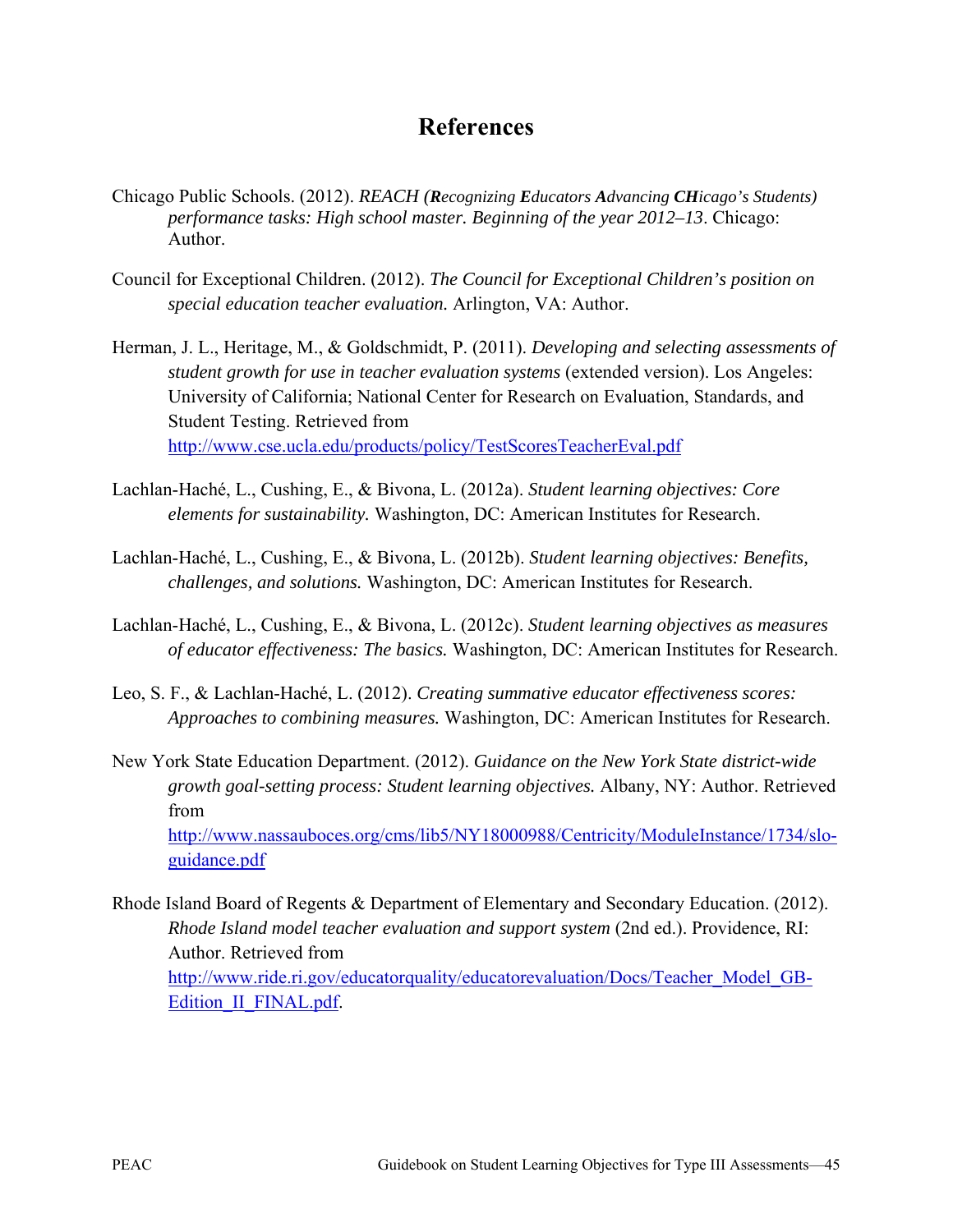# **Appendix A. What the Regulations Say**

The text of the Performance Evaluation Reform Act (PERA) of 2010 is available online [\(http://www.ilga.gov/legislation/publicacts/96/pdf/096-0861.pdf\)](http://www.ilga.gov/legislation/publicacts/96/pdf/096-0861.pdf).

The section of the Illinois Administrative Code that discusses PERA is available online [\(http://www.isbe.state.il.us/rules/archive/pdfs/50ARK.pdf\)](http://www.isbe.state.il.us/rules/archive/pdfs/50ARK.pdf).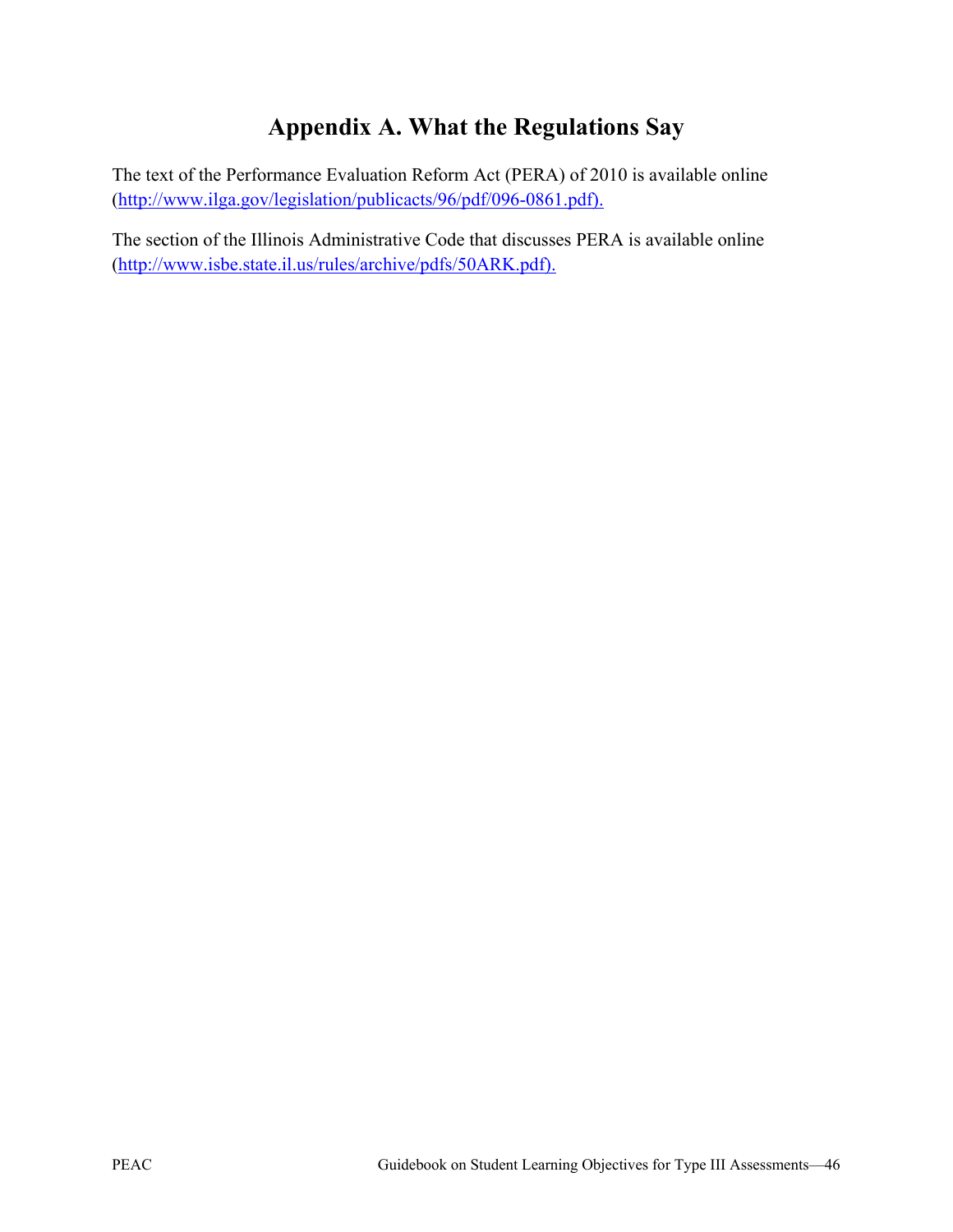# **Appendix B. Identifying District and School Readiness for Implementation**

This table (from Lachlan-Haché, Cushing, & Bivona, 2012a) outlines the district readiness continuum for SLO implementation.

|                                  | <b>Not Ready for SLOs</b>                                                                                                                                                                                                                  |                                                                                                                                                                                                                           | <b>Ready for SLOs</b>                                                                                                                                                                                                                                                                  |
|----------------------------------|--------------------------------------------------------------------------------------------------------------------------------------------------------------------------------------------------------------------------------------------|---------------------------------------------------------------------------------------------------------------------------------------------------------------------------------------------------------------------------|----------------------------------------------------------------------------------------------------------------------------------------------------------------------------------------------------------------------------------------------------------------------------------------|
|                                  | <b>Educators exhibit limited awareness</b><br>of and interest in evaluation<br>measures, specifically SLOs.                                                                                                                                | <b>Educators discuss evaluation measures</b><br>in their own circles but not in a larger<br>discussion.                                                                                                                   | Educators are highly aware of teacher<br>evaluation measures and have an<br>understanding of the process, benefits, and<br>challenges of SLOs.                                                                                                                                         |
| <b>Stakeholder</b><br>Engagement | The school district offers few if any<br>opportunities for educators to<br>participate in setting district policies.<br>The business rules around SLOs<br>have been crafted without the<br>consultation of teachers and<br>administrators. | The school district provides a few<br>teachers and leaders opportunities to<br>serve on committees. The business rules<br>around SLOs have been crafted with<br>consultation with only these few<br>teachers and leaders. | The school district engages nearly all<br>educators in opportunities to discuss and<br>shape evaluation measures. The business<br>rules around SLOs have been crafted with<br>the consultation of teachers and<br>administrators through focus groups or other<br>feedback mechanisms. |
|                                  | The district community demonstrates<br>little awareness or understanding of<br>evaluation measures and issues.                                                                                                                             | The district community shows a<br>moderate awareness or understanding of<br>evaluation measures and issues.                                                                                                               | The district community understands the<br>importance of strong evaluation measures<br>and supports revised systems through<br>funding and advocacy.                                                                                                                                    |
| <b>Shared Vision</b>             | The school district articulates broad<br>goals for improving educator<br>effectiveness and student<br>achievement.                                                                                                                         | Educators, parents, and the community<br>are aware of goals for improving<br>educator effectiveness and student<br>achievement, but district initiatives and<br>programs are not aligned with the goals.                  | Educators, parents, and the community<br>exhibit a shared commitment to increasing<br>educator effectiveness and student<br>achievement, along with district initiatives<br>and programs aligned with the goals.                                                                       |
|                                  | A limited number of district staff<br>members understand the benefits and<br>the challenges of implementing<br>SLO <sub>s.</sub>                                                                                                           | District staff members make limited<br>efforts to communicate the benefits and<br>the challenges of implementing SLOs to<br>the community.                                                                                | District staff and educators share a common<br>understanding of SLOs and demonstrate a<br>shared commitment to implementing the<br>SLO process with fidelity.                                                                                                                          |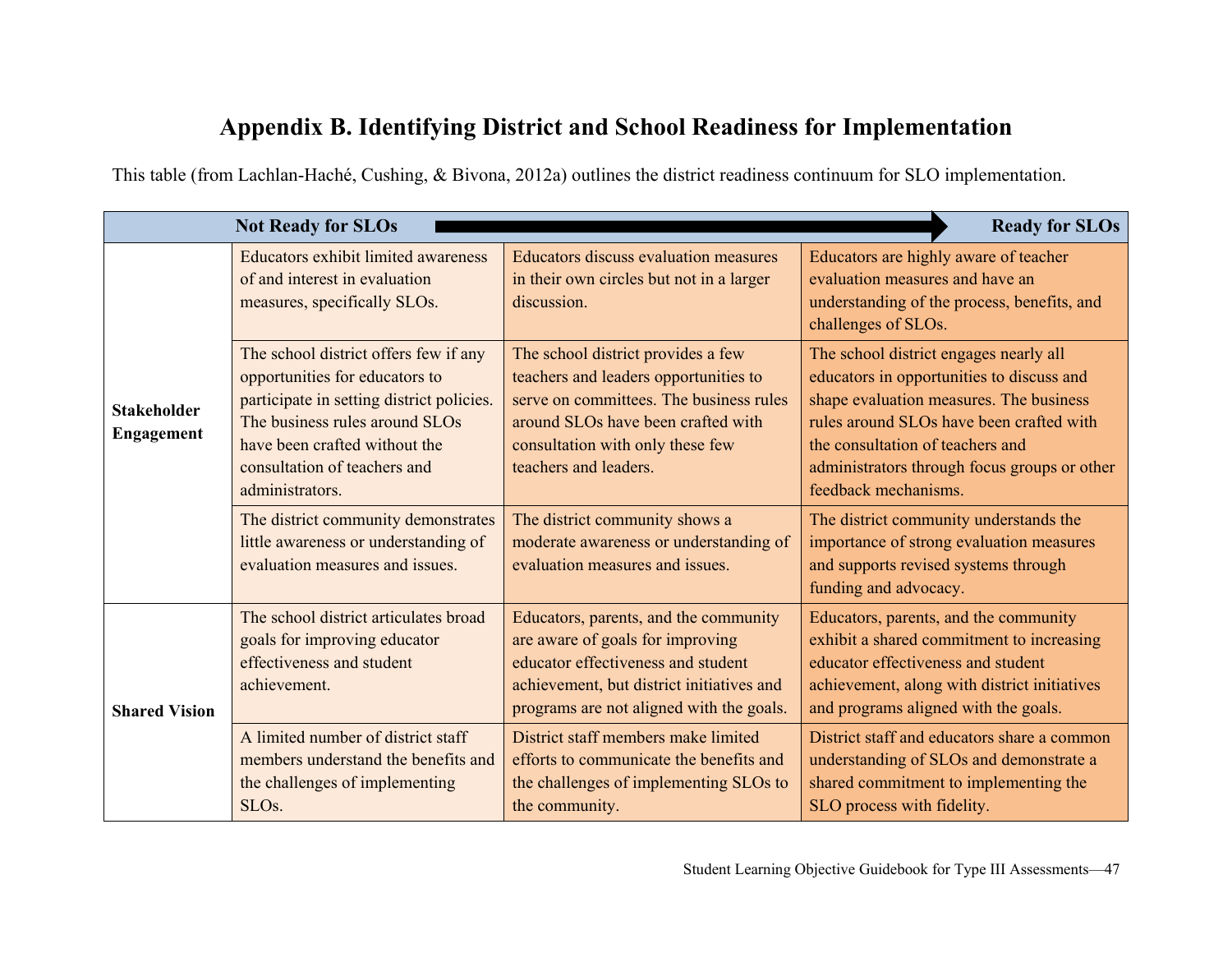|                                  | <b>Not Ready for SLOs</b>                                                                                                         |                                                                                                                                      | <b>Ready for SLOs</b>                                                                                                                                                                                             |
|----------------------------------|-----------------------------------------------------------------------------------------------------------------------------------|--------------------------------------------------------------------------------------------------------------------------------------|-------------------------------------------------------------------------------------------------------------------------------------------------------------------------------------------------------------------|
| <b>Culture of</b><br>Data-Driven | Teachers and administrators have<br>limited access to student data.                                                               | The school district is working to<br>develop systems to provide teachers and<br>administrators with greater access to<br>data.       | The school district has fully developed data<br>systems that provide teachers and<br>administrators opportunities to access and<br>analyze current data and data trends for the<br>development of growth targets. |
| <b>Planning</b>                  | The school district has a limited<br>number of high-quality assessments<br>available.                                             | The school district is working to<br>develop more high-quality pretests,<br>posttests, and formative assessments.                    | The school district has high-quality common<br>pretests, posttests, and formative<br>assessments available for all grades and<br>subjects.                                                                        |
| <b>Infrastructure</b>            | The school district has limited<br>feedback mechanisms and<br>procedures for overseeing the SLO<br>process at the district level. | The school district monitors the SLO<br>process through audits and gathers<br>occasional feedback.                                   | The school district monitors and revises the<br>SLO process on an ongoing basis through<br>regular communication channels in which<br>individual schools provide feedback and<br>suggested revisions.             |
|                                  | The school district has limited plans<br>to improve SLO implementation<br>over time.                                              | The school district has the capacity to<br>evaluate SLO implementation on a<br>yearly basis and adjusts the process as<br>necessary. | The school district evaluates SLO<br>implementation on an ongoing basis and<br>adjusts implementation on an as-needed<br>basis.                                                                                   |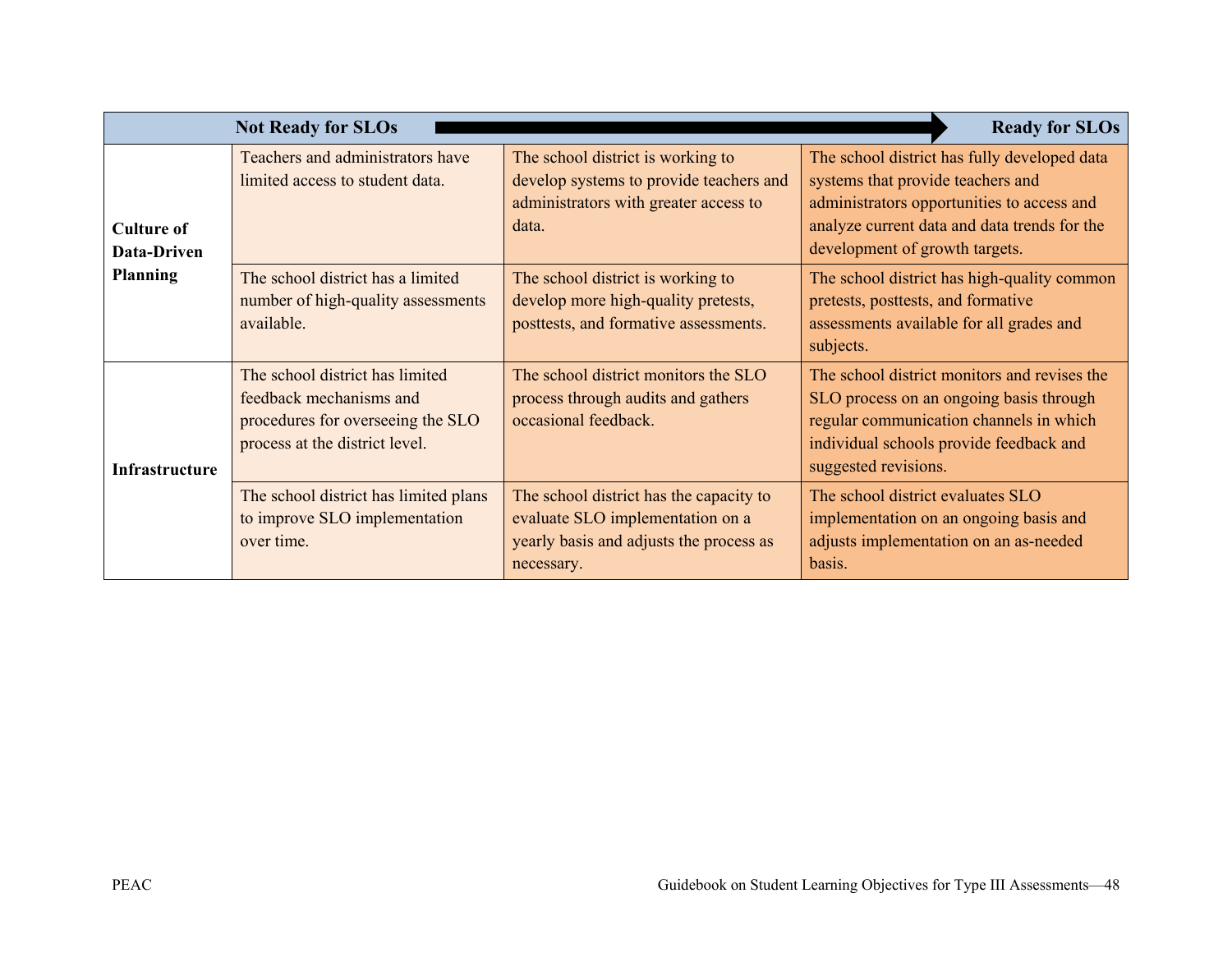# **Appendix C. SLO Examples**

The Illinois Federation of Teachers developed the SLO examples included here.

# **Example 1**

This course-level SLO for high school focuses on the entire student population for a given course across multiple classes.

**Teacher Name:** Ms. Garcia

**Content Area and Course:** English language arts (ELA); Senior Composition

**Grade Level(s):** Grade 12

**Academic Year:** 2013–14

*Please use the guidance provided in addition to this template to develop the components of an SLO and populate each component in the spaces provided.* 

### **Student Population**

*Which students will be included in this SLO? Include course, grade level, and the number of students.*

All students in first and sixth hours

## **Baseline and Trend Data (attach baseline data roster report from the district data system for your identified student population)**

*Please add any additional comments, information, or special circumstances to give any necessary context to the attached roster.*

Baseline data are from the pretest. No past trend data are available or accessible.

#### **Interval of Instruction (if not a year, rationale for semester, quarter, or other interval)**

*What is the duration of the course that the SLO will cover? Include beginning and end dates.*

Duration of fall 2013 semester. Pretest in early September; posttest in early December.

#### **Standards and Content**

*What content will the SLO target? To what related standards is it aligned?* 

#### **Reading for Informational Text**

• **RI.11-12.1** Cite strong and thorough textual evidence to support analysis of what the text says explicitly as well as inferences drawn from the text, including determining where the text leaves matters uncertain.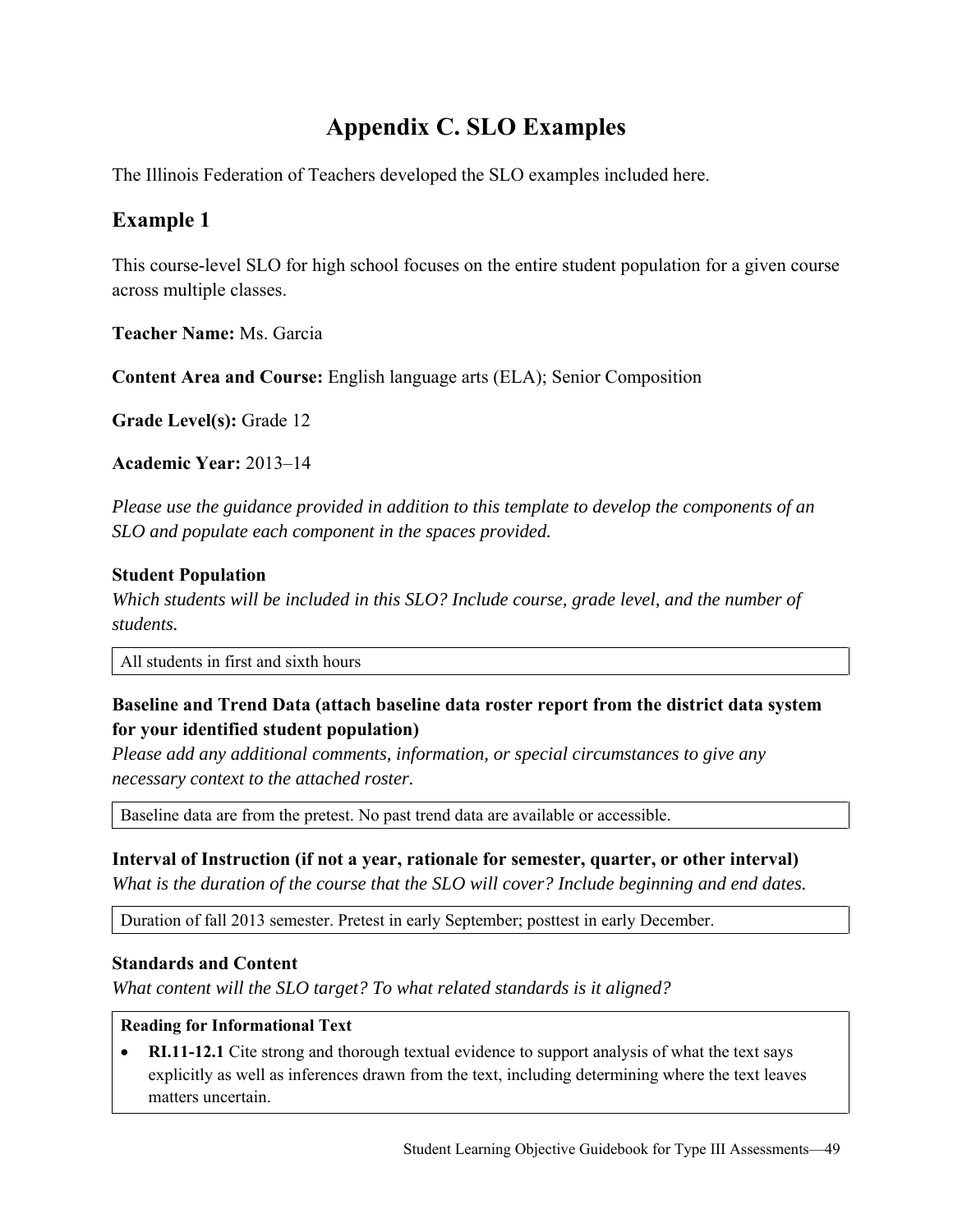- **RI.11-12.7** Integrate and evaluate multiple sources of information presented in different media or formats (e.g., visually or quantitatively) as well as in words to address a question or solve a problem. **Writing**
- **W.11-12.1a-e** Write arguments to support claims in an analysis of substantive topics or texts, using valid reasoning and relevant and sufficient evidence.
- **W.11-12.4** Produce clear and coherent writing in which the development, organization, and style are appropriate to the task, the purpose, and the audience.
- **W.11-12.5** Develop and strengthen writing as needed by planning, revising, editing, rewriting, or trying a new approach, focusing on addressing what is most significant for a specific purpose and audience.
- **W.11-12.8** Gather relevant information from multiple authoritative print and digital sources, using advanced searches effectively; assess the strengths and limitations of each source in terms of the task, the purpose, and the audience; integrate information into the text selectively to maintain the flow of ideas, avoiding plagiarism and overreliance on any one source and following a standard format for citation.

#### **Language Skills**

- **L.11-12.1** Demonstrate command of the conventions of standard English grammar and usage when writing or speaking.
- **L.11-12.2** Demonstrate command of the conventions of standard English capitalization, punctuation, and spelling when writing.

#### **Assessment(s)**

*What assessments(s) will be used to measure student growth for this SLO?* 

A department created pretest will determine students' baseline knowledge and skills on the process of creating an argument or research paper. For the posttest, the department created a performance task (argument research paper). A department-created rubric (including differentiated expectations for students scoring 90 percent or greater on the pretest) will be used to score both assessments.

## **Student Characteristics**

*What accommodations will you make to allow for the consideration of student characteristics or special student populations (e.g., special education, ELL, and at risk)?*

All special populations noted on attached class rosters.

- Students with IEPs: Will follow IEP requirements and accommodations.
- At-risk students (those who have previously failed the course): Will talk with their previous teachers to determine why they struggled with this project; will adapt instruction and possibly project timelines to meet their individual needs.
- Students scoring 90 percent or greater on the pretest: Will differentiate argument/research paper expectations (i.e., develop a more sophisticated argument based on deeper level of synthesis of more than five sources); will assess project based on differentiated expectations.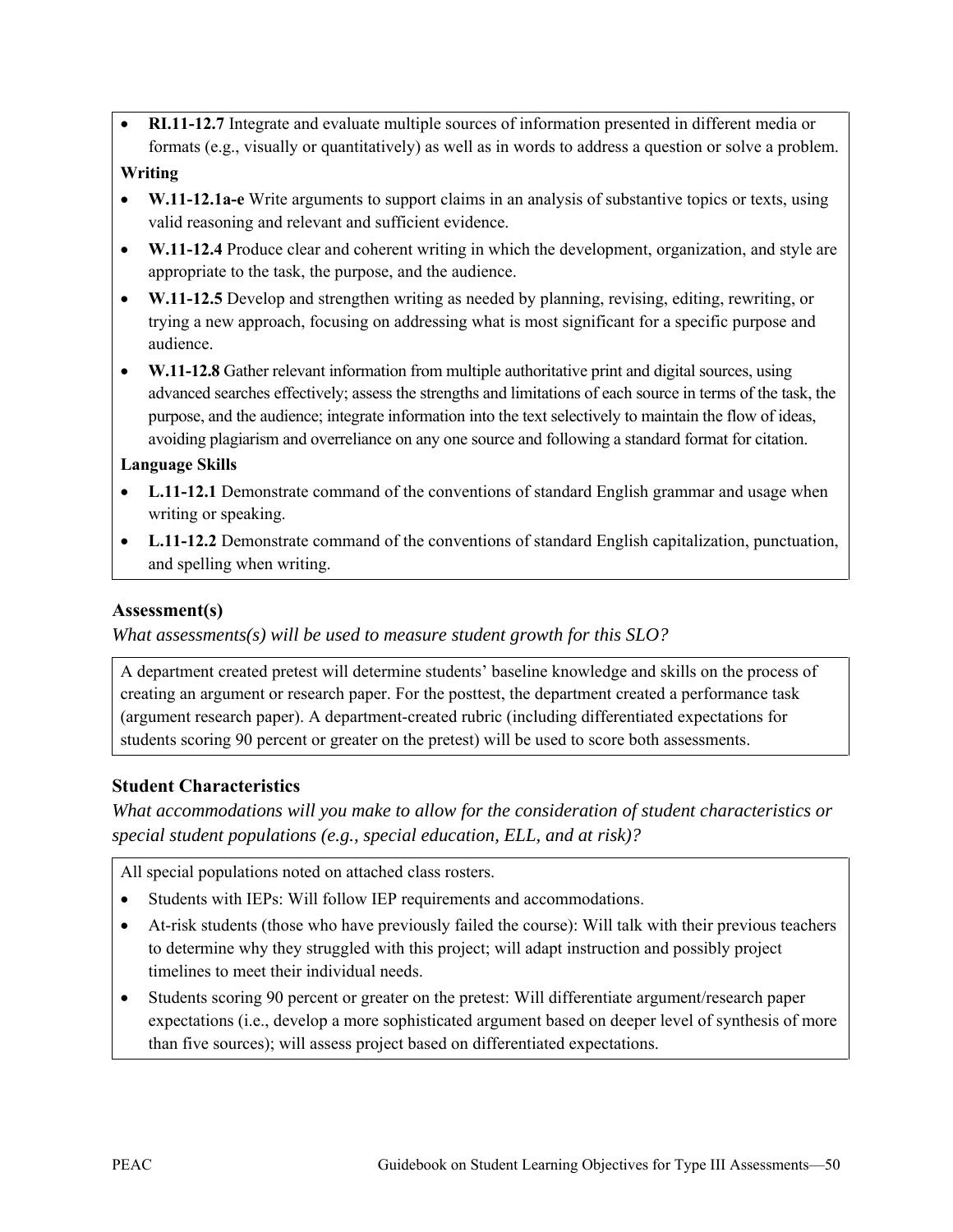### **Growth Goal(s)**

*Considering all available data and content requirements, what growth target(s) can students be expected to achieve?* 

All students will demonstrate at least 70 percent growth on the posttest.

#### **Rationale for Growth Goals**

*What is your rationale for setting the target(s) for student growth within the interval of instruction?* 

In my 12 years of teaching Senior Composition, I have found that all students have developed some level of knowledge and skills in many of the processes required to develop and complete an argument or research paper. They have past experience, although different levels of success, in practicing each skill. However, many students need to develop and strengthen each skill, and they do not begin the semester knowing how to synthesize these skills to create a college- or career-ready argument or research paper. I have also seen students, with instruction and supports, successfully demonstrate the development of both knowledge and skills. Therefore, I believe it is appropriate to expect this level of growth from all students in both of my courses, although I am concerned about my at-risk and IEP students because this semester-long project can be daunting to them.

# **Example 2**

This class-level SLO for high school focuses on the whole student population in a specific class.

**Teacher Name:** Mrs. Smith

**Content Area and Course:** Mathematics; Accelerated Geometry (honors mathematics track)

**Grade Level(s):** Grades 9–10

**Academic Year:** 2016–17

Please use the guidance provided in addition to this template to develop the components of an SLO and populate each component in the spaces provided.

#### **Student Population**

*Which students will be included in this SLO? Include course, grade level, and the number of students.* 

All of my freshman and sophomore Accelerated Geometry students in Period 1. They are a group of students in the honors mathematics track.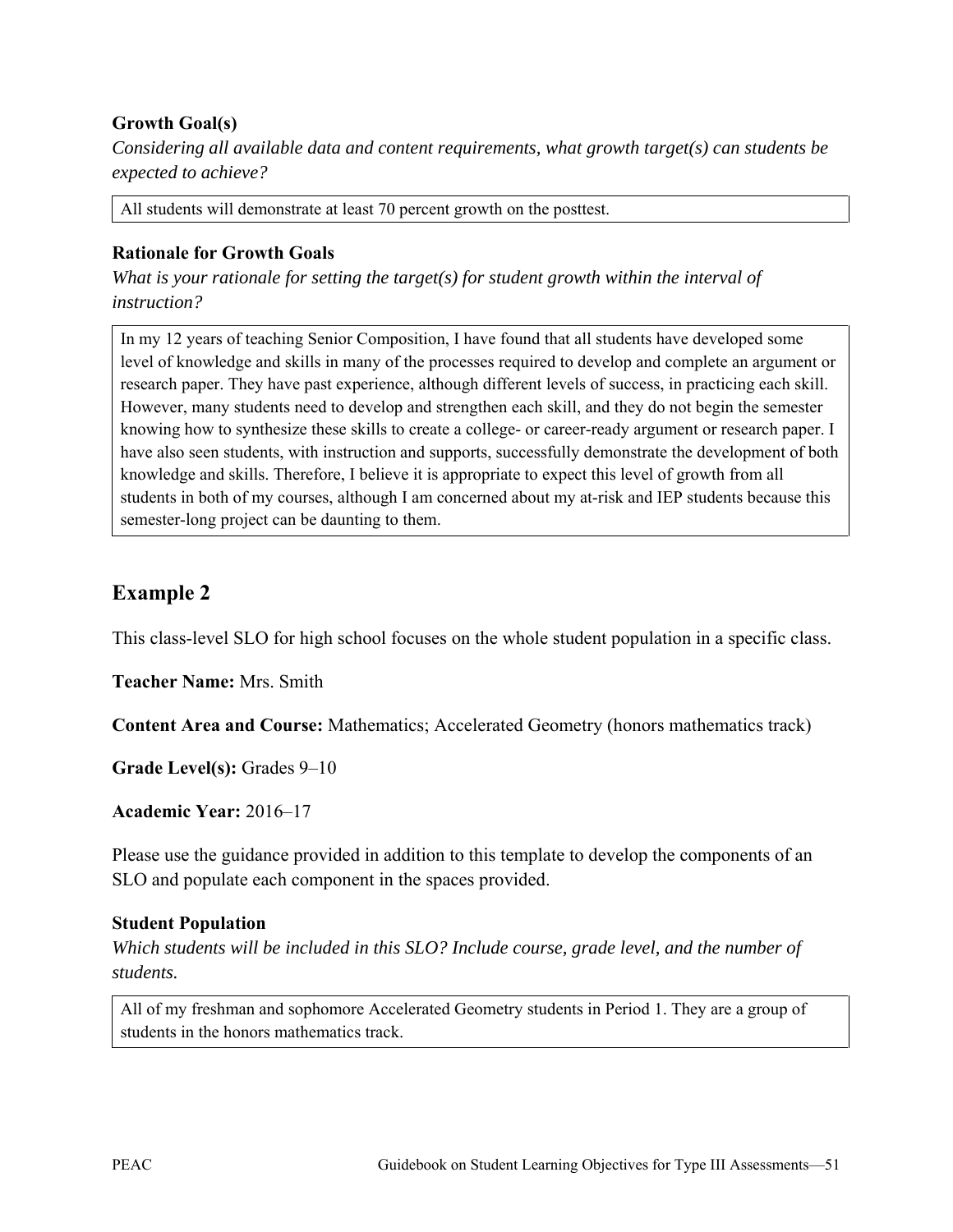## **Baseline and Trend Data (attach baseline data roster report from the district data system for your identified student population)**

*Please add any additional comments, information, or special circumstances to give any necessary context to the attached roster.*

On the roster, I have indicated my two students with IEPs with an asterisk (\*) next to their names. I have also indicated a few students (exceptionally high achievers) with a check mark  $(\bigvee)$  for whom I feel I may have to make adjustments (as described in the student characteristics section). I will continue to watch for the potential for adjustments for these and others as the year progresses and have further commentary to provide at our midpoint check-in meeting.

## **Interval of Instruction (if not a year, rationale for semester, quarter, or other interval)**

*What is the duration of the course that the SLO will cover? Include beginning and end dates.* 

This SLO will span late September through late May because it is deals with concepts central to the class as a whole, specifically the core skills involved in writing proofs as well as the ability to incorporate the knowledge of theorems and postulates studied throughout the year.

### **Standards and Content**

*What content will the SLO target? To what related standards is it aligned?* 

The SLO will target core skills involved in writing proofs as well as the ability to incorporate the knowledge of theorems and postulates studied throughout the year. The following are the Common Core State Standards (Geometry) to which my SLO is aligned.

## **G-CO 1, 7, 8, 9, 10, 11**

- 1. Know precise definitions of angle, circle, perpendicular line, parallel line, and line segment, based on the undefined notions of point, line, distance along a line, and distance around a circular arc.
- 7. Use the definition of congruence in terms of rigid motions to show that two triangles are congruent if and only if corresponding pairs of sides and corresponding pairs of angles are congruent.
- 8. Explain how the criteria for triangle congruence (ASA, SAS, and SSS) follow from the definition of congruence in terms of rigid motions.
- 9. Prove theorems about lines and angles. Theorems include vertical angles are congruent; when a transversal crosses parallel lines, alternate interior angles are congruent and corresponding angles are congruent; points on a perpendicular bisector of a line segment are exactly those equidistant from the segment's endpoints.
- 10. Prove theorems about triangles. Theorems include measures of interior angles of a triangle sum to 180°; base angles of isosceles triangles are congruent; the segment joining midpoints of two sides of a triangle is parallel to the third side and half the length; the medians of a triangle meet at a point.
- 11. Prove theorems about parallelograms. Theorems include opposite sides are congruent, opposite angles are congruent, the diagonals of a parallelogram bisect each other, and, conversely, rectangles are parallelograms with congruent diagonals.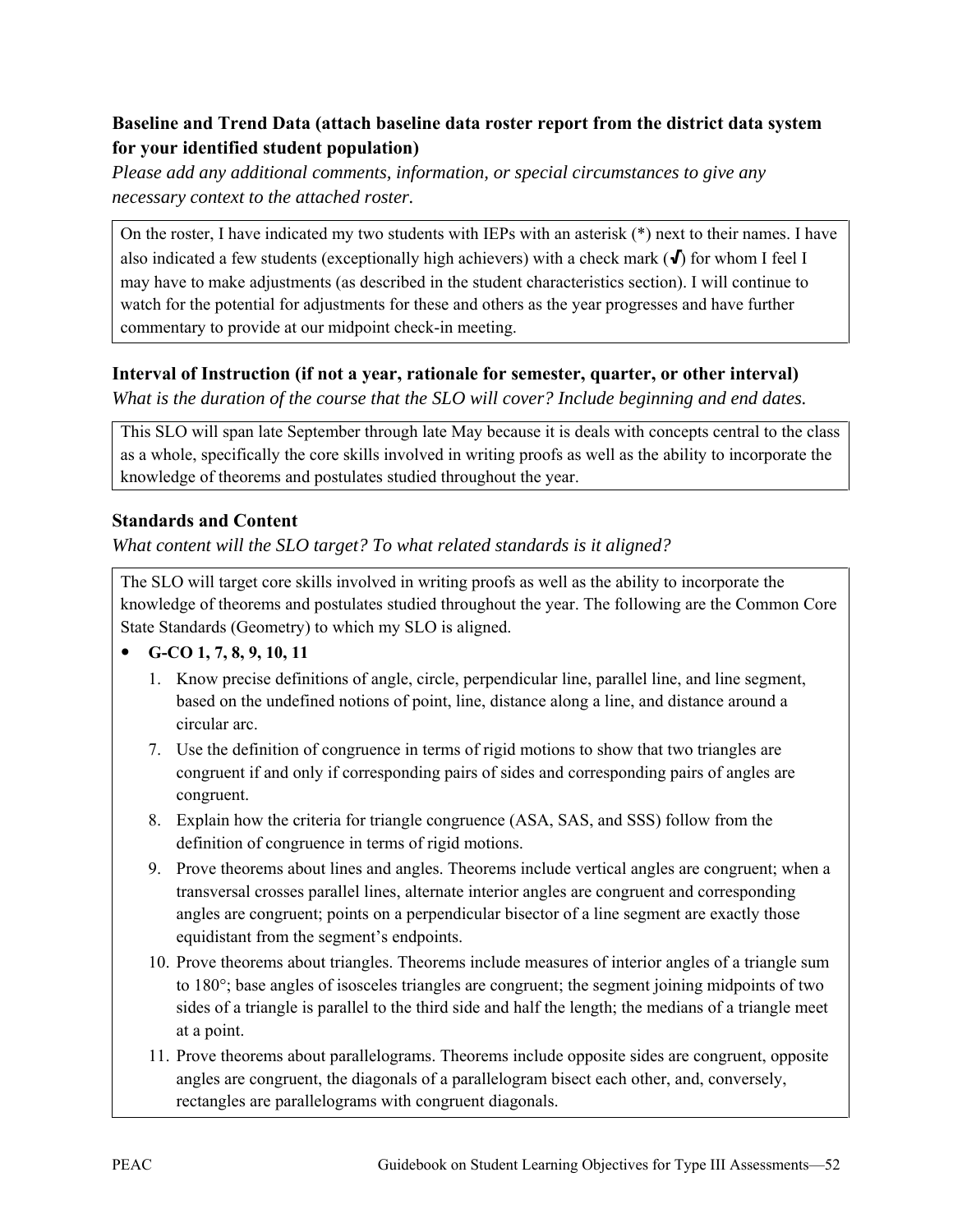#### **G-SRT 4, 5**

- 4. Prove theorems about triangles. Theorems include a line parallel to one side of a triangle divides the other two proportionally, and, conversely, the Pythagorean Theorem proved using triangle similarity.
- 5. Use congruence and similarity criteria for triangles to solve problems and prove relationships in geometric figures.

## $\bullet$  **G-C 1, 2**

- 1. Prove that all circles are similar.
- 2. Identify and describe relationships among inscribed angles, radii, and chords. Include the relationship between central, inscribed, and circumscribed angles; inscribed angles on a diameter are right angles; the radius of a circle is perpendicular to the tangent where the radius intersects the circle.

## **G-GPE 4, 5**

- 4.Use coordinates to prove simple geometric theorems algebraically. For example, prove or disprove that a figure defined by four given points in the coordinate plane is a rectangle; prove or disprove that the point  $(1, \sqrt{3})$  lies on the circle centered at the origin and containing the point  $(0, 2)$ .
- 5.Prove the slope criteria for parallel and perpendicular lines and use them to solve geometric problems (e.g., find the equation of a line parallel or perpendicular to a given line that passes through a given point).

## **Assessment(s)**

*What assessments(s) will be used to measure student growth for this SLO?* 

A mathematics department course team (for Accelerated Geometry) created a pretest for rudimentary skills in writing proofs, which will determine students' baseline knowledge and skills on the process of writing proofs after approximately 1 month in the class, based on the Common Core State Standards. Another course team created the assessment that will serve as the posttest. A mathematics department course team-created rubric, aligned to the Common Core State Standards, will be used to score both the pretest and the posttest. This rubric will allow partial points to be awarded for demonstrating knowledge of the components of the process on the questions that require students to complete two-column and paragraph proofs. The difference in the two scores will be calculated.

I will use a simple growth model. The students in first period will complete the pretest in late September after basic proof-writing skills, theorems, and postulates have been introduced. The students will then take a posttest toward the end of May that will measure their growth in skills related to writing proofs and incorporate the knowledge of theorems and postulates studied throughout the year.

# **Student Characteristics**

*What accommodations will you make to allow for the consideration of student characteristics or special student populations (e.g., special education, ELL, and at risk)?*

I will follow the IEP requirements for the two special education students in my class, and growth goals will be adapted for those students on an individual basis based on prior growth evidence.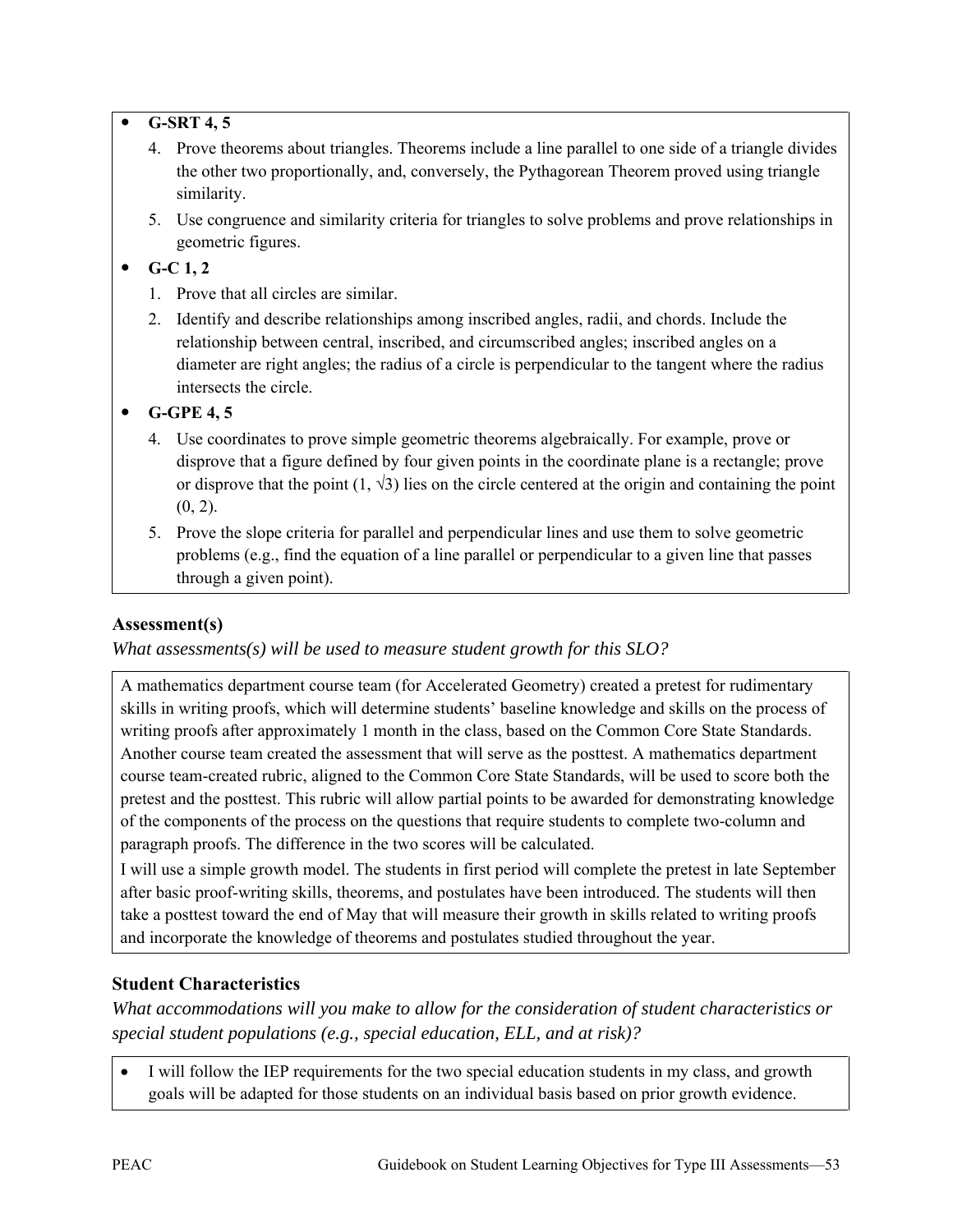• Because this class is filled with gifted students, it is already rigorous in nature. However, with 10 years of experience teaching such students, I often find it necessary, especially as the year progresses, to find extra challenges for some of my exceptionally high-achieving students. This is one area in which I must have the ability to remain fluid, and I may need to adapt my SLO for some of these students as I am more acutely able to identify their individual needs.

### **Growth Goal(s)**

*Considering all available data and content requirements, what growth target(s) can students be expected to achieve?* 

With the exception of the students identified previously, all students in the class will have rigorous, reasonable growth goals (a minimum of 70 percent growth) based on their pretest performance.

#### **Rationale for Growth Goals**

*What is your rationale for setting the target(s) for student growth within the interval of instruction?* 

Although 70 percent growth may seem unreasonably high in other courses (e.g., an algebra course), the rationale for such a high growth target is that this is a foundations class in which students come in with little to no knowledge of writing proofs and will exit with a firm foundation of the skill and knowledge necessary to transfer these concepts to other content areas as well as more advanced mathematical study.

# **Example 3**

This class level SLO for the intermediate elementary grades is targeted to a specific student population (non-IEP and non-ELL students who are not expected to be reading at the fourthgrade level by the end of the school year).

**Teacher Name:** Mrs. Lieberman

**Content Area and Course:** Social Studies; 4th-grade Social Studies

**Grade Level(s):** Grade 4

**Academic Year:** 2012–13

Please use the guidance provided in addition to this template to develop the components of an SLO and populate each component in the spaces provided.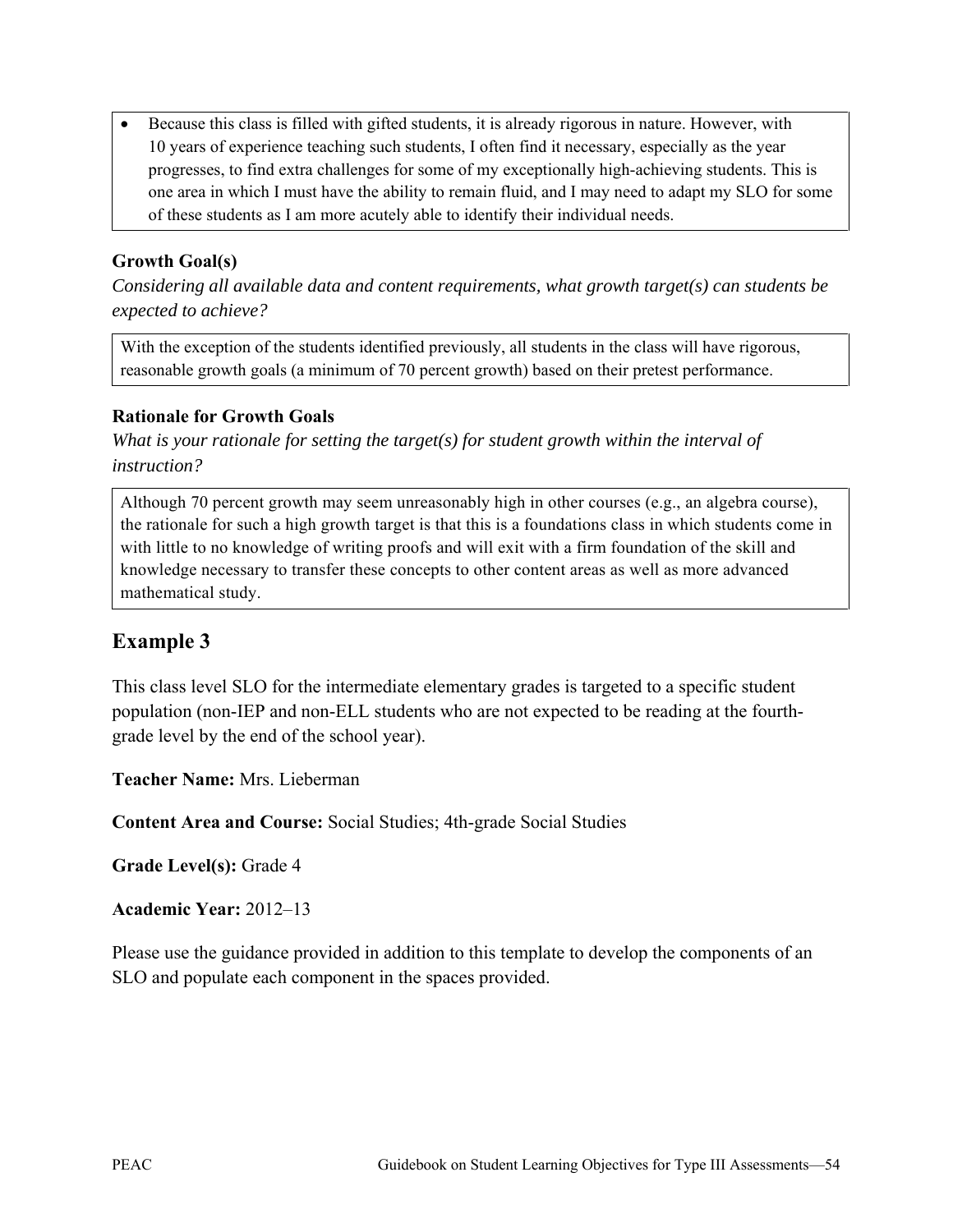#### **Student Population**

*Which students will be included in this SLO? Include course, grade level, and the number of students.* 

All students in my fourth-grade class who are not identified as special education or ELL students and who are reading at least two grade levels behind the fourth-grade level as determined by baseline Northwest Evaluation Association (NWEA) data. There are eight students in my SLO.

#### **Baseline and Trend Data (attach baseline data roster report from the district data system for your identified student population)**

*Please add any additional comments, information, or special circumstances to give any necessary context to the attached roster.*

I have used NWEA scores. On the attached roster, you will see that students 6 and 7 have no available baseline data in the district data system because they are new to the school district, so I administered a pretest to them to obtain the baseline. Student 8 suffered a family tragedy prior to the start of the school year (mother killed in drug-related violence), so I will be monitoring the student closely and may need to adjust goals; we'll see how it goes.

#### **Interval of Instruction (if not a year, rationale for semester, quarter, or other interval)**

*What is the duration of the course that the SLO will cover? Include beginning and end dates.* 

This yearlong SLO begins October 1 and ends April 15 per our school definition of a yearlong interval.

#### **Standards and Content**

*What content will the SLO target? To what related standards is it aligned?* 

The Common Core State Standards for ELA that will be addressed follow. Depending on the growth goal for each student, the goals will be for reading at Grades 2/3 or 4/5 as follows:

[CCSS.ELA-Literacy.RI.4.10](http://www.corestandards.org/ELA-Literacy/RI/4/10/) By the end of year, read and comprehend informational texts, including history/social studies, science, and technical texts, in the Grades 4–5 text complexity band proficiently, with scaffolding as needed at the high end of the range.

or

[CCSS.ELA-Literacy.RI.3.10](http://www.corestandards.org/ELA-Literacy/RI/3/10/) By the end of the year, read and comprehend informational texts, including history/social studies, science, and technical texts, at the high end of the Grades 2–3 text complexity band independently and proficiently.

#### **Assessment(s)**

*What assessments(s) will be used to measure student growth for this SLO?* 

I developed a targeted reading assessment based on information my team learned in professional development last year. Our literacy coach gave us a variety of strategies to use to test student reading proficiency. My assessment is called the "Fourth-Grade Social Studies Reading in the Content Area" assessment. It combines an oral performance reading section with a multiple choice comprehension section.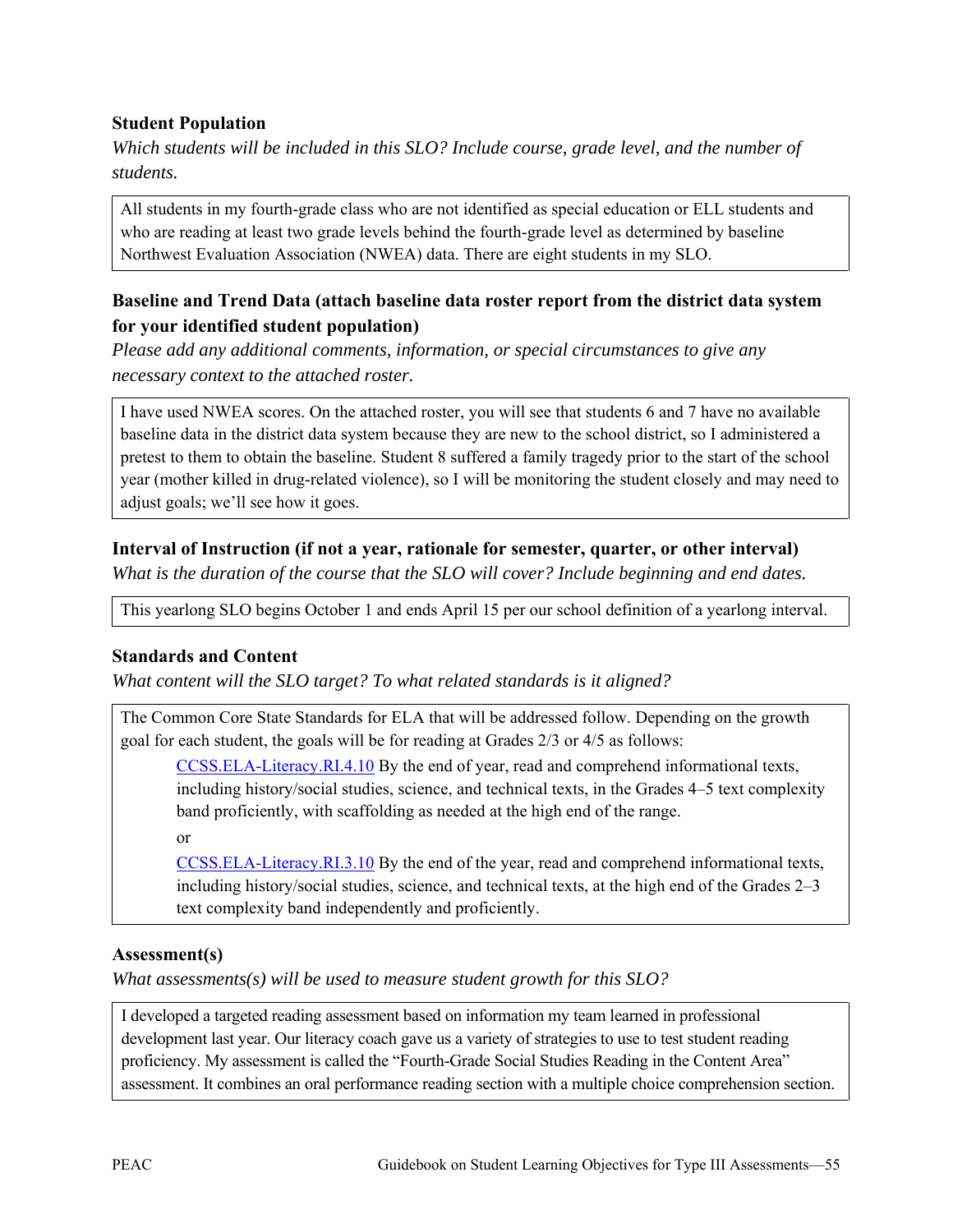### **Student Characteristics**

*What accommodations will you make to allow for the consideration of student characteristics or special student populations (e.g., special education, ELL, and at risk)?*

- Each student is behind compared with what we expect incoming fourth graders to have as their level of reading. I will determine the level based on NWEA baseline data. I will also do comprehensive baseline research on social emotional factors, home stability status, and student motivation by interviewing parents, prior teachers, and specialists who have worked with these students. I will then set individualized growth goals for each student based on these factors.
- For students new to the school, I will attempt to do the same research and base their growth goals on the student characteristics I can uncover. However, I will revisit the growth goals in December based on my own experience with the student and school-based expert input where necessary.

### **Growth Goal(s)**

*Considering all available data and content requirements, what growth target(s) can students be expected to achieve?* 

See attached for student roster of growth goals.

#### **Rationale for Growth Goals**

*What is your rationale for setting the target(s) for student growth within the interval of instruction?*

I believe that these goals are rigorous and reasonable. Having been a general education teacher for the past 10 years, I understand the appropriate strategies and approaches to motivate and move readers who are behind in reading level.

*The following two sections are to be completed at the midpoint check-in meeting.* 

#### **Midpoint Learning Data Review**

*What kind of midpoint data did you examine to review student progress toward goals? What did your review reveal? What adjustments to instruction will be made (if any)?* 

We looked at the Standardized Testing and Reporting reading assessments for comprehension checks, class work, and the curriculum quizzes I give to assess reading comprehension, and I have done two oral reading assessments using oral reading fluency norms.

## **SLO Adjustments**

*Based on the midpoint data review, will there be any adjustments to any aspects of this SLO? Describe (if any).* 

I will remove student number 8 from the SLO. This student has exceeded 15 percent unexcused absences as of December 15. I will adjust the growth goal for student number 6 who is on track to achieve a Grade 4/5 reading level by the end of the year instead of a Grade 2/3 reading level. (This student had no district baseline data at the beginning of the school year.)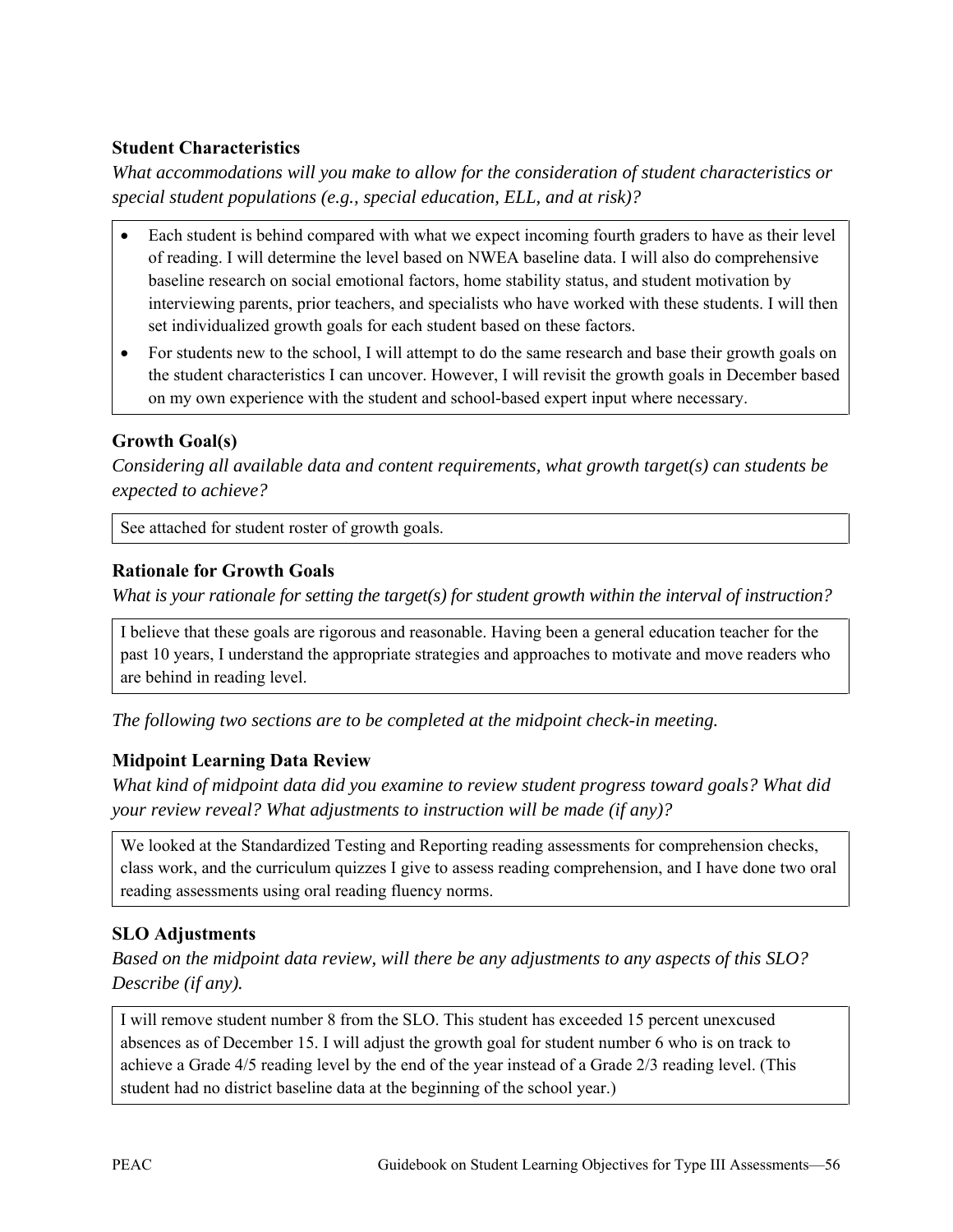#### **Attachment: SLO Baseline Student Data**

| <b>Student</b> | <b>Student</b><br><b>Characteristics</b>                                 | <b>Baseline NWEA</b><br><b>Scores End of</b><br>Grade 3<br><b>Reading</b> | <b>Growth Goal</b>                       | <b>Type III Scores End</b><br>of Grade 4 Reading<br>(converted to<br><b>NWEA</b> norms) | <b>Met</b><br>Goal |
|----------------|--------------------------------------------------------------------------|---------------------------------------------------------------------------|------------------------------------------|-----------------------------------------------------------------------------------------|--------------------|
| 1              |                                                                          | 157 (low second<br>grade)                                                 | Grade 4/5                                | 175 (high third grade)                                                                  | $\mathbf N$        |
| $\overline{2}$ |                                                                          | 158 (low second<br>grade)                                                 | Grade 4/5                                | 195 (high fourth<br>grade)                                                              | Y                  |
| $\overline{3}$ |                                                                          | 153 (low second<br>grade)                                                 | Grade 4/5                                | 192 (high fourth<br>grade)                                                              | Y                  |
| $\overline{4}$ |                                                                          | 143 (low first<br>grade)                                                  | Grade 2/3                                | 170 (high third grade)                                                                  | Y                  |
| 5              |                                                                          | 145 (low first<br>grade)                                                  | Grade 2/3                                | 173 (high third grade)                                                                  | Y                  |
| 6              | Entered school district<br>August 2012; baseline<br>pretest administered | About 141 (low<br>first grade)                                            | Grade 2/3<br>Grade 4/5                   | 204 (high fifth grade)                                                                  | Y                  |
| $\overline{7}$ | Entered school district<br>August 2012; baseline<br>pretest administered | About 141 (low<br>first grade)                                            | Grade 2/3                                | 167 (high second<br>grade)                                                              | $Y^a$              |
| 8              | Family issues put<br>student at risk                                     | About 126 (low<br>kindergarten)                                           | Dropped from<br>SLO caused<br>by truancy | Actual end of year<br>135 (does not count<br>in rating)                                 | N/A                |

Mrs. Lieberman, Grade 4 Social Studies, 2012–13

<sup>a</sup>Teacher and evaluator agreed in postconference that the goal was met.

# **SLO Examples From Other States and School Districts**

#### **District Examples and Archives**

- Austin, Texas: [http://archive.austinisd.org/inside/initiatives/compensation/docs/SCI\\_SLO\\_Examples\\_20](http://archive.austinisd.org/inside/initiatives/compensation/docs/SCI_SLO_Examples_2011-12.pdf) [11-12.pdf](http://archive.austinisd.org/inside/initiatives/compensation/docs/SCI_SLO_Examples_2011-12.pdf)
- Denver, Colorado:<http://sgoinfo.dpsk12.org/>

## **State-Level Examples**

• Rhode Island:<http://www.ride.ri.gov/educatorquality/educatorevaluation/SLO.aspx>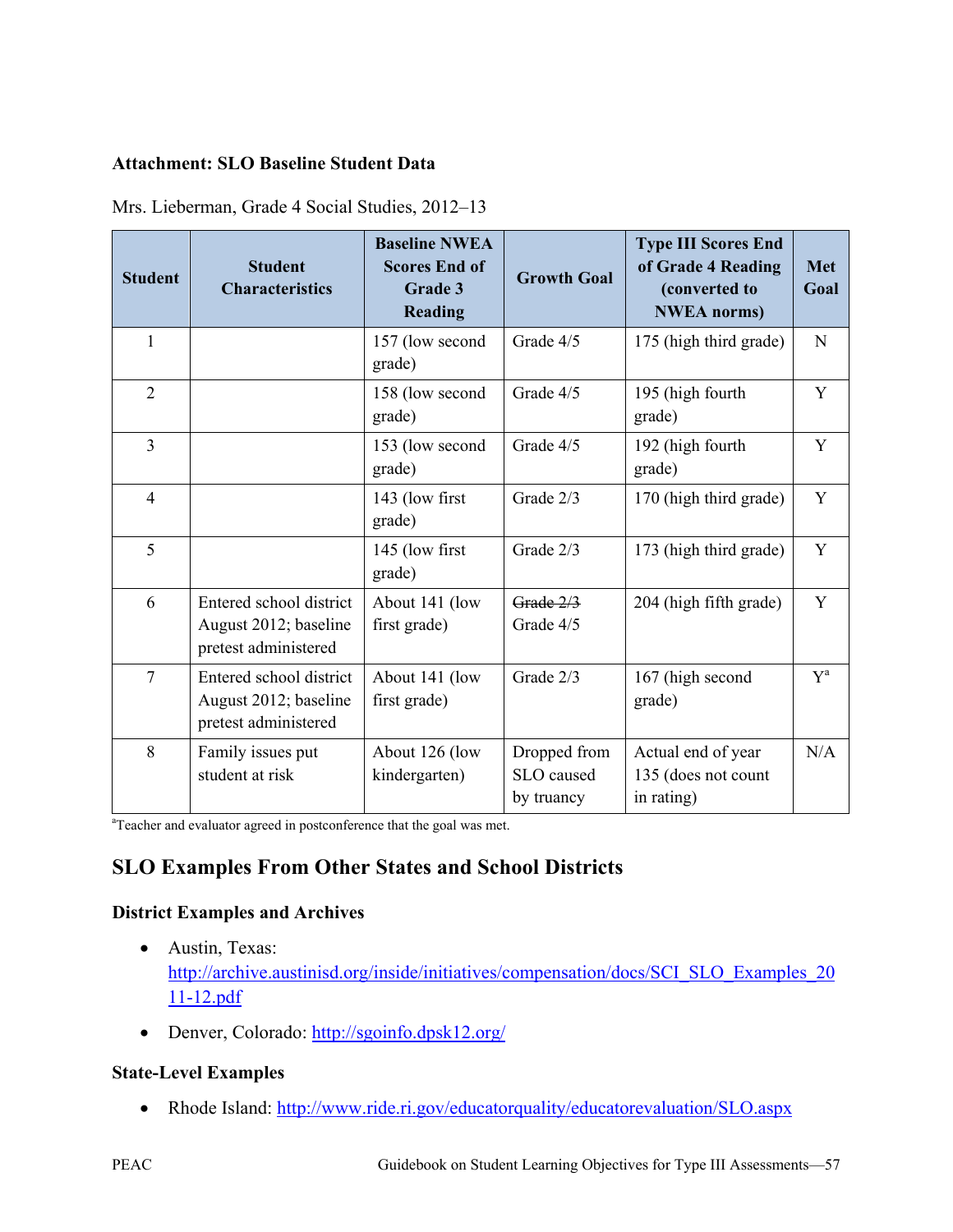• Indiana:

[http://www.riseindiana.org/sites/default/files/files/Student%20Learning/Example%20SL](http://www.riseindiana.org/sites/default/files/files/Student%20Learning/Example%20SLOs%201_0.pdf) [Os%201\\_0.pdf](http://www.riseindiana.org/sites/default/files/files/Student%20Learning/Example%20SLOs%201_0.pdf)

• Georgia: [http://schoolwires.henry.k12.ga.us/cms/lib/GA01000549/Centricity/Domain/45/SLO\\_He](http://schoolwires.henry.k12.ga.us/cms/lib/GA01000549/Centricity/Domain/45/SLO_Henry_County_2011_2012_Final.pdf) nry County 2011 2012 Final.pdf

#### **Examples of SLOs for Teachers of Students With Disabilities**

- Rhode Island<sup>-</sup>
	- [http://www.ride.ri.gov/EducatorQuality/EducatorEvaluation/SLO\\_Exemplars/SpecEd](http://www.ride.ri.gov/EducatorQuality/EducatorEvaluation/SLO_Exemplars/SpecEd_MultipleClassrooms.pdf) [\\_MultipleClassrooms.pdf](http://www.ride.ri.gov/EducatorQuality/EducatorEvaluation/SLO_Exemplars/SpecEd_MultipleClassrooms.pdf)
	- **[http://www.ride.ri.gov/EducatorQuality/EducatorEvaluation/SLO\\_Exemplars/SpecEd](http://www.ride.ri.gov/EducatorQuality/EducatorEvaluation/SLO_Exemplars/SpecEd_SocialEmotional-MS.pdf)** [\\_SocialEmotional-MS.pdf](http://www.ride.ri.gov/EducatorQuality/EducatorEvaluation/SLO_Exemplars/SpecEd_SocialEmotional-MS.pdf)
	- **[http://www.ride.ri.gov/EducatorQuality/EducatorEvaluation/SLO\\_Exemplars/SpecEd](http://www.ride.ri.gov/EducatorQuality/EducatorEvaluation/SLO_Exemplars/SpecEd_CoTeacher.pdf)** [\\_CoTeacher.pdf](http://www.ride.ri.gov/EducatorQuality/EducatorEvaluation/SLO_Exemplars/SpecEd_CoTeacher.pdf)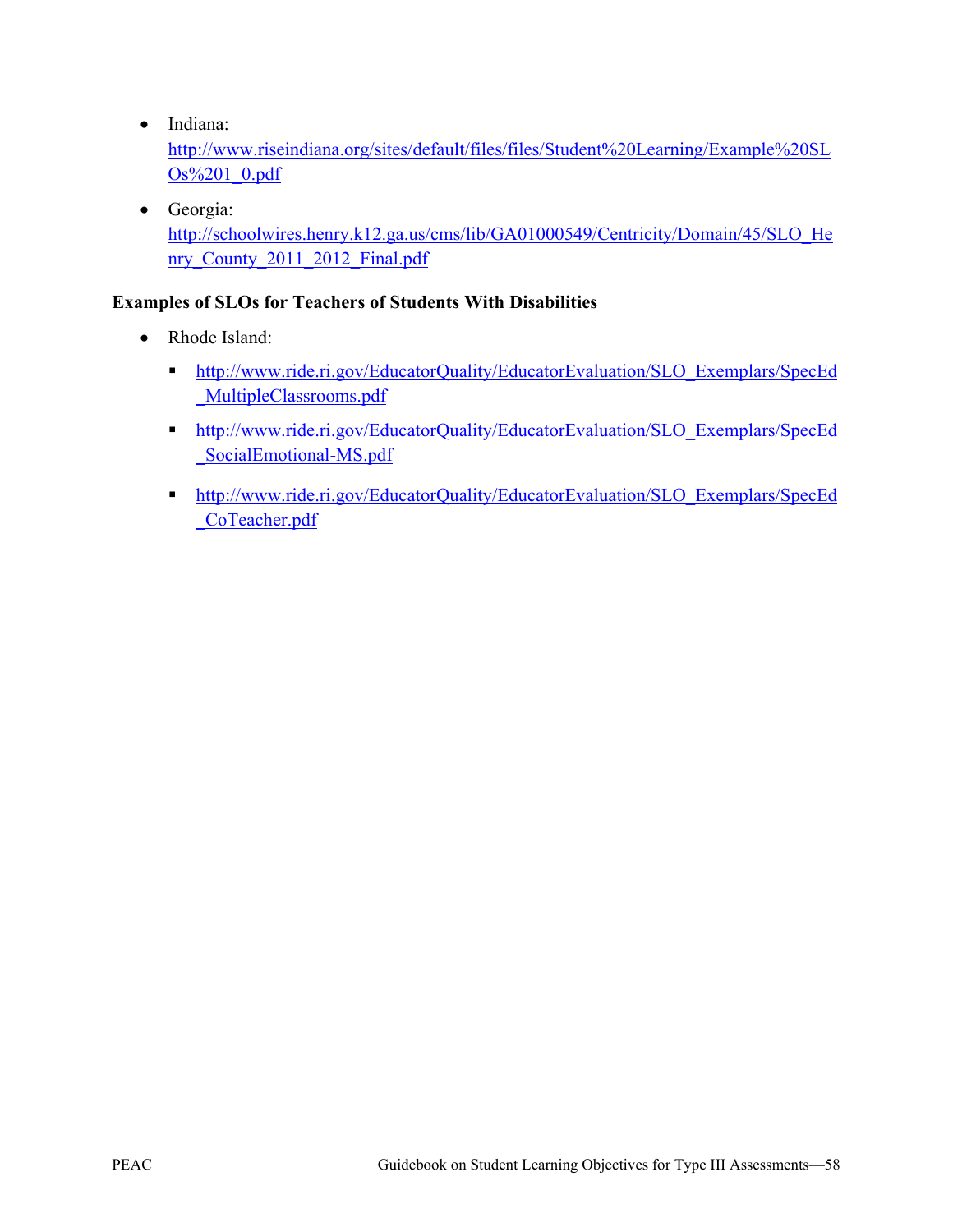# **Appendix D. Guidance on Selecting Assessments for SLOs**

The process of selecting Type III assessments is one of the most challenging and important steps within the SLO process. The Type III assessment enables teachers and teacher teams to determine growth toward and attainment of an SLO. PEAC and ISBE strongly recommend that Joint Committees plan to create district-level or building-level opportunities for teachers to collaborate in the selection and the creation of Type III assessments. In rare cases where an individual teacher must create an assessment that is used in only his or her classroom, PEAC recommends that the assessment be created in consultation with a school or district administrator with expertise in assessments, a special educator, an ELL specialist, and/or a content team member.

When selecting or creating a Type III assessment, Joint Committees should design a process and protocols for teams of educators to use, by considering the following criteria:

## **1. Is the assessment aligned to my students' learning objectives, the curriculum, and the appropriate grade- or content-specific standards?**

The assessment should cover the key subject and grade-level content standards and curriculum that will be taught during the interval of instruction. When examining assessments for alignment, teachers and teacher teams should look for the following:

- Items or tasks on the test should cover all of the key subject and grade-level content standards.
- No items or tasks on the test should cover standards that the course does not address.
- Where possible, the number of test items or tasks should mirror the distribution of teaching time devoted to concepts or the curriculum focus. For example, if a team of foreign language teachers devotes almost equal amounts of time to developing students' reading comprehension, listening comprehension, oral communication, and written communication skills, he or she should not use a test that devotes 90 percent of the test to reading comprehension. Instead, the distribution of the test should mirror instruction, meaning that all four skills should be equally represented on the test.
- The items or tasks should match the full range of cognitive thinking required during the course. For example, if the main foci of the mathematics content standards are solving word problems and explaining reasoning, some questions or items on an assessment should require students to solve word problems and explain how they arrived at their answers.
- The test may include an appropriate performance task, such as a student speech graded by a rubric or final art project in a high school painting class graded by a rubric.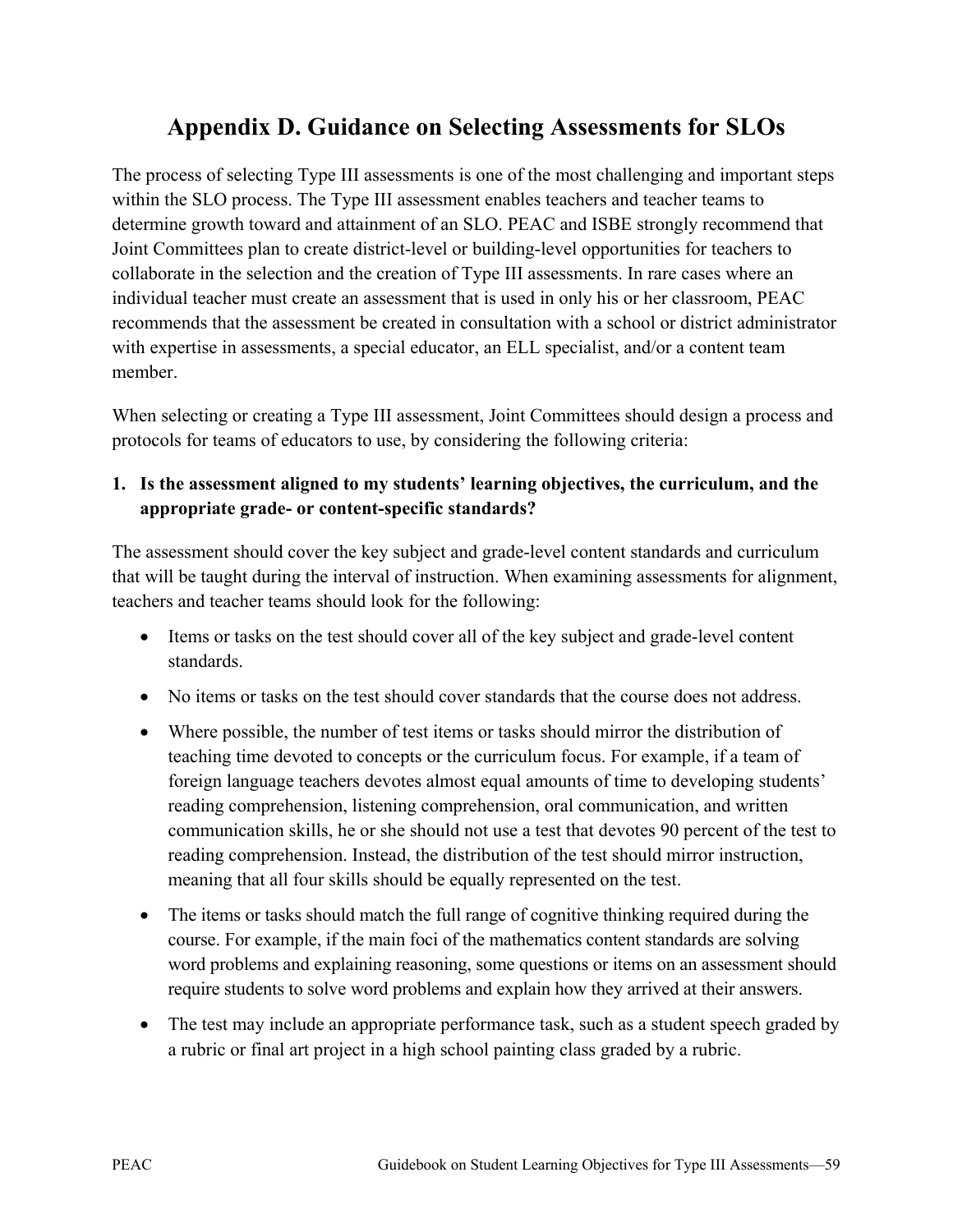The assessment should require students to engage in higher-order thinking where appropriate. These items or tasks may require students to use reasoning, provide evidence, make connections between subjects or topics, critique, or analyze.

The following are examples of an assessments aligned with SLOs and appropriate grade- or content-specific standards:

• A high school chemistry teacher is evaluating available assessments for her SLO, which must align with the content of the course that includes high school juniors and seniors. She located a district-created performance task geared toward high school juniors and seniors that covers the major topics and the important skills associated with the course. The performance task requires students to complete a chemistry lab on the Law of Conservation of Matter, demonstrating their ability to perform a simple experiment, collect and analyze the data, and draw conclusions based on the data.

Student performance on the lab is assessed by using a state standards–aligned rubric and sufficiently aligns with the content of the course. Because the performance task is designed for high school juniors and seniors, the assessment is appropriate for the students and the course. In addition, the mixture of knowledge and skills that students are required to demonstrate in completing the performance task include the recommended distribution/proportion of time spent in the course teaching students to use experimental design, create and test hypotheses, and evaluate and analyze data to test a central law, theory, or tenant of science (Chicago Public Schools, 2012).

• A second-grade mathematics teacher team is evaluating a commercially available end-ofcourse assessment. Looking at the items on the test, the team compared the foci of the test with the Common Core State Standards for Grade 2, as follows:

| <b>Foci of the Test</b>           | <b>Common Core State Standards for Grade 2</b> |
|-----------------------------------|------------------------------------------------|
| Operations and algebraic thinking | Operations and algebraic thinking              |
| Number and operations in base 10  | Number and operations in base 10               |
| Fractions                         | Measurement and data                           |
| Geometry                          |                                                |
| <b>Statistics</b>                 |                                                |
| Probability                       |                                                |

This chart illustrates a discrepancy between the content of the test and the content of the Common Core State Standards for Grade 2. The test covers more topics than are taught with the Common Core State Standards and does not include measurement and data. An item analysis would be necessary to make a final determination, but given that the Common Core State Standards focus on fewer topics in greater detail than what may be on the test, a different assessment would be more appropriate, and teachers may want to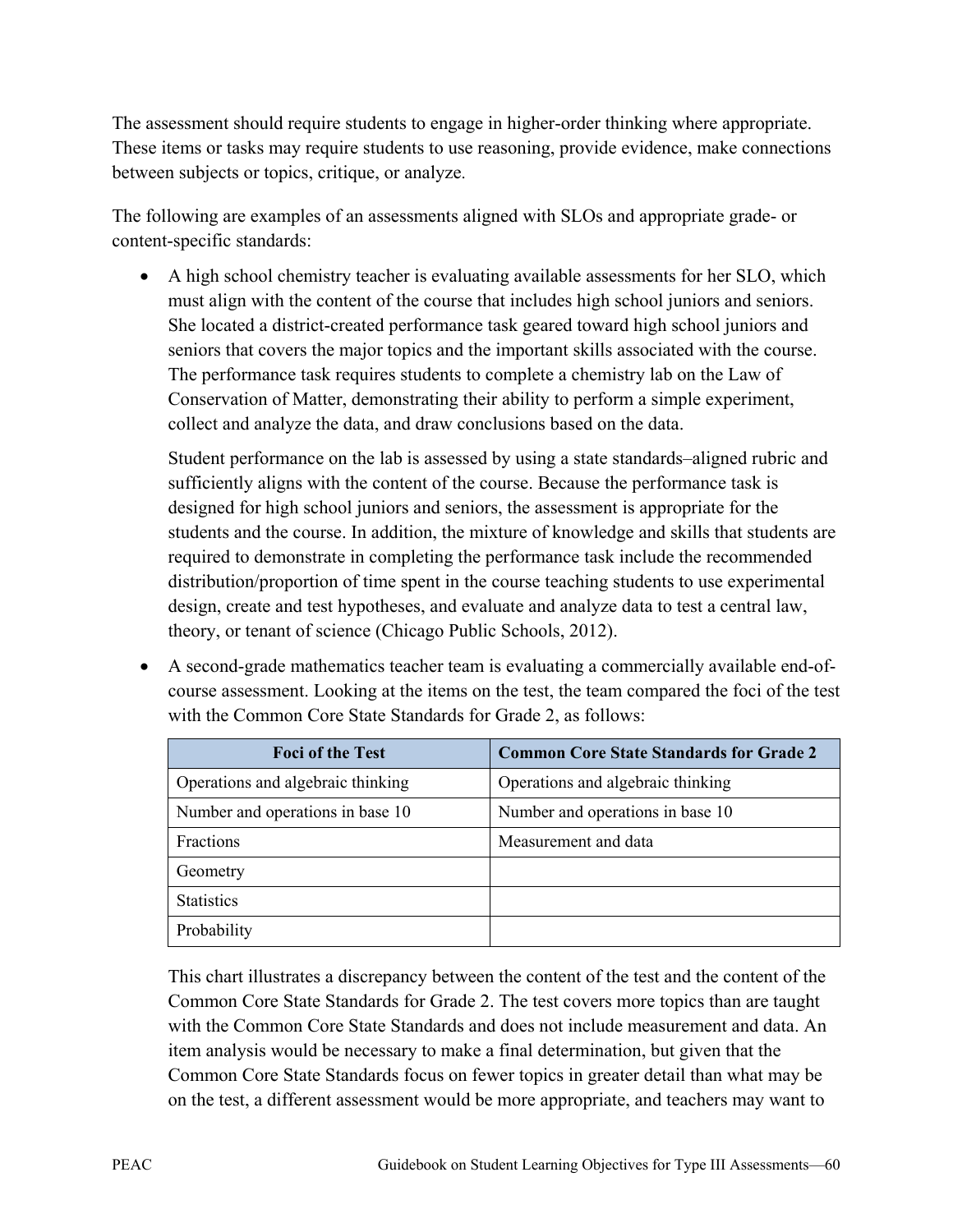develop a new assessment or adapt the assessment(s) they use currently in their classrooms.

• The seventh-grade social studies curriculum contains several curricular units focused on a variety of civics topics. Through these curricular units, students are expected to develop analytical skills and knowledge in accordance with the state standards. When the teacher team evaluated various available assessments to use with their SLOs, the team found that most of the assessments were multiple-choice questions that required basic recall, such as "Which of the following is included in the Bill of Rights?"

The teacher team then decided to create its own assessment that integrates the content of the course with social science processes and inquiry. In addition to having a few multiple-choice questions, the assessment requires students to provide written explanations using primary and secondary sources, analyze and interpret historical events relevant to the course content, and construct a brief essay demonstrating critical thinking and argumentation. The resulting assessment is rigorous and is better aligned to the expectations of the state standards.

• A seventh-grade social studies curriculum covers relevant world developments from 750 B.C. to A.D. 1600. A teacher was examining an available district-created assessment for potential use with SLOs. The assessment features 40 questions, 20 of which are focused on ancient Greece and 20 of which are focused on ancient Rome.

This assessment does not adequately cover the breadth of the course, which covers world history up through global exploration. For the assessment to be aligned to the course, the assessment would have to measure student growth in understanding key developments in a variety of cultures—not just ancient Rome and Greece—over a longer period of time.

## **2. Does the assessment allow high- and low-achieving students to adequately demonstrate their knowledge? In other words, does the assessment have enough stretch?**

All students should be able to demonstrate developmentally appropriate progress on the assessment(s) used with an SLO. For the assessment to work for most or all students, the assessment must have sufficient stretch, meaning that it contains questions that are of varying difficulty and cover some prerequisite and advanced knowledge or skills. Teachers may not be able to make an informed judgment about the needed stretch of an assessment until they have analyzed the baseline or pretest performance of students. When evaluating the assessment for sufficient stretch, teachers and teacher teams should keep their lowest performing and highest performing students in mind. Based on students' recent performance, will they be able to demonstrate growth on this assessment?

• All students should be able to demonstrate growth on the assessment.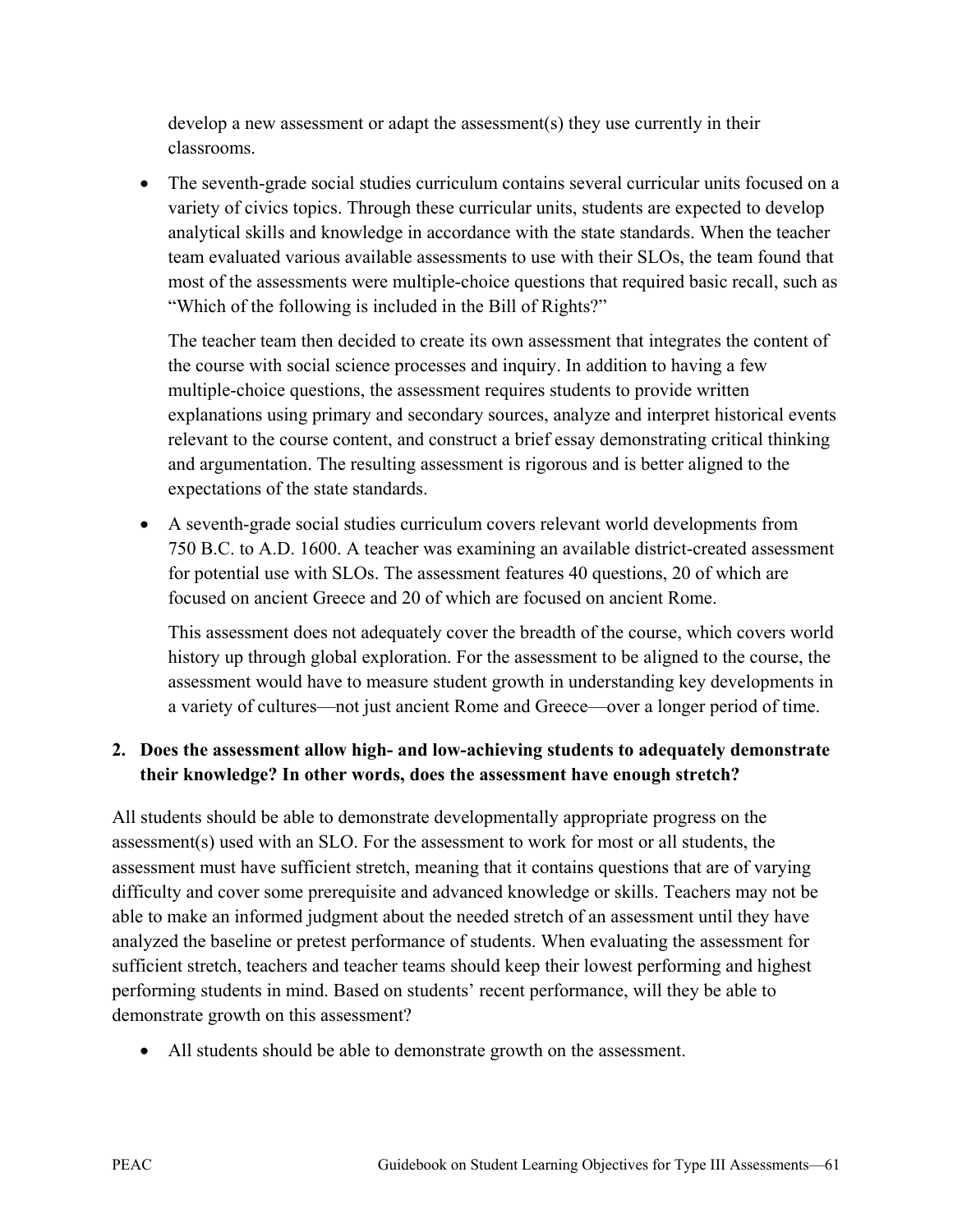• The test includes items that cover prerequisite knowledge and skills from prior years and appropriate, content-relevant items that will challenge the highest performing students.

The following are examples of assessments that allow high- and low-achieving students to adequately demonstrate their knowledge:

• While examining a district-created assessment of fifth-grade literacy. The assessment covers all of the literacy standards for informational text and literature for fifth grade and often includes questions that are slightly less or more challenging than grade expectations. In addition, questions throughout the assessment cover the fourth-grade and sixth-grade expectations of the same standard. For example, three assessment tasks are aligned with the fifth-grade standards and require students to compare and contrast a firsthand and secondhand account of the same event and describe the differences in the two accounts in terms of focus and information. In addition, one question asks students to distinguish their own point of view from that of an author (a fourth-grade expectation), and one task asks students to analyze multiple accounts of the same event or topic and note differences in points of view (a sixth-grade expectation).

This teacher has one student who began the year reading below grade level and three students who were reading above grade level, so this assessment has sufficient stretch.

• A high school industrial arts teacher used a district-created high school pretest at the beginning of the year to evaluate his high school class. Looking at the results, the teacher was surprised to see that one third of his students scored 80 percent or higher on the pretest. The teacher is scheduled to distribute a posttest to students at the end of the year that contains questions at the same difficulty level.

Because so many students demonstrated mastery of course content at the beginning of the year, the high school posttest currently planned does not have enough stretch. To ensure that all students will be able to demonstrate developmentally appropriate growth, the teacher might need to supplement the high school posttest with more challenging questions or tasks.

## **3. Is the assessment valid and reliable?**

The assessment should be both valid and reliable. In other words, it should accurately measure what it says it measures and produce consistent results (i.e., it should be administered in such a way that students with the same skills should obtain similar scores). When evaluating assessments for validity and reliability, teachers and teacher teams should consider the following:

• Unless the assessment aims to test reading skills, it should not include overly complex vocabulary. For example, a mathematics test that includes word problems with complex names and language may be assessing reading skills, not mathematical reasoning.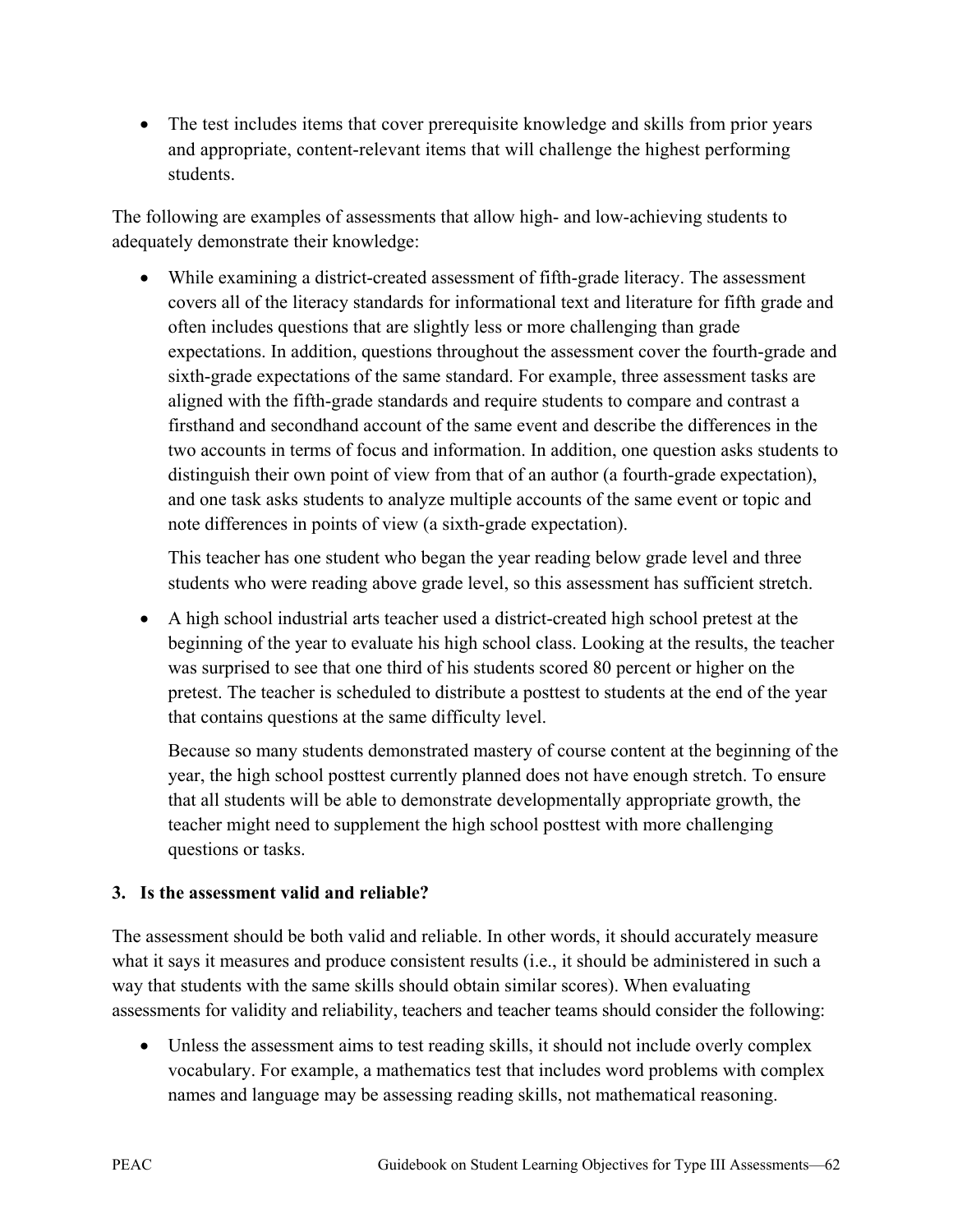- Items or tasks should be written clearly and concisely. Performance-based assessments should contain clear directions that are easily understood.
- Clear scoring rubrics or guidance should be included for performance-based items.
- The teacher or the teacher team should determine how the assessment will be administered consistently across classes. Testing conditions, instructions, and test items (if using different forms of a test across classes) should be similar across classes.

The following are examples of ensuring valid and reliable assessments:

• A teacher is evaluating a ninth-grade pretest and posttest in geography. The tests are aligned with the content standards, contain sufficient stretch, and are sufficiently rigorous. However, the teacher noticed that most of the questions are written at a 12thgrade reading level.

This test raises validity issues. If students do better on the posttest, would it be because their knowledge of geography and reasoning skills has improved or because their reading comprehension has improved? To create a more valid assessment, the school district might support convening a teacher team to create a new test that uses appropriate vocabulary and will be readable for all students.

• A team of music teachers in the school district created a performance assessment for students. In addition to developing the tasks together, the teachers specified a set of directions and testing conditions that each teacher would follow. For example, the students will be asked to perform a short piece of music during their small-group lessons. All teachers will assess the students using the same rubric. Prior to grading, teachers will practice using the rubric and make sure that they are grading performances consistently.

By creating standard assessment procedures, the teacher team is increasing the reliability of the assessment. These procedures will help ensure that one student's results are not more valid than another student's. In other words, if Susie takes the test during a teacher's first-period class and then again during another teacher's sixth-period class, her results should be similar. Again, testing conditions, instructions, and test items (if using different forms of a test across classes) should be similar across classes.

Joint committees should consider these questions and create an assessment approval process. The assessment approval process should begin with a checklist that includes all of the characteristics required for an assessment to be approved for inclusion in an SLO. Herman, Heritage, and Goldschmidt (2011) may be helpful in creating this assessment checklist. See *Section 5: Creating a Review and Documentation Process* for further options on reviewing and approving assessments, including evaluator review, the building-level review process, and the district-level review process.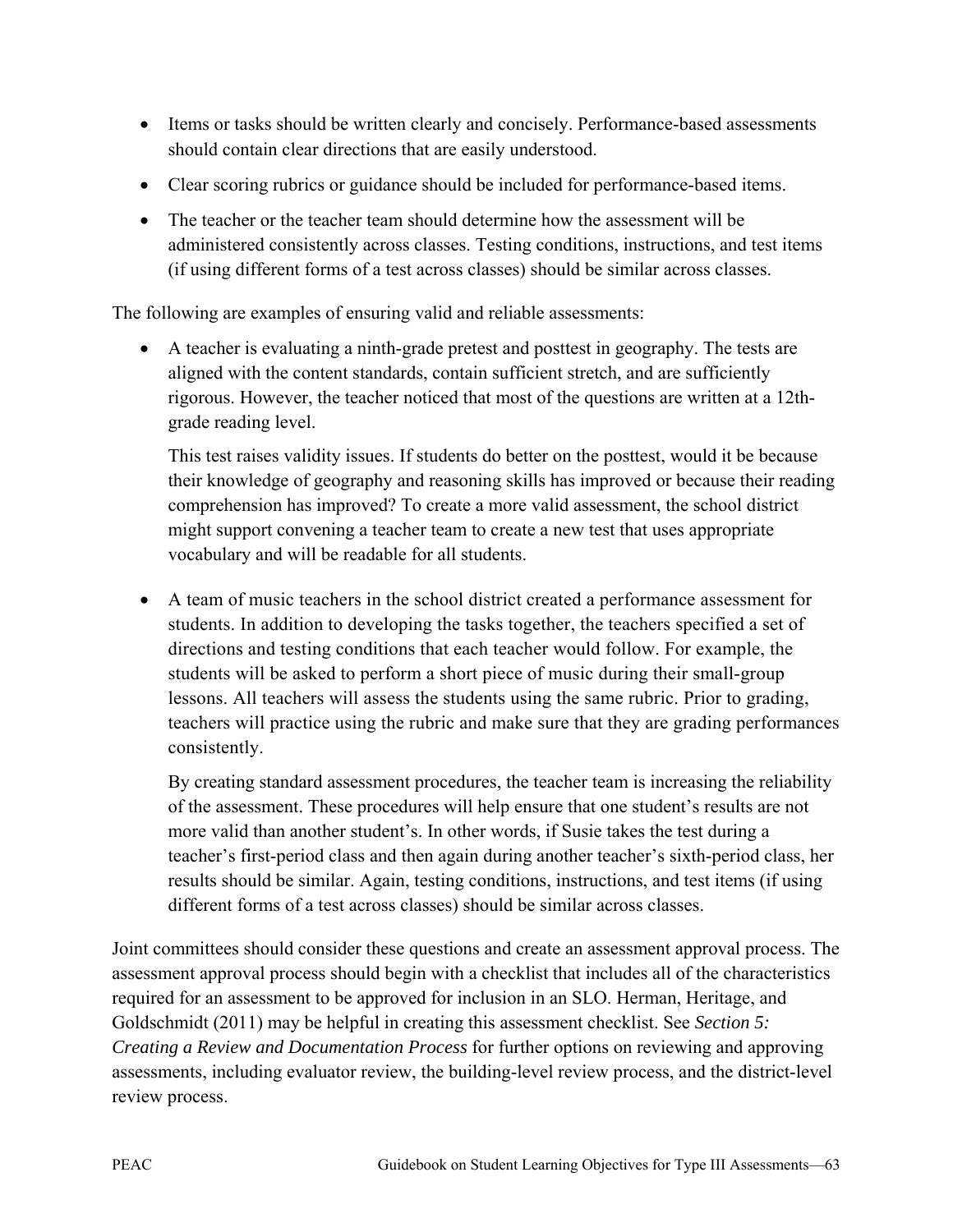# **Appendix E. Sample Template for the Analysis of Student Data**

In Step 2 of the SLO development process, teachers analyze available baseline and trend data to inform the writing of their SLOs. This template can be useful in organizing the development process. Teachers should identify the content standards of the course and then match any relevant assessment or baseline data available that demonstrate students' background knowledge and skills related to each standard. Based on the evidence from baseline data, teachers can use this tool to identify student strengths and weaknesses and use the data to improve the creation of growth targets. It is important to note that Joint Committees can help teachers undertake this work by planning for a data management system that can support the implementation of SLOs.

| <b>Teacher:</b>                              | Grade/Subject:         |  |
|----------------------------------------------|------------------------|--|
| <b>School/District</b><br><b>Priorities:</b> | <b>Standards Used:</b> |  |

| <b>Content Standards</b><br>(The actual number of the<br>standard and/or the<br>expectation/topic of that<br>standard) | <b>Assessment or</b><br><b>Baseline Data</b><br>(Includes the name of the<br>assessment, if it is a state or<br>commercial assessment, and a<br>description of the assessment) | <b>Evidence</b><br>(Summary of the assessment<br>results, including the range<br>of scores, the percentage of<br>students that answered<br>questions, correctly, and so<br>forth) | <b>Subgroups to Note</b><br>(Note performance of groups<br>of students-either groups of<br>students that performed lower<br>than others on a particular<br>skill or a subgroup that<br>scored exceptionally well) |
|------------------------------------------------------------------------------------------------------------------------|--------------------------------------------------------------------------------------------------------------------------------------------------------------------------------|-----------------------------------------------------------------------------------------------------------------------------------------------------------------------------------|-------------------------------------------------------------------------------------------------------------------------------------------------------------------------------------------------------------------|
|                                                                                                                        |                                                                                                                                                                                |                                                                                                                                                                                   |                                                                                                                                                                                                                   |
|                                                                                                                        |                                                                                                                                                                                |                                                                                                                                                                                   |                                                                                                                                                                                                                   |
|                                                                                                                        |                                                                                                                                                                                |                                                                                                                                                                                   |                                                                                                                                                                                                                   |
|                                                                                                                        |                                                                                                                                                                                |                                                                                                                                                                                   |                                                                                                                                                                                                                   |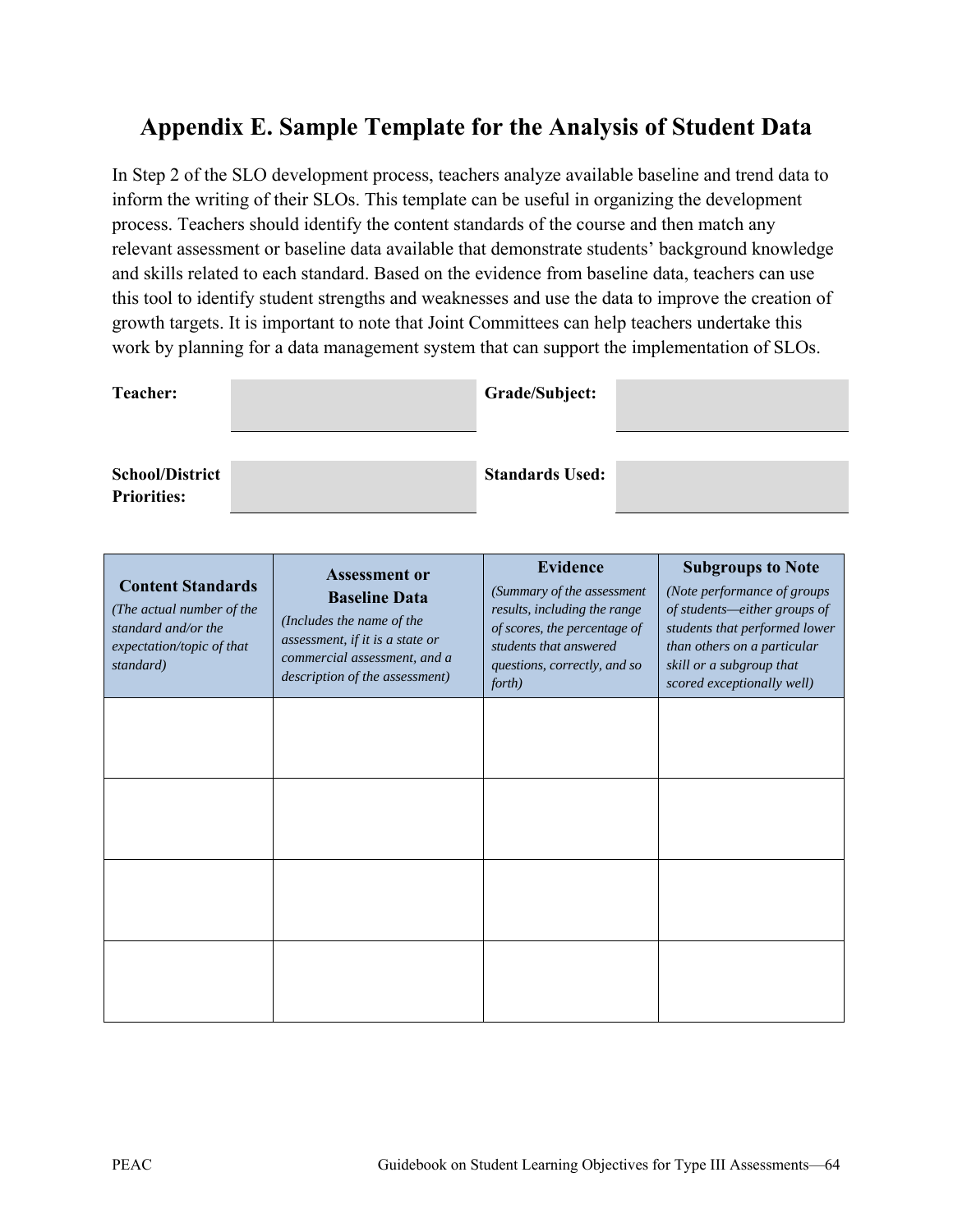# **Appendix F. The SLO Template**

| <b>Teacher Name:</b>            |  |
|---------------------------------|--|
| <b>Content Area and Course:</b> |  |
|                                 |  |
| <b>Academic Year:</b>           |  |

*Please use the guidance provided in addition to this template to develop the components of an SLO and populate each component in the spaces provided.* 

#### **Student Population**

*Which students will be included in this SLO? Include course, grade level, and the number of students.* 

### **Baseline and Trend Data (attach baseline data roster report from the district data system for your identified student population)**

*Please add any additional comments, information, or special circumstances to give any necessary context to the attached roster.*

## **Interval of Instruction (if not a year, rationale for semester, quarter, or other interval)**

*What is the duration of the course that the SLO will cover? Include beginning and end dates.* 

#### **Standards and Content**

*What content will the SLO target? To what related standards is it aligned?* 

#### **Assessment(s)**

*What assessments(s) will be used to measure student growth for this SLO?*

#### **Student Characteristics**

*What accommodations will you make to allow for the consideration of student characteristics or special student populations (e.g., special education, ELL, and at risk)?*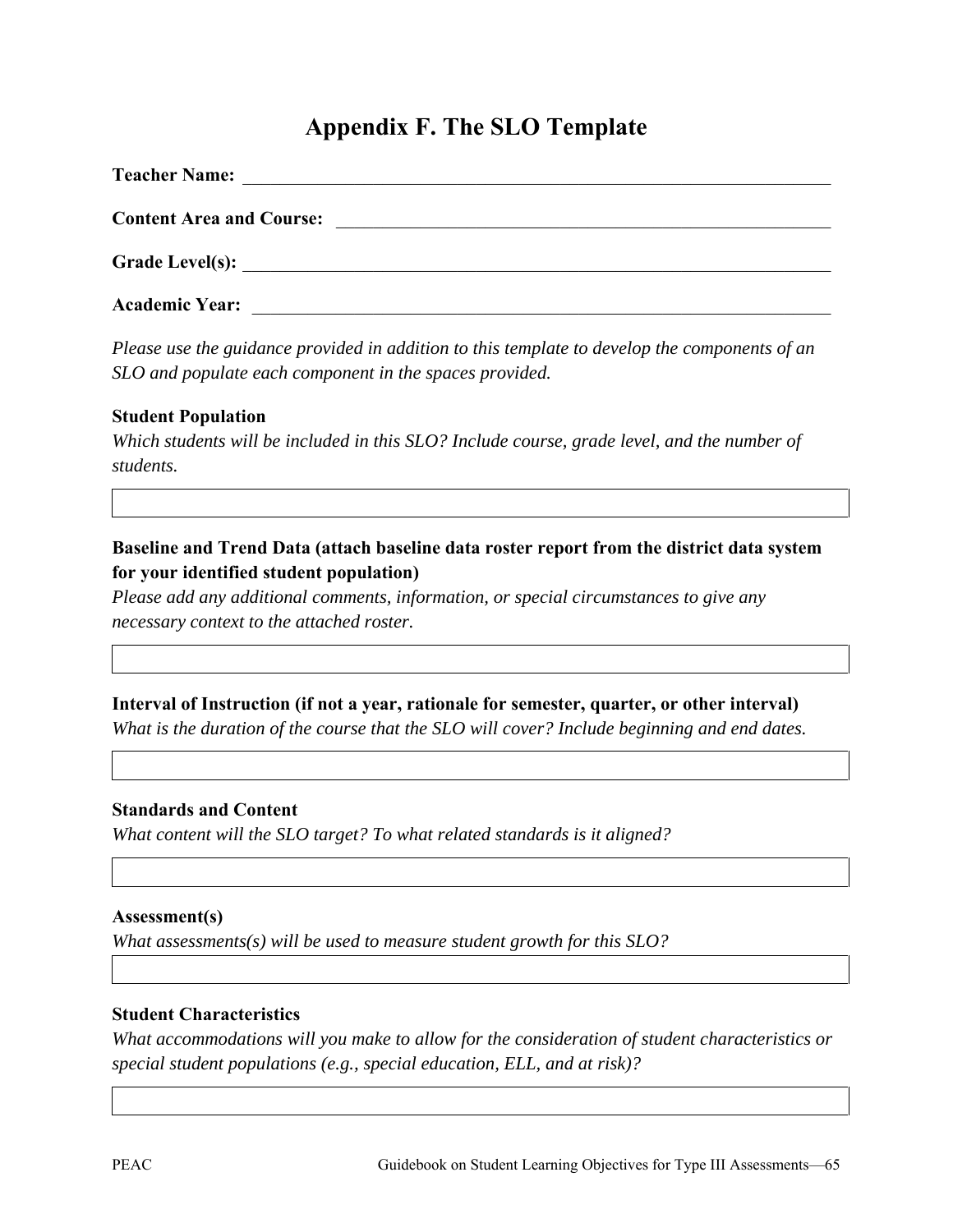#### **Growth Goal(s)**

*Considering all available data and content requirements, what growth target(s) can students be expected to achieve?* 

#### **Rationale for Growth Goals**

*What is your rationale for setting the target(s) for student growth within the interval of instruction?* 

*The following two sections are to be completed at the midpoint check-in meeting.* 

#### **Midpoint Learning Data Review**

*What kind of midpoint data did you examine to review student progress toward goals? What did your review reveal? What adjustments to instruction will be made (if any)?* 

#### **SLO Adjustments**

*Based on the midpoint data review, will there be any adjustments to any aspects of this SLO? Describe (if any).*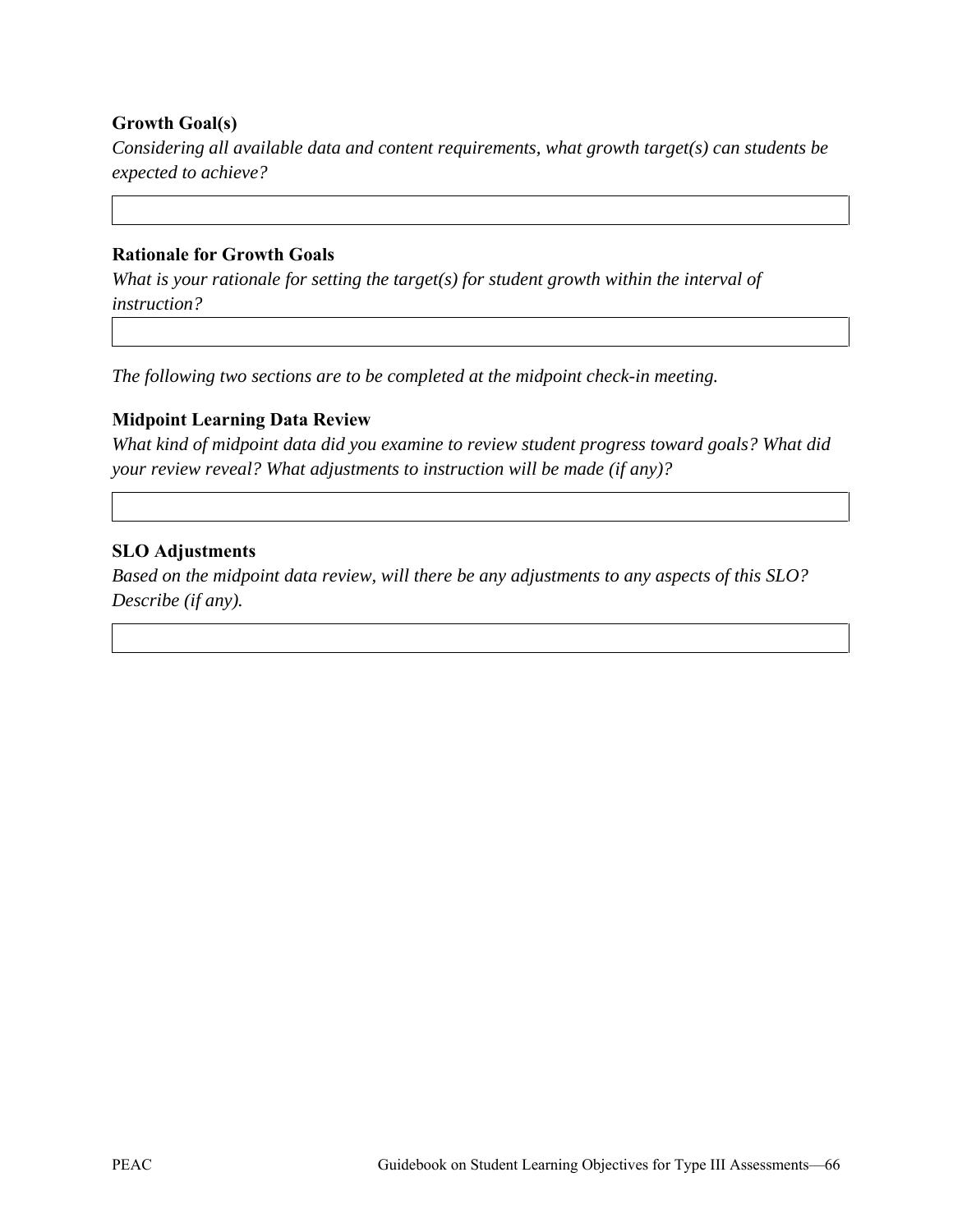# **Appendix G. Sample Midpoint Check-In Meeting Protocol**

| <b>Teacher Name:</b>            |                                                           |
|---------------------------------|-----------------------------------------------------------|
| <b>Content Area and Course:</b> | <u> 1989 - John Stein, Amerikaansk politiker (* 1989)</u> |
|                                 |                                                           |
| <b>Academic Year:</b>           |                                                           |

*Instructions:* The evaluator should provide the teacher with the protocol questions in advance of the check-in meeting so that the teacher has an opportunity to prepare for a discussion of each topic at the meeting. The teacher should be prepared to share and discuss formative assessment results and student progress toward meeting the SLO growth target.

#### **Student Progress**

- 1. How are students progressing toward their growth targets? Are some students demonstrating more progress than others?
- 2. Are the growth targets that you set at the beginning of the year attainable?

### **Instructional Strategies**

- 3. Which instructional strategies are you using?
- 4. Are any instructional strategies not working for your students? Are there alternatives you should consider?

#### **Support and Collaboration**

- 5. Have you collaborated with peers to work toward goals?
- 6. What additional supports do you need to ensure that you are successful with your students?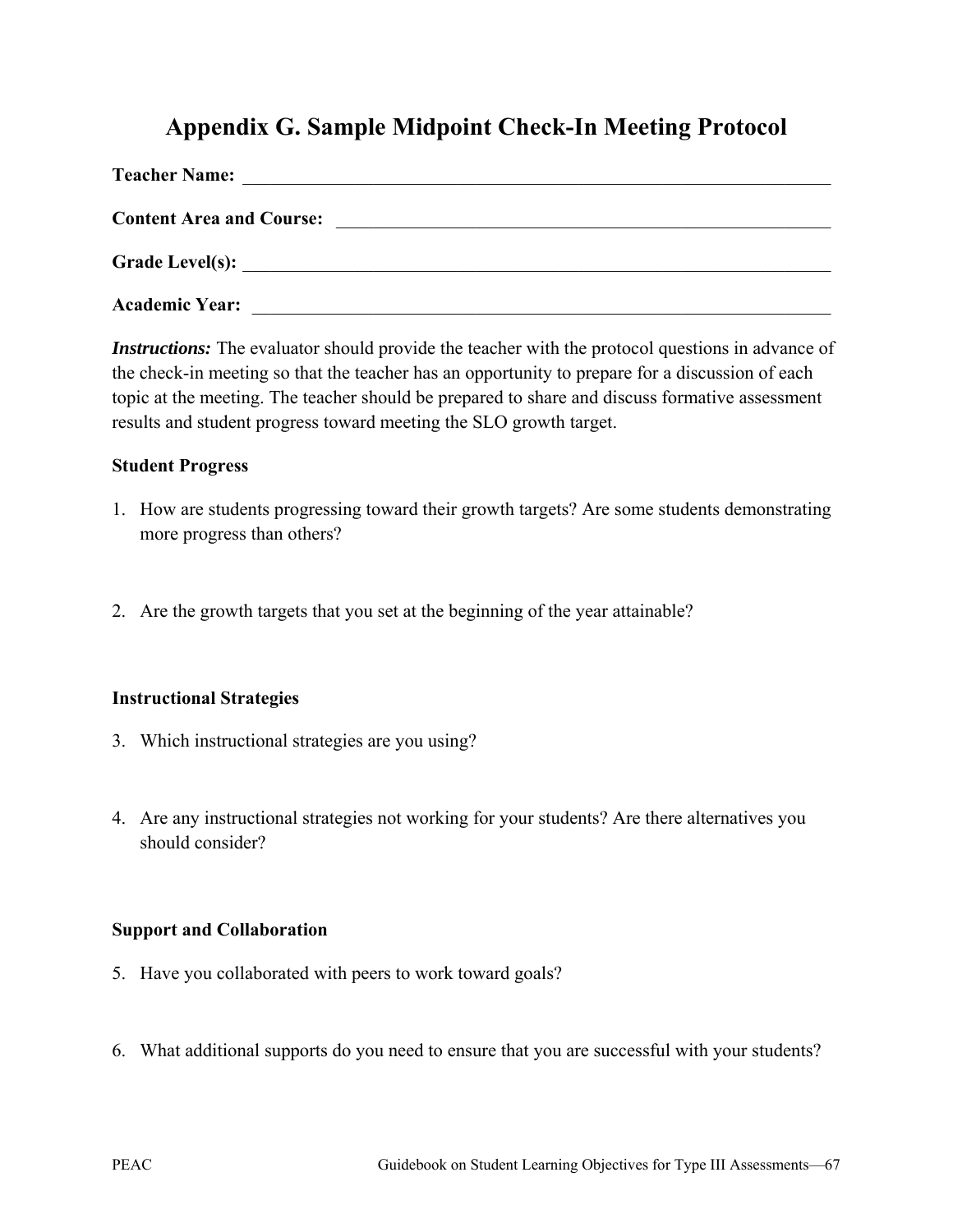# **Appendix H. The SLO Template Checklist and Review Documentation**

This sample checklist is an example of a tool that should be used for both writing and approving SLOs. It should be made available to both teachers and evaluators. Joint committees can modify this checklist as appropriate for their district context.

| <b>Baseline and</b><br><b>Trend Data</b>                                                                                                                                                                                                                                                                 | <b>Student</b><br><b>Population</b>                                                                                                                                                                                                                                                                                                            | <b>Interval of</b><br><b>Instruction</b>                                                                    | <b>Standards and Content</b>                                                                                                                                                                                                                                                                                                                                                                                                                                                                                                                                     | Assessment(s)                                                                                                                                                                                                                                                                                                                                                                                                                                                                                              | <b>Growth Target(s)</b>                                                                                                                                                                                                                                                                                                                                                                                             | <b>Rationale for</b><br><b>Growth Target(s)</b>                                                                                                                                                                                                                                                                                                                                                                                                 |
|----------------------------------------------------------------------------------------------------------------------------------------------------------------------------------------------------------------------------------------------------------------------------------------------------------|------------------------------------------------------------------------------------------------------------------------------------------------------------------------------------------------------------------------------------------------------------------------------------------------------------------------------------------------|-------------------------------------------------------------------------------------------------------------|------------------------------------------------------------------------------------------------------------------------------------------------------------------------------------------------------------------------------------------------------------------------------------------------------------------------------------------------------------------------------------------------------------------------------------------------------------------------------------------------------------------------------------------------------------------|------------------------------------------------------------------------------------------------------------------------------------------------------------------------------------------------------------------------------------------------------------------------------------------------------------------------------------------------------------------------------------------------------------------------------------------------------------------------------------------------------------|---------------------------------------------------------------------------------------------------------------------------------------------------------------------------------------------------------------------------------------------------------------------------------------------------------------------------------------------------------------------------------------------------------------------|-------------------------------------------------------------------------------------------------------------------------------------------------------------------------------------------------------------------------------------------------------------------------------------------------------------------------------------------------------------------------------------------------------------------------------------------------|
| What information is<br>being used to inform<br>the creation of the<br>SLO and establish the<br>amount of growth that<br>should take place<br>within the time<br>period?                                                                                                                                  | Which students<br>will be included in<br>this SLO? Include<br>course, grade<br>level, and the<br>number of<br>students.                                                                                                                                                                                                                        | What is the<br>duration of the<br>course that the<br>SLO will cover?<br>Include beginning<br>and end dates. | What content will the SLO<br>target? To what related<br>standards is it aligned?                                                                                                                                                                                                                                                                                                                                                                                                                                                                                 | What assessment(s) will be<br>used to measure student<br>growth for this SLO?                                                                                                                                                                                                                                                                                                                                                                                                                              | Considering all<br>available data and<br>content requirements,<br>what growth target( $s$ )<br>can students be<br>expected to achieve?                                                                                                                                                                                                                                                                              | What is your rationale for<br>setting the target(s) for<br>student growth within the<br>interval of instruction?                                                                                                                                                                                                                                                                                                                                |
| Identifies sources<br>of information<br>about students<br>(e.g., test scores)<br>from prior years<br>and the results of<br>pretests).<br>Draws on trend<br>data, if available.<br>Summarizes the<br>teacher's analysis<br>of the baseline<br>data by identifying<br>student strengths<br>and weaknesses. | Includes all<br>$\bullet$<br>students in the<br>class covered<br>by the SLO.<br>Describes the<br>student<br>population and<br>considers any<br>contextual<br>factors that<br>may impact<br>student<br>growth.<br>Does not<br>$\bullet$<br>exclude<br>subgroups of<br>students that<br>may have<br>difficulty<br>meeting the<br>growth targets. | Matches the<br>$\bullet$<br>length of the<br>course (e.g.,<br>quarter,<br>semester,<br>year).               | Specifies how the SLO will<br>address applicable<br>standards from the highest<br>ranking of the following:<br>(1) Common Core State<br>Standards, (2) academic<br>content standards, or<br>(3) national standards put<br>forth by education<br>organizations.<br>Represents the big ideas or<br>$\bullet$<br>domains of the content<br>taught during the interval of<br>instruction.<br>Identifies core knowledge<br>$\bullet$<br>and skills that students are<br>expected to attain as<br>required by the applicable<br>standards (if the SLO is<br>targeted). | Identifies assessments<br>$\bullet$<br>that have been reviewed<br>by content experts to<br>effectively measure<br>course content and<br>reliably measure student<br>learning as intended.<br>Selects measures with<br>sufficient stretch so that<br>all students may<br>demonstrate learning, or<br>identifies supplemental<br>assessments to cover all<br>ability levels in the<br>course.<br>Provides a plan for<br>$\bullet$<br>combining assessments<br>if multiple summative<br>assessments are used. | Ensures that all<br>$\bullet$<br>students in the<br>course have a<br>growth target.<br>Uses baseline or<br>pretest data to<br>determine<br>appropriate growth.<br><b>Sets</b><br>$\bullet$<br>developmentally<br>appropriate targets.<br>Creates tiered<br>$\bullet$<br>targets when<br>appropriate so that<br>all students may<br>demonstrate<br>growth.<br>Sets ambitious yet<br>$\bullet$<br>attainable targets. | Demonstrates teacher<br>knowledge of students<br>and content.<br>Explains why target is<br>appropriate for the<br>population.<br>Addresses observed<br>student needs.<br>Uses data to identify<br>$\bullet$<br>student needs and<br>determine appropriate<br>growth targets.<br>Explains how targets<br>$\bullet$<br>align with broader<br>school and district<br>goals.<br>Sets rigorous<br>expectations for<br>students and<br>$teacher(s)$ . |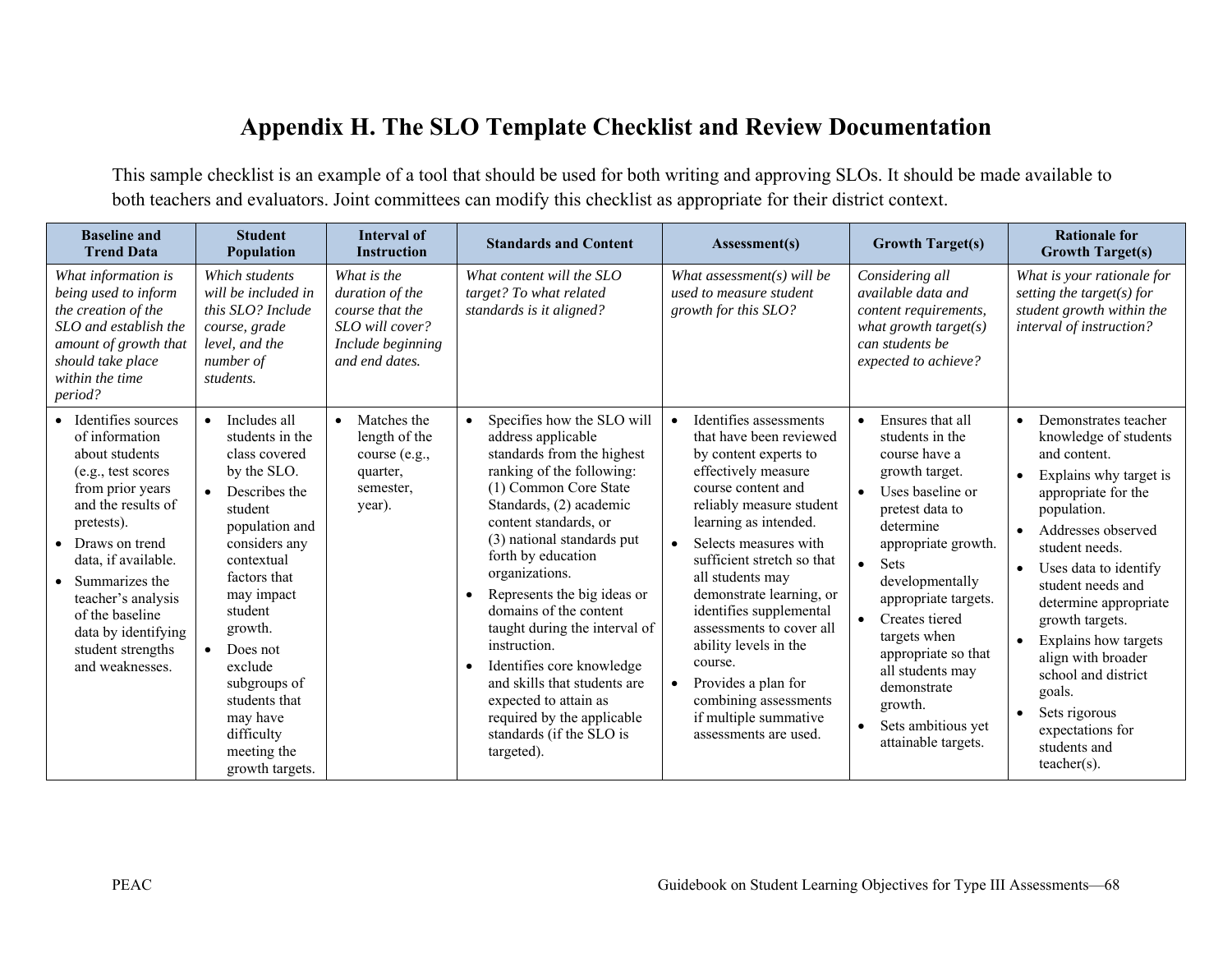# **SLO Review Documentation**

| <b>Teacher Name:</b>            |                                               |  |
|---------------------------------|-----------------------------------------------|--|
| <b>Content Area and Course:</b> | <u> 1980 - Andrea Andrew Maria (h. 1980).</u> |  |
|                                 |                                               |  |
|                                 |                                               |  |
|                                 |                                               |  |

Based on the administrator's review, the SLO review status is as follows:

**Review Complete**

The SLO has met the criteria and expectations outlined in the SLO checklist:

- The teacher or teacher team has focused on the appropriate growth targets and demonstrated alignment to curriculum and state content standards.
- It covers the course content and identifies the students that truly need to improve.
- The assessments identified to measure growth toward the SLO are valid, reliable, and have sufficient stretch.
- The SLO growth targets have strong rationales that demonstrate a clear understanding of student needs.

#### **Further Revision Needed**

The SLO does not meet the criteria and expectations outlined in the SLO checklist. It requires further development in the following areas. After the outstanding areas are sufficiently addressed, the SLO review will be complete.

Areas requiring further development:

| Baseline and trend data | Assessment(s)                  |
|-------------------------|--------------------------------|
| Student population      | Growth target(s)               |
| Interval of instruction | Rationale for growth target(s) |
| Standards and content   |                                |

*Reviewers may use the space provided to show specific guidance or recommendations for improving the SLO:*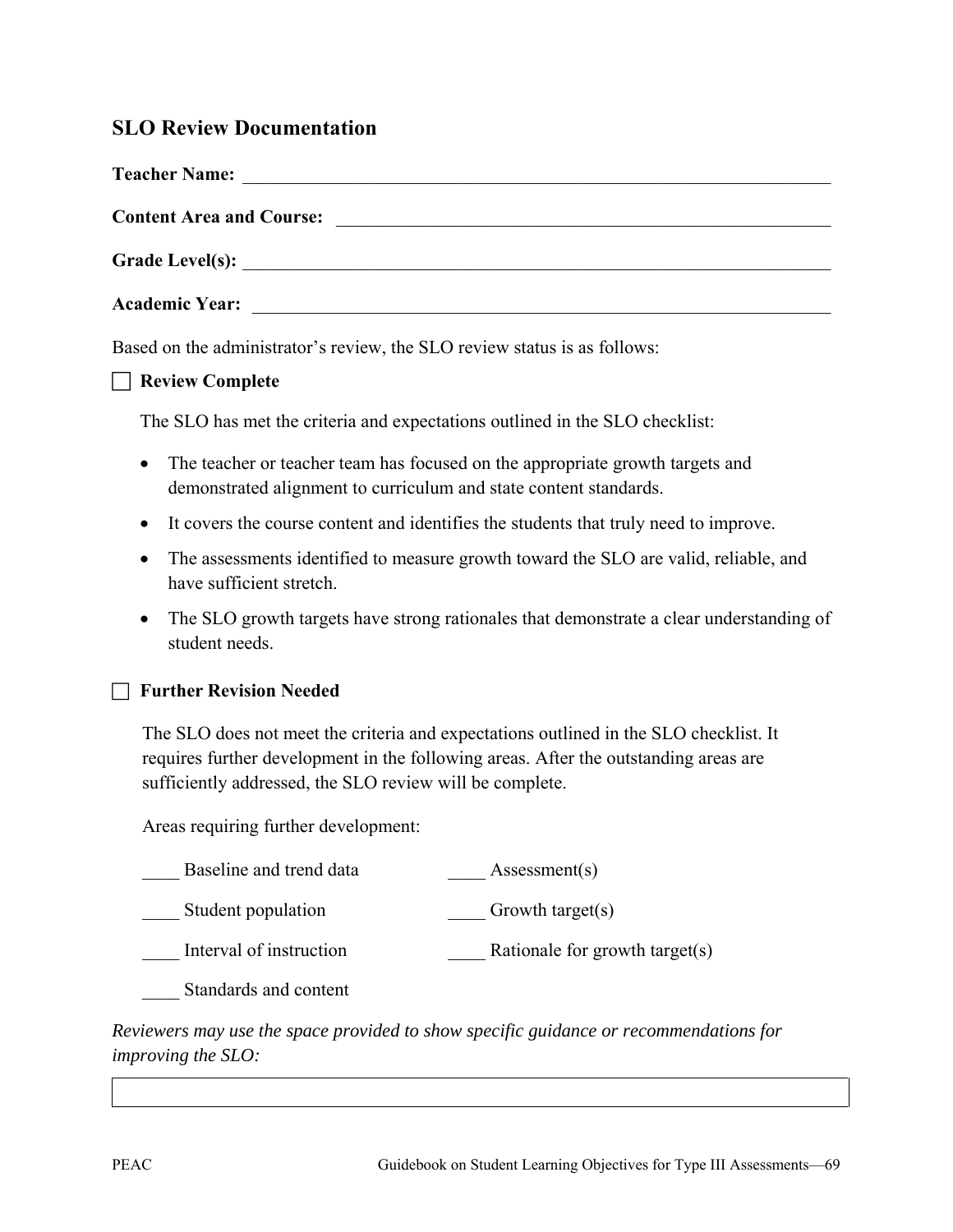**Administrator's Signature and Date:** \_\_\_\_\_\_\_\_\_\_\_\_\_\_\_\_\_\_\_\_\_\_\_\_\_\_\_\_\_\_\_\_\_\_\_\_\_\_\_\_\_\_\_\_ **Teacher's Signature and Date:** \_\_\_\_\_\_\_\_\_\_\_\_\_\_\_\_\_\_\_\_\_\_\_\_\_\_\_\_\_\_\_\_\_\_\_\_\_\_\_\_\_\_\_\_\_\_\_\_\_

For alternative examples of a review and documentation process, see *Appendix J: SLO Process Examples.*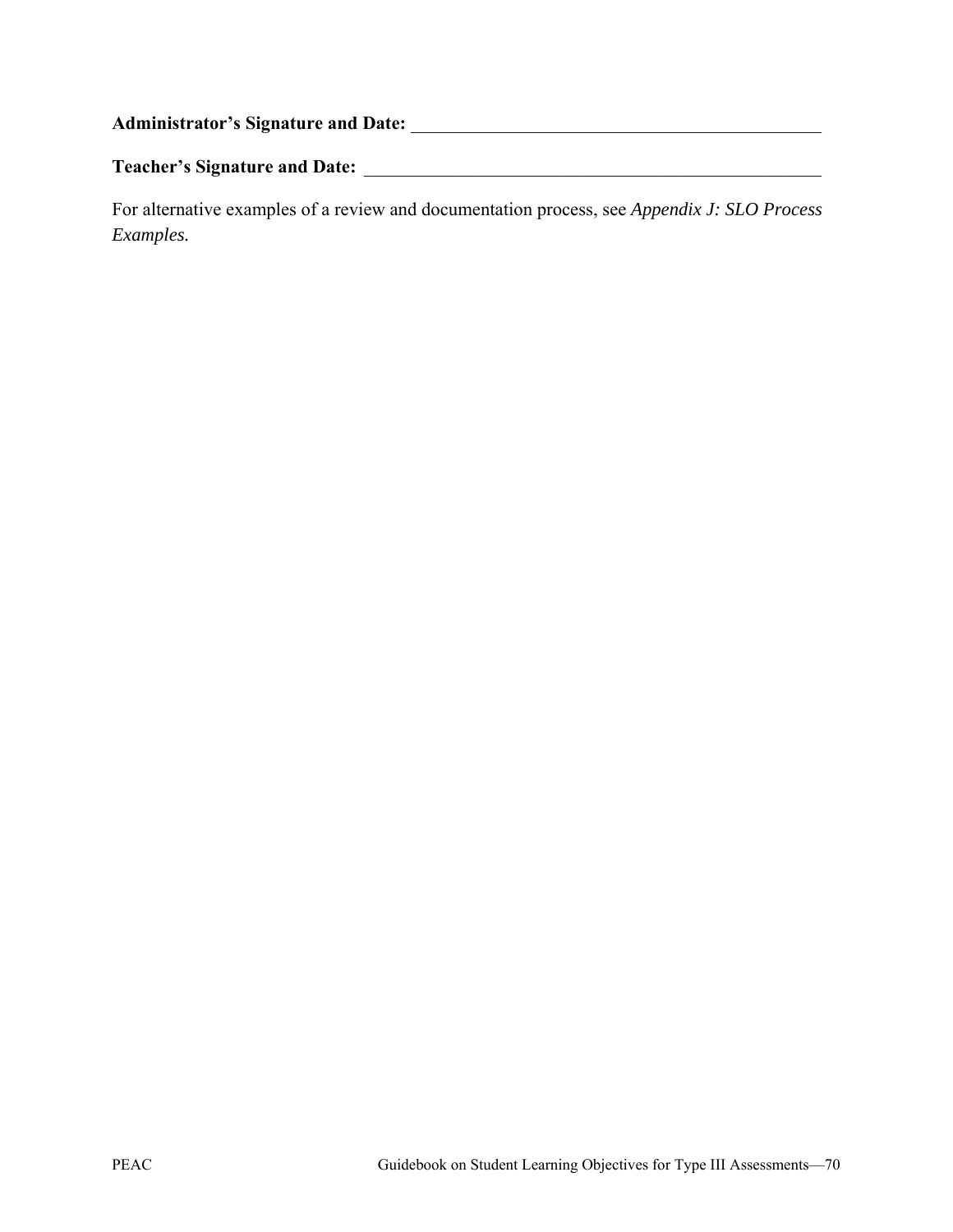# **Appendix I. State Performance Evaluation Model: SLO Requirements**

For Joint Committees unable to reach agreement on Type III assessment measurement models within 180 days of the committee's first meeting, the final requirements apply.

# **Definitions**

**Student growth:** A demonstrable change in a student's or a group of students' knowledge or skills, as evidenced by gain and/or attainment on two or more assessments between two or more points in time.

**Measurement model:** The process in which two or more assessment scores are analyzed to identify a change in a student's knowledge or skills over time.

**Student learning objectives:** The SLO process creates a measurement model that enables an evaluator to analyze scores from a Type III assessment (e.g., a pretest and a posttest) and identify whether a preestablished goal(s) has been met through a demonstrated change in a student's knowledge and skills over time.

**Number of SLOs:** A minimum of one SLO is required for each Type III assessment. Table I1 summarizes the number of SLOs required for different categories of teachers.

**Table I1: Number of SLOs Needed**

| <b>Category of Teacher</b>                   | <b>Minimum Number of</b><br><b>Type III Assessments</b> | <b>Minimum</b><br>Number of SLOs |
|----------------------------------------------|---------------------------------------------------------|----------------------------------|
| Has a Type I or Type II assessment available |                                                         |                                  |
| No Type I or Type II assessment available    |                                                         |                                  |

For teachers who are required to have two Type III assessments and, therefore, a minimum of two SLOs, the following rules apply:

- One SLO must be set by the evaluator and be aligned with the school improvement plan and district initiatives. When possible, this should include shared SLOs developed with groups of teachers.
- One SLO must be set by the teacher but can include shared SLOs developed with groups of teachers and should be aligned with classroom or student population needs.

School districts and unions should work together to establish the conditions necessary for teams of teachers to set group or shared SLOs (e.g., trust, mutual support, common curriculum and assessments, collaborative time for setting group and individual growth targets).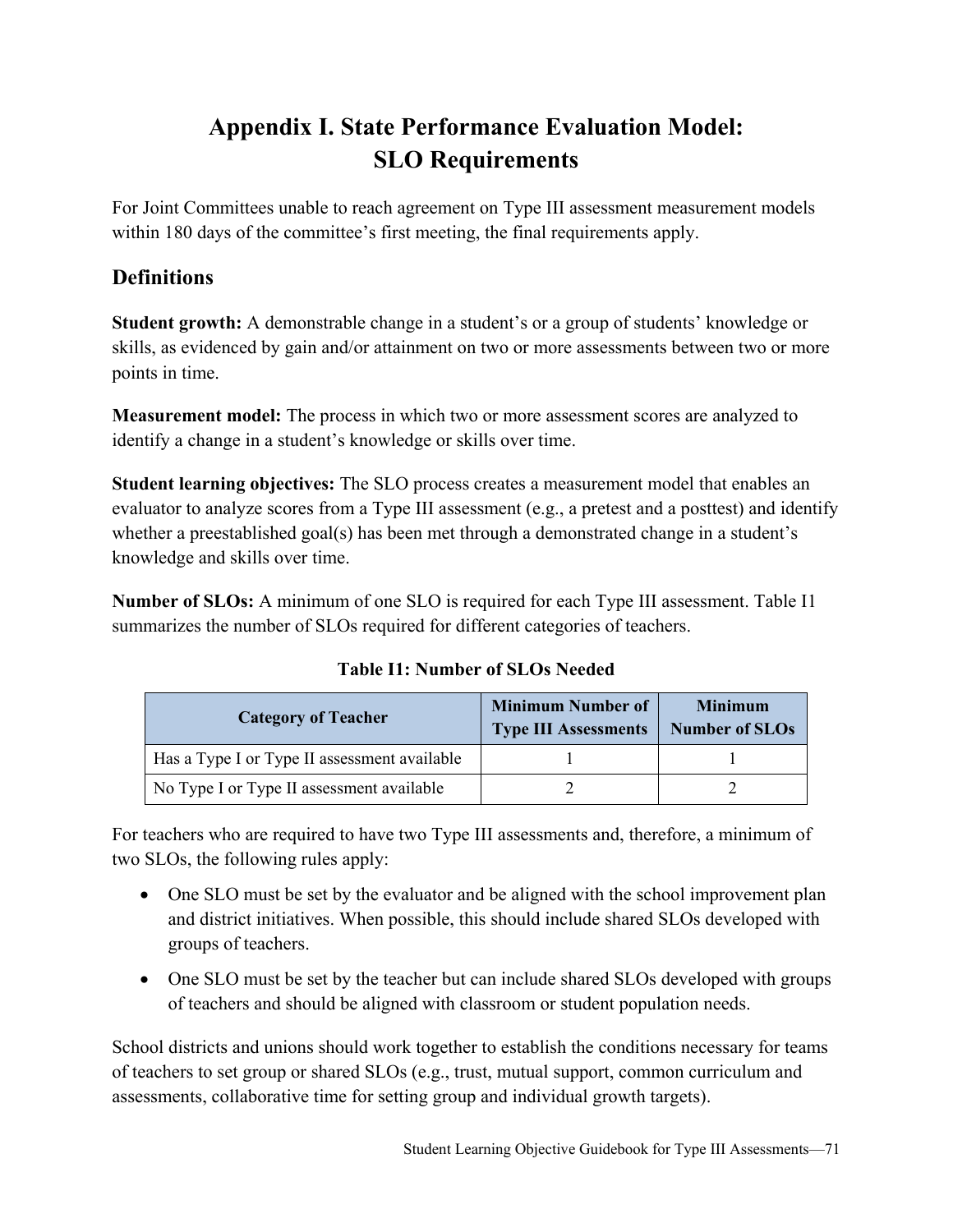# **Inclusion of Students**

The state model does not require that a minimum threshold percentage of students be included in each SLO. Rather, PEAC encourages teachers and evaluators to collaboratively make this decision based on the subject area or grade and an analysis of student data and school goals; the decision must be supported with a clear, defensible rationale. If the teacher and the evaluator are unable to reach agreement, the following rules must be used:

- For a teacher with two Type III assessments, the school district must determine the percentage of students that should be covered under the first SLO, and the teacher must determine the percentage of students covered under the second SLO. Each SLO will require a written rationale with supporting baseline student data.
- For a teacher with one Type III assessment, the teacher must determine the percentage of students that should be covered under any SLO and provide a written rationale with supporting baseline student data.

# **Rationale for an SLO**

The state model requires that teachers provide a documented rationale for each SLO growth target set for each Type III assessment.

# **SLO Approval Process**

The state model requires that school districts develop a review process for SLOs to ensure that they are rigorous and comparable across teachers.

# **SLO Scoring**

The state model does not require a specific scoring methodology or rubric; however, school districts should consider the information provided in Sections 6 and 7 of the *SLO Guidebook* to develop these materials.

# **Weighting of SLOs**

The state model does not require a specific method for combining multiple SLOs; however, because the state model requires that student growth be 50 percent of a teacher's performance evaluation score, the following rules should be adopted. The Joint Committee should decide on the distribution of the weight applied to each student growth measure, including SLOs. However, in cases where the Joint Committee cannot reach agreement, the measures must be weighted equally. For example,

• For a teacher with one Type I or II assessment and one Type III assessment (one SLO), each assessment score must constitute 25 percent, for a total of 50 percent.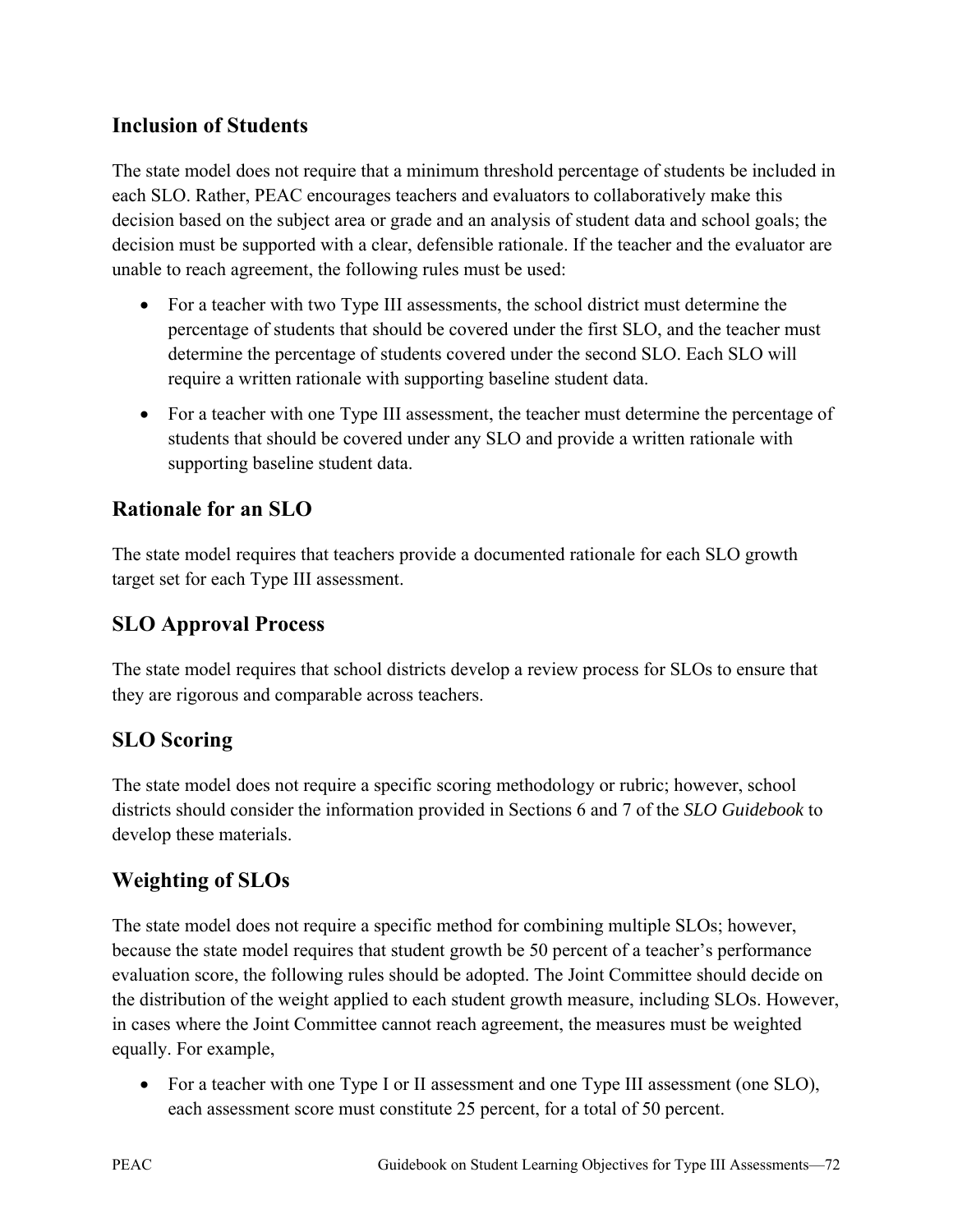• For a teacher with two Type III assessments (two SLOs), each SLO must constitute 25 percent, for a total of 50 percent.

# **SLO Training and Support**

All educators and evaluators using SLOs must be provided ongoing support and training to understand the SLO process and ensure that they can implement a fair process with fidelity. School districts using the state model should clearly and explicitly link the SLO process with other district goals and initiatives, especially school improvement planning, to ensure that a single, coherent vision is communicated to all educators in the school district. In addition, creating an SLO process that is rooted in teachers' and principals' work will require deeply engaging educators in planning, developing, implementing, and refining the process.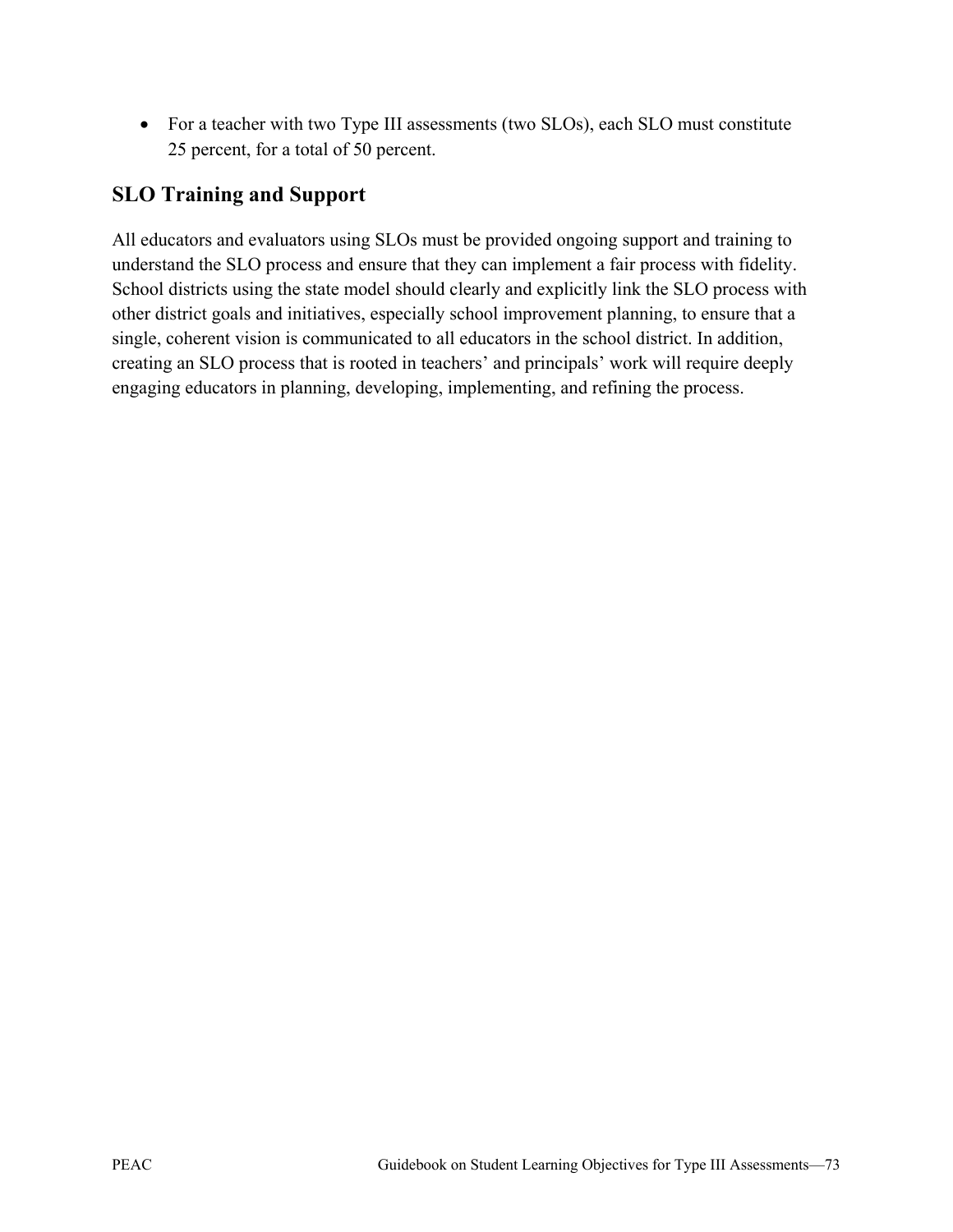# **Appendix J. SLO Process Examples**

# **Example 1: Individual Teacher SLO (Middle School Science)**

## **Overview of Process**

- The teacher will identify the class, course, or group of students that he or she would like to focus on for the Type III assessment.
- The teacher accesses the district data system for available baseline data for the students that will be the subject of the growth score for the Type III assessment. This may entail looking at assessment data from prior years to evaluate each student's prior knowledge and see what kind of growth gains each student has made in prior years. If no data are available or do not exist, the teacher will plan to obtain baseline data by administering a pretest.
- The teacher identifies potential Type III assessments to use with this group of students. The evaluator may ask the teacher to select a set number of potential assessments.
- The teacher and the evaluator meet and examine baseline data if available, review potential Type III assessments against the Joint Committee criteria (attached), and select the Type III assessment (pretest and posttest) that will be used to evaluate student growth. This must occur no later than September 10.
- The teacher will administer the selected Type III assessment to students as a pretest to gain the before score, per the Joint Committee's assessment administration protocols. This must occur no later than September 15.
- The teacher completes the SLO form, indicating the standards that will be addressed, the assessment that will be used, instructional considerations for special student populations, growth goal(s) for each student or group of students, and a rationale for the growth goal(s). The SLO must be submitted to the evaluator no later than September 30.
- The teacher teaches, and students learn.
- Midpoint assessment data are collected, and the results are reviewed with the evaluator. The evaluator and the teacher meet to review midpoint data, discuss instruction and progress, and adjust the SLO if necessary (e.g., adjustments could include removing students no longer enrolled in class, removing students who have had too many absences, and identifying students who now have IEPs and their adjusted growth goals). The evaluator and the teacher discuss adjustments to instruction or other interventions necessary to meet the goals, as well as supports that the school district or school will provide to facilitate the teacher's work in improving student learning.
- The teacher continues to teach, and students continue to learn.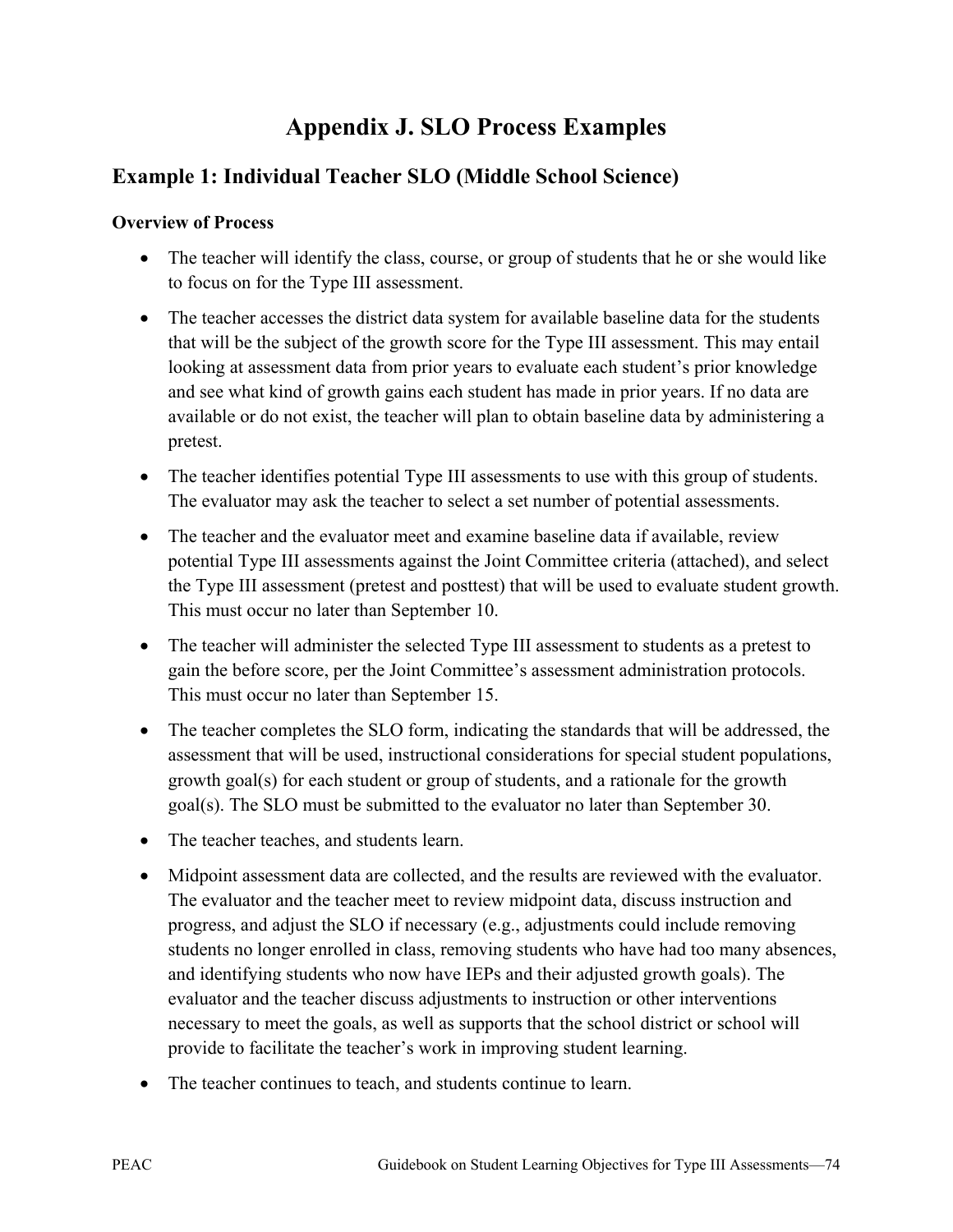- The posttest is given per the Joint Committee's assessment administration protocols. Scores are recorded in the same manner as they were recorded in the pretest (e.g., percentages or points).
- The simple growth measurement model is applied to the before and after scores.
- Growth scores are compared with the growth goals to determine if a student did or did not meet the growth goals.
- The class average and the final aggregate class growth score results are calculated.
- The growth rating is assigned per the scale determined by the Joint Committee.

### **SLO Example: Individual Teacher**

**Teacher Name:** Mrs. Reno

**Content Area and Course:** Science/General Education; General Science

**Grade Level(s):** Grade 7

#### **Academic Year:** 2012–13

Please use the guidance provided in addition to this template to develop the components of an SLO and populate each component in the spaces provided.

#### **Student Population**

*Which students will be included in this SLO? Include course, grade level, and the number of students.* 

All of my third-period class of seventh-grade science students. There are 18 students in the class.

## **Baseline and Trend Data (attach baseline data roster report from the district data system for your identified student population)**

*Please add any additional comments, information, or special circumstances to give any necessary context to the attached roster.* 

I have several students in the class who did not meet the growth goal last year, and I am going to have to watch them very closely to see how things are going.

#### **Interval of Instruction (if not a year, rationale for semester, quarter, or other interval)**

*What is the duration of the course that the SLO will cover? Include beginning and end dates.*

This is a unit SLO for chemistry. This area of the curriculum generally runs from the beginning of December through the end of February.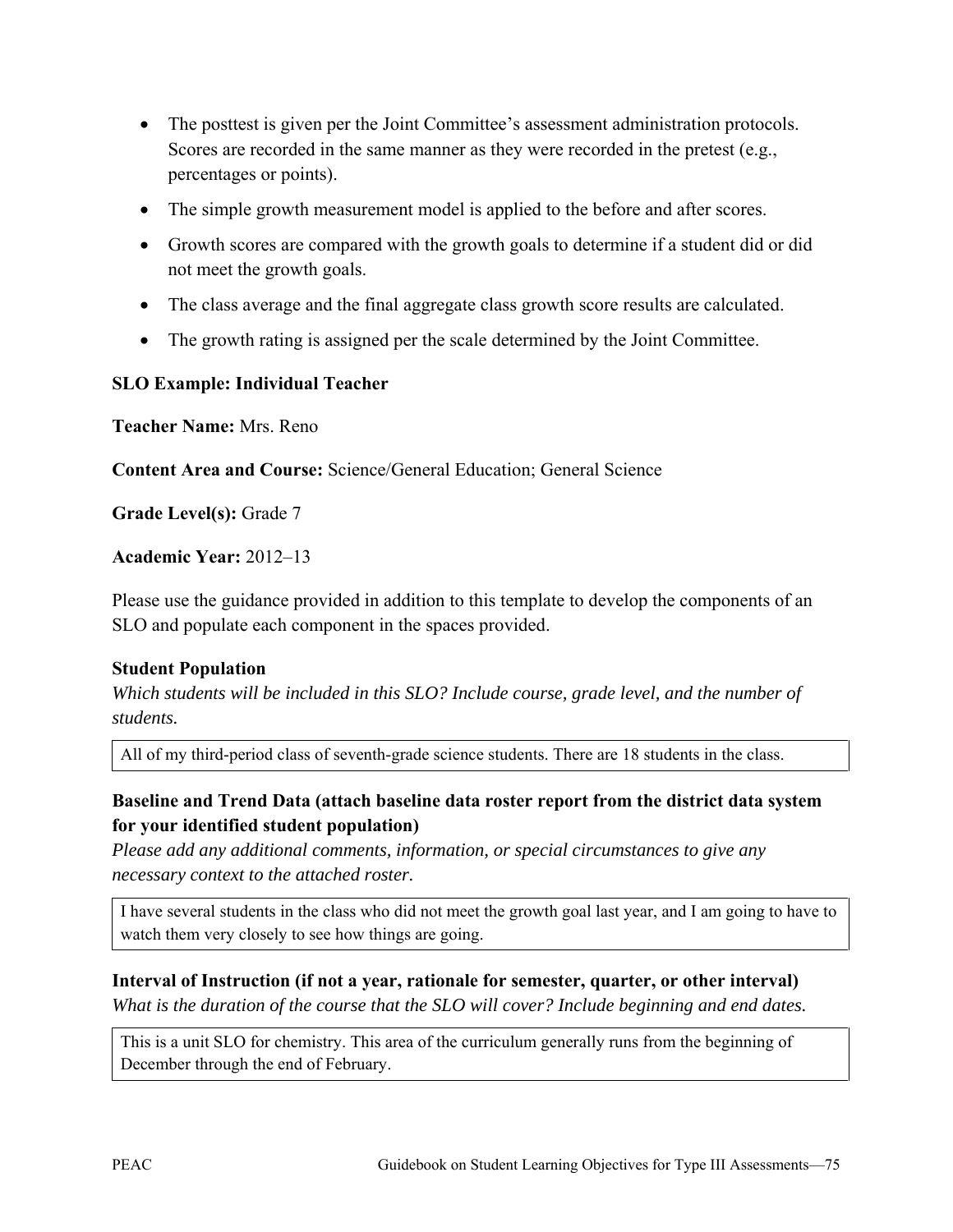### **Standards and Content**

*What content will the SLO target? To what related standards is it aligned?* 

**11.A.3c** Collect and record data accurately using consistent measuring and recording techniques and media.

**12.C.3a** Explain interactions of energy with matter, including changes of state and the conservation of mass and energy.

**12.C.3b** Model and describe the chemical and physical characteristics of matter (e.g., atoms, molecules, elements, compounds, and mixtures).

**13.A.3a** Identify and reduce potential hazards in science activities (e.g., ventilation and handling chemicals).

**13.B.3f** Apply classroom-developed criteria to determine the effects of policies on local science and technology issues (e.g., energy consumption, landfills, and water quality).

**CC.7.W.3.d** Text types and purposes: Use precise words and phrases, relevant descriptive details, and sensory language to capture the action and convey experiences and events.

#### **Assessment(s)**

*What assessments(s) will be used to measure student growth for this SLO?* 

Teacher-created chemistry unit exam that includes a hands-on component, a multiple-choice section, and a written essay response.

### **Student Characteristics**

*What accommodations will you make to allow for the consideration of student characteristics or special student populations (e.g., special education, ELL, and at risk)?*

- For special education students, the IEP requirements will be followed. For example, some students will take an alternate form of the test with questions adapted with simpler language or read aloud. The growth goals will be adapted for each student on an individual basis based on prior growth evidence.
- ELL students will be tested using a modified form of the exam. The growth goals will be adapted for each student on an individual basis based on prior growth evidence.
- At-risk students and poverty students have absenteeism issues, so the growth goal will be less ambitious due to lack of exposure to material during the unit. If a student misses more than 95 percent of the school year, removal from the SLO requirements may result.
- All students scoring more than 95 percent on the pretest will be given an alternate assessment for the posttest. I will use an essay style of test: It will test the same standards in a different and higher level manner, and it will require students to show a deeper level of synthesis. I will use the district-approved scoring rubric for writing in the content area. All students will be expected to score 3.5 or better to meet the growth goal.
- All students not identified in the previous four categories will have rigorous but reasonable growth goals based on prior baseline date indicators. (Most will be expected to grow a minimum of 15 percent.)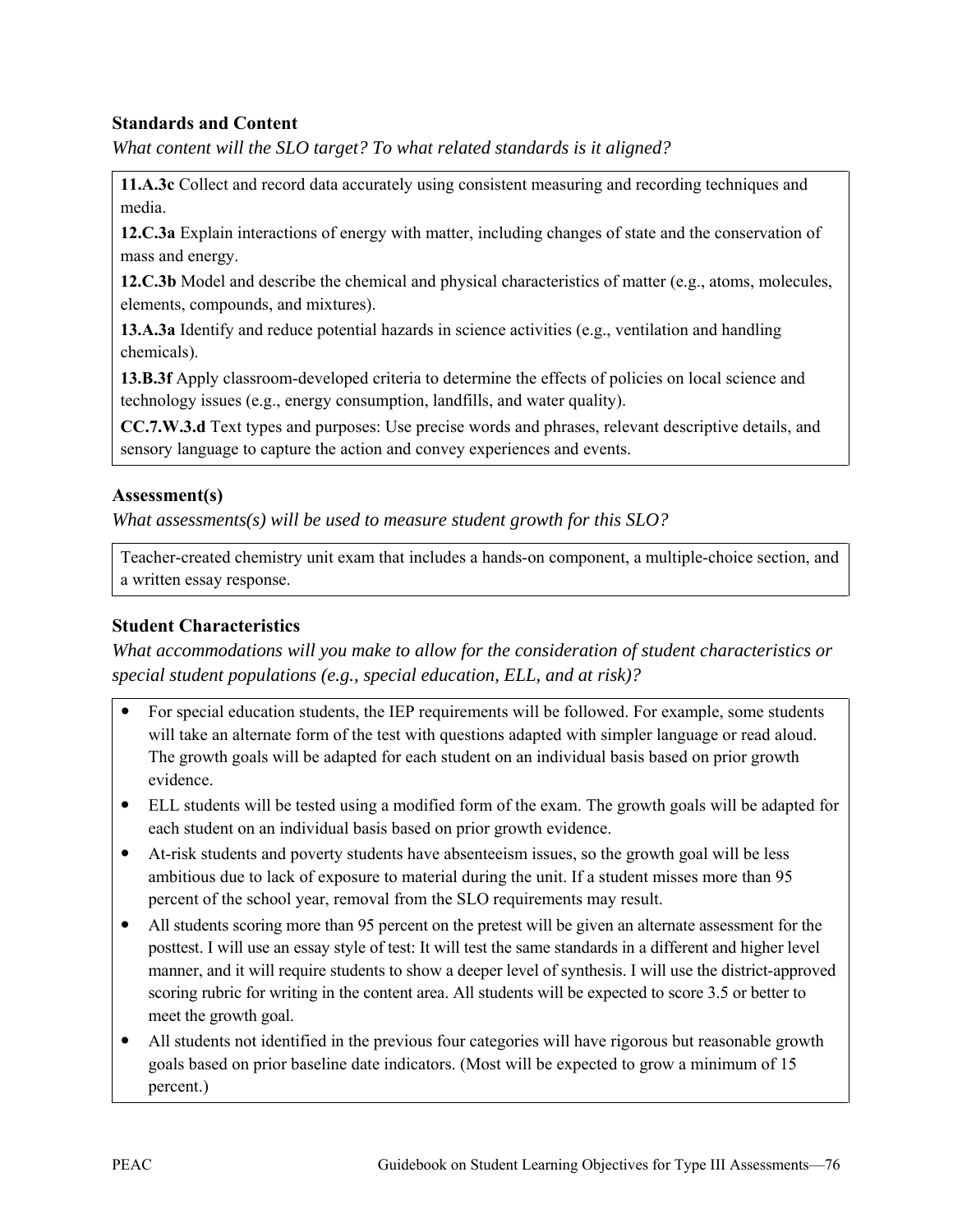## **Growth Goal(s)**

*Considering all available data and content requirements, what growth target(s) can students be expected to achieve?* 

See attached for student roster of growth goals.

#### **Rationale for Growth Goals**

*What is your rationale for setting the target(s) for student growth within the interval of instruction?* 

This goal is reasonable because I will have ample time to instruct my students. There will be three chapter tests along the way, so I can monitor and adjust instruction as necessary. I have built in three days for full class reteaching if necessary. Students on track will have alternate work those days.

*The following two sections are to be completed at the midpoint check-in meeting.* 

### **Midpoint Learning Data Review**

*What kind of midpoint data did you examine to review student progress toward goals? What did your review reveal? What adjustments to instruction will be made (if any)?* 

Reviewed Chapter 4 and 5 tests. Implemented two reteaching days so far. Retaught the Bohr model to the whole class on Day 18 after informal assessments revealed great misunderstandings.

### **SLO Adjustments**

*Based on the midpoint data review, will there be any adjustments to any aspects of this SLO? Describe (if any).* 

None necessary.

#### **SLO Attachments**

#### **Attachment 1: SLO Baseline Data**

| <b>Student</b> | 6th-Grade End-of-<br><b>Year Test Score</b> | <b>6th-Grade Goal Met</b><br>$(1)$ or Not Met $(0)$ ? |
|----------------|---------------------------------------------|-------------------------------------------------------|
| Johnny         | 70%                                         |                                                       |
| Natasha        | 80%                                         |                                                       |
| <b>Bryanne</b> | 55%                                         | $\mathbf{\Omega}$                                     |
| Alfredo        | 88%                                         |                                                       |
| Simon          | 95%                                         |                                                       |
| Abigayle       | 70%                                         |                                                       |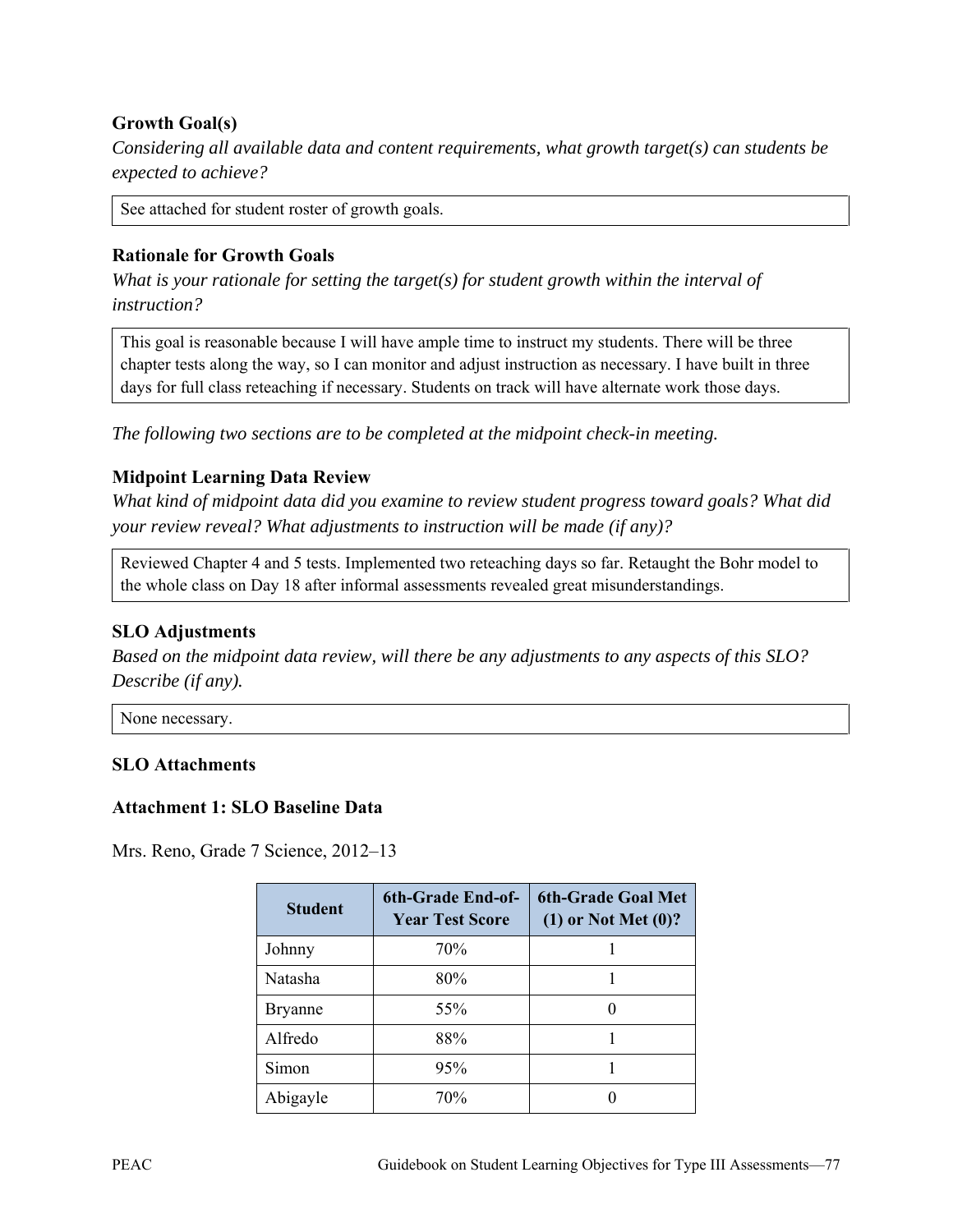| <b>Student</b> | 6th-Grade End-of-<br><b>Year Test Score</b> | <b>6th-Grade Goal Met</b><br>$(1)$ or Not Met $(0)$ ? |
|----------------|---------------------------------------------|-------------------------------------------------------|
| Fernando       | 78%                                         | 1                                                     |
| Jose           | 65%                                         | $\mathbf{\Omega}$                                     |
| Erica          | 84%                                         | 1                                                     |
| Banul          | 70%                                         | 0                                                     |
| Sweedlana      | 80%                                         | Dropped from SLO,<br>absences                         |
| Freddrick      | 99%                                         | 1                                                     |
| Amanda         | 80%                                         | 1                                                     |
| Richard        | 70%                                         | 0                                                     |
| Phil           | 40%                                         | 0                                                     |
| Felicity       | 60%                                         | $\theta$                                              |
| Shawn          | 98%                                         |                                                       |

# **Attachment 2: SLO Growth Targets and Outcome Data**

| <b>Student</b><br><b>Name</b> | <b>Student</b><br><b>Characteristics</b> | <b>Pretest</b><br><b>Score</b> | <b>Growth Goal</b>   | <b>Posttest</b><br><b>Score</b> | Goal Met (1)<br>or Not Met (0) |
|-------------------------------|------------------------------------------|--------------------------------|----------------------|---------------------------------|--------------------------------|
| Johnny                        | Special education                        | 55%                            | 70%                  | 72%                             | 1                              |
| Natasha                       |                                          | 64%                            | 84%                  | 78%                             | $\theta$                       |
| <b>Bryanne</b>                | <b>ELL</b>                               | 23%                            | 38%                  | 43%                             |                                |
| Alfredo                       |                                          | 55%                            | 80%                  | 82%                             | 1                              |
| Simon                         |                                          | 98%                            | Alternate assessment | 3.5                             | 1                              |
| Abigayle                      | At risk—poverty                          | 64%                            | 76%                  | 69%                             | $\theta$                       |
| Fernando                      |                                          | 75%                            | 85%                  | 87%                             | 1                              |
| Jose                          | Special education                        | 45%                            | 50%                  | 62%                             |                                |
| Erica                         |                                          | 84%                            | 94%                  | 78%                             | $\boldsymbol{0}$               |
| Banul                         | <b>ELL</b>                               | 59%                            | 75%                  | 75%                             | 1                              |
| Sweedlana                     |                                          | 71%                            | 80%                  | 82%                             | 1                              |
| Freddrick                     |                                          | 96%                            | Alternate assessment | 3.75                            |                                |
| Amanda                        | Special education                        | 55%                            | 70%                  | 78%                             | 1                              |
| Richard                       |                                          | 66%                            | 80%                  | 78%                             | $\theta$                       |
| Phil                          | <b>ELL</b>                               | 13%                            | 40%                  | 43%                             |                                |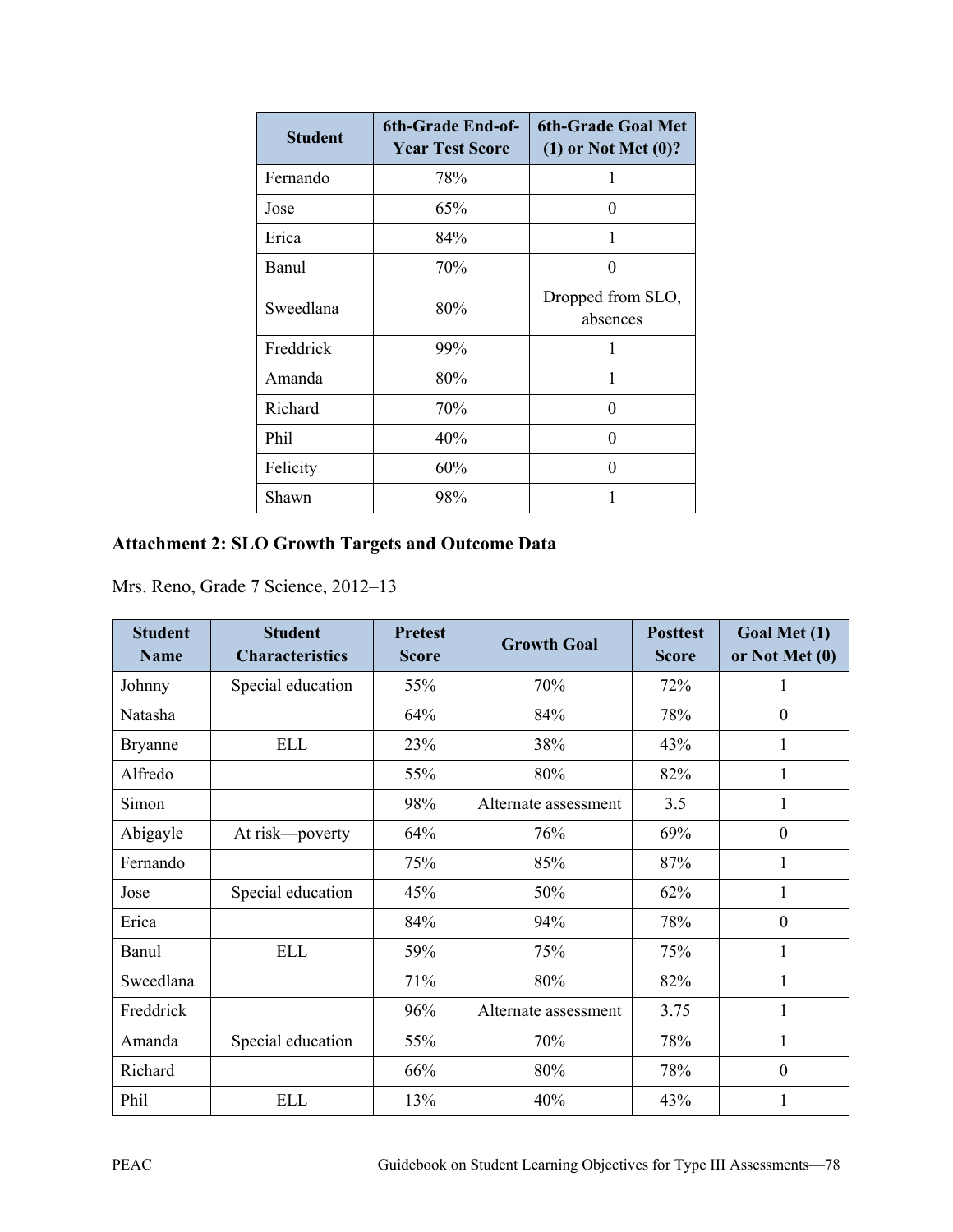| <b>Student</b><br><b>Name</b> | <b>Student</b><br><b>Characteristics</b> | <b>Pretest</b><br><b>Score</b> | <b>Growth Goal</b>   | <b>Posttest</b><br><b>Score</b> | Goal Met (1)<br>or Not Met (0) |
|-------------------------------|------------------------------------------|--------------------------------|----------------------|---------------------------------|--------------------------------|
| Felicity                      |                                          | 15%                            | 59%                  | 62%                             |                                |
| Shawn                         |                                          | 98%                            | Alternate assessment | 4.1                             |                                |
| Germaine                      | Special education                        | 61%                            | 80%                  | 82%                             |                                |
| Total class points            |                                          |                                | 14                   |                                 |                                |
| 18<br>Total possible points   |                                          |                                |                      |                                 |                                |
| 77.7%<br>Percentage met goal  |                                          |                                |                      |                                 |                                |
| Growth rating                 |                                          | 3 (Proficient)                 |                      |                                 |                                |

**Scoring Process.** Use the following Joint Committee Type III key to determine the growth rating based on the percentage of students who met the growth goal set for them.

| Percentage                                | <b>Rating Description</b> | <b>Numerical Rating</b> |
|-------------------------------------------|---------------------------|-------------------------|
| $0\% - 55\%$ of students meet growth goal | Unsatisfactory            |                         |
| 56%–69% of students meet growth goal      | Needs Improvement         |                         |
| 70%–80% of students meets growth goal     | Proficient                |                         |
| 81%–100% of students meets growth goal    | Excellent                 |                         |

**Joint Committee Criteria for Type III Assessment Approval.** The teacher and the evaluator should meet and determine the Type III assessment that will be used for that teacher's evaluation growth score. The teacher should bring no fewer than three potential assessments that could potentially be used as the Type III assessment. The evaluator and the teacher will first review baseline data for the class, course, or group of students the teacher proposes to assess. Using the following criteria and the available baseline data information (if it exists), they will select the best of the three possible assessments that both the evaluator and the teacher believe would be able to reliably show student growth. Both the teacher and the evaluator must be able to answer yes to each of the following questions to use the identified assessment as a Type III assessment for student growth:

- Will the assessment cover at least three learning standards?
- Is it probable that the teacher will be able to fully instruct students on the amount of material that will be assessed in the time given for the period between the pretest and the posttest?
- Does the assessment have a variety of response types (assessing the complete hierarchy of Bloom's taxonomy) such that a wide range of students could show learning in the areas being assessed (referred to as stretch)?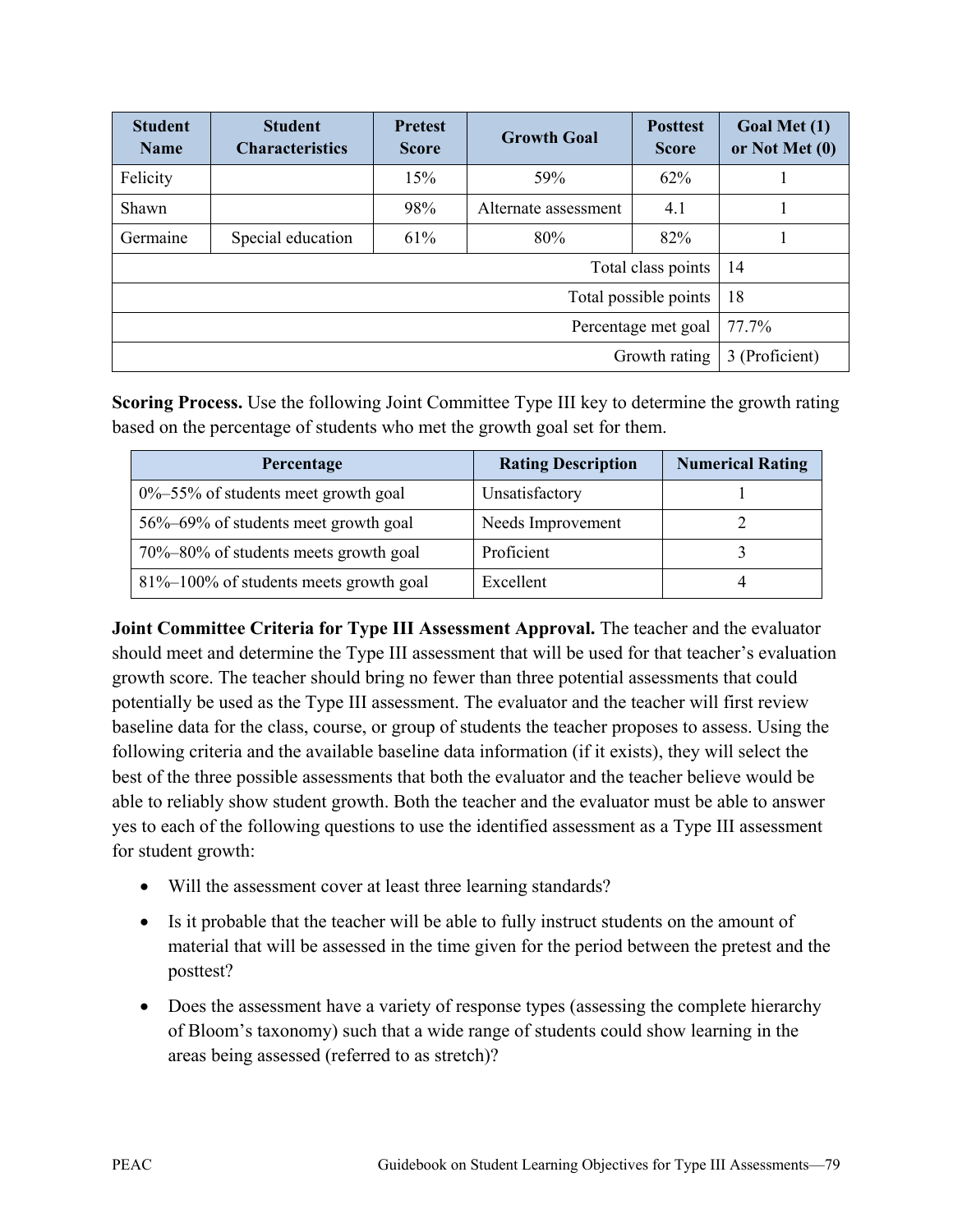- Is the assessment scored in such a way that the selected growth model can be used to analyze growth results?
- Does the teacher have confidence in the assessment as an accurate way to measure student growth?

| <b>Name of Assessment</b> | <b>Teacher Yes to All</b><br>Criteria | <b>Evaluator Yes to All</b><br>Criteria |
|---------------------------|---------------------------------------|-----------------------------------------|
|                           |                                       |                                         |
|                           |                                       |                                         |
|                           |                                       |                                         |

| <b>Assessment Selected:</b>   |  |
|-------------------------------|--|
| <b>Teacher's Signature:</b>   |  |
| <b>Evaluator's Signature:</b> |  |

# **Example 2: Teacher Team SLO, Middle School Science**

### **Overview of Process**

- The teachers who will work on the group SLO are identified, and each teacher will identify the class, course, or group of students he or she would like to focus on for the Type III assessment.
- Each teacher accesses the district data system for available baseline data for the students that will be the subject of the growth score for the Type III assessment. If no data are available or do not exist, each teacher will plan to obtain baseline data by administering a pretest.
- The team of teachers developing the group SLO will meet during their scheduled common planning time to analyze any available baseline student data and discuss potential Type III assessments to use with their groups of students. They will identify common student needs across their classes and ways they can collaborate with each other to support student learning.
- The evaluator meets with the team of teachers during the common planning time to discuss the group's findings on baseline student data, review potential Type III assessments against the Joint Committee criteria (attached), and select the Type III assessment (pretest and posttest) that will be used by all teachers in the group to evaluate student growth. This must occur no later than September 10.
- The teachers will administer the selected Type III assessment to the students in their classes as a pretest to gain the before score, per the Joint Committee's assessment administration protocols. This must occur by September 15.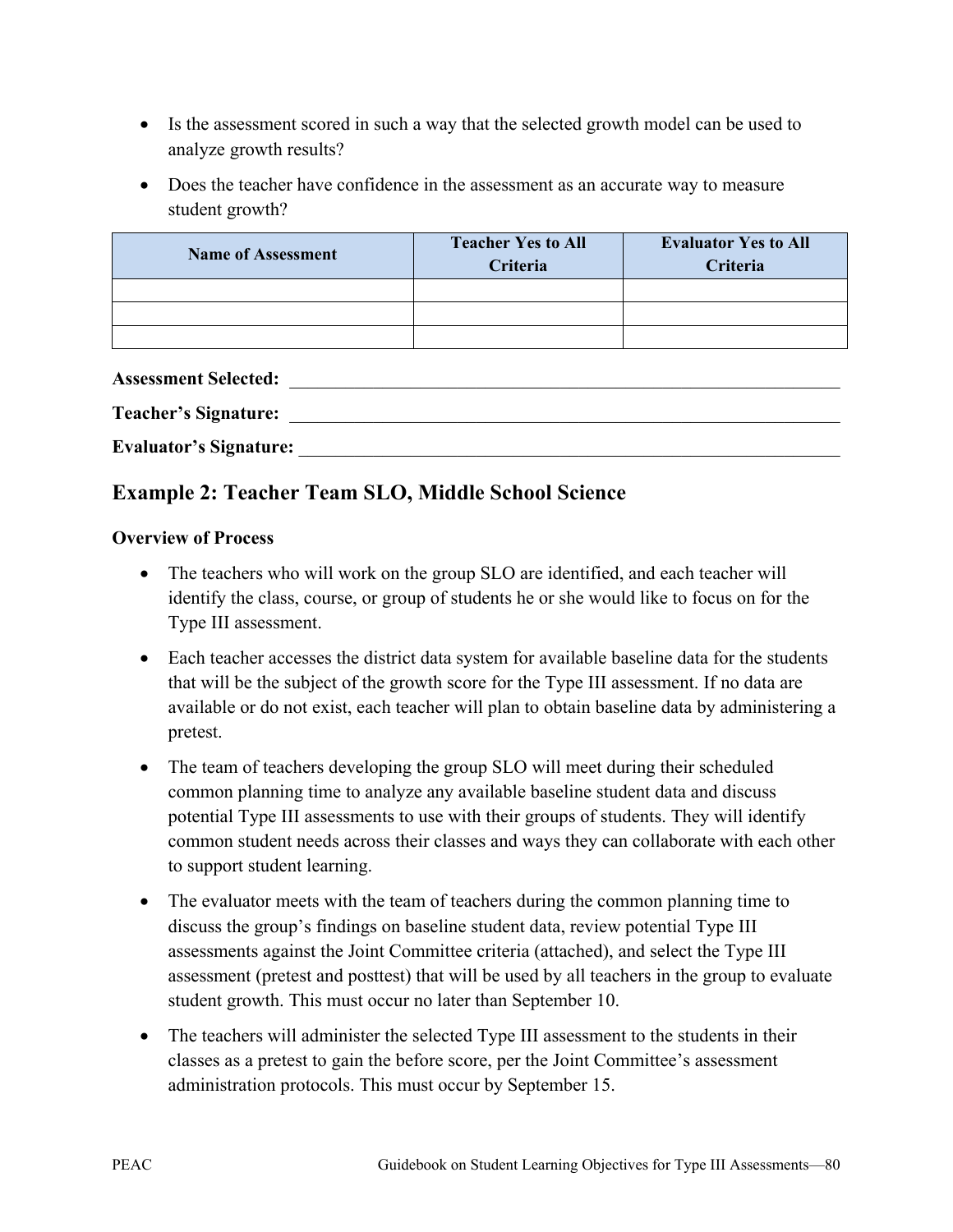- The teachers will meet during their common planning time to complete the SLO form, indicating the standards that will be addressed, the assessment that will be used, instructional considerations for special student populations, the growth goal(s) for each student or group of students, and a rationale for the growth goal(s). Each teacher will set growth goals based on their own students' baseline data. As necessary, veteran teachers may provide assistance to novice teachers in the setting of growth goals. The group SLO must be submitted to the evaluator no later than September 30.
- The teachers teach, and students learn. The teachers engage in ongoing discussions during their common planning time around effective instructional strategies, student behaviors and outcomes they are seeing, and ideas to support student engagement and learning.
- Midpoint assessment data are collected, and the teachers review the results as a group and with the evaluator. They discuss instruction and progress and adjust each teacher's SLO growth goals, if necessary (e.g., adjustments could include removing students no longer enrolled in class, removing students who have had too many absences, and identifying students who now have IEPs and their adjusted growth goals). The evaluator and the teachers discuss adjustments to instruction or other interventions necessary to meet goals, as well as supports that the school district or school will provide to the group of teachers to facilitate improved student learning.
- The teachers continue to teach, collaborating during their common planning time, and students continue to learn.
- The posttest is given per the Joint Committee's assessment administration protocols. Each teacher records his or her scores in the same manner that they were recorded in the pretest (e.g., percentages or points).
- The simple growth measurement model is applied to the before and after scores for each teacher participating in the SLO.
- Each teacher's growth scores are compared with the growth goals to determine if students did or did not meet the growth goals.
- The class average and the final aggregate class growth score results are calculated for each teacher participating in the SLO.
- The growth rating is assigned for each teacher per the scale determined by the Joint **Committee**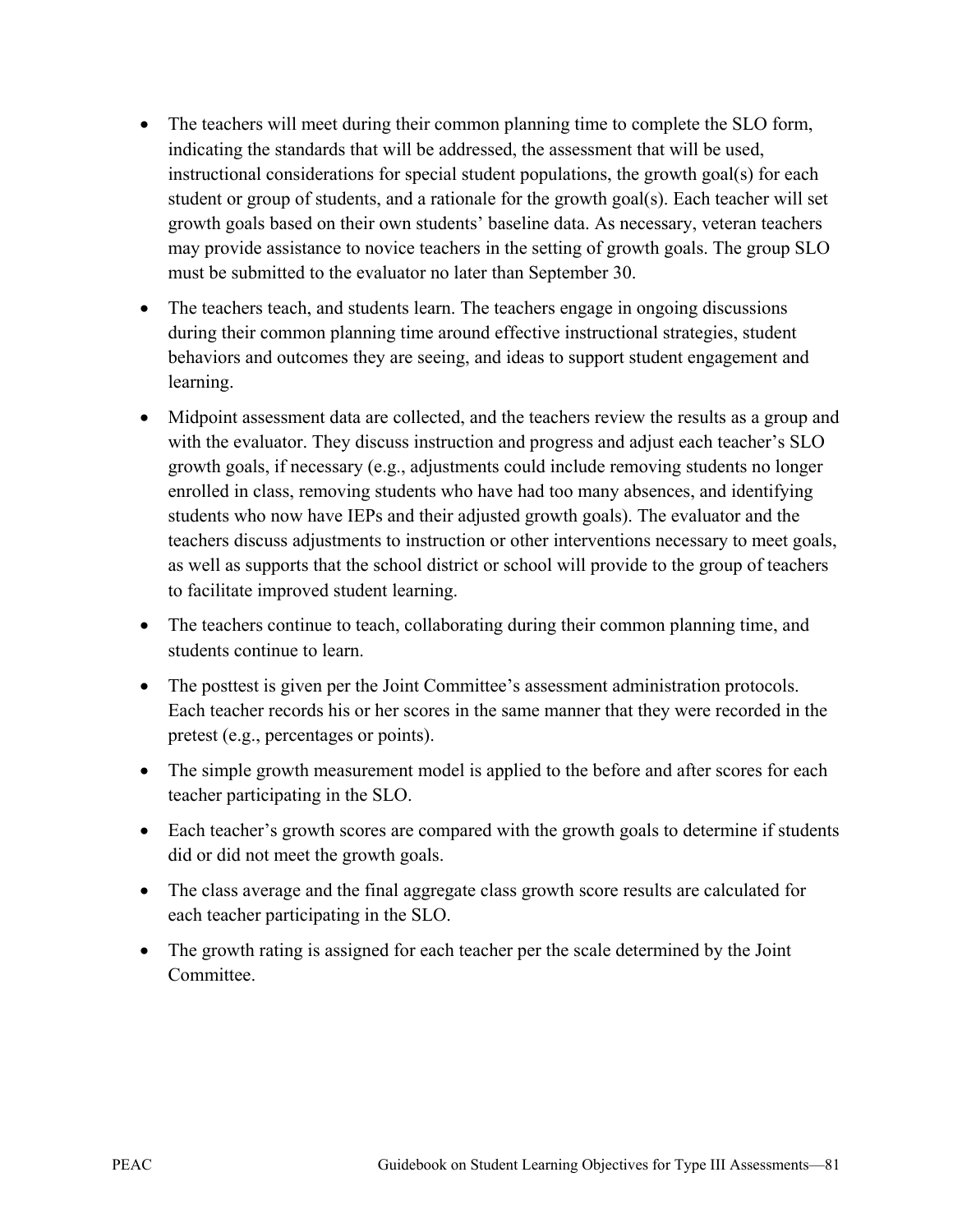## **SLO Example: Individual Teacher SLO Included in a Group SLO**

**Teacher Name:** Mrs. Reno

**Content Area and Course:** Science/General Education; General Science

**Grade Level(s):** Grade 7

**Academic Year:** 2012–13

Please use the guidance provided in addition to this template to develop the components of an SLO and populate each component in the spaces provided.

#### **Student Population**

*Which students will be included in this SLO? Include course, grade level, and the number of students.* 

All of my third-period class of seventh-grade science students. There are 18 students in the class.

### **Baseline and Trend Data (attach baseline data roster report from the district data system for your identified student population)**

*Please add any additional comments, information, or special circumstances to give any necessary context to the attached roster.* 

I have several students in the class who did not meet the growth goal last year, and I am going to have to watch them very closely to see how things are going. During our planning time, my colleagues and I identified that we all have some students in these similar circumstances.

**Interval of Instruction (if not a year, rationale for semester, quarter, or other interval)**

*What is the duration of the course that the SLO will cover? Include beginning and end dates.*

This is a unit SLO for chemistry. This area of the curriculum generally runs from the beginning of December through the end of February.

#### **Standards and Content**

*What content will the SLO target? To what related standards is it aligned?* 

**11.A.3c** Collect and record data accurately using consistent measuring and recording techniques and media.

**12.C.3a** Explain interactions of energy with matter, including changes of state and the conservation of mass and energy.

**12.C.3b** Model and describe the chemical and physical characteristics of matter (e.g., atoms, molecules, elements, compounds, and mixtures).

**13.A.3a** Identify and reduce potential hazards in science activities (e.g., ventilation and handling chemicals).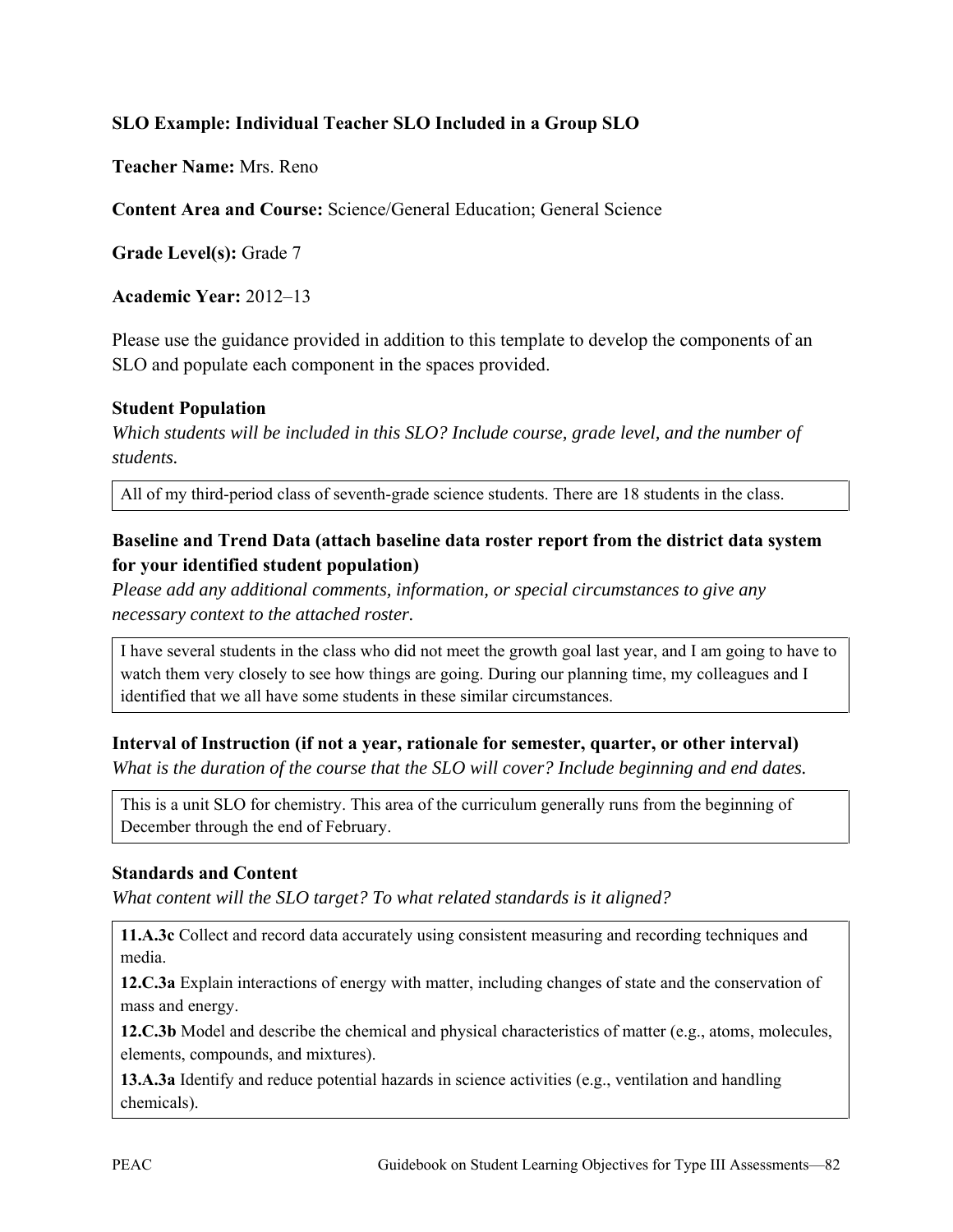**13.B.3f** Apply classroom-developed criteria to determine the effects of policies on local science and technology issues (e.g., energy consumption, landfills, and water quality).

**CC.7.W.3.d** Text types and purposes: Use precise words and phrases, relevant descriptive details, and sensory language to capture the action and convey experiences and events.

### **Assessment(s)**

*What assessments(s) will be used to measure student growth for this SLO?* 

My colleagues and I created a chemistry unit exam that includes a hands-on component, a multiplechoice section, and a written essay response.

## **Student Characteristics**

*What accommodations will you make to allow for the consideration of student characteristics or special student populations (e.g., special education, ELL, and at risk)?*

- For special education students, the IEP requirements will be followed. For example, some students will take an alternate form of the test with questions adapted to simpler language or read aloud. The growth goals will be adapted for each student on an individual basis based on prior growth evidence.
- ELL students will be tested using a modified form of the exam. The growth goals will be adapted for each student on an individual basis based on prior growth evidence.
- At-risk students and poverty students have absenteeism issues, so the growth goal will be less ambitious due to lack of exposure to material during the unit. If a student misses more than 95 percent of the school year, removal from SLO requirements may result.
- All students scoring more than 95 percent on the pretest will be given an alternate assessment for the posttest. I will use an essay style of test: It will test the same standards in a different and higher level manner, and it will require students to show a deeper level of synthesis. I will use the district-approved scoring rubric for writing in the content area. All students will be expected to score 3.5 or better to meet the growth goal.
- All students not identified in the previous four categories will have rigorous but reasonable growth goals based on prior baseline date indicators. (Most will be expected to grow a minimum of 15 percent.)
- My colleagues and I will collaborate during our common plan time to find ways we can differentiate instruction for our students.

## **Growth Goal(s)**

*Considering all available data and content requirements, what growth target(s) can students be expected to achieve?* 

See attached for student roster of growth goals.

## **Rationale for Growth Goals**

*What is your rationale for setting the target(s) for student growth within the interval of instruction?*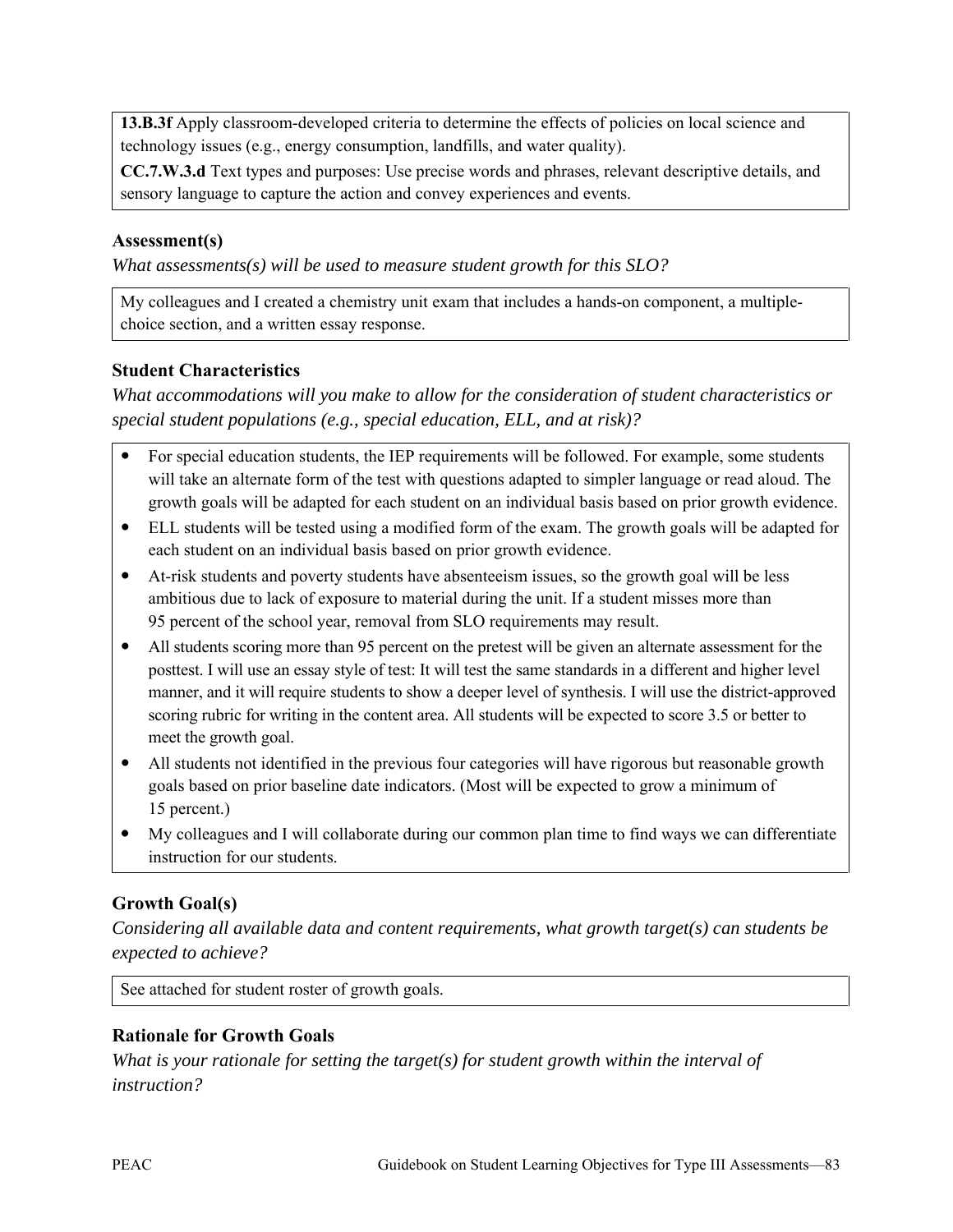This goal is reasonable because I will have ample time to instruct my students. There will be three chapter tests along the way, so I can monitor and adjust instruction as needed. My colleagues and I have planned and built in three days when we will consider alternate groupings of students to reteach as necessary and provide enrichment for kids on track, based on students' needs.

*The following two sections are to be completed at the midpoint check-in meeting.* 

#### **Midpoint Learning Data Review**

*What kind of midpoint data did you examine to review student progress toward goals? What did your review reveal? What adjustments to instruction will be made (if any)?* 

I have reviewed the chapter 4 and 5 tests and implemented two reteaching days so far with my colleagues. I retaught the Bohr model to identified students across our classes after informal assessments revealed misunderstandings by some students.

#### **SLO Adjustments**

*Based on the midpoint data review, will there be any adjustments to any aspects of this SLO? Describe (if any).* 

None necessary.

#### **SLO Attachments**

#### **Attachment 1: SLO Baseline Data**

| <b>Student</b> | <b>6th-Grade End-of-</b><br><b>Year Test Score</b> | <b>6th-Grade Goal Met</b><br>$(1)$ or Not Met $(0)$ ? |
|----------------|----------------------------------------------------|-------------------------------------------------------|
| Johnny         | 70%                                                | 1                                                     |
| Natasha        | 80%                                                | 1                                                     |
| <b>Bryanne</b> | 55%                                                | $\Omega$                                              |
| Alfredo        | 88%                                                | 1                                                     |
| Simon          | 95%                                                | 1                                                     |
| Abigayle       | 70%                                                | 0                                                     |
| Fernando       | 78%                                                | 1                                                     |
| Jose           | 65%                                                | 0                                                     |
| Erica          | 84%                                                | 1                                                     |
| Banul          | 70%                                                | 0                                                     |
| Sweedlana      | 80%                                                | Dropped from SLO,<br>absences                         |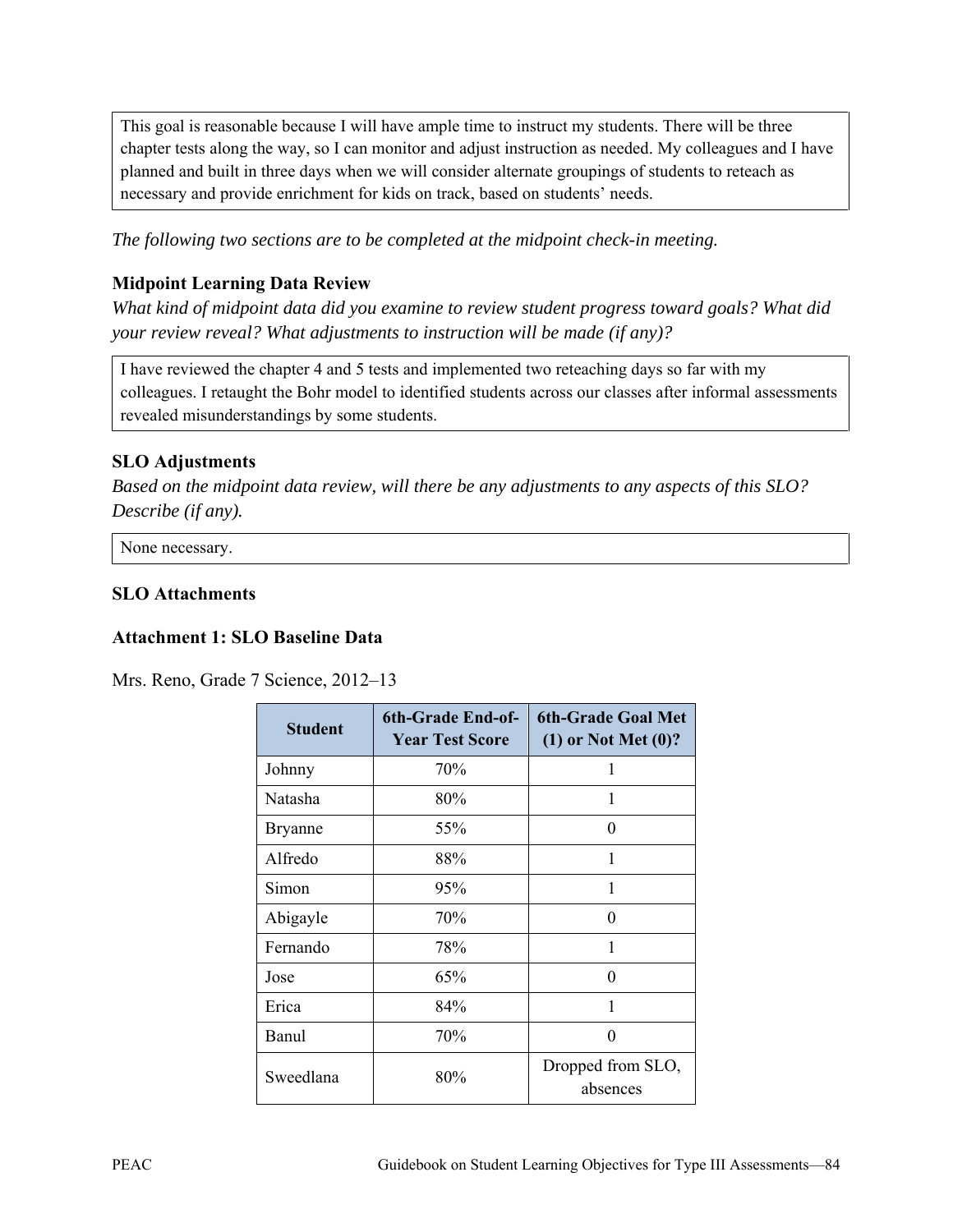| <b>Student</b> | 6th-Grade End-of-<br><b>Year Test Score</b> | <b>6th-Grade Goal Met</b><br>$(1)$ or Not Met $(0)$ ? |
|----------------|---------------------------------------------|-------------------------------------------------------|
| Freddrick      | 99%                                         |                                                       |
| Amanda         | 80%                                         |                                                       |
| Richard        | 70%                                         |                                                       |
| Phil           | 40%                                         | 0                                                     |
| Felicity       | 60%                                         |                                                       |
| Shawn          | 98%                                         |                                                       |

# **Attachment 2: SLO Growth Targets and Outcome Data**

| <b>Student</b><br><b>Name</b> | <b>Student</b><br><b>Characteristics</b> | <b>Pretest</b><br><b>Score</b> | <b>Growth Goal</b>   | <b>Posttest</b><br><b>Score</b> | Goal Met (1)<br>or Not Met (0) |
|-------------------------------|------------------------------------------|--------------------------------|----------------------|---------------------------------|--------------------------------|
| Johnny                        | Special education                        | 55%                            | 70%                  | 72%                             | 1                              |
| Natasha                       |                                          | 64%                            | 84%                  | 78%                             | $\mathbf{0}$                   |
| <b>Bryanne</b>                | <b>ELL</b>                               | 23%                            | 38%                  | 43%                             | $\mathbf{1}$                   |
| Alfredo                       |                                          | 55%                            | 80%                  | 82%                             | 1                              |
| Simon                         |                                          | 98%                            | Alternate assessment | 3.5                             | $\mathbf{1}$                   |
| Abigayle                      | At risk-poverty                          | 64%                            | 76%                  | 69%                             | $\boldsymbol{0}$               |
| Fernando                      |                                          | 75%                            | 85%                  | 87%                             | $\mathbf{1}$                   |
| Jose                          | Special education                        | 45%                            | 50%                  | 62%                             | 1                              |
| Erica                         |                                          | 84%                            | 94%                  | 78%                             | $\mathbf{0}$                   |
| Banul                         | <b>ELL</b>                               | 59%                            | 75%                  | 75%                             | $\mathbf{1}$                   |
| Sweedlana                     |                                          | 71%                            | 80%                  | 82%                             | $\mathbf{1}$                   |
| Freddrick                     |                                          | 96%                            | Alternate assessment | 3.75                            | $\mathbf{1}$                   |
| Amanda                        | Special education                        | 55%                            | 70%                  | 78%                             | $\mathbf{1}$                   |
| Richard                       |                                          | 66%                            | 80%                  | 78%                             | $\mathbf{0}$                   |
| Phil                          | <b>ELL</b>                               | 13%                            | 40%                  | 43%                             | $\mathbf{1}$                   |
| Felicity                      |                                          | 15%                            | 59%                  | 62%                             | $\mathbf{1}$                   |
| Shawn                         |                                          | 98%                            | Alternate assessment | 4.1                             | $\mathbf{1}$                   |
| Germaine                      | Special education                        | 61%                            | 80%                  | 82%                             | $\mathbf{1}$                   |
| Total class points            |                                          |                                | 14                   |                                 |                                |
| Total possible points         |                                          |                                |                      | 18                              |                                |
| Percentage met goal           |                                          |                                | 77.7%                |                                 |                                |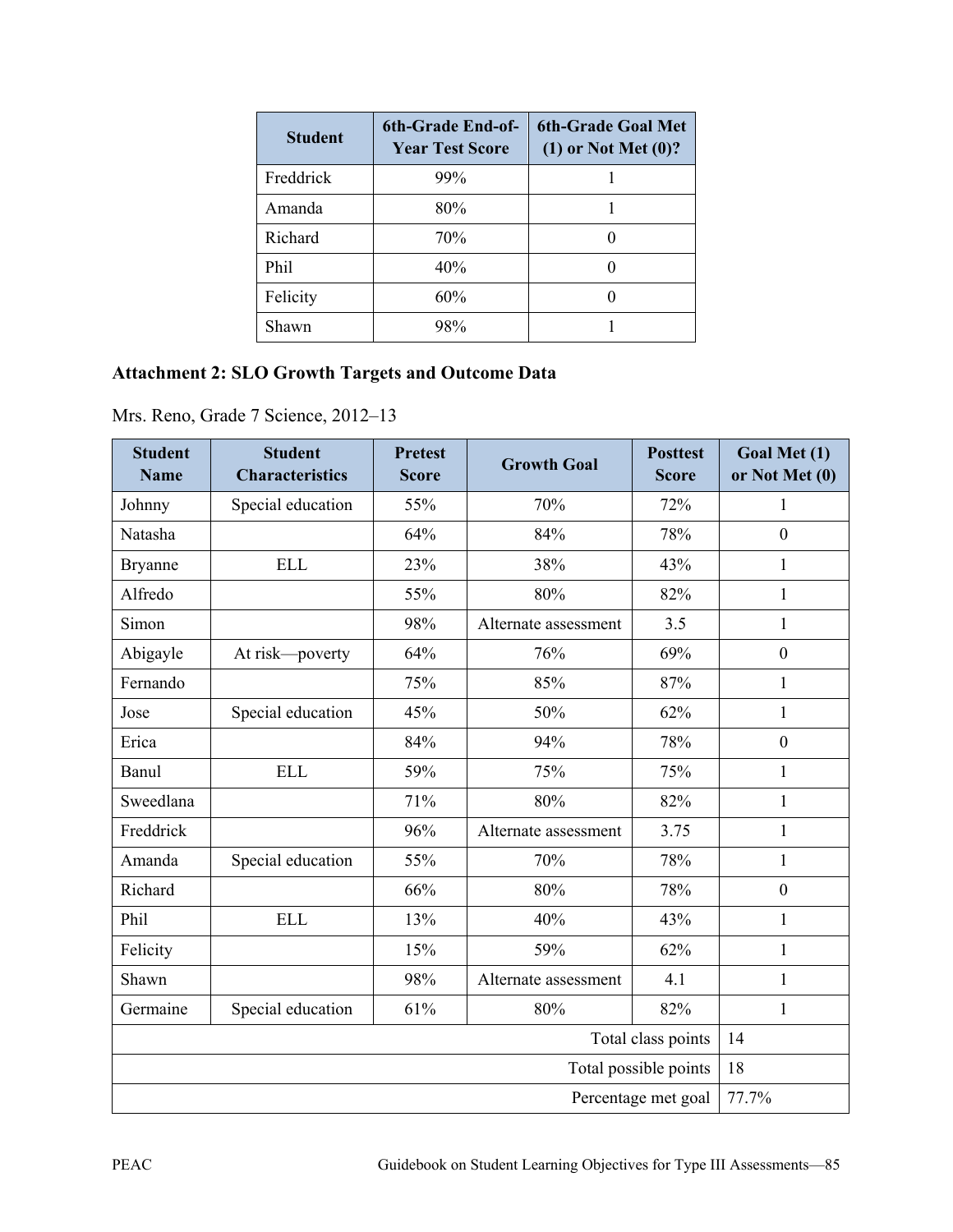| Growth rating $\vert 3$ (Proficient) |  |
|--------------------------------------|--|

**Scoring Process.** Use the following Joint Committee Type III key to determine the growth rating based on the percentage of students who met the growth goal set for them.

| Percentage                                | <b>Rating Description</b> | <b>Numerical Rating</b> |
|-------------------------------------------|---------------------------|-------------------------|
| $0\% - 55\%$ of students meet growth goal | Unsatisfactory            |                         |
| 56%–69% of students meet growth goal      | Needs Improvement         |                         |
| 70%-80% of students meets growth goal     | Proficient                |                         |
| 81%–100% of students meets growth goal    | Excellent                 |                         |

**Joint Committee Criteria for Type III Assessment Approval.** The identified group of teachers and their evaluator should meet and determine the Type III assessment that will be used for that group's evaluation growth score. The evaluator and the group of teachers will first review baseline data for the class, course, or group of students the teachers propose to assess. Using the following criteria and the available baseline data information (if it exists), they will select the assessment that both the evaluator and the teachers believe would be able to reliably show student growth. Both the group of teachers and the evaluator must be able to answer yes to each of the following questions to use the identified assessment as a Type III assessment for student growth.

- Will the assessment cover at least three learning standards?
- Is it probable that the teacher will be able to fully instruct students on the amount of material that will be assessed in the time given for the period between the pretest and the posttest?
- Does the assessment have a variety of response types (assessing the complete hierarchy of Bloom's taxonomy) such that a wide range of students could show learning in the areas being assessed (referred to as stretch)?
- Is the assessment scored in such a way that the selected growth model can be used to analyze growth results?
- Does the teacher have confidence in the assessment as an accurate way to measure student growth?

| <b>Name of Assessment</b> | <b>Teacher Yes</b><br>to All Criteria | <b>Evaluator Yes</b><br>to All Criteria |
|---------------------------|---------------------------------------|-----------------------------------------|
|                           |                                       |                                         |
|                           |                                       |                                         |
|                           |                                       |                                         |

Assessment Selected: **We are also assessment Selected:**  $\qquad \qquad$ 

Teacher's Signature: